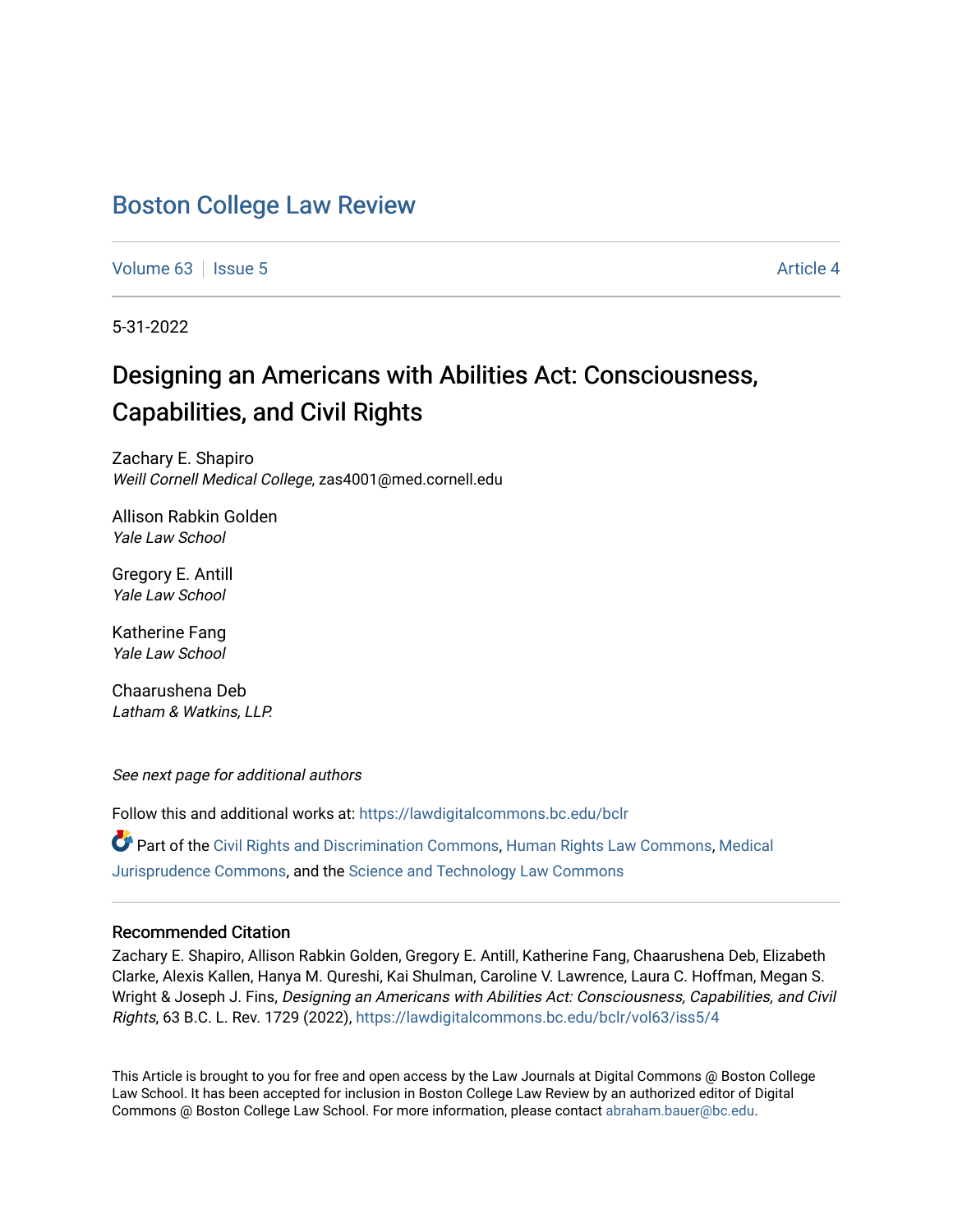# Designing an Americans with Abilities Act: Consciousness, Capabilities, and Civil **Rights**

# Authors

Zachary E. Shapiro, Allison Rabkin Golden, Gregory E. Antill, Katherine Fang, Chaarushena Deb, Elizabeth Clarke, Alexis Kallen, Hanya M. Qureshi, Kai Shulman, Caroline V. Lawrence, Laura C. Hoffman, Megan S. Wright, and Joseph J. Fins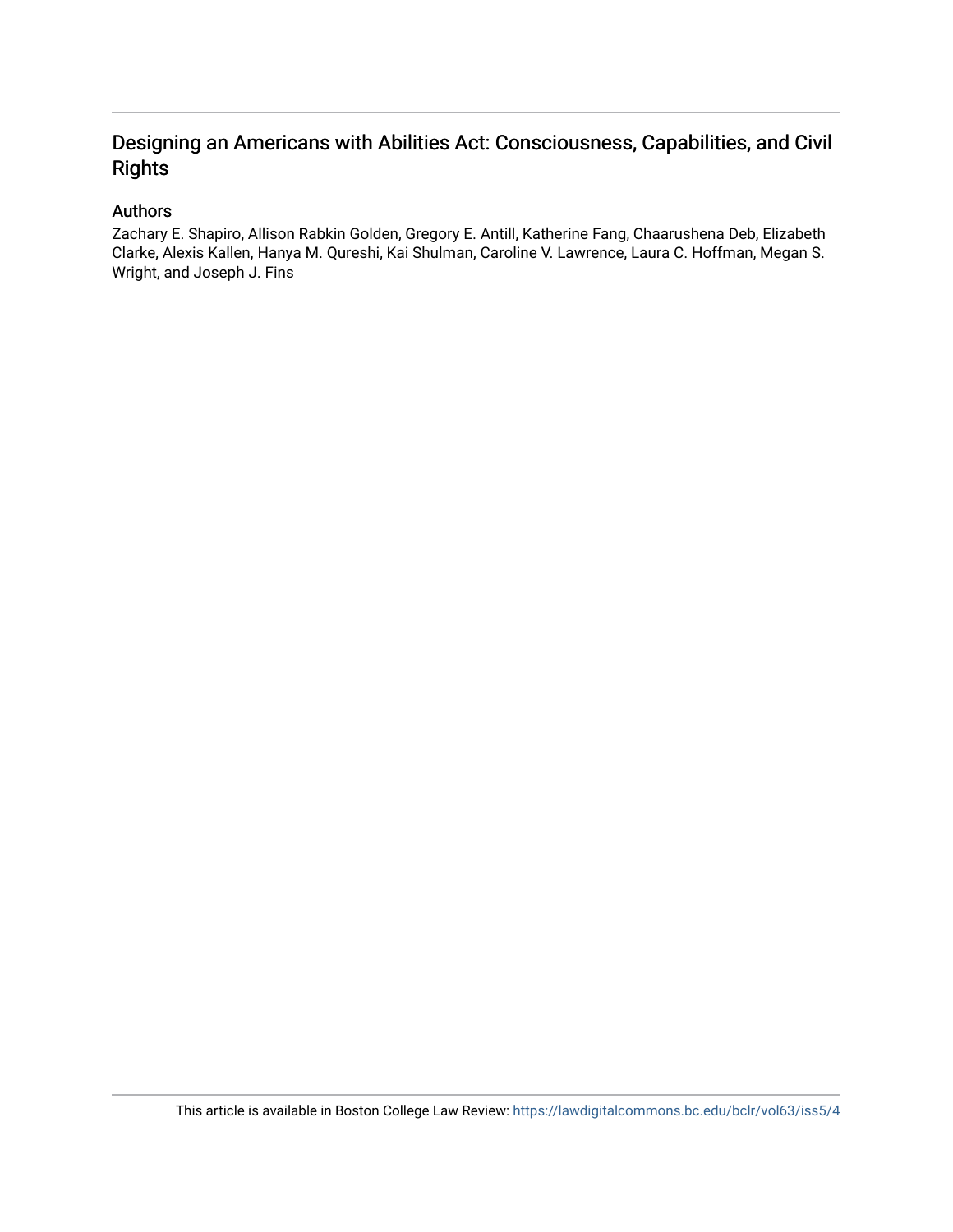# **DESIGNING AN AMERICANS WITH ABILITIES ACT: CONSCIOUSNESS, CAPABILITIES, AND CIVIL RIGHTS**

# ZACHARY E. SHAPIRO,

ALLISON RABKIN GOLDEN, GREGORY E. ANTILL, KATHERINE FANG, CHAARUSHENA DEB, ELIZABETH CLARKE, ALEXIS KALLEN, HANYA M. QURESHI, KAI SHULMAN, CAROLINE V. LAWRENCE, LAURA C. HOFFMAN, MEGAN S. WRIGHT, AND JOSEPH J. FINS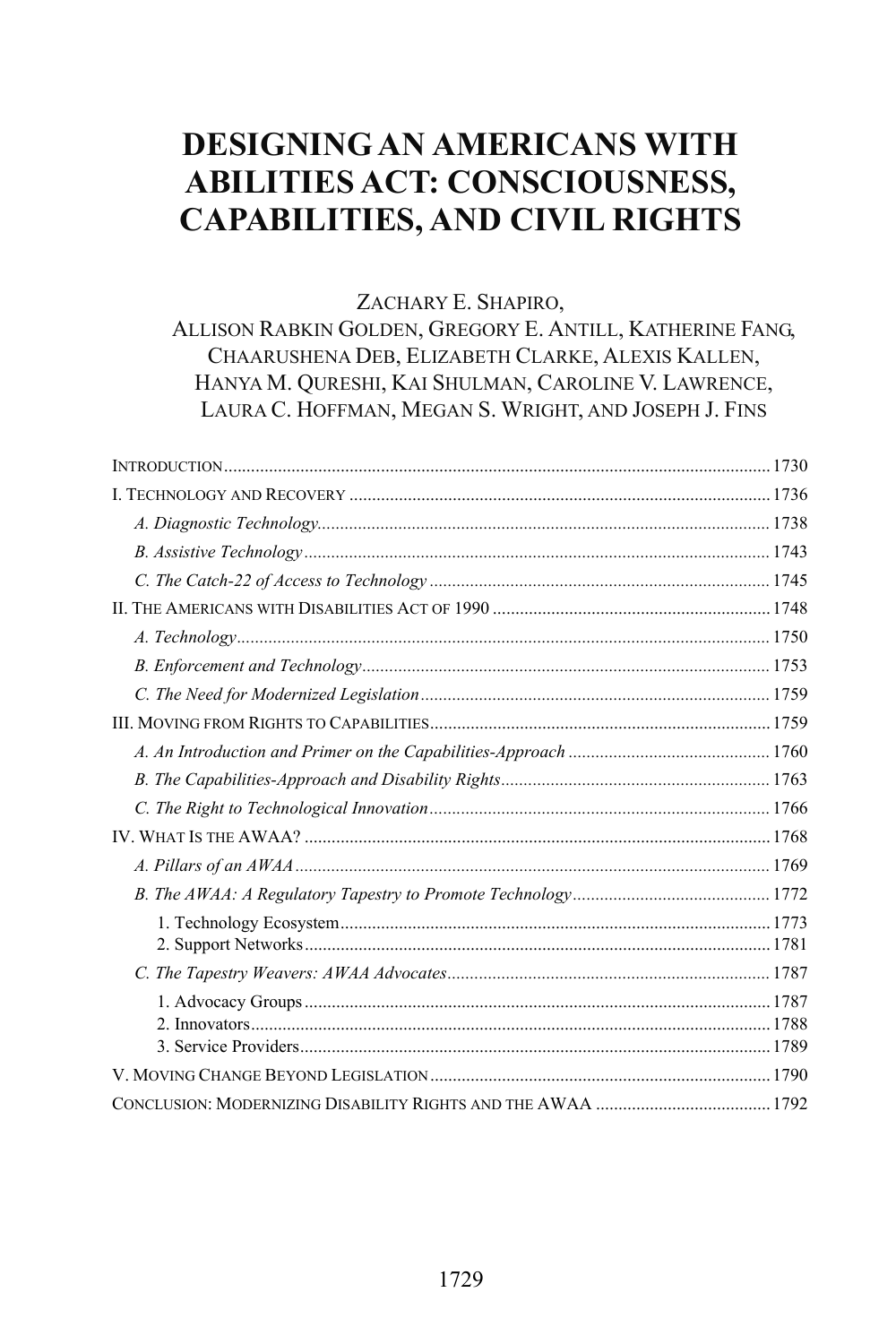# **DESIGNING AN AMERICANS WITH ABILITIES ACT: CONSCIOUSNESS, CAPABILITIES, AND CIVIL RIGHTS**

#### ZACHARY E. SHAPIRO[\\*](#page-3-0) ET AL.[\\*\\*](#page-3-1)

**Abstract:** The Americans with Disabilities Act (ADA) is a seminal piece of legislation aimed at protecting those with disabilities from discrimination. The ADA, however, has not been consistently able to integrate people with disabilities successfully into society. With a specific focus on individuals with serious brain injuries, this Article aims to provide insight into the shortcomings of the ADA, specifically focusing on lackluster enforcement of the legislation and its failure to incorporate promising new technologies. These limitations of the ADA are made even more clear in light of the evolution occurring in the understanding of rights and capabilities. As such, the time has come for a new piece of legislation that fully incorporates the advanced technology available to individuals, while promoting a more positive understanding of advancing rights and capabilities. The proposed Americans with Abilities Act (AWAA) will correct the deficienciesin the ADA, ultimately allowing individuals with disabilities to integrate more fully into society.

#### **INTRODUCTION**

When Congress passed the Americans with Disabilities Act of 1990 (ADA), it represented a landmark piece of civil rights legislation. [1](#page-3-2) Yet, it mainly focused on eliminating discrimination because of disability and it was sporadically enforced. More than thirty years later, much has changed in the disa-

 <sup>© 2022,</sup> Zachary E. Shapiro et al. All rights reserved.

<span id="page-3-0"></span><sup>\*</sup> Zachary E. Shapiro, JD, MSc, is an Adjunct Assistant Professor of Medical Ethics Research in Medicine in the Division of Medical Ethics at Weill Cornell Medical College; the Co-Chair of the Hospital Ethics Committee at The Rockefeller University Hospital in New York City; and a Senior Research Fellow and Senior Advisor at Yale Law School in New Haven, Connecticut, where he works with the Consortium for the Advanced Study of Brain Injury (CASBI) at the Solomon Center for Health Law & Policy. Zas4001@med.cornell.edu.

<span id="page-3-1"></span><sup>\*\*</sup> Allison Rabkin Golden; Gregory E. Antill; Chaarushena Deb; Katherine Fang; Elizabeth Clarke; Alexis Kallen; Hanya M. Qureshi; Kai Shulman; Caroline V. Lawrence; Dr. Laura C. Hoffman; Professor Megan S. Wright; and Dr. Joseph J. Fins. The co-authors' biographies are set forth at the end of the Article. The authors want to thank the Solomon Center for Health Law and Policy at Yale Law School, Professor Abbe Gluck, and Katherine Kraschel for their support.

<span id="page-3-2"></span><sup>&</sup>lt;sup>1</sup> Americans with Disabilities Act (ADA) of 1990, Pub. L. No. 101-336, 104 Stat. 327 (codified as amended at 42 U.S.C. §§ 12101–12213).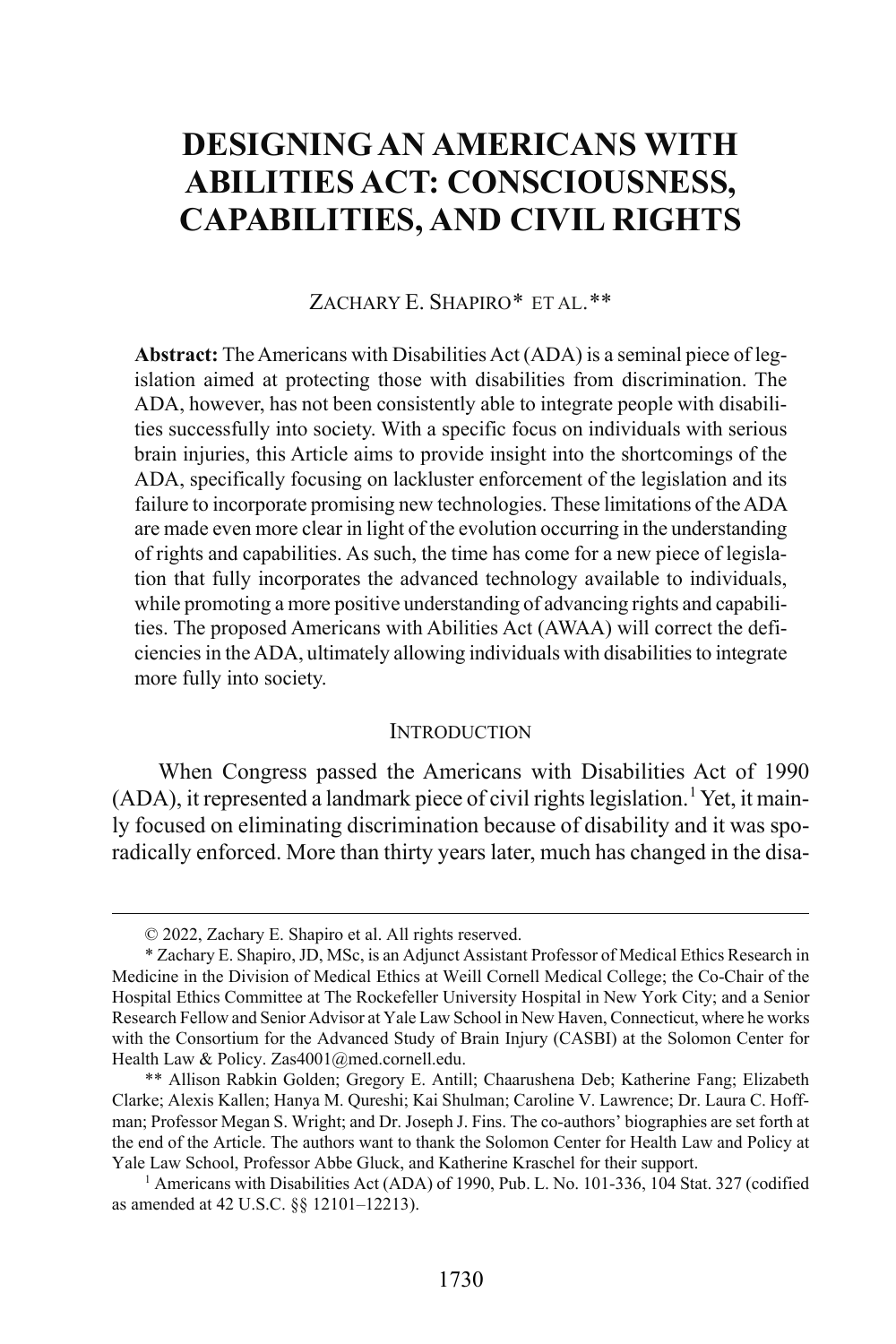bility rights landscape, making the present an ideal time to envision the next step in disability rights legislation, an *Americans with Abilities Act* (AWAA).

Forward legislative progress is necessary not just because of the limitations of the ADA, but because of the explosive growth and advancement of technology that can better integrate people with disabilities into society, allowing them to thrive. Novel medical technology can help individuals with disabilities regain functions and realize capabilities that were inaccessible before. These technologies, that can be both in-dwelling and external, vary depending on the use, case, and condition that is affecting the user. Some can be used to aid and enhance diagnosis or rehabilitation. Others can be substituted for lost capabilities, allowing disabled individuals to regain functions they have lost, due to their condition and the societal response, or a lack of adaptation to their functional state. Although many of these technologies have shown promise, we are finally at the point where clinical study and years of use can confirm that these interventions work and have the potential to improve the lives of those with disabilities.

<span id="page-4-0"></span>Our work has often focused on those with severe brain injury, and we will use this population as a prism through which to refract our arguments in favor of an AWAA.[2](#page-4-1) These individuals are disabled by damage to their brains, and their conditions generally render them unable to speak or move. Whether these individuals are unconscious in the vegetative state<sup>[3](#page-4-2)</sup> or liminal state of minimal consciousness, [4](#page-4-3) society often treats them as lost causes. [5](#page-4-4) Many are segregated from the broader community in nursing homes and long-term care facilities.

<span id="page-4-8"></span><span id="page-4-7"></span><span id="page-4-6"></span>There are more technological methods than ever emerging that might help this extraordinarily vulnerable population.<sup>[6](#page-4-5)</sup> Examples include newer brain computer interfaces, word boards, eye-tracking technology, and other neuro-

<span id="page-4-1"></span> <sup>2</sup> *See* Joseph J. Fins, Opinion, *Brain Injury and the Civil Right We Don't Think About*, N.Y. TIMES (Aug. 24, 2017), https://www.nytimes.com/2017/08/24/opinion/minimally-conscious-brain-civil-rights. html [https://perma.cc/MHG9-BRRW] [hereinafter Fins, *Brain Injury*] (arguing for better recognition and protection of autonomy in patients who have suffered brain injuries). *See generally* JOSEPH J. FINS, RIGHTS COME TO MIND: BRAIN INJURY, ETHICS, AND THE STRUGGLE FOR CONSCIOUSNESS (2015) [hereinafter FINS, RIGHTS COME TO MIND] (examining the existence and treatment of brain injuries from a legal standpoint).

<span id="page-4-2"></span><sup>3</sup> Bryan Jennett & Fred Plum, *Persistent Vegetative State After Brain Damage: A Syndrome in Search of a Name*, 299 THE LANCET 734, 734 (1972).

<span id="page-4-3"></span><sup>4</sup> J.T. Giacino et al., *The Minimally Conscious State: Definition and Diagnostic Criteria*, 58 NEUROLOGY 349, 349–50 (2002) (describing the state of the science about disorders of consciousness).5 *See* FINS, RIGHTS COME TO MIND, *supra* not[e 2,](#page-4-0) at 9.

<span id="page-4-5"></span><span id="page-4-4"></span><sup>6</sup> *See* Joseph J. Fins & James L. Bernat, *Ethical, Palliative, and Policy Considerations in Disorders of Consciousness*, 91 NEUROLOGY 471, 472 (2018); Megan S. Wright et al., *Severe Brain Injury, Disability, and the Law: Achieving Justice for a Marginalized Population*, 45 FLA. ST. U. L. REV. 313, 331–34 (2018). *See generally* FINS,RIGHTS COME TO MIND, *supra* not[e 2](#page-4-0) (covering certain technologies such as neuroimaging, deep brain stimulation, and prosthetics).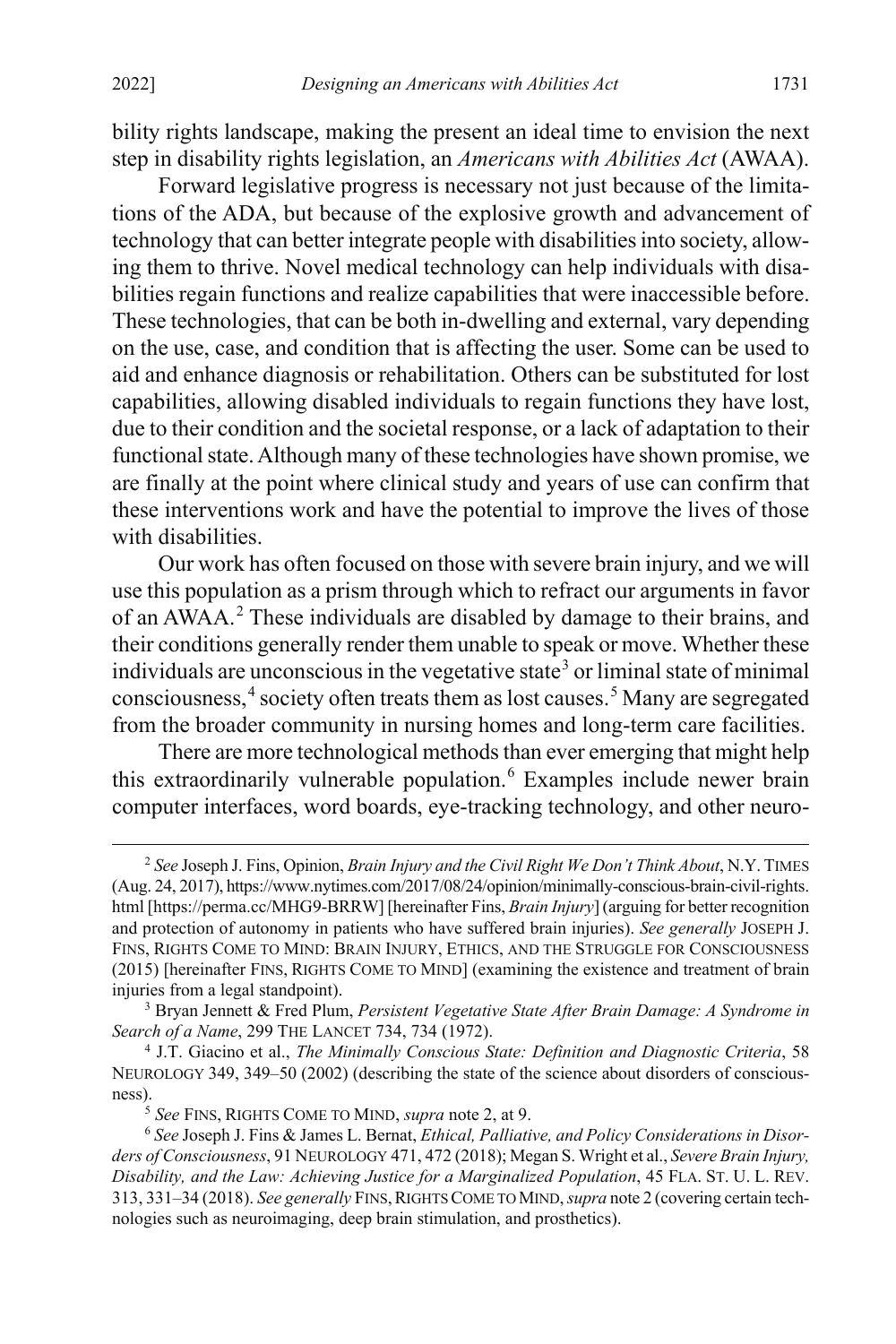<span id="page-5-0"></span>prosthetics that have enabled some patients with a brain injury to regain the ability to communicate, even if they must do so through a technological inter-face.<sup>[7](#page-5-1)</sup> Other interventions, such as functional neuroimaging and pharmaceutical treatments, can help improve our ability to diagnose accurately the cognitive state of those with brain injuries, and thus allow better rehabilitation. Overall, this supports the goal of restoring function, augmenting consciousness, and enabling communication.

<span id="page-5-7"></span>We have written about how the inability to communicate is a major factor in the continuing segregation of those with a moderate-to-severe brain injury.<sup>[8](#page-5-2)</sup> Yet, despite the potential of various technologies to aid in communication and spur community reintegration, many with brain injuries who would benefit from such interventions remain unable to access them.[9](#page-5-3) This is also true for diagnostic technology such as functional neuroimaging, rehabilitative technology such as brain-computer interfaces, and assistive technology such as eyetrackers.[10](#page-5-4) Such technologies highlight that we have obligations to individuals who may appear behaviorally inert, but are actually covertly conscious.<sup>[11](#page-5-5)</sup> Nor is this problem limited to individuals with brain injuries, as many others with different disabilities (in particular, communication disabilities) could benefit from access to such technologies. The current state of disability rights legislation, however, is ill-equipped to implement and incentivize the uptake of disruptive technology, and significant barriers in our current legislative framework prevent individuals with disabilities from easily accessing helpful, novel medical technology. This problem will—paradoxically—become worse in the coming years as the science advances.<sup>[12](#page-5-6)</sup>

<span id="page-5-1"></span> <sup>7</sup> *See* Zachary E. Shapiro et al., Olmstead *Enforcements for Moderate to Severe Brain Injury: The Pursuit of Civil Rights Through the Application of Law, Neuroscience, and Ethics*, 95 TUL. L. REV. 525, 538 (2021); *see also* Caroline Lawrence, Zachary E. Shapiro & Joseph J. Fins, *Brain-Computer Interfaces and the Right to Be Heard: Calibrating Legal and Clinical Norms in Pursuit of the Patient's Voice*, 33 HARV. J.L. & TECH. 167,169–70 (2019) (detailing the use of brain-computer interface (BCI) technology to facilitate communication in individuals with brain injuries).

<span id="page-5-2"></span><sup>8</sup> *See* Shapiro et al.,*supra* not[e 7,](#page-5-0) at 544 ("Without the ability to communicate, these individuals will remain trapped in their heads, unable to interact with the outside world, prevented from accessing interventions that could help improve their quality of life, all while remaining unable to communicate with their caregivers and loved ones.").

<sup>9</sup> *Id.* at 530.

<sup>10</sup> *Id.* at 539.

<span id="page-5-5"></span><span id="page-5-4"></span><span id="page-5-3"></span><sup>11</sup> Martin M. Monti et al., *Willful Modulation of Brain Activity in Disorders of Consciousness*, 362 NEW ENG.J. MED. 579, 588–89 (2010) (describing the potential for technology to aid individuals with brain injuries).

<span id="page-5-6"></span><sup>12</sup> *See generally* FINS, RIGHTS COME TO MIND, *supra* not[e 2](#page-4-0) (debating the best path forward regarding technology and brain injuries); Shapiro et al., *supra* not[e 7,](#page-5-0) at 530 ("While there are more interventions and treatments for these patients, access to desperately needed rehabilitation days has decreased over the past fifteen years . . . ." (citing Fins & Bernat, *supra* not[e 6,](#page-4-6) at 474)).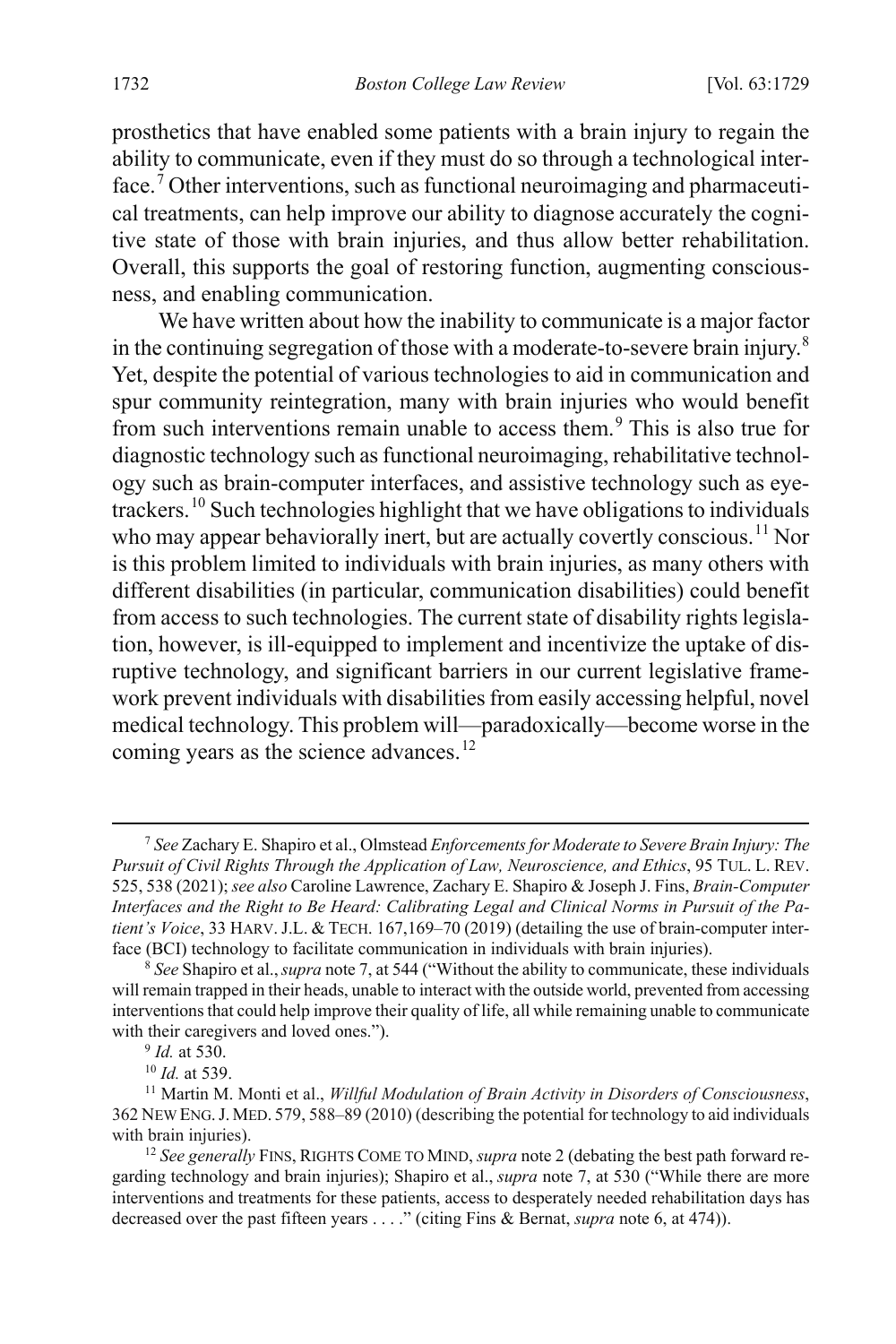We are coming upon an age where technology will be able to help individuals with disabilities rapidly regain function, while providing alternative means of participating in society, and realizing capabilities in new and exciting ways. These pathways will remain closed if those with disabilities are unable to readily access advanced technological modalities. This creates questions about what obligations society has in promoting and providing this technology to those who would benefit from it. Unfortunately, it has been clear for some time that the ADA, and mechanisms such as *Olmstead* enforcements, fall short in creating and incentivizing frameworks to facilitate the widespread distribu-tion and adoption of assistive and rehabilitative technology.<sup>[13](#page-6-0)</sup> As technology improves, legislation that is now outdated will seem ancient and will continue to struggle to keep pace with the realities of what technology can do. Ultimately, this will leave people with disabilities behind once again, and perhaps even worse than before the passage of the original ADA.

The ADA was drafted in the late 1980s and enacted in the early 1990s, when many of the disruptive technological modalities considered in this Article were not yet fully developed or even envisioned, and thus, were not con-templated by the ADA.<sup>[14](#page-6-1)</sup> Although the passage of the ADA Amendments Act of 2008 rectified significant injustices that arose from limiting interpretations of the ADA, it missed an opportunity to address issues involving technology. This left people with disabilities vulnerable to the *status quo*. Despite this, the ADA's legislative history did reference the inevitability of technological development.[15](#page-6-2) Although the ADA's focus on retrospectively curing discrimination through vindicating the rights of those with disabilities is logical when removing barriers to employment, it disregards legislation's ability to play a more forward-looking role in promoting an accessible societal ecosystem to advance and realize capabilities.<sup>[16](#page-6-3)</sup>

Indeed, our thinking about fundamental rights in the second half of the twentieth century and the early twenty-first century advanced significantly by moving away from rights in terms of 'negative' freedom from interference and

<span id="page-6-0"></span> <sup>13</sup> *See generally* Shapiro et al.,*supra* not[e 7,](#page-5-0) at 598–99 (explaining the need for additional action outside of *Olmstead* enforcements). 14 *ADA—Findings, Purpose, and History*, ADA <sup>31</sup> YEARS, https://www.adaanniversary.org/

<span id="page-6-1"></span>findings\_purpose [https://perma.cc/Q6RM-4ZBF]; *see* 42 U.S.C. § 12101(b)(3)–(4); *see also Civil Rights in the United States, A Brief History: ADA Amendments Act of 2008*, GEO. L. LIBR., https:// guides.ll.georgetown.edu/c.php?g=592919&p=4230126 [https://perma.cc/T8KF-7L2B] (Feb. 28, 2022). 15 *See* Blake E. Reid, *Internet Architecture and Disability*, 95 IND. L.J. 591, 596 (2020) ("Of

<span id="page-6-2"></span>course, the legislative history of the ADA makes clear that it was not intended to exclude future technology, noting that 'the types of accommodation and services provided to individuals with disabilities, under all of the titles of [the ADA], should keep pace with the rapidly changing technology of the times.'" (alteration in original) (quoting H.R. REP. NO. 101-485, pt. 2, at 381 (1990)), *reprinted in*  1990 U.S.C.C.A.N. 303, 391, 1990 WL 125563).

<span id="page-6-3"></span><sup>16</sup> *See* Shapiro et al., *supra* not[e 7,](#page-5-0) at 598–99.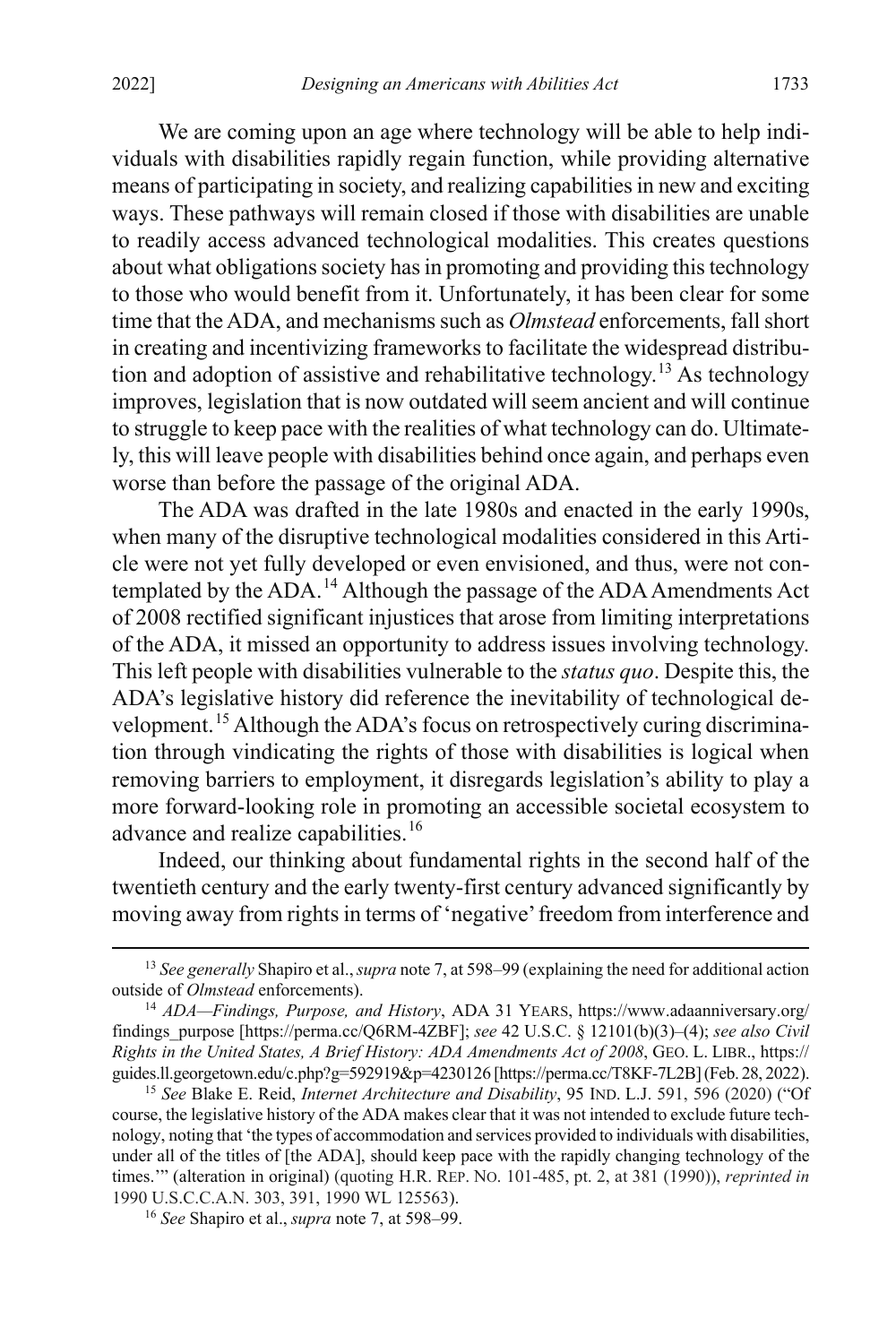<span id="page-7-3"></span>toward a conception of positive rights.<sup>[17](#page-7-0)</sup> This shift also included a more nuanced understanding of the 'real' or 'substantive' freedom to develop and exercise fundamental capabilities.[18](#page-7-1)

An approach aimed at maximizing capabilities represents a change in focus away from the past and present (such as access to present resources, remedying past and ongoing discrimination, or other forms of interference in the presently available means to pursue one's life plan) in favor of focusing on potential (such as the development of new choices and capabilities, the rethinking of the present-day environment, and the ability to achieve goals in the future). Capabilities-approaches understand freedom as the ability to achieve certain ends and projects by unlocking potential unrealized capabilities and promoting human flourishing, rather than the formal freedom to have access to whatever means might happen to be presently available.<sup>[19](#page-7-2)</sup>

Just as the law is essential in the backwards-looking task of rectifying past discrimination to preserve the 'negative rights' of Americans with disabilities enshrined in the ADA, legal scaffolding is also necessary in promoting a more forward-looking capabilities-approach for those with disabilities. This is because advancing capabilities must involve many levels of structural change, ranging from fostering technological advances, to promoting access to these innovations, while also integrating medical technology in a person-centered

Capabilities . . . are very closely linked to rights, but the language of capabilities gives important precision and supplementation to the language of rights. The idea of human rights is by no means a crystal-clear idea. Rights have been understood in many different ways, and difficult theoretical questions are frequently obscured by the use of rights language . . . . Are human rights primarily rights to be treated in certain ways? Rights to a certain level of achieved well-being? Rights to resources with which one may pursue one's life plan? Rights to certain opportunities and capacities with which one may make choices about one's life plan?

The capabilities approach has the advantage of taking clear positions on these disputed issues, while stating clearly what the motivating concerns are and what the goal is.

<span id="page-7-2"></span>*Id.*

<span id="page-7-0"></span> <sup>17</sup> *See, e.g.*, FINS,RIGHTS COME TO MIND, *supra* not[e 2,](#page-4-0) at 296–99;s*ee also* Megan S. Wright & Joseph J. Fins, *Rehabilitation, Education, and the Integration of Individuals with Severe Brain Injury into Civil Society: Towards an Expanded Rights Agenda in Response to New Insights from Translational Neuroethics and Neuroscience*, 16 YALE J. HEALTH POL'Y L. & ETHICS 233, 253 (2016).

<span id="page-7-1"></span><sup>18</sup> *See* FINS, RIGHTS COME TO MIND, *supra* note [2,](#page-4-0) at 296–99; *see, e.g.*, Amartya Sen, *Human Rights and Capabilities*, 6 J. HUM. DEV. 151, 154–55 (2005); Martha C. Nussbaum, *Capabilities as Fundamental Entitlements: Sen and Social Justice*, 9 FEMINIST ECON., no. 2–3, 2003, at 33, 37. Although the capabilities-approach is often contrasted with a "human rights approach," as we will do here, it can also be understood not as replacing rights talk entirely, but supplementing a view of human rights which, absent a focus on capacities, is too narrow. As Nussbaum explains, the capabilitiesapproach is best understood as a substantive view that "fundamental rights . . . [and] what it is to secure them to people is [best thought of] in terms of capabilities." Nussbaum, *supra*, at 37. Nussbaum posits that:

<sup>19</sup> FINS, RIGHTS COME TO MIND, *supra* note [2,](#page-4-0) at 296–99.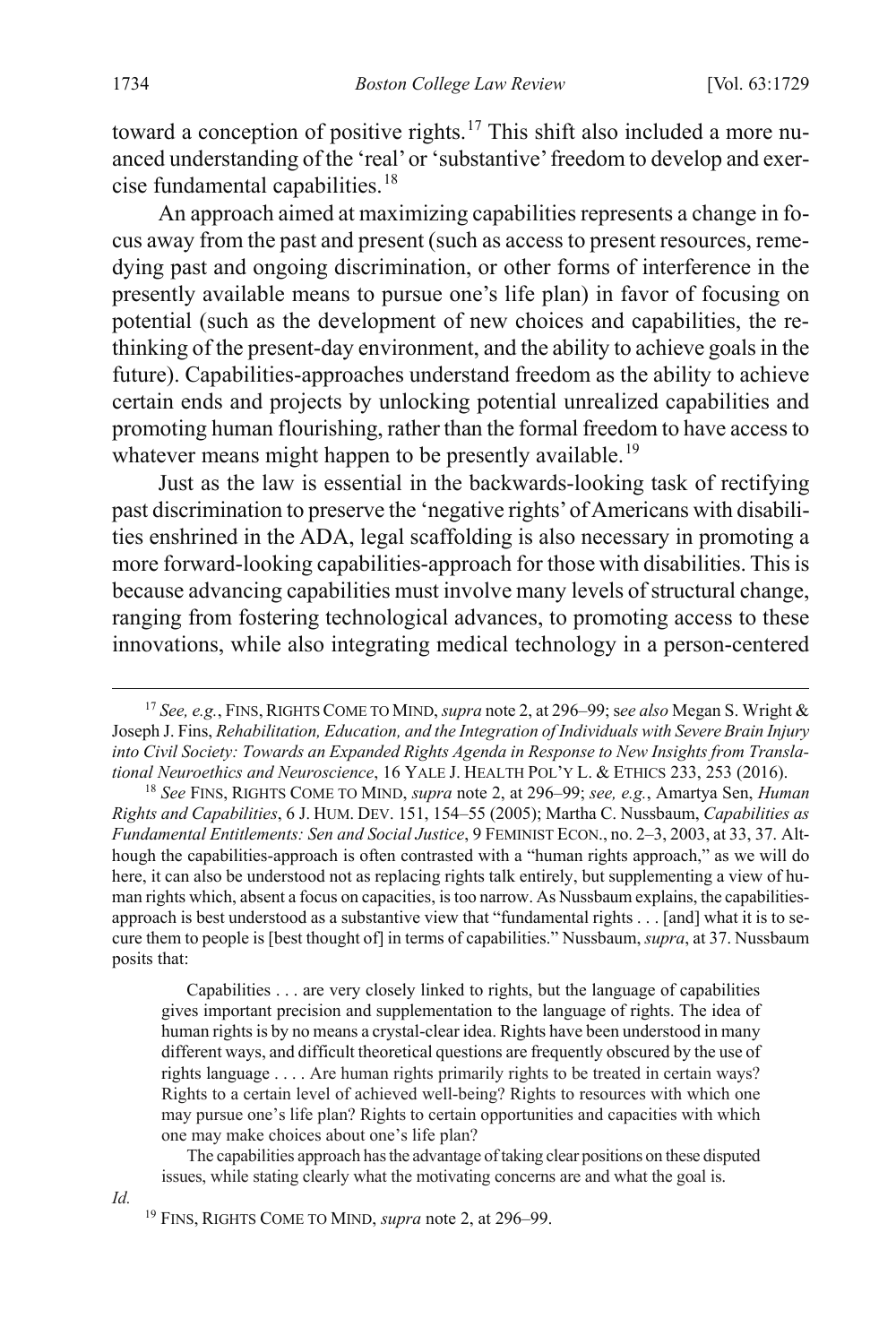manner, with the goal of unlocking future potential. Forward-looking change for those with disabilities, such as individuals with moderate-to-severe brain injuries, must involve the promotion and dissemination of assistive and rehabilitative technology, work that implicates regulation and administrative agencies, as well as the relationship between government and science, and science and society.

New disability legislation must be designed to foster a supportive environment for use and access to technology, so that individuals with disabilities can navigate in society, fulfilling the promise of reintegration, even when it is aided by underlying medical technology. A failure to integrate technological advancement into society, so that end users can be maximally benefited, will undercut even the most promising of innovations.

In this Article, we will begin the conversation about the next movement required in disability rights legislation. As a critical next step, we envision new legislation, called the *Americans with Abilities Act* (AWAA). This statute will serve as a mechanism designed to promote human flourishing by ensuring the provision of medical technology to individuals with disabilities. Although existing legislation has helped to advance and vindicate rights, the next step is for these rights to be realized, not just retrospectively when there has been a violation (such as remediation through litigation or *Olmstead* enforcement), but *prospectively* through the provision of technologies that help individuals achieve their forward-looking potential. To wit, an AWAA is not just a collection of corrective steps, but proactive measures to create societal infrastructure that helps individuals with disabilities to rehabilitate and more fully integrate into the nexus of their families and communities.

We argue that now is the time for Congress to consider an AWAA, to help support those with disabilities, such as a brain injury, through their recovery, rehabilitation, and eventual reintegration into society. New legislation will focus not just on protecting rights, but advancing capabilities, and making sure that society is able to support and respond to these new capabilities through reintegration. In this way, the AWAA will be designed to be forward-looking, to promote human flourishing most effectively now and in the future.

Part I will describe the disruptive technology that our existing disability law framework fails to implement adequately. [20](#page-8-0) This Part will introduce some of the new diagnostic and assistive technology that motivates our call for new legislation. Our goal here is not to explore and elucidate the full suite of current and potential future technologies that could one day help all individuals with disabilities. Rather, we will focus on the subset of diagnostic and assistive technology aimed at disabled individuals with a moderate-to-severe brain inju-

<span id="page-8-0"></span> <sup>20</sup> *See infra* note[s 25–](#page-10-0)[100](#page-20-0) and accompanying text.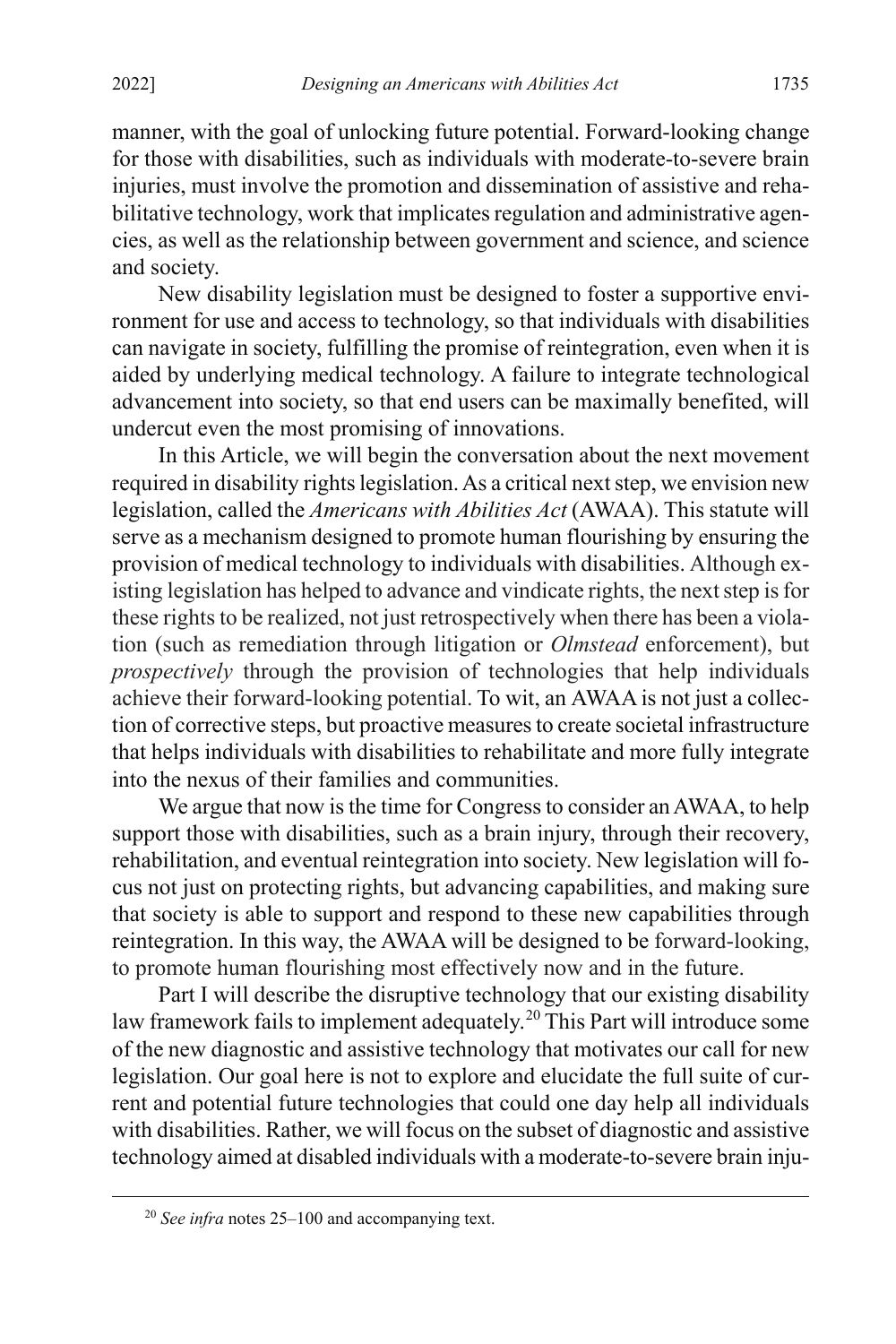ry. This marginalized population will be used as an exemplar class of individuals with disabilities, who are, and will continue to be, particularly reliant on assistive technology to exercise their capabilities. We focus on this population so that the lessons can be generalized to other populations with disabilities.

Part II will explore current disability rights legislation, specifically the ADA, highlighting not only where it has fallen short in promoting access to cutting edge assistive technology, but also exposing other problems that hamper its potential effectiveness.[21](#page-9-0) We aim to interrogate critically current legislative schema to consider whether a new approach could provide more value.

Part III will explore the concept of rights versus capabilities, highlighting the philosophical motivation that undergirds our call for new legislation.<sup>[22](#page-9-1)</sup> This discussion will explain why it is important to begin the transition from a focus on vindicating rights through punishing enforcements to a perspective of promoting human flourishing, by allowing individuals with disabilities to access technology that can enable them to realize and maximize their capabilities.

Part IV will highlight our guiding vision for the AWAA.<sup>[23](#page-9-2)</sup> The goal of this Article is not to elucidate every aspect of this new legislation or provide an exact blueprint for what should be included in an AWAA. Indeed, it is essential that any new disability legislation be crafted with significant stakeholder input, considering the wide range of individuals affected, while drawing on the feedback and expertise of those in, and adjacent to, the disability community. In this Part, we again limit ourselves to the example of a moderate-to-severe brain injury to contemplate a few discrete ideas that could help catalyze a focus on capabilities and foster the supportive technological ecosystem that is necessary for the dissemination and uptake of medical technology.

Lastly, Part V illuminates the restraints of legislation and the need for forward progress outside of the AWAA.<sup>[24](#page-9-3)</sup> We conclude by discussing radical inclusion, and the true goals of any new disability rights legislation.

#### I. TECHNOLOGY AND RECOVERY

Technology is constantly evolving, and disability rights legislation is not keeping up. As more technological options for diagnosis, treatment, and rehabilitation are proven efficacious, individuals with disabilities will rapidly find themselves with more methods than ever to regain functions that were once lost or to participate in society more fully. Novel technologies will allow them to rejoin their communities and become more active in society than they were

<span id="page-9-0"></span> <sup>21</sup> *See infra* note[s 101](#page-21-0)[–180](#page-31-0) and accompanying text.

<span id="page-9-1"></span><sup>22</sup> *See infra* note[s 181](#page-33-0)[–206](#page-40-0) and accompanying text.

<span id="page-9-2"></span><sup>23</sup> *See infra* note[s 207](#page-41-0)[–309](#page-63-0) and accompanying text.

<span id="page-9-3"></span><sup>24</sup> *See infra* note[s 310](#page-63-1)[–322](#page-65-0) and accompanying text.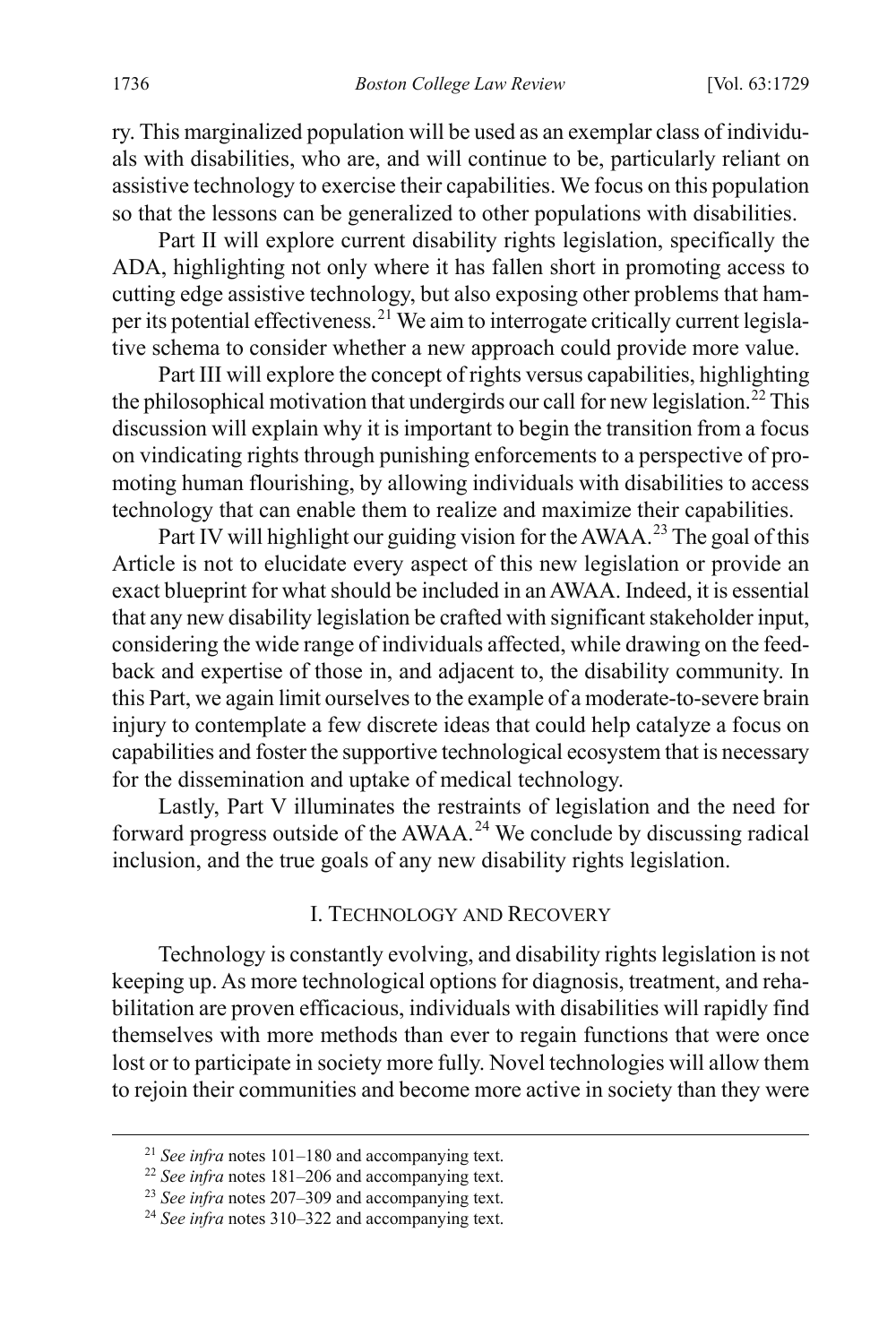previously, but individuals with disabilities will remain exiled from full inclusion if they cannot access the benefits of these technological innovations.

It is futile to attempt to envision every new technology that could be utilized by those with disabilities to aid in their recovery, restoration of function, or reintegration to their communities. This is especially difficult because so many promising modalities remain investigational, or in proof-of-principle phase.<sup>[25](#page-10-1)</sup> This can complicate the ability to design forward-looking legislation, as the rapid pace of advancement can quickly leave legislation outdated, even before it is enacted.

<span id="page-10-0"></span>To combat this dilemma, rather than explore the vast theoretical possibilities that future technology can provide, we instead focus on one population of disabled individuals whose reintegration and care is closely tied to the promise of technology. In this Article, as in our past efforts, we will rely on our expertise in the field of moderate-to-severe brain injury, using brain injury as a lens to examine some of the most promising emergent medical technologies. Brain injury serves as an excellent exemplar of the intersection of disability and technology, as those with brain injuries find themselves disabled by their condition, often rendering them unable to speak, move, or interact.

There are numerous technologies that can unlock the potential of those with a moderate-to-severe brain injury. Technological modalities include diagnostic methods, such as neuroimaging and pharmaceutical interventions, as well as assistive and rehabilitative neuroprosthetics, such as communication boards, eye trackers, or more complex devices such as deep brain stimulation (DBS). Such technologies offer the potential for those with a brain injury to interact with the world around them, or communicate in a limited, but reproducible, fashion. Although many of these interventions remain investigational, more are being proven efficacious every day, and we have argued in the past that modalities that can augment consciousness and restore communication should be available to patients through clinical trials.<sup>[26](#page-10-2)</sup> In fact, expanded access would have the dual benefit of promoting access to technology, while also growing translational research, resulting in more robust data.

In the sphere of brain injury, we loosely divide these technologies into two baskets: diagnostic technology that can help recognize and diagnose brain injury and consciousness, and assistive technology that can be used for rehabilitation, with the aim of restoring, augmenting, or in some cases, replacing capabilities and functions that disease or disability has hampered. Although this division is a useful heuristic, it is important to note that both types of these technologies can

<span id="page-10-2"></span><span id="page-10-1"></span> <sup>25</sup> Pete Sherer, *What Is Proof-of-Principle*, OPTIMATION BLOG (Apr. 20 2016), https://blog. optimation.us/what-is-proof-of-principle [https://perma.cc/S3DB-C9ZL].

<sup>26</sup> *See* FINS, RIGHTS COME TO MIND, *supra* note [2,](#page-4-0) at 295.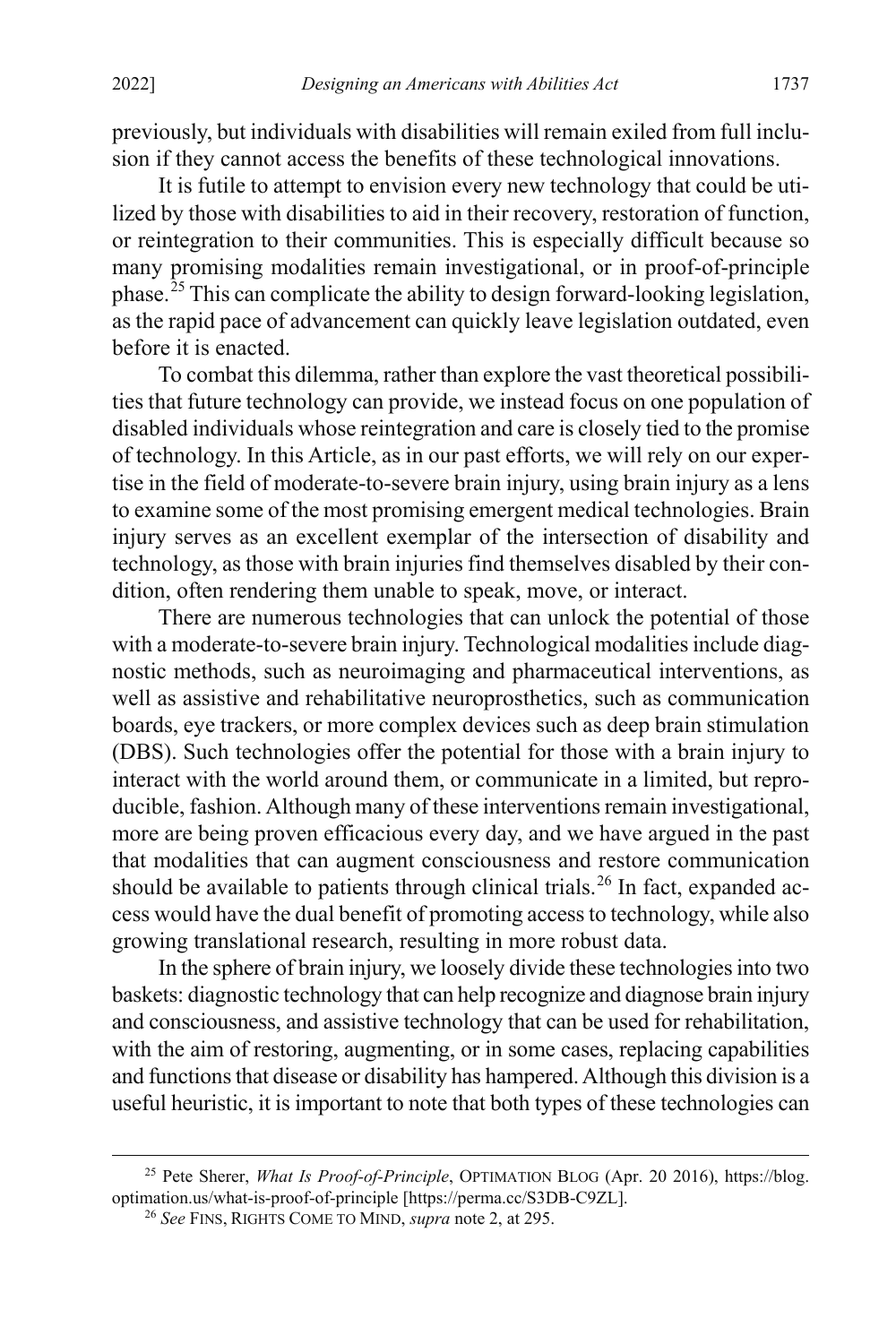aid in restoring communication and community integration, while also enabling more accurate diagnosis and assessment of individuals with brain injuries. This Part discusses existing diagnostic technology in Section A.<sup>[27](#page-11-1)</sup> It then introduces the currently available assistive technology in Section B.<sup>[28](#page-11-2)</sup> It concludes with an evaluation of current access to technology in Section C.<sup>[29](#page-11-3)</sup>

# <span id="page-11-0"></span>*A. Diagnostic Technology*

For those with a brain injury, accurate diagnosis remains challenging and elusive. One study found that 41% of patients with severe traumatic brain injury (TBI) in long-term care, who were diagnosed as vegetative, were actually minimally conscious.<sup>[30](#page-11-4)</sup> Others have found similar diagnostic error rates be-tween 20–45%.<sup>[31](#page-11-5)</sup> Diagnoses are difficult because of the underlying presentation of severe brain injury and accompanying disorders of consciousness (DoC).

As we have noted previously,  $32$  most injuries leading to a DoC are characterized by an initial loss of consciousness.[33](#page-11-7) If this loss of consciousness is pro-longed, it can evolve into a coma, an eyes-closed state of unconsciousness<sup>[34](#page-11-8)</sup> and unresponsiveness.[35](#page-11-9) Comas are self-limited, lasting for up to two weeks unless they are prolonged by medication or by an intercurrent illness."<sup>[36](#page-11-10)</sup> Patients in comas may eventually recover completely (such as after anesthesia),

 <sup>27</sup> *See infra* note[s 30–](#page-11-0)[71](#page-16-0) and accompanying text.

<sup>28</sup> *See infra* note[s 72–](#page-16-1)[87](#page-18-0) and accompanying text.

<sup>29</sup> *See infra* note[s 88–](#page-18-1)[100](#page-20-0) and accompanying text.

<span id="page-11-4"></span><span id="page-11-3"></span><span id="page-11-2"></span><span id="page-11-1"></span><sup>30</sup> Caroline Schnakers et al., *Diagnostic Accuracy of the Vegetative and Minimally Conscious State: Clinical Consensus Versus Standardized Neurobehavioral Assessment*, BMC NEUROLOGY,July 2009, at 35, 35 (highlighting that up to 40% of MCS patients are incorrectly determined vegetative).

<span id="page-11-5"></span><sup>31</sup> Keith Andrews et al., *Misdiagnosis of the Vegetative State: Retrospective Study in a Rehabilitation Unit*, BRIT. MED.J., 6 July 1996, at 13, 14; F.C. Wilson, J. Harpur, T. Watson & J.I. Morrow, *Vegetative State and Minimally Responsive Patients—Regional Survey, Long-Term Case Outcomes and Service Recommendations*, 17 NEUROREHABILITATION 231, 231 (2002).

<span id="page-11-6"></span> $32$  We present much of our discussion here on the characteristics of several different types of disorders of consciousness, including coma, vegetative state, minimally conscious state, and, later, cognitive motor dissociation, as well as some discussion on both misdiagnosis and interventions, from our previous work published in 2021 by the *Tulane Law Review*. *See generally* Shapiro et al., *supra* note [7.](#page-5-0)

<span id="page-11-9"></span><span id="page-11-8"></span><span id="page-11-7"></span><sup>33</sup> *See* Giacino et al., *supra* note [4,](#page-4-7) at 349 (noting that the inability to perceive or engage with one's surroundings is consistent with disorders of consciousness). *See generally id.* (detailing the status of scientific investigation of DoC).

<sup>34</sup> S*ee id.* at 349.

<sup>35</sup> *See id.*

<span id="page-11-10"></span><sup>&</sup>lt;sup>36</sup> Cf. id. at 350 tbl. (illustrating the characteristics that distinguish coma from other DoC).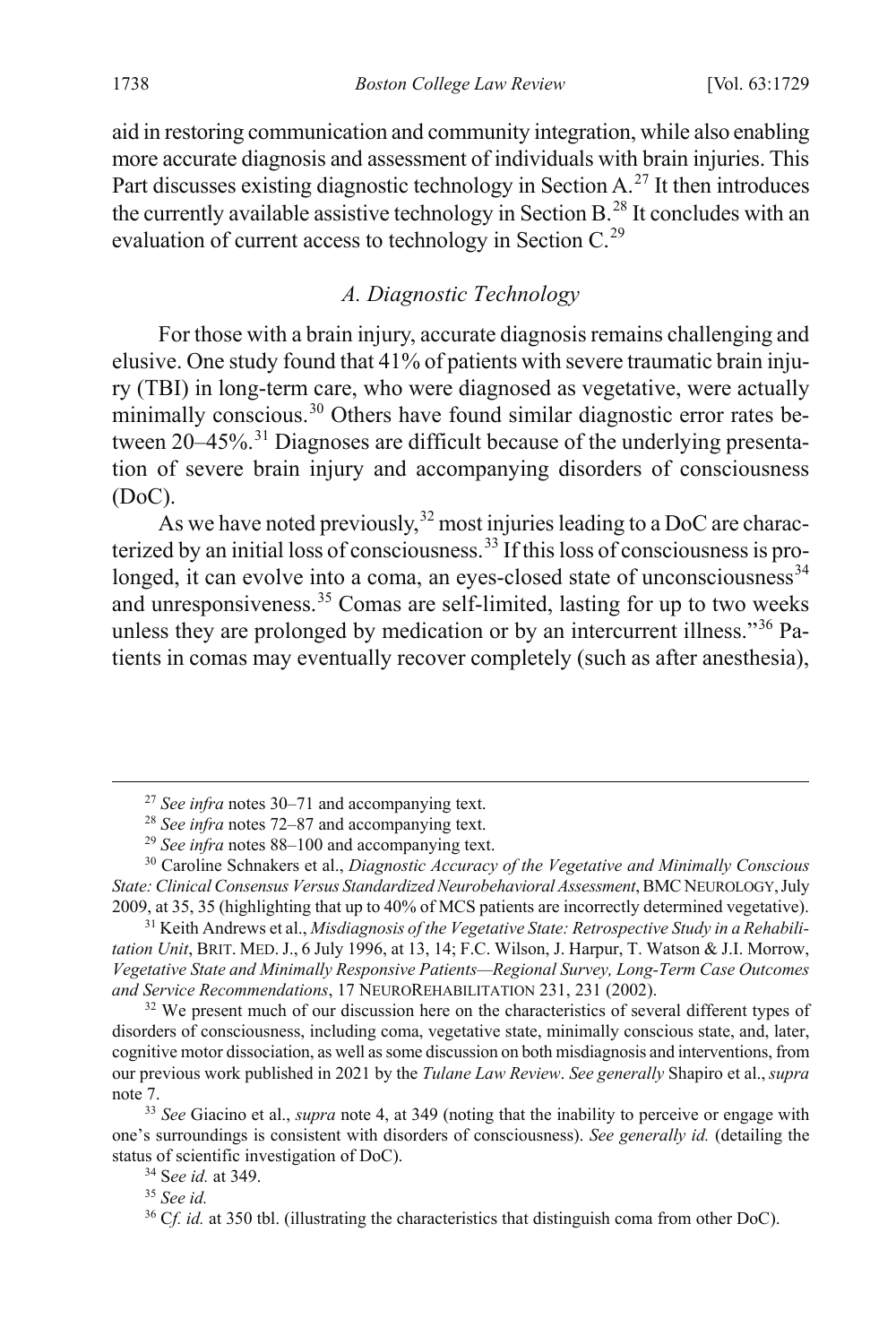<span id="page-12-14"></span>progress to brain death, or transition into the vegetative state (VS) or the min-imally conscious state (MCS)."<sup>[37](#page-12-0)</sup>

The VS is the isolated recovery of the autonomic functions of the brain stem without higher integrative cortical function.<sup>[38](#page-12-1)</sup> Vegetative individuals demonstrate "wakeful unresponsiveness," in which their eyes are open but there is a total lack of awareness of self, others, or the environment.<sup>[39](#page-12-2)</sup> Vegetative patients have sleep-wake cycles and random eye movement and are able to breathe spontaneously without ventilator support because they have an intact brain stem.[40](#page-12-3) Patients may improve from the VS into the MCS, a higher functional state.[41](#page-12-4) The MCS formally entered the medical literature in 2002, after the Aspen Neurobehavioral Conference Workgroup published a consensus statement in *Neurology*. [42](#page-12-5)

<span id="page-12-13"></span>In contrast to vegetative patients, those in the MCS are conscious, alt-hough this is often not recognized.<sup>[43](#page-12-6)</sup> MCS individuals show fluctuating but reproducible signs of awareness.[44](#page-12-7) Although these patients are capable of manifesting emotional and behavioral responses, these behaviors occur sporadical-ly, complicating detection of awareness.<sup>[45](#page-12-8)</sup> Minimally conscious patients may demonstrate irregular or unpredictable verbal output, object use, verbal command response, or purposeful communicative gestures (such as eye move-ments).<sup>[46](#page-12-9)</sup> MCS patients may demonstrate memory, attention, and focus.<sup>[47](#page-12-10)</sup> Their eyes may track a family member, and sometimes these individuals are able to say people's name, or grasp for objects.<sup>[48](#page-12-11)</sup> Recovery from MCS is defined by the emergence of either some sort of reliable "[f]unctional interactive commu-nication" or "[f]unctional use of . . . objects."<sup>[49](#page-12-12)</sup>

<span id="page-12-5"></span><sup>42</sup> *See* Giacino et al., *supra* not[e 4,](#page-4-7) at 349–51 (introducing the MCS and discussing how it differs from other DoC).

<span id="page-12-6"></span><sup>43</sup> *See id.* at 350 tbl. (noting the distinctions between MCS and VS). *See generally* FINS, RIGHTS COME TO MIND, *supra* not[e 2](#page-4-0) (emphasizing the commonality of misdiagnosis with brain injuries).

<sup>44</sup> *See* Giacino et al., *supra* not[e 4,](#page-4-7) at 349–50.

<span id="page-12-11"></span><span id="page-12-10"></span><span id="page-12-9"></span><span id="page-12-8"></span><span id="page-12-7"></span><sup>45</sup> *See id.* (suggesting a link between the frequency of misdiagnosis of VS in MCS patients to the inconsistency of MCS patients' behaviors).

<sup>48</sup> *Id.*

<span id="page-12-12"></span><sup>49</sup> *Id.* at 351.

<span id="page-12-0"></span><sup>&</sup>lt;sup>37</sup> JEROME B. POSNER, CLIFFORD B. SAPER, NICHOLAS D. SCHIFF & JAN CLAASSEN, PLUM AND POSNER'S DIAGNOSIS AND TREATMENT OF STUPOR AND COMA 6–9 (5th ed. 2019)).

<span id="page-12-1"></span><sup>38</sup> S*ee* Jennett & Plum, *supra* not[e 3,](#page-4-8) at 734–35 (noting that VS patients can be awake, but lack the ability to engage with their surroundings beyond "primitive postural and reflex movements").

<sup>39</sup> *Id.* at 734.

<sup>40</sup> *Id.* at 735.

<span id="page-12-4"></span><span id="page-12-3"></span><span id="page-12-2"></span><sup>41</sup> It is also possible for patients to recover from a diagnosis of VS to progress into MCS. *See* Joseph T. Giacino, Joseph J. Fins, Steven Laureys & Nicholas D. Schiff, *Disorders of Consciousness After Acquired Brain Injury: The State of the Science***,** 10 NATURE REVS. NEUROLOGY 99, 99–101 (2014).

<sup>46</sup> *Id.* at 350–52.

<sup>47</sup> *Id.*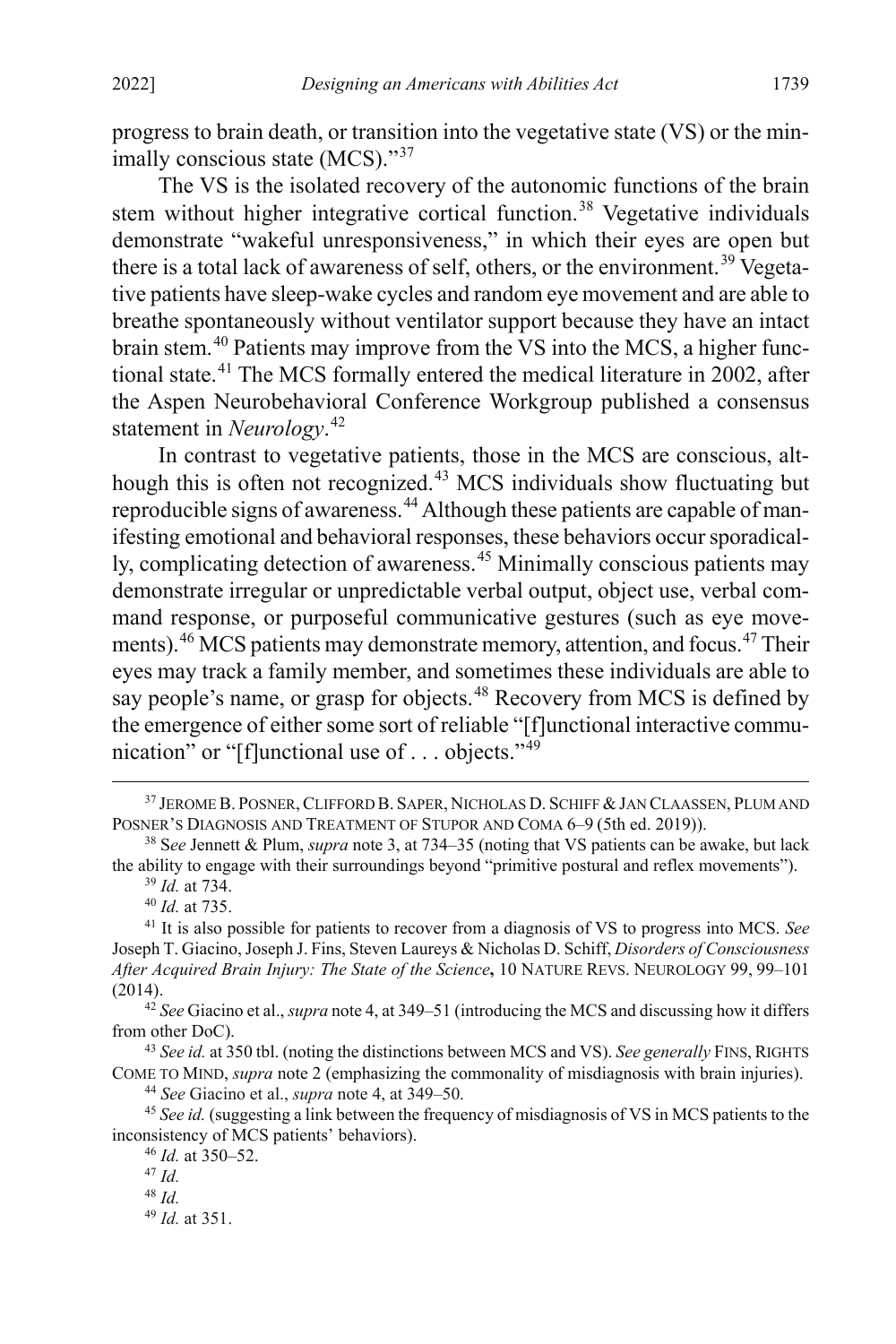In the MCS, behaviors are not dependably reproduced and are episodically demonstrated. For instance, when a patient is asked to repeat a behavior seen by family members, MCS patients are typically unable to comply with the request. This results in practitioners believing that the family's observations are unreliable, prompted by wishful thinking or denial, when really this failure derives from the underlying nature of the condition that allows individuals to express their consciousness only intermittently.<sup>[50](#page-13-1)</sup> Furthermore, recovery from MCS, and other severe brain injuries, is open-ended and unpredictable, with no reliable time course. [51](#page-13-2)

<span id="page-13-0"></span>New diagnostic technology has the potential to help reduce the misdiagnosis rate for this population. Until recently, evaluation of consciousness was conducted exclusively through behavioral findings made at bedsides. [52](#page-13-3) Practitioners employed a mechanistic diagnostic approach known as the JFK Coma Recovery Scale-Revised (CRS-R), a neuropsychological examination that is best undertaken multiple times.<sup>[53](#page-13-4)</sup>

Increased use of diagnostic technology, however, such as validating examinations with neuroimaging, has the potential to reveal cerebral blood flow indicative of brain activity, improve our ability to determine what state of consciousness an individual is in, and ultimately help reduce the significant misdi-agnosis rate.<sup>[54](#page-13-5)</sup>

<span id="page-13-7"></span>Reducing misdiagnosis would be a major step forward for this population, as accurate diagnosis is the first step to providing proper clinical and rehabilitative interventions. "Clinical management of patients with [brain injuries]" often focuses on "prevention of secondary medical complications and restora-tion of cognitive-behavioural functions."<sup>[55](#page-13-6)</sup> Although natural recovery is an option for some, it is typically reserved for people on the very mild end of the disorders of consciousness spectrum, and even then, is still usually combined with focused rehabilitative approaches. Indeed, the most common cognitive impairments resulting from head injuries, including "attention deficits, prob-

<span id="page-13-1"></span> <sup>50</sup> FINS,RIGHTS COME TO MIND, *supra* not[e 2,](#page-4-0) at 80 (noting that loved ones may witness patient activities that practitioners do not to emphasize that "inconsistency is part of the definition of MCS and intrinsic to its biology").

<span id="page-13-2"></span><sup>51</sup> Michele H. Lammi, Vanessa H. Smith, Robyn L. Tate & Christine M. Taylor, *The Minimally Conscious State and Recovery Potential: A Follow-Up Study 2 to 5 Years After Traumatic Brain Injury*, 86 ARCHIVES PHYSICAL MED. & REHABIL. 746, 746 (2005).

<sup>52</sup> *See* Shapiro et al., *supra* note [7,](#page-5-0) at 536 (citing Lammi et al., *supra* not[e 51,](#page-13-0) at 749).

<span id="page-13-4"></span><span id="page-13-3"></span><sup>53</sup> Joseph T. Giacino, Kathleen Kalmar & John Whyte, *The JFK Coma Recovery Scale-Revised: Measurement Characteristics and Diagnostic Utility*, 85 ARCHIVES PHYSICAL MED.&REHAB. 2020, 2020–29 (2004).

<span id="page-13-6"></span><span id="page-13-5"></span><sup>54</sup> *See* Zachary E. Shapiro, *Truth, Deceit, and Neuroimaging: Can Functional Magnetic Resonance Imaging Serve as a Technology-Based Method of Lie Detection?*, 29 HARV.J.L. & TECH. 527, 532 (2016) (discussing how blood flow can be indicative of how a brain is functioning).

<sup>55</sup> *See* Giacino et al., *supra* not[e 41,](#page-12-13) at 107.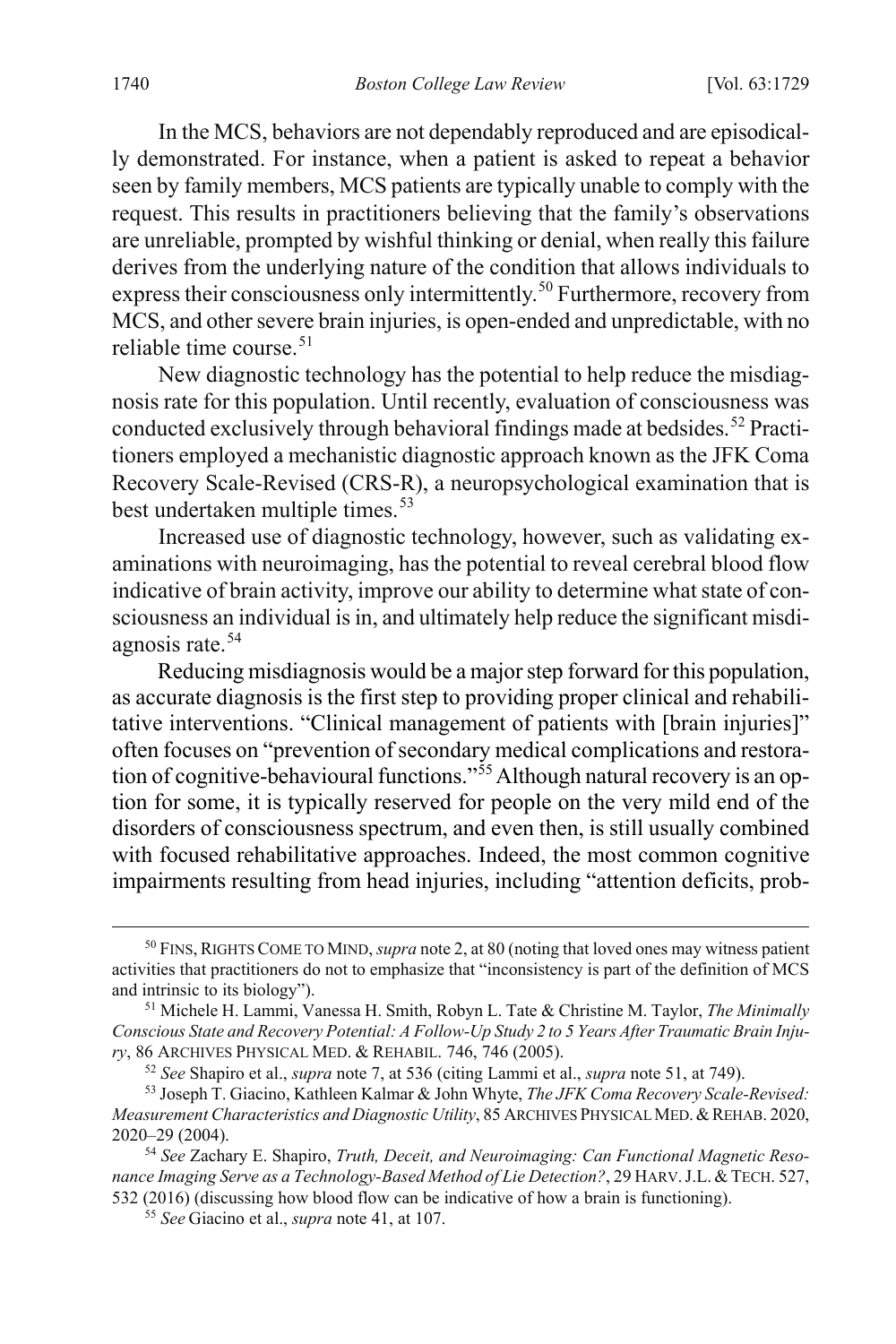<span id="page-14-8"></span>lems with concentration, memory, perception, information processing speed, and problem solving," can occur over an extended two-year timeframe, and often require specialist follow-up and meticulous evaluation. [56](#page-14-0) Ultimately, the gravity of an individual's brain injury is but one element in a myriad of factors impacting the scope and trajectory of their long-term recovery.<sup>[57](#page-14-1)</sup>

In recent years, research has focused on therapeutics. One landmark study found that amantadine hydrochloride substantially decreased recovery time among vegetative patients over a four-week administration interval. [58](#page-14-2) The speed of progress slowed, however, in the two weeks following the end of the drug therapy, eventually becoming appreciably longer than recovery of those in the placebo group.<sup>[59](#page-14-3)</sup> Although the "overall improvement in [Disability Rating Scale] scores . . . was similar [between] the two groups, the gains in the amantadine hydrochloride intervention group were maintained even after treatment ended.<sup>[60](#page-14-4)</sup> Furthermore, a greater proportion of the amantadine hydrochloride group recovered the ability to follow commands dependably, answer yes-no questions accurately, use objects in a functional manner, and communi-cate functionally.<sup>[61](#page-14-5)</sup> Such therapeutic trials therefore also implicate prognosis.

Another pharmacologic intervention that gained prominence in the field following clinical trials is zolpidem, a selective omega-1 γ-aminobutyric acid  $(GABA)$  agonist.<sup>[62](#page-14-6)</sup> Although it is more commonly used to induce sleep, zolpidem has actually led to marked improvements in the consistency and complexity of behavioral responses in some patients on the disorder of con-sciousness spectrum.<sup>[63](#page-14-7)</sup>

Such interventions blur the line between diagnostic, rehabilitative, and assistive therapeutics, yet it is important to recognize that many individuals with a brain injury are unable to be accurately diagnosed without comprehensive assessment and sometimes the empiric administration of one of these interven-

<span id="page-14-0"></span> <sup>56</sup> *See* Michael P. Barnes, *Rehabilitation After Traumatic Brain Injury*, 55 BRIT.MED.BULL. 927, 937–38 (1999); Giacino et al., *supra* note [41,](#page-12-13) at 99 (detailing the variety of disorders of consciousness that can result from brain injuries).

<span id="page-14-1"></span><sup>57</sup> Sallie Baxendale, Dominic Heaney, Fergus Rugg-Gunn & Daniel Friedland, *Neuropsychological Outcomes Following Traumatic Brain Injury*, 19 PRAC.NEUROLOGY 476, 476 (2019)("Neuropsychological outcomes do not depend solely on brain injury severity but result from a complex interplay between premorbid factors, the extent and nature of the underlying structural damage, the person's neuropsychological reserve and the impact of non-neurological factors in the recovery process.").

<span id="page-14-3"></span><span id="page-14-2"></span><sup>58</sup> See Joseph T. Giacino et al., *Placebo-Controlled Trial of Amantadine for Severe Traumatic Brain Injury*, 366 NEW. ENG. J. MED. 819, 819 (2012).

<sup>59</sup> *Id.* <sup>60</sup> *Id.*

<sup>61</sup> *See id.* at 824.

<span id="page-14-6"></span><span id="page-14-5"></span><span id="page-14-4"></span><sup>62</sup> *See, e.g*., Christine Brefel-Courbon et al., *Clinical and Imaging Evidence of Zolpidem Effect in Hypoxic Encephalopathy*, 62 ANNALS NEUROLOGY 102, 102–05 (2007).

<span id="page-14-7"></span><sup>&</sup>lt;sup>63</sup> *Id.* (introducing a study on the effects on zolpidem on patients with disorders of consciousness).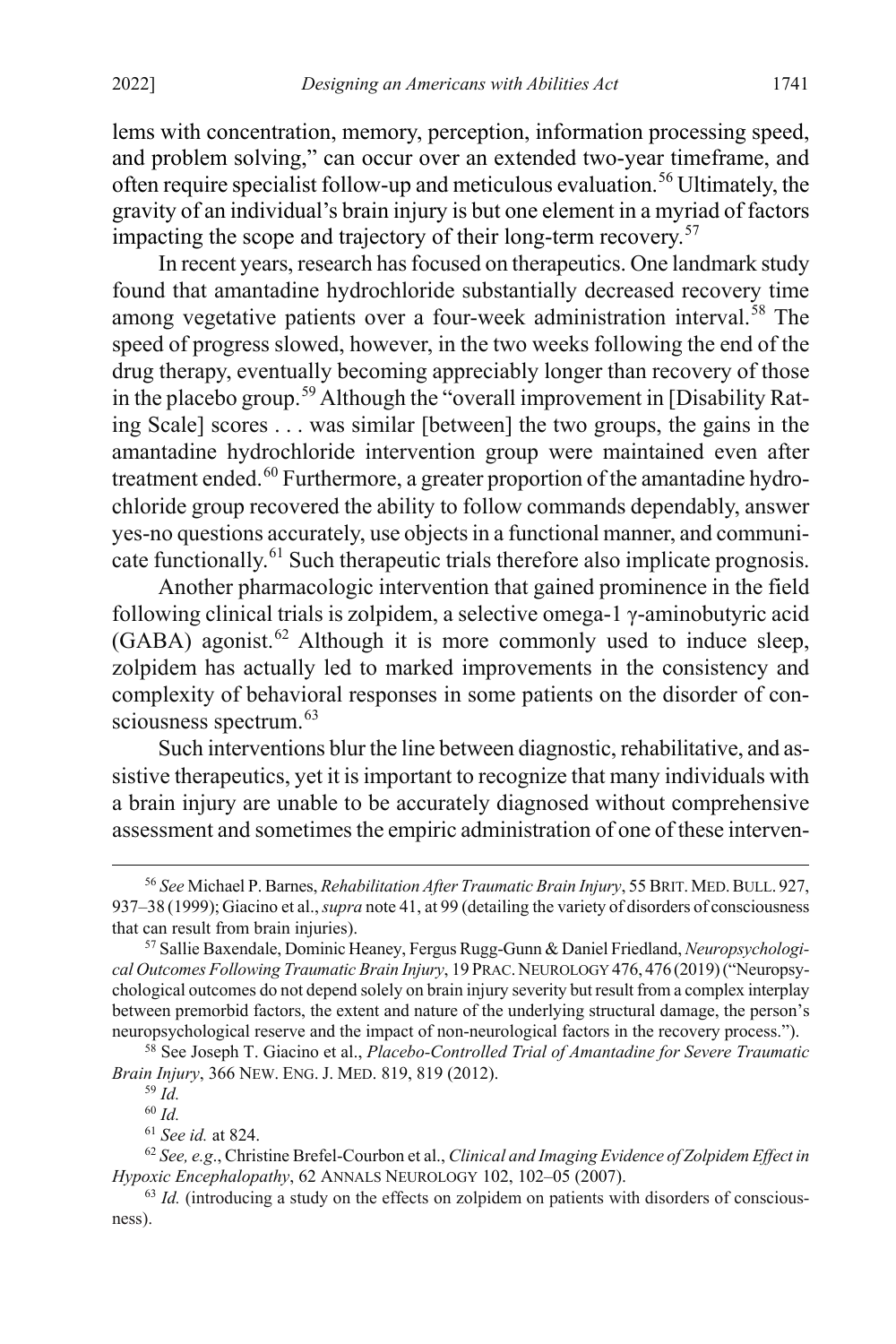tions. For instance, there are covertly conscious patients who experience an overt "state change from appearing behaviorally vegetative to being minimally conscious once they have received certain pharmaceuticals (such as amantadine or zolpidem),  $^{64}$  $^{64}$  $^{64}$  "or neurostimulation" through a DBS.<sup>[65](#page-15-2)</sup> These patients are best recognized as being MCS patients with under-activated, but intact, neural networks. [66](#page-15-3) These individuals appear behaviorally vegetative before treatment, but are actually minimally conscious, existing in a state of potentiality. [67](#page-15-4) Further, as we have noted in previous work, "[a]n overlapping subset of patients are covertly conscious individuals with CMD," or cognitive-motor dissociation. [68](#page-15-5) For these patients, "behavioral examination [is] unable to reveal an accurate diagnosis, as these individuals can have largely intact [and active] neural networks but remain unable to manifest signs of consciousness on a be-havioral examination."<sup>[69](#page-15-6)</sup> For the purposes of measuring patient awareness, "these neural networks cannot be detected with behavioral examination, [but] evidence of consciousness can be found" by employing diagnostic neuroimaging and measuring cerebral blood flow "when patients try to follow volitional commands."[70](#page-15-7)

<span id="page-15-0"></span>For these individuals, and others with a moderate-to-severe brain injury, diagnosing consciousness may only be possible if they are provided with the correct technological interventions. If accurate diagnosis is only possible after employing pharmaceutical interventions, or other diagnostic technology, such as neuroimaging, then this makes such technology medically essential, rather than just discretionary for this population. Indeed, if technology is the only method that can allow care teams to recognize their obligations to conscious but unresponsive individuals with brain injuries, then failing to provide this technology directly contributes to their risk of continued segregation and separation from the broader community. We have argued in the past that individuals

 <sup>64</sup> Shapiro et al., *supra* not[e 7,](#page-5-0) at 542 (citing Brefel-Courbon et al., *supra* note 61, at 102–05).

<span id="page-15-2"></span><span id="page-15-1"></span><sup>65</sup> *Id.* (citing Giacino et al., *supra* note [41,](#page-12-13) at 101–04); *see also* Giacino et al., *supra* not[e 41,](#page-12-13) at 108 (detailing studies on such individuals).

<span id="page-15-3"></span><sup>66</sup> *See generally* POSNER ET AL.,*supra* not[e 37,](#page-12-14) at 7 (defining MCS to include those patients with "pockets of cognitive function").

<span id="page-15-4"></span> $67$  Even with intervention, these individuals may continue to appear vegetative, and would thus fall in the final category discussed above.

<span id="page-15-5"></span><sup>68</sup> Shapiro et al., *supra* note [7,](#page-5-0) at 543 (citing Nicholas D. Schiff, *Cognitive Motor Dissociation Following Severe Brain Injuries*, 72 JAMA NEUROLOGY 1413, 1414–15 (2015)). *See generally* Joseph J. Fins & Nicholas D. Schiff, *Shades of Gray: New Insights into the Vegetative State*, HASTINGS CTR. REP., Nov.-Dec. 2006, at 8 (examining the variety of states of consciousness within the MCS).

<span id="page-15-6"></span><sup>69</sup> Shapiro et al., *supra* note [7,](#page-5-0) at 543 (citing Schiff, *supra* note [68,](#page-15-0) at 1414–15); Fins & Schiff, *supra* not[e 68,](#page-15-0) at 8 (describing a scenario where a patient "recovered to at least the level of MCS, even though behavioral evidence was lacking").

<span id="page-15-7"></span><sup>70</sup> Shapiro et al.,*supra* note [7,](#page-5-0) at 543 (citing Monti et al., *supra* not[e 11,](#page-5-7) at 580–86); *see* Monti et al., *supra* not[e 11,](#page-5-7) at 580–86; Fins & Schiff, *supra* not[e 68,](#page-15-0) at 8 (calling for use of additional evaluative methods, not just behavioral tests, when determining patient consciousness).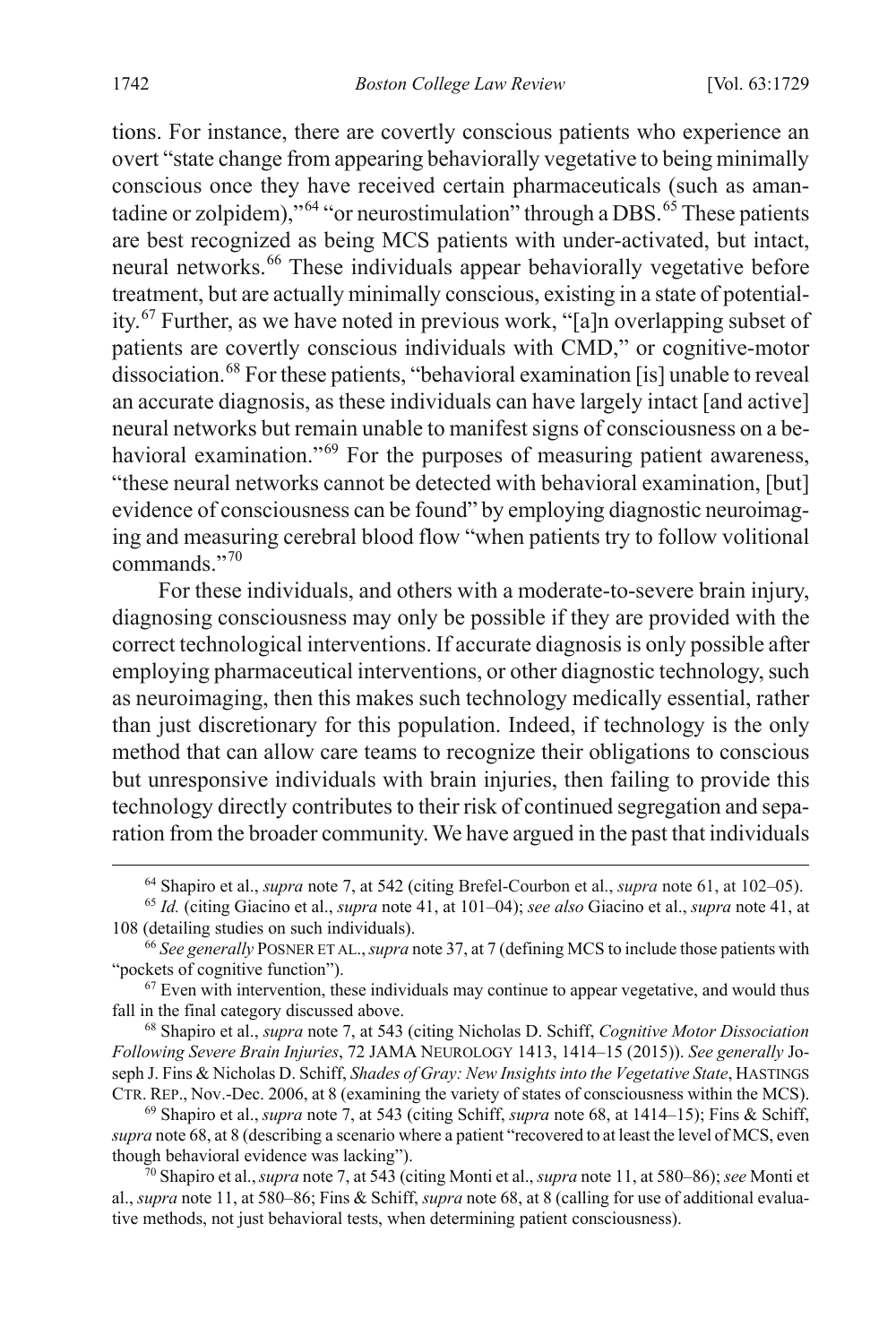have a right to have their covert consciousness identified, and without the provision of advanced diagnostic technology, we are arguably ignoring these individuals if we are not actively searching for signs of conscious awareness. [71](#page-16-2)

# <span id="page-16-1"></span><span id="page-16-0"></span>*B. Assistive Technology*

Accurate diagnosis is also essential in determining what assistive interventions may be beneficial. The goal of assistive technology is multi-faceted, as many serve a rehabilitative function, while others help expand or even sub-stitute for capabilities.<sup>[72](#page-16-3)</sup>

Rehabilitation-oriented interventions can aid individuals with DoC in recovering consciousness.[73](#page-16-4) The goal of rehabilitation for this population is some level of restoration of the ability to communicate. For those with higher levels of function, rehabilitation assists with the challenges of daily life. In the example of DoC, it is possible for patients to recover spontaneously from a coma or transition from a VS to a MCS. There is, however, consensus that a patient's prognosis is improved by rehabilitation-oriented treatments. Because rehabilitation can also help assess a patient's diagnostic state, such techniques prevent premature withdrawal of life support. Furthermore, rehabilitation may enable patients to inform their caregivers whether they are experiencing pain, better allowing these individuals to participate in their own care. Perhaps most importantly, rehabilitation can help DoC patients finally be able to communicate with their families.<sup>[74](#page-16-5)</sup>

For this population, a diagnostic error can be devastating.<sup>[75](#page-16-6)</sup> Although those in the MCS may be amenable to rehabilitation and progressive improvement, patients who are diagnosed as chronically vegetative are less likely to

<span id="page-16-7"></span> <sup>71</sup> Shapiro et al., *supra* note [7,](#page-5-0) at 544.

<span id="page-16-3"></span><span id="page-16-2"></span><sup>&</sup>lt;sup>72</sup> Although assistive technology has a wide-ranging definition, we understand assistive technology to refer to "any item, piece of equipment, software program, or product system that is used to increase, maintain, or improve the functional capabilities of persons with disabilities." *See What Is AT?*, ASSISTIVE TECH.INDUS.ASS'N, https://www.atia.org/home/at-resources/what-is-at/[https://perma.cc/ 8RA3-QK4D].

<span id="page-16-4"></span><sup>73</sup> *See generally* Barnes, *supra* note [56](#page-14-8) (evaluating the effect of rehabilitation on patients with traumatic brain injuries).

<sup>74</sup> *See* Shapiro et al., *supra* not[e 7,](#page-5-0) at 544.

<span id="page-16-6"></span><span id="page-16-5"></span><sup>75</sup> *See* Anbesaw W. Selassie et al., *Incidence of Long-Term Disability Following Traumatic Brain Injury Hospitalization, United States, 2003*, 23 J. HEAD TRAUMA REHAB. 123, 125–29 (2008) (highlighting the problematic lack of data on the prevalence of individuals with disabilities resulting from traumatic brain injuries in the United States); Eduard Zaloshnja, Ted Miller, Jean A. Langlois & Anbesaw W. Selassie, *Prevalence of Long-Term Disability from Traumatic Brain Injury in the Civilian Population of the United States, 2005*, 23 J.HEAD TRAUMA REHAB. 394, 399 (2008) (detailing the hardships individuals with long term disabilities resulting from brain injuries face); Risa Nakase-Richardson et al., *Longitudinal Outcome of Patients with Disordered Consciousness in the NIDRR TBI Model Systems Programs*, 29 J. NEUROTRAUMA 59, 64 (2012) (indicating the need for increased research, diagnosis, and rehabilitation of patients with brain injuries).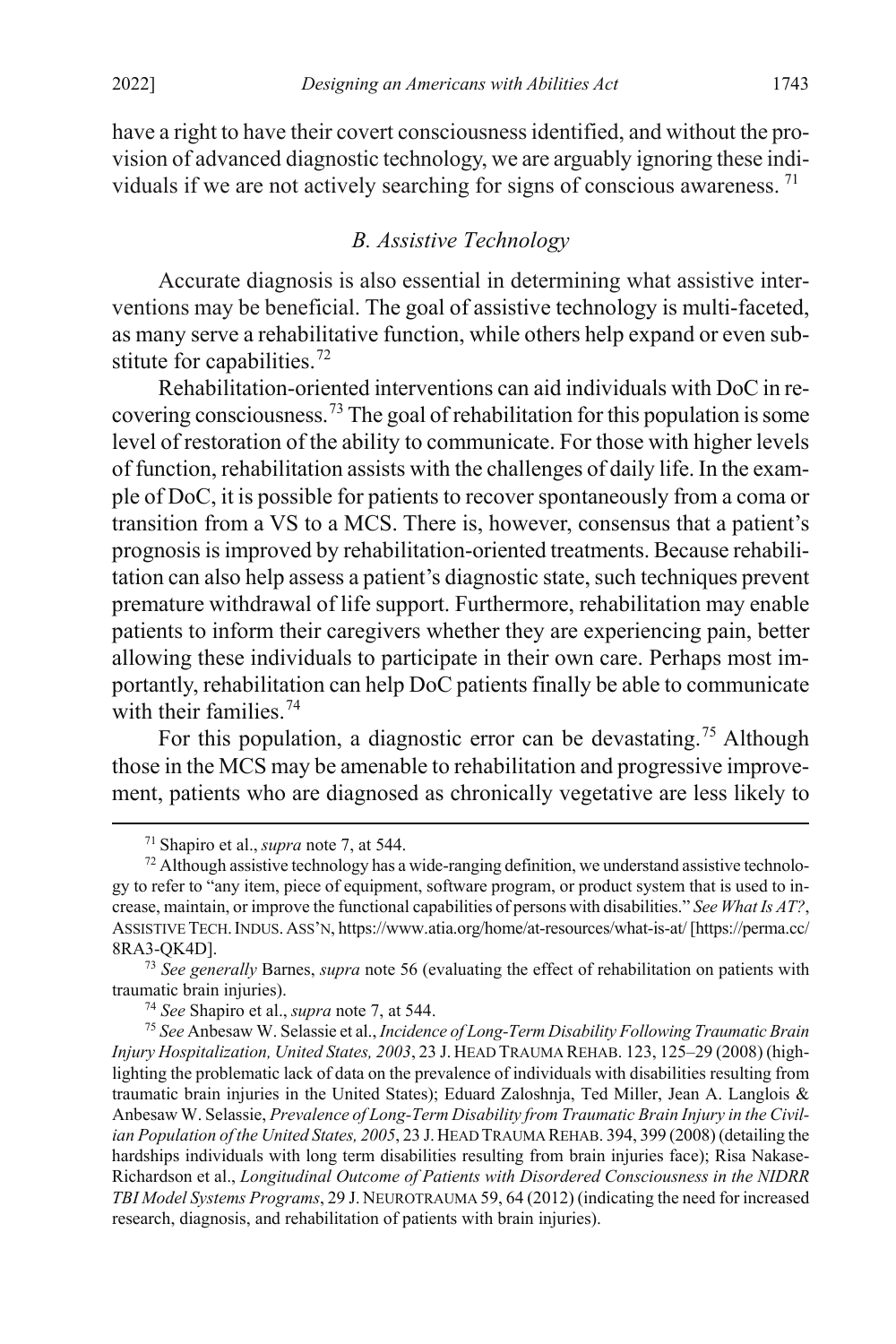receive subsequent rehabilitation. This makes any diagnostic error dangerous, as it may prevent a care team from recommending treatments that could help in the restoration of function, or the regaining of consciousness.<sup>[76](#page-17-0)</sup> Withholding rehabilitation is especially problematic, as nearly 70% of patients with TBI who receive inpatient rehabilitation are able to recover consciousness, and just over 20% will regain functional independence.[77](#page-17-1) Rehabilitation, however, will not be provided if a bleak diagnosis seems to obviate any potential for recovery.

Perhaps the most exciting frontier in induced recovery interventions is neuroprosthetics, whose goal is to enable individuals to rejoin the cognate community through restoration of the communication feedback loop.<sup>[78](#page-17-2)</sup> Such neuroprosthetics thus exist as both assistive and rehabilitative technologies.<sup>[79](#page-17-3)</sup> In their simplest forms, neuroprosthetics are non-invasive, consisting of elements like "word boards Morse code-like systems," whereby patients can signify different alphabetical or numerical values by blinking or moving their eyes.<sup>[80](#page-17-4)</sup> Slightly more involved forms of neuroprosthetic communication devices also incorporate EEG (electroencephalogram) recordings and electrode placement to enhance and refine an individual's neural activity pathways before converting them into letters or words. $81$ 

The most advanced forms of neuroprosthetics, however, are in-dwelling, meaning they require invasive surgical procedures to implant.<sup>[82](#page-17-6)</sup> For example, a cochlear implant "is an electronic device that partially restores hearing" among some patients with "severe hearing loss from inner-ear damage."[83](#page-17-7) The device is implanted surgically and utilizes a sound processor to target the auditory nerve directly via a receiver and series of electrodes.<sup>[84](#page-17-8)</sup> Although more studies with larger sample sizes are needed, preliminary data suggests that similarly invasive neuroprosthetics, such as central thalamic deep brain stimulation (CT-DBS), could be applied to patients with a moderate-to-severe brain injury.<sup>[85](#page-17-9)</sup>

<sup>81</sup> *See id.* at 172–77.

<sup>82</sup> *See id.* at 178.

<sup>84</sup> *Id.*

<span id="page-17-0"></span> <sup>76</sup> *See* Selassie et al., *supra* not[e 75,](#page-16-7) at 128 (finding that "an estimated 43.3% of hospitalized TBI survivors in 2003 experienced TBI-related long-term disability"); Zaloshnja et al., *supra* not[e 75,](#page-16-7) at 399 (finding that approximately 3.17 million people in the United States were "living with [a] longterm or lifelong TBI-related disability" in 2005).

<sup>77</sup> Nakase-Richardson et al., *supra* not[e 75,](#page-16-7) at 62.

<sup>78</sup> *See* Lawrence et al., *supra* not[e 7,](#page-5-0) at 169 (describing devices which may restore patient speech). <sup>79</sup> *See id.* at 171–72.

<span id="page-17-4"></span><span id="page-17-3"></span><span id="page-17-2"></span><span id="page-17-1"></span><sup>80</sup> *Id.* at 172 (citing Jane E. Huggins & Debra Zeitlin, *BCI Applications*, *in* BRAIN-COMPUTER INTERFACES:PRINCIPLES AND PRACTICE 197, 197 (Jonathan R. Wolpaw & Elizabeth Winter Wolpaw eds., 2012)).

<span id="page-17-7"></span><span id="page-17-6"></span><span id="page-17-5"></span><sup>83</sup> *Cochlear Implants*, MAYO CLINIC (Aug. 11, 2020), https://www.mayoclinic.org/tests-procedures/ cochlear-implants/about/pac-20385021 [https://perma.cc/QY7A-Z57C].

<span id="page-17-9"></span><span id="page-17-8"></span><sup>85</sup> *See* Giacino et al., *supra* note [41,](#page-12-13) at 108*. See generally* Joseph J. Fins & Zachary E. Shapiro, *Deep Brain Stimulation, Brain Maps and Personalized Medicine: Lessons from the Human Genome*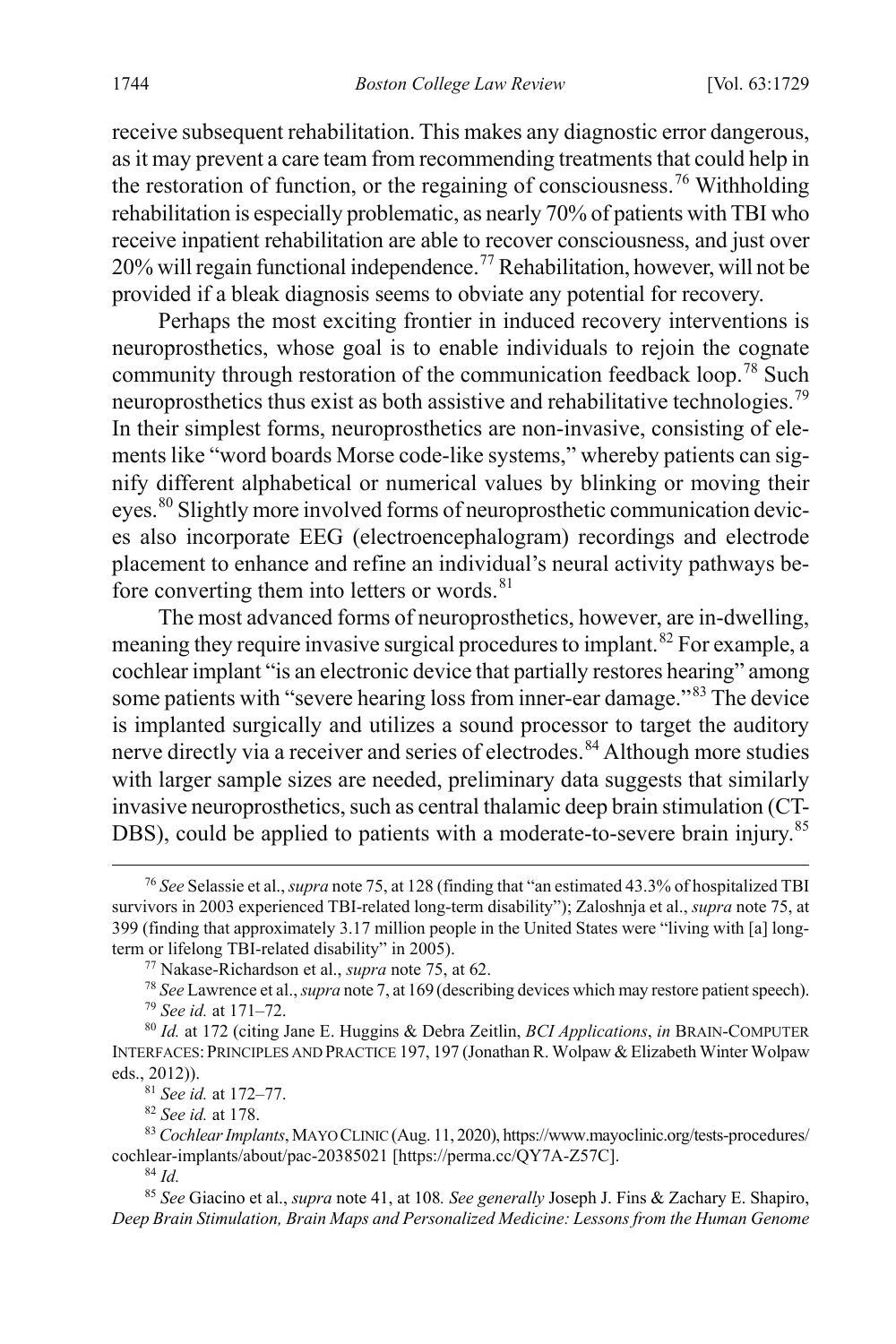CT-DBS as a neural circuit modulator could be used as a form of induced recovery to affect "arousal, attention, and drive"; it has already been shown to improve "arousal level[s], functional movements of the upper extremities, and oral feeding" among some patients in the MCS.<sup>[86](#page-18-2)</sup>

Finally, we anticipate that brain-computer interfaces, combined with rehabilitation and some of the aforementioned treatment modalities, will one day revolutionize the way that physicians, families, and patients alike construe brain injuries. In operating independently of "the brain's normal [nerve and muscle] output channels," brain-computer interfaces, much like the cochlear implant, focus primarily on granting users communication autonomy.[87](#page-18-3)

# <span id="page-18-1"></span><span id="page-18-0"></span>*C. The Catch-22 of Access to Technology*

Those with brain injuries frequently do not have access to promising technologies that might accurately diagnose them or help them "recover[] con-sciousness and functional abilities."<sup>[88](#page-18-4)</sup> Many reasons contribute to this outcome. [89](#page-18-5)

One reason is that individuals in the MCS are misdiagnosed at an extraor-dinarily high rate of 30–45%.<sup>[90](#page-18-6)</sup> Between the misdiagnosis rate and the lack of any predictable time course for these patients, individuals with DoC are often neglected, contributing to "nihilism concerning [their] prospects for recovery," which in turn leads to medical mismanagement.<sup>[91](#page-18-7)</sup> Another closely-related issue concerns "inpatient rehabilitation admission criteria and health care insurance funding constraints."[92](#page-18-8) For example, certain rehabilitation facilities sometimes demand, prior to admission, that a patient be minimally conscious upon release, or employ the unlawful "improvement standard."[93](#page-18-9) Many with severe brain injuries cannot satisfy these conditions, even though some of them could

<sup>88</sup> Wright & Fins, *supra* not[e 17,](#page-7-3) at 245.

<sup>89</sup> *Id.* at 245–47.

 $\overline{a}$ 

<sup>92</sup> *See id.*

*Project*, 27 BRAIN TOPOGRAPHY 55 (2014) (postulating on the potential of "DBS as [a type of] [p]ersonalized [m]edicine").

<span id="page-18-2"></span><sup>86</sup> Giacino et al*.*,*supra* not[e 41,](#page-12-13) at 108 (first citing Nicholas D. Schiff, *Recovery ofConsciousness After Brain Injury: A Mesocircuit Hypothesis*, 33 TRENDS NEUROSCIENCE 1, 1–9 (2010); and then citing Joseph Giacino, Joseph J. Fins, A. Machado & Nicholas D. Schiff, *Central Thalamic Deep Brain Stimulation to Promote Recovery from Chronic Posttraumatic Minimally Conscious State: Challenges and Opportunities*, 15 NEUROMODULATION 339, 339–49 (2012)).

<span id="page-18-4"></span><span id="page-18-3"></span><sup>87</sup> Jonathan R. Wolpaw et al., *Brain-Computer Interface Technology: A Review of the First International Meeting*, 8 IEEE TRANSACTIONS ON REHAB. ENG'G 164, 164 (2000).

<span id="page-18-6"></span><span id="page-18-5"></span><sup>90</sup> *See* Schnakers et al., *supra* note [30,](#page-11-0) at 35; Wright & Fins, *supra* note [17,](#page-7-3) at 246 (citing Schnakers et al., *supra* not[e 30,](#page-11-0) at 35).

<span id="page-18-9"></span><span id="page-18-8"></span><span id="page-18-7"></span><sup>91</sup> Shapiro et al.,*supra* not[e 7,](#page-5-0) at 543 (citing Giacino et al., *supra* not[e 41,](#page-12-13) at 108–10); *see* Wright & Fins, *supra* note [17,](#page-7-3) at 246–47.

<sup>93</sup> *Id.* at 247 (citing Giacino et al., *supra* not[e 41,](#page-12-13) at 109).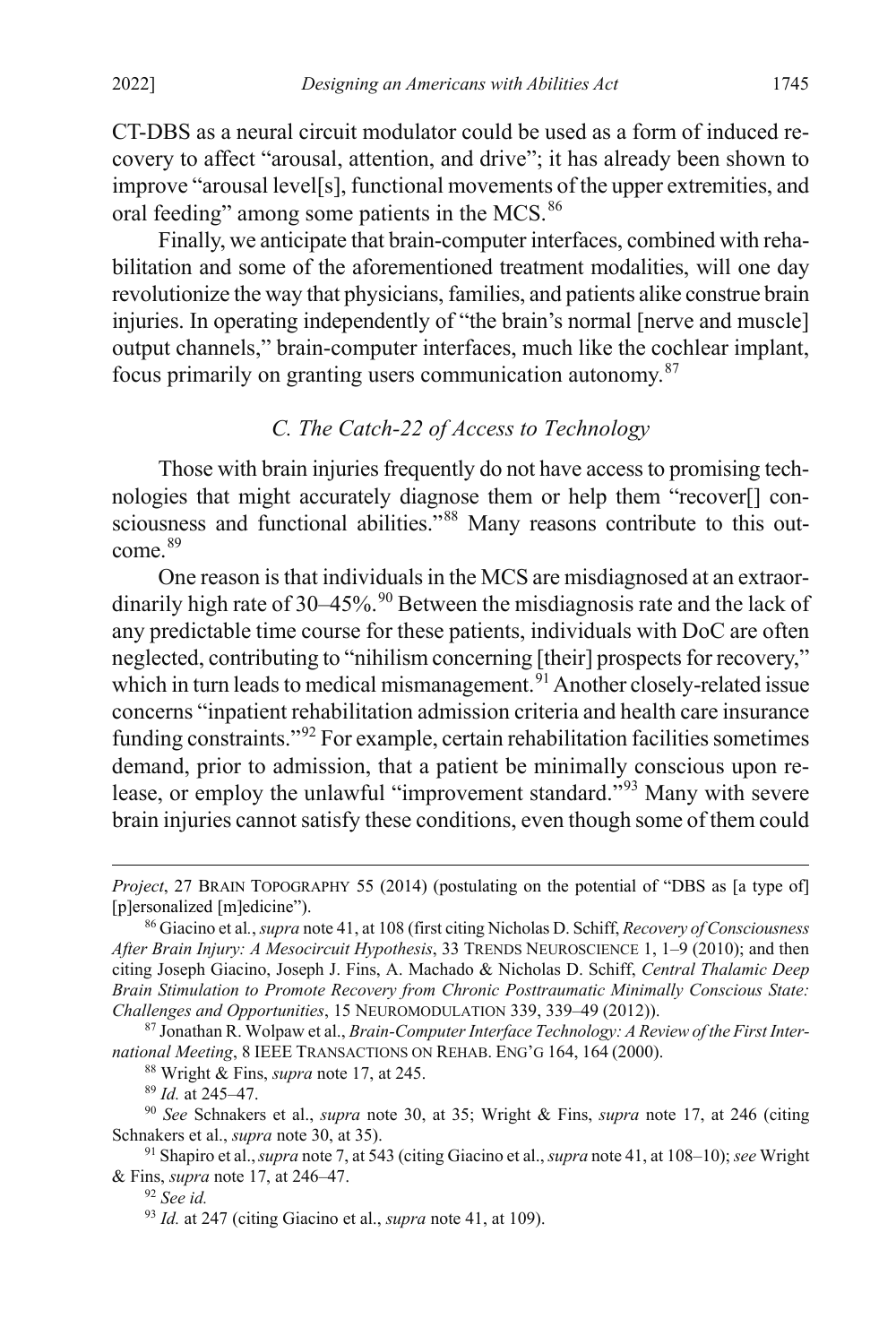regain consciousness if provided with rehabilitation.<sup>[94](#page-19-0)</sup> Another problem is that many technological methods remain investigational, which can complicate the provision of such technology, even if it shows promise in early research.

Without access to diagnostic and assistive technology, those with brain injuries who are institutionalized in chronic care centers will find themselves unable to progress functionally to a point where they can leave these facilities and rejoin the cognate community. These centers are not well suited to recov-ery, as they are often under-resourced and under-staffed.<sup>[95](#page-19-1)</sup> They often lack the state-of-the-art tools that can assist in diagnosing fleeting signs of conscious awareness or trained staff that can provide the skilled physical therapy that can lead to the recovery of functional independence in up to twenty-one percent of DoC patients.<sup>[96](#page-19-2)</sup> Many are unable to provide access to assistive communication devices, or even to lower cost modalities, such as eye trackers and word boards that could help some patients regain functional communication. This leaves disabled individuals trapped in "custodial care," unable to access the technological interventions that could enable them to benefit from a more community-focused placement.

These factors contribute to the isolation and segregation of those with brain injuries. Their lack of access to technology that could help them regain functions means that many DoC individuals are likely to remain segregated in long-term care facilities. Further, while at these facilities, they are generally unable to access the latest and most promising forms of medical technology that can help them regain their functions and improve to the point where they could reasonably leave such facilitates in favor of a more community focused placement.

This creates a catch-22 scenario, as the means that could allow individuals to escape institutionalization are harder to access because of that very insti-tutionalization.<sup>[97](#page-19-3)</sup> The status quo ends up perpetuating a negative feedback loop that keeps certain disabled individuals, such as those with DoC, segregated in long-term care facilities, even when promising rehabilitative and assistive technologies could be available.

Both diagnostic and assistive technologies have the potential to reveal and advance capabilities in individuals with disabilities, such as brain injury. Crucially, both the diagnostic and assistive technology show that society might

 <sup>94</sup> *Id.*

<span id="page-19-1"></span><span id="page-19-0"></span><sup>&</sup>lt;sup>95</sup> See generally FINS, RIGHTS COME TO MIND, *supra* not[e 2](#page-4-0) (describing the insufficient resources of care facilities where individuals with brain injuries are sent to recover).

<span id="page-19-2"></span><sup>96</sup> Nakase-Richardson et al., *supra* not[e 75,](#page-16-7) at 59–64 (reporting that 21% of DoC patients "improve[] to become capable of living without in-house supervision").

<span id="page-19-3"></span><sup>97</sup> *See generally* JOSEPH HELLER, CATCH-22 (1961) (providing the origin of the phrase "Catch-22," which means a problem with no satisfactory solution because two or more of the problem's fundamental elements conflict).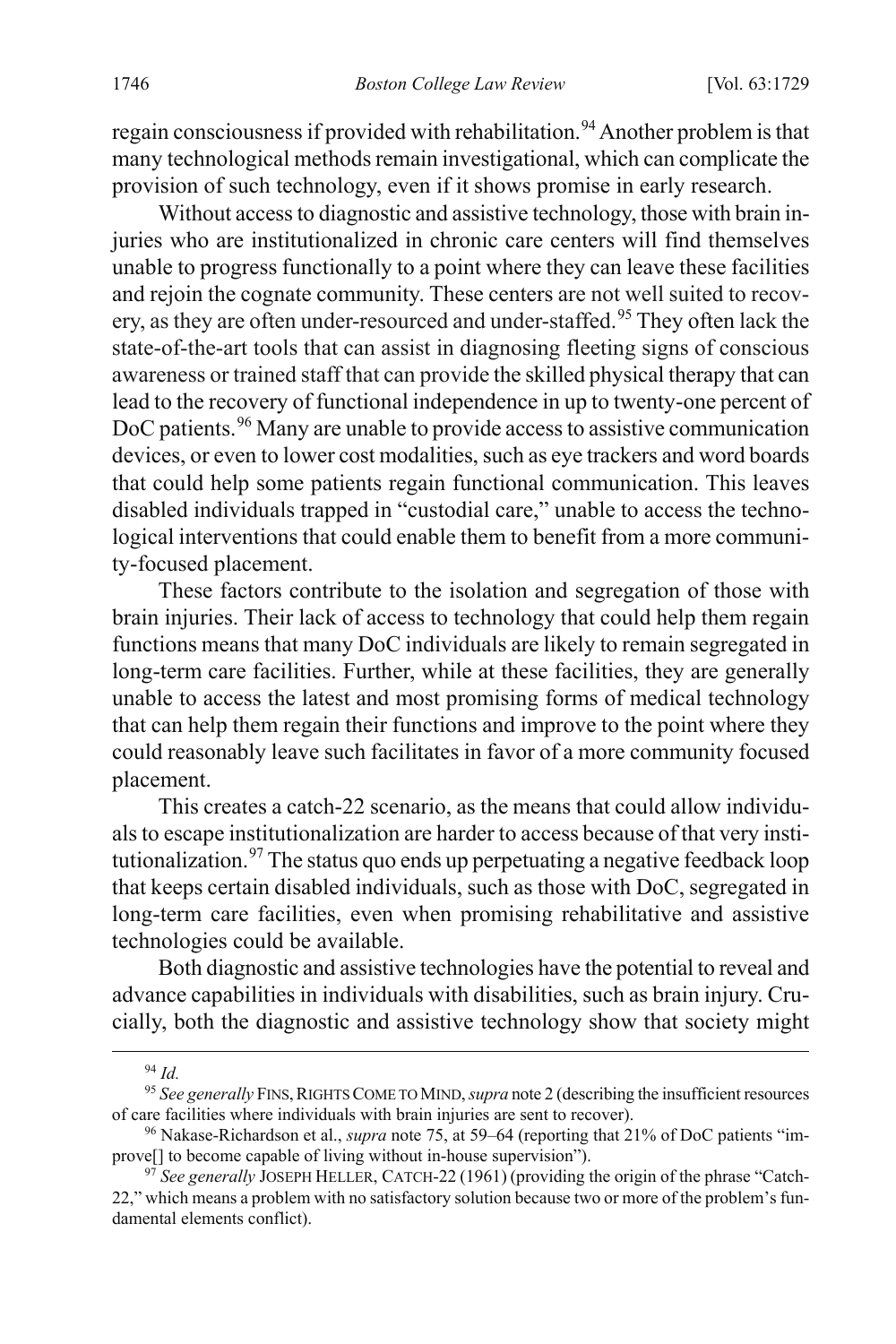have obligations to help these disabled individuals in ways that would not be possible without access to this fundamental technology. This creates significant questions, not just about how society is obliged to provide this technology to those with disabilities, but also about how to support their utilization and functionality with that technology.

This makes providing technology to disabled individuals, such as those with a brain injury, a necessary and perhaps fundamental step in recognizing the civil rights, and aiding the desegregation, of this population. New legislation could serve as an essential tool to help individuals with brain injuries access some of the most promising technology that could improve and eventually help them regain functions they are currently unable to access. New legislation must take a forward-looking view, recognizing that there are promising modalities that may be in early stages of development. This way, technology can be promoted in the present and in the future when it emerges from the research and development pipeline.

<span id="page-20-1"></span>We have argued before that we are on the cusp of a Kuhnian paradigm shift in our conception of brain injury, covert and liminal consciousness, and civil and disability rights.<sup>[98](#page-20-2)</sup> Paradigm shifts "are triggered by explosive new theories which radically alter the previous conception of the scientific world, causing a new [disruptive way] of thinking to replace the old one."[99](#page-20-3) Standing at this moment in history, we can understand how scientific advances bring new legal and normative obligations towards the vulnerable population of individuals with moderate-to-severe brain injury.

This complicated, holistic task requires new legislation, because current disability rights law falls particularly short in creating schemes that incentivize the creation, dissemination, and adoption of advanced technological modalities. This presents a major problem in the disability rights space, as this popu-lation remains particularly reliant on legislation to vindicate their rights.<sup>[100](#page-20-4)</sup>

<span id="page-20-0"></span>The next Part briefly explores the current state of disability rights legislation, focusing on the Americans with Disabilities Act of 1990, to understand why current legislation falls short in incentivizing the distribution and uptake of cutting-edge technological modalities among the community of individuals who could benefit from such interventions.

<span id="page-20-2"></span> <sup>98</sup> *See* Shapiro et al.,*supra* not[e 7,](#page-5-0) at 542–45; THOMAS S.KUHN,THE STRUCTURE OF SCIENTIFIC REVOLUTIONS 66–76 (4th ed. 2012)).

<span id="page-20-3"></span><sup>99</sup> Shapiro et al., *supra* not[e 7,](#page-5-0) at 545. *See generally* KUHN, *supra* not[e 98,](#page-20-1) at 66–76 (discussing "Crisis and the Emergence of Scientific Theories" as a part of paradigm shifts).

<span id="page-20-4"></span><sup>&</sup>lt;sup>100</sup> In the future we will explore this unique reliance on legislation and discuss whether constitutional arguments may offer more success going forward.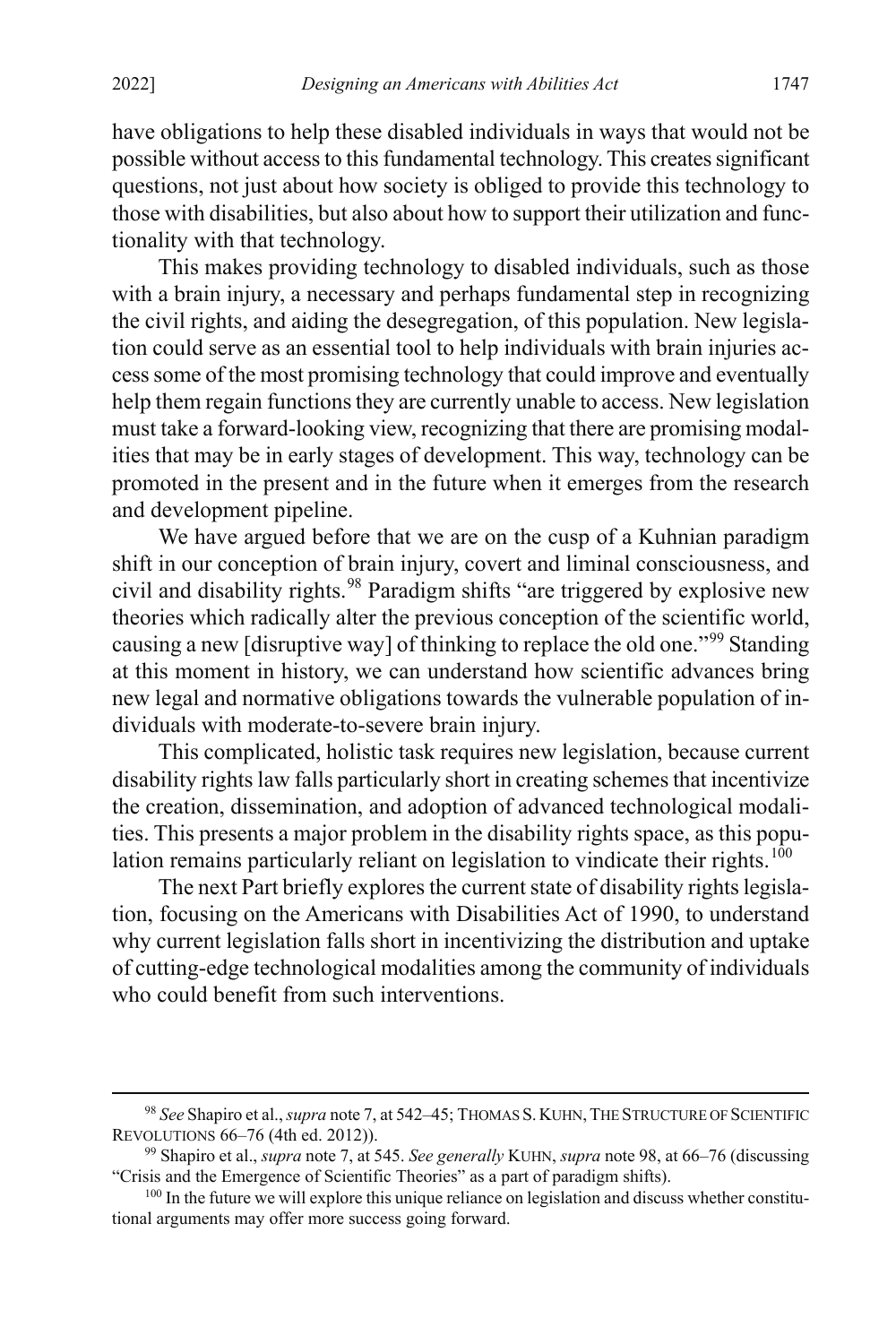#### <span id="page-21-0"></span>II. THE AMERICANS WITH DISABILITIES ACT OF 1990

Although there are many legitimate critiques of the Americans with Disabilities Act of 1990 (ADA), it is important to remember that this legislation represented a sweeping victory for people with disabilities, their families, and disability rights advocates.<sup>[101](#page-21-2)</sup> Passed in 1990 after significant advocacy, the bill represented a bipartisan consensus that those with disabilities deserved protection largely based on human dignity and offered a mechanism to help vindicate rights denied by public facilities and others.<sup>[102](#page-21-3)</sup> The ADA focused particularly on employment, but covered a variety of other areas including transportation, public accommodations, communications, and access to state and local government programs and services.<sup>[103](#page-21-4)</sup>

<span id="page-21-9"></span>The ADA and the subsequent Americans with Disabilities Act Amendments Act of 2008 (ADAAA) defined disability in an intentionally broad manner.[104](#page-21-5) Under the ADAAA, an individual is considered disabled if there exists "a physical or mental impairment that substantially limits one or more major life activities of such individual; . . . a record of such an impairment; or . . . [if the individual is] regarded as having such an impairment." $105$  The broad definition is a major positive element of the legislation, as it allows the ADA to protect a wide range of individuals, in a broad range of circumstances.

<span id="page-21-1"></span>The ADA is organized into five titles that touch on employment, public services, public accommodations, telecommunications, and miscellaneous enforcement provisions.[106](#page-21-7) It follows a split enforcement structure for its five titles, with the Equal Employment Opportunity Commission (EEOC), Department of Justice (DOJ), Federal Communications Commission (FCC), Department of Labor (DOL), and Department of Transportation (DOT) each responsible for enforcing different aspects, often preempting state authority to intervene.[107](#page-21-8) The statutory scheme leaves a significant amount of discretion to administrative agencies, resulting in broad leeway. Because the ADA primarily

<span id="page-21-2"></span><sup>&</sup>lt;sup>101</sup> Americans with Disabilities Act (ADA) of 1990, Pub. L. No. 101-336, 104 Stat. 327 (codified as amended at 42 U.S.C. §§ 12101–12213).

<sup>102</sup> *See* Shapiro et al., *supra* not[e 7,](#page-5-0) at 552–53.

<span id="page-21-4"></span><span id="page-21-3"></span><sup>103</sup> *ADA—Findings, Purpose, and History*, ADA 30 YEARS, https://www.adaanniversary.org/ findings\_purpose [https://perma.cc/7M7V-5MW8].

<span id="page-21-5"></span><sup>&</sup>lt;sup>104</sup> Americans with Disabilities Act Amendments Act (ADAAA), 42 U.S.C. § 12101 note (Findings and Purposes of Pub. L. 110-325).

<span id="page-21-6"></span><sup>105</sup> § 12102(1); *see* Meg E. Ziegler, Note, *Disabling Language: Why Legal Terminology Should Comport with a Social Model of Disability*, 61 B.C. L. REV. 1183, 1184 (2020) (noting the "personfirst language" of the ADA as a positive aspect of the Act (citing 42 U.S.C. § 12112)).

<span id="page-21-8"></span><span id="page-21-7"></span><sup>106</sup> Mid-Atlantic ADA Center, *An Overview of the Americans with Disabilities Act*, ADA NAT'L NETWORK (2017), https://adata.org/factsheet/ADA-overview [https://perma.cc/9SL5-2N9Z]; Shapiro et al., *supra* not[e 7,](#page-5-0) at 553–55.

<sup>107</sup> *See* Mid-Atlantic ADA Center, *supra* not[e 106.](#page-21-1)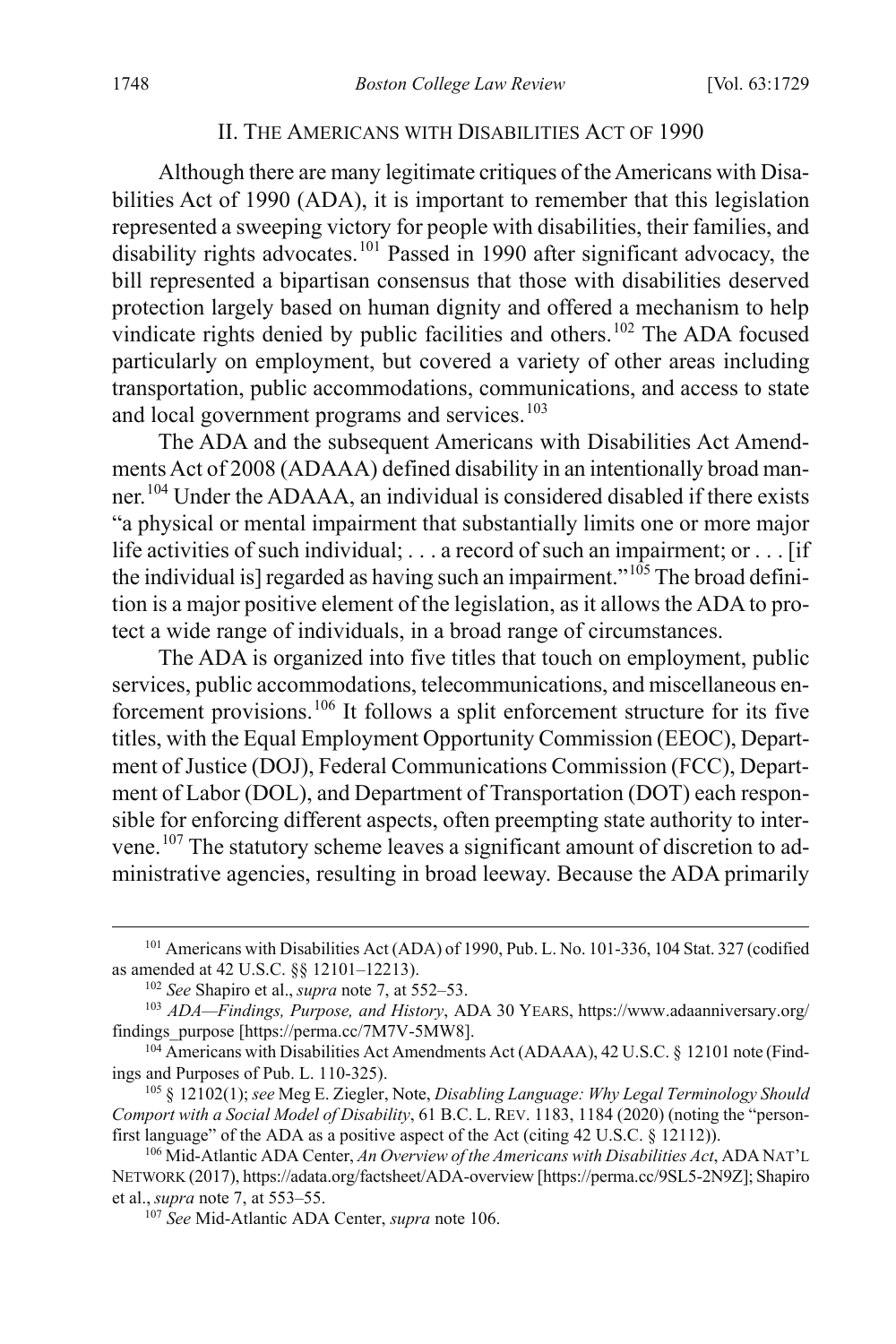provides overarching goals, many of the interlocking agency actions constitute the primary social safety net for individuals with disabilities. Such legislative schemes catch larger populations, but easily allow vulnerable members of society, like individuals with a moderate-to-severe brain injury, to fall through the gaps. $108$ 

Although the ADA broadened the rights of millions of individuals with disabilities, aspects of its current model fall short of achieving the statute's stated purpose of societal integration for people with disabilities. The ADA was designed to be forward-looking and proactive. The legislation went beyond holding parties accountable for discriminatory actions; it aimed to elimi-nate such discrimination from American society.<sup>[109](#page-22-1)</sup> When enacting the ADA in 1990, Congress found that the nation should strive "to assure equality of opportunity, full participation, independent living, and economic self-sufficiency for" persons with disabilities. $110$ 

<span id="page-22-8"></span>Similarly, the ADA was grounded in collaborative ideals.<sup>[111](#page-22-3)</sup> At the first anniversary of the legislation, President George H.W. Bush applauded the bipartisan legislation as "show[ing] what can happen when we work together, drawing upon the fundamental decency of the American people."[112](#page-22-4) In practice, however, the ADA has not fully lived up to its lofty objectives of collabo-ration and societal transformation.<sup>[113](#page-22-5)</sup> Shortly after the ADA was passed, data indicated the possibility that the cost of wrongful termination lawsuits stemming from the ADA was less expensive than the cost of actually accommodating disabled workers, resulting in sharp declines in employment rates for disa-bled men and women likely due to the ADA.<sup>[114](#page-22-6)</sup> The declines were largely due

<span id="page-22-7"></span>

<span id="page-22-0"></span> <sup>108</sup> Wharton Bus. Daily, *The ADA at 25: Important Gains, but Gaps Remain*, KNOWLEDGE@ WHARTON (Aug. 7, 2015), https://knowledge.wharton.upenn.edu/article/the-gaps-that-remain-as-theada-turns-25/ [https://perma.cc/E2UD-7W53] (describing some of the gaps remaining in the ADA).

<span id="page-22-1"></span><sup>109</sup> *See* § 12101(b)(1) (stating that one purpose of the ADA is "to provide a clear and comprehensive national mandate for the elimination of discrimination against individuals with disabilities").<br><sup>110</sup> § 12101(a)(7).

<span id="page-22-3"></span><span id="page-22-2"></span> $111$  29 C.F.R. § 1630.2(o)(3) (2021) (urging "covered entit[ies]" and disabled persons to work together to devise effective accommodations). *See generally* Jessica Leigh Rosenthal, Comment, *The Interactive Process Disabled: Improving the ADA and Strengthening the EEOC Through the Adoption of the Interactive Process*, 57 EMORY L.J. 247 (2007) (detailing the collaborative process embedded within the regulations).<br><sup>112</sup> George H.W. Bush, Remarks Commemorating the First Anniversary of the Signing of the

<span id="page-22-4"></span>Americans with Disabilities Act of 1990 (July 26, 1991), https://bush41library.tamu.edu/archives/ public-papers/3245 [https://perma.cc/ENV9-WHDM]. 113 *See generally* Arlene S. Kanter, *The Americans with Disabilities Act at 25 Years: Lessons to* 

<span id="page-22-5"></span>*Learn from the Convention on the Rights of People with Disabilities*, 63 DRAKE L. REV. 819 (2015).

<span id="page-22-6"></span><sup>114</sup> Daron Acemoglu & Joshua Angrist, *Consequences of Employment Protection? The Case of the Americans with Disabilities Act* 2 (Nat'l Bureau of Econ. Rsch., Working Paper No. 6670, 1998) (detailing the impact of the ADA on employment numbers for the disabled); Les Picker, *Consequences of the Americans with Disabilities Act*, NAT'L BUREAU ECON. RSCH. DIG., Dec. 1998, https://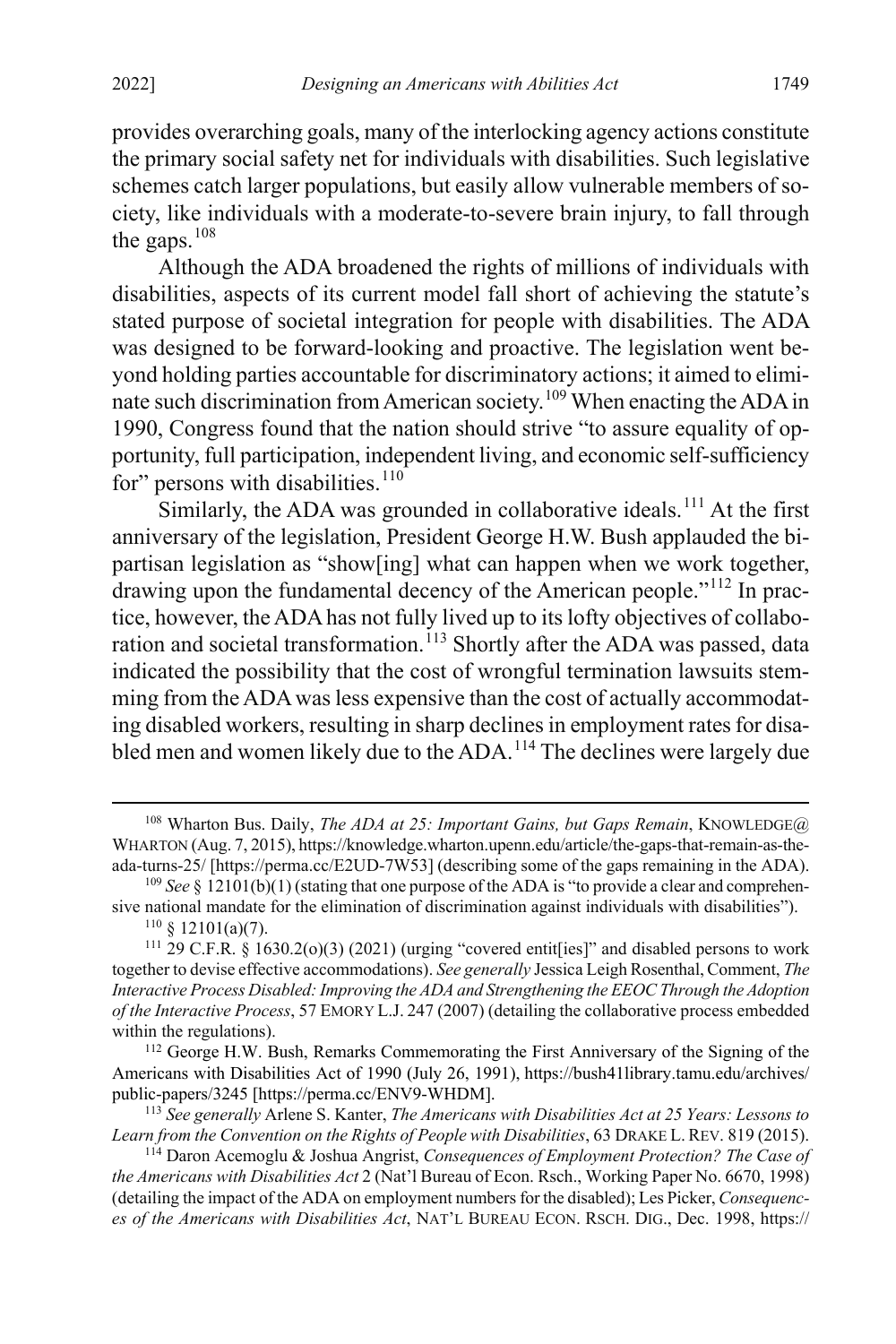to reduced hiring rather than job loss and were more pronounced in medium-size businesses.<sup>[115](#page-23-0)</sup>

More recent data suggests that just eighteen percent of work-eligible individuals with disabilities have jobs and "the employment rate for people with disabilities [remains] 40 percent lower than [that of] people without disabilities."[116](#page-23-1) Working individuals with disabilities are compensated around 33% less than people without disabilities and often work in less prestigiousroles, do not log as many hours, and continue to face challenges and social stigma.<sup>[117](#page-23-2)</sup>

<span id="page-23-10"></span>Indeed, scholars have long critiqued the ADA for succumbing to political pressure to focus too narrowly on employment, rather than adopting a universalist approach.<sup>118</sup> In some ways, the ADA has depended too heavily on the "goodwill of employers and providers of services" balanced primarily by the risk of litigation.<sup>[119](#page-23-4)</sup> Universalist critics of the ADA cast the law as "tax base" enlarging,<sup> $120$ </sup> but it fails to do that.<sup>[121](#page-23-6)</sup> Section A of this Part will introduce the technological advances made for people with serious brain injuries.[122](#page-23-7) Section B will then connect those advances in technology to the enforcement of the ADA.[123](#page-23-8) Lastly, Section C will address continued short-fallings of the ADA and the need for more forward-looking legislation.<sup>[124](#page-23-9)</sup>

# *A. Technology*

Although the ADA's retrospective focus on vindicating rights may be defensible in contexts such as employment and public access, the legislation falls short in *prospectively* supporting those with disabilities through the provision of technologies that can help maximize potential. The ADA does a particularly poor job when dealing with technologies that were not specifically conceived of when the legislation was drafted in the late 1980s and early 1990s. This is

 $\overline{a}$ 

119 Kanter, *supra* note [113,](#page-22-8) at 823.

<sup>120</sup> *Id.* at 835.

www.nber.org/digest/dec98/consequences-americans-disabilities-act [https://perma.cc/L8XL-459C] (reporting on Working Paper No. 6670).

<span id="page-23-1"></span><span id="page-23-0"></span><sup>&</sup>lt;sup>115</sup> Acemoglu & Angrist, *supra* not[e 114,](#page-22-7) at 2.<br><sup>116</sup> Kanter, *supra* note 113, at 831 (citing Michelle Maroto & David Pettinicchio, *The Limitations of Disability Antidiscrimination Legislation: Policymaking and the Economic Well-Being of People with Disabilities*, 36 LAW & POL'Y 370, 394 (2014)). 117 *Id.*

<span id="page-23-3"></span><span id="page-23-2"></span><sup>118</sup> *See generally* Samuel R. Bagenstos, *The Future of Disability Law*, 114 YALE. L.J. 1, 28, 71– 73 (2004) (criticizing the ADA for not taking on other aspects of social welfare including healthcare and insurance).

<span id="page-23-9"></span><span id="page-23-8"></span><span id="page-23-7"></span><span id="page-23-6"></span><span id="page-23-5"></span><span id="page-23-4"></span><sup>&</sup>lt;sup>121</sup> *Id.* at 831 (describing the limited impact the ADA has had on the employment of people with disabilities).

<sup>122</sup> *See infra* notes [125–](#page-24-0)[136 a](#page-26-0)nd accompanying text.

<sup>123</sup> *See infra* notes [137–](#page-26-1)180 [a](#page-31-0)nd accompanying text. 124 *See infra* p. 1759.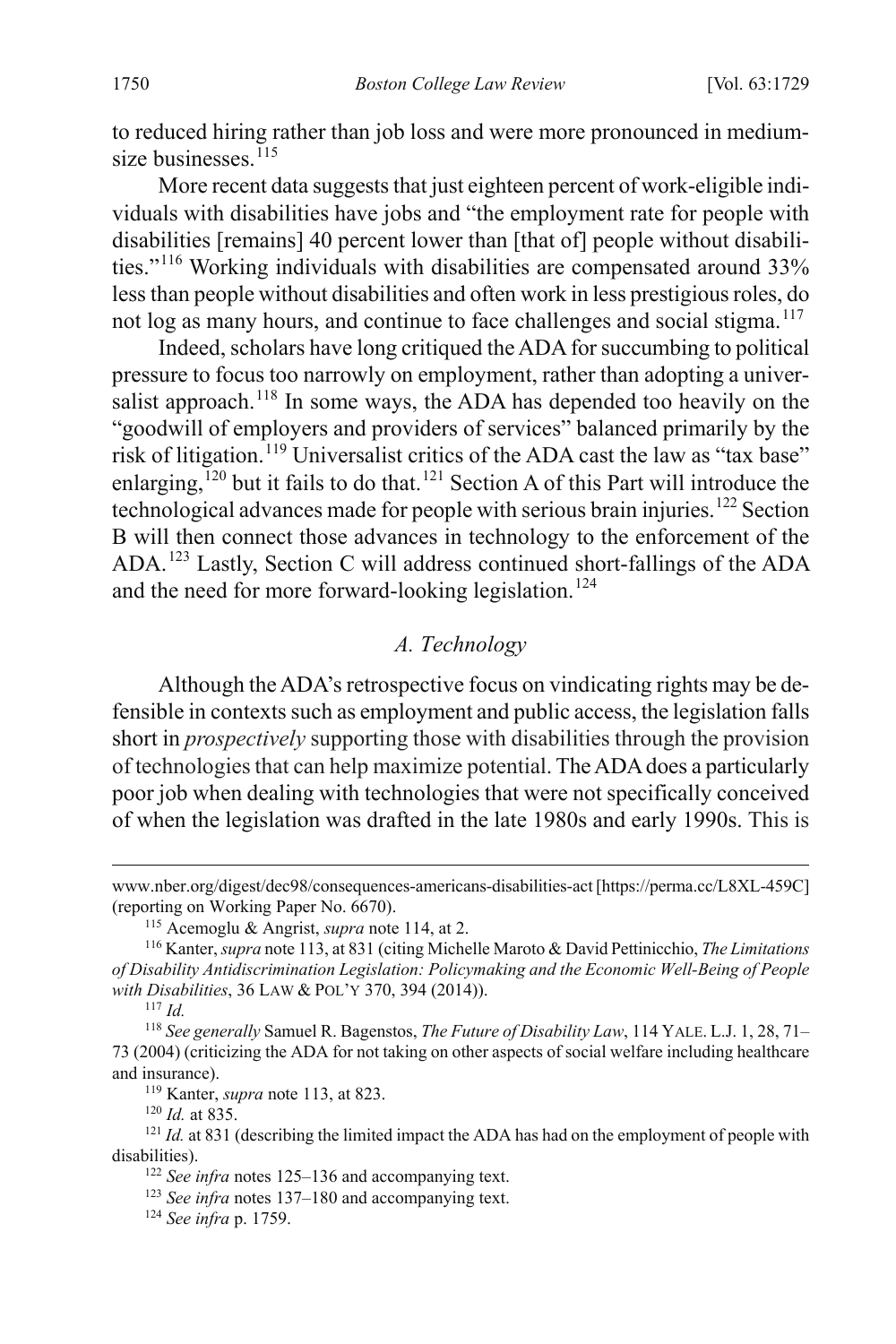problematic, especially for individuals with certain types of disabilities, such as brain injuries. These people are unlikely to be able to reenter the workforce but could reintegrate into their communities through the provision of more recent rehabilitative and assistive technologies. Although science has moved forward, the ADA is stuck in a time before these advances existed.

<span id="page-24-0"></span>Technology that allows people with disabilities greater functionality in this world is often quite expensive. Unfortunately, unless these individuals can find a workplace that pays for accommodations beyond what their healthcare, a government entity, or a non-governmental organization (NGO) provides, they are often unable to pay for this technology.[125](#page-24-1) The ADA does little to help ensure access or defray costs. As a result, people with disabilities routinely go into significant debt trying to pay for the technology or decline to take advantage of promising interventions that could greatly decrease their barriers to interacting with the world.

The case of Lee Huffman, a man with Stargardt disease, a genetic eye disease that results in severe vision loss over time, illustrates the significant costs associated with emerging technology.<sup>[126](#page-24-2)</sup> Huffman works as an editor of a magazine, but due to his disability, needs expensive assistive technology to complete his job tasks. Such technology, including particular laptops or tablets that individuals with similar vision impairments need to participate in society and com-pete for employment can set them back thousands of dollars.<sup>[127](#page-24-3)</sup> Indeed, "a tablet with a braille keyboard and braille display . . . [costs] about \$5,500."<sup>[128](#page-24-4)</sup> Unfortunately, most healthcare plans refuse to pay for such technologies.

The high cost of these kinds of technologies is especially concerning given the limited financial resources of many of those with disabilities. A study conducted in October 2020 "estimate[d] that a household containing an adult with a disability . . . requires, on average, 28 percent more income (or an additional \$17,690 a year) to obtain the same standard of living as a similar house-hold without a member with a disability."<sup>[129](#page-24-5)</sup> This is due in part to the exorbi-

<span id="page-24-1"></span><sup>&</sup>lt;sup>125</sup> Certain NGO's serve people living with a specific disability, such as United Cerebral Palsy or the American Foundation for the Blind. *See, e.g.*, UNITED CEREBRAL PALSY, https://ucp.org/ [https:// perma.cc/7EHE-QFWF] (serving those with cerebral palsy); AM. FOUND. FOR THE BLIND, https:// www.afb.org/ [https://perma.cc/9KGB-NHP4] (serving the blind or visually impaired).

<span id="page-24-2"></span><sup>126</sup> Sintia Radu, *Who's Paying for Assistive Technology?*, U.S. NEWS (Dec. 1, 2017), https://www. usnews.com/news/best-countries/articles/2017-12-01/assistive-technology-keeps-growing-but-payingfor-it-is-next-challenge [https://perma.cc/H95Y-35GF].

<sup>127</sup> *Id.*

<span id="page-24-4"></span><span id="page-24-3"></span><sup>&</sup>lt;sup>128</sup> *Id.* (quoting Eric Duffy, Director of the Assistive Technology Team, National Federation of the Blind).

<span id="page-24-5"></span><sup>&</sup>lt;sup>129</sup> NANETTE GOODMAN, MICHAEL MORRIS, ZACHARY MORRIS & STEPHEN MCGARITY, NAT'L DISABILITY INST., THE EXTRA COSTS OF LIVING WITH A DISABILITY IN THE U.S.—RESETTING THE POLICY TABLE 1 (2020) (emphasis omitted), https://www.nationaldisabilityinstitute.org/wp-content/ uploads/2020/10/extra-costs-living-with-disability-brief.pdf [https://perma.cc/SVP6-DLGZ].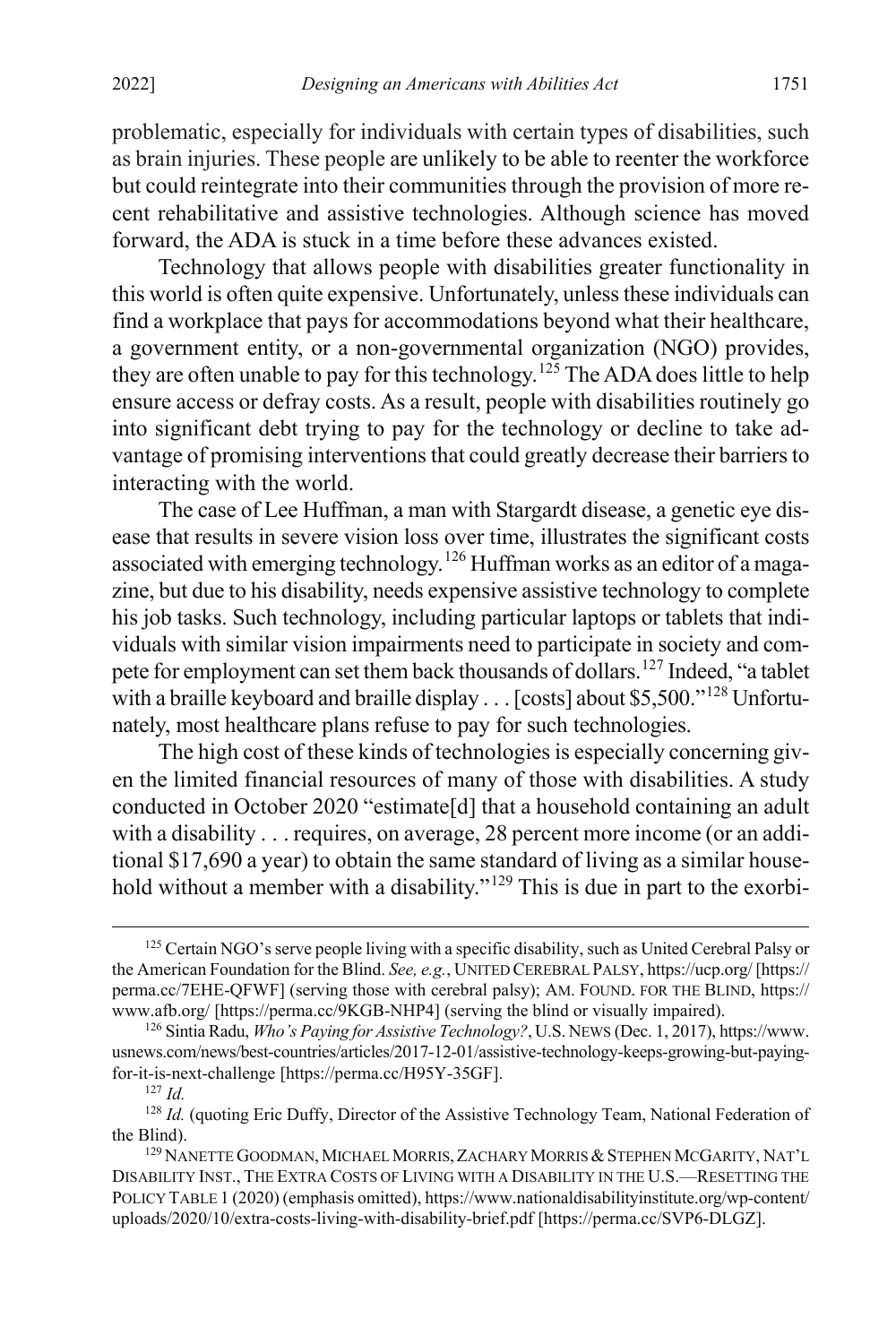tant expenses associated with the technology that people with disabilities need to navigate the world at least somewhat equally to their non-disabled peers. This cost is exacerbated by the fact that people with disabilities experience lower employment rates, are paid less, and are "twice as likely . . . to have incomes under the poverty threshold," compared to individuals without disabilities.[130](#page-25-0) Due to the high cost, people with disabilities often either go into significant debt trying to pay for novel technology or do not access it, which can lead to impoverishment and can continue to segregate them from vital components of daily living and integration. We need new legislation that accounts for these costs and allows people with disabilities to access life-changing technology. These costs could also be alleviated by new legislation that requires the opening of markets for these technologies, which is discussed later in this Article. [131](#page-25-1)

Nor is cost the only example of the ADA's failures to consider future technological challenges. For instance**,** people with disabilities are less likely to vote than the general population, and scholars have highlighted that technology plays a direct role in this.[132](#page-25-2) The ADA does not specifically address requirements for accessible voter registration technology, but Title II of the Act requires state and local governments to ensure that people with disabilities have an equal opportunity to vote.<sup>[133](#page-25-3)</sup> The ADA's recognition of accessibility should thus extend to new voting technology. The ADA has not adapted, however, to continue to uphold these rights during a time when most voter registration is done online.

Indeed, increasing the accessibility of voter registration technology was consistently deprioritized under the Trump Administration. The DOJ's rulemakings under Title II of the ADA "for websites . . . and state and local governments" were repeatedly categorized as inactive under the Trump Admin-istration's Unified Regulatory Agenda.<sup>[134](#page-25-4)</sup> As a result, over the last few years, minimal progress has been made to increase the accessibility of state voter reg-

<sup>133</sup> *See* 42 U.S.C §§ 12131–12134.

<span id="page-25-4"></span><span id="page-25-3"></span><sup>134</sup> Minh N. Vu, *DOJ Places Website Rulemaking on the 'Inactive' List*, SEYFARTH (July 21, 2017), www.adatitleiii.com/2017/07/doj-places-website-rulemaking-on-the-inactive-list/ [https://perma.cc/ Y92J-C5RN].

 <sup>130</sup> *Id.* at 2.

<sup>131</sup> *Id.* at 4.

<span id="page-25-2"></span><span id="page-25-1"></span><span id="page-25-0"></span><sup>132</sup> Andrew Ward, Paul M.A. Baker & Nathan W. Moon, *Ensuring the Enfranchisement of People*  with Disabilities, 20 J. DISABILITY POL'Y STUD. 79, 79–80 (2009); LISA SCHUR & DOUGLAS KRUSE, PROJECTING THE NUMBER OF ELIGIBLE VOTERS WITH DISABILITIES IN THE NOVEMBER 2016 ELEC-TIONS 1–3 (2016), https://smlr.rutgers.edu/sites/default/files/Documents/Centers/Program\_Disability\_ Research/Disability%20Electorate%20Projections%202016%20Elections.pdf[https://perma.cc/99CN-JD6G](stating that developmentsin medical technology have helped increase the "number of eligible voters with disabilities," but "reported voter turnout [is] 5.7 percentage points lower" for individuals with disabilities than for those without).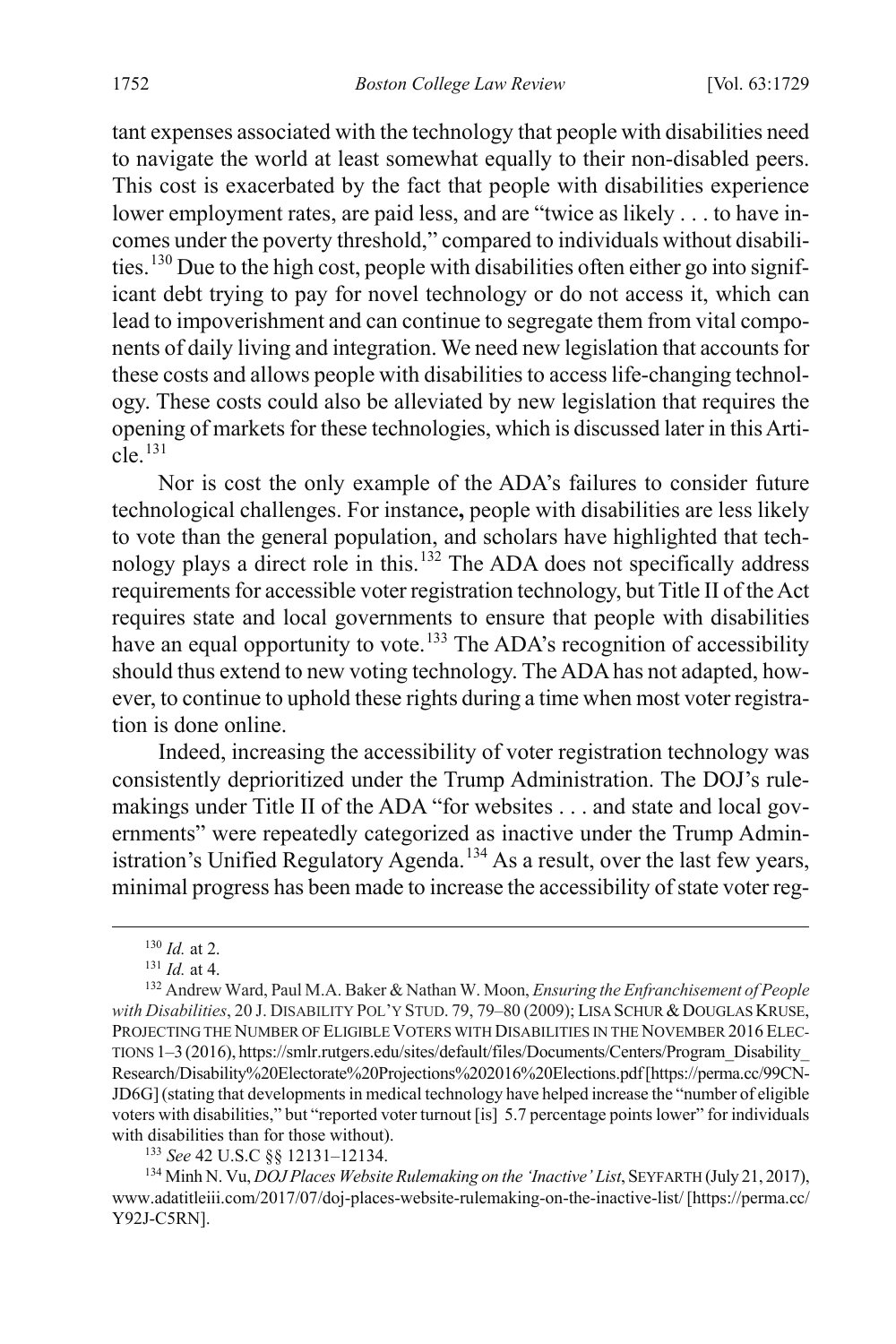istration websites; instead, persons with disabilities have lodged an increasing number of lawsuits over the inaccessibility of public websites.<sup>[135](#page-26-2)</sup> Despite this, voter registration websites remain inaccessible to many voters with disabilities due to overly complex wording and graphics, and being unreadable by a screen reader. This is especially concerning given that now, more than ever before, people are using the internet to register to vote and to obtain information asso-ciated with how to exercise their franchise.<sup>[136](#page-26-3)</sup>

Due to its nonspecific nature and the way that the DOJ enforces it, the ADA has shown that it cannot adequately address the inaccessibility of voter registration websites. This highlights the problems with disability legislation that fails to keep up with the current technological landscape.

# <span id="page-26-1"></span><span id="page-26-0"></span>*B. Enforcement and Technology*

Scholars have long highlighted significant downsides to the ADA's model of litigation-focused enforcement, a *reactive* model that is particularly ill suited to promote *prospective* access and development of the necessary technology to assist those with disabilities in regaining capabilities. As an example, we turn to the Supreme Court's 1999 decision in *Olmstead v. L.C. ex rel. Zimring* and its implications for those with a severe brain injury.<sup>[137](#page-26-4)</sup>

We have argued in the past that failure to provide assistive communication devices directly increases the risk of institutionalization (and hence societal segregation) for those with brain injuries, and thus constitutes unlawful discrimination in violation of the ADA and *Olmstead.*[138](#page-26-5) *Olmstead* and the ADA, however, have been exceedingly slow in providing access to the necessary technologies for this population. For example, Title II of the ADA prohibits disability discrimination in programs, activities, and services offered by public entities. In the case of a Title II violation, TBI/DoC patients should be able to rely on *Olmstead*, an enforcement mechanism, to vindicate their Title II rights to community integration.

In *Olmstead*, the Court considered whether the ADA's nondiscrimination mandate required community-based housing rather than institutionalization.<sup>[139](#page-26-6)</sup> In the case, respondents Lois Curtis and Elaine Wilson, who were institutional-

 <sup>135</sup> *Id.*

<span id="page-26-3"></span><span id="page-26-2"></span><sup>136</sup> Gus Alexiou, *Covid Reminds Us That Web Accessibility Helps All Users, Not Just the Disabled*, FORBES (Aug. 23, 2020), www.forbes.com/sites/gusalexiou/2020/08/23/covid-reminds-us-thatweb-accessibility-helps-all-users-not-just-the-disabled/?sh=24a845216df1 [https://perma.cc/PH9K-A7BD].

<span id="page-26-6"></span><span id="page-26-5"></span><span id="page-26-4"></span><sup>137</sup> *See* 527 U.S. 581, 607 (1999). *See generally* Shapiro et al., *supra* not[e 7,](#page-5-0) at 544 (noting the potential violation of *Olmstead v. L.C. ex rel. Zimring*).

<sup>138</sup> Shapiro et al., *supra* not[e 7,](#page-5-0) at 542–45.

<sup>139</sup> 527 U.S. at 587.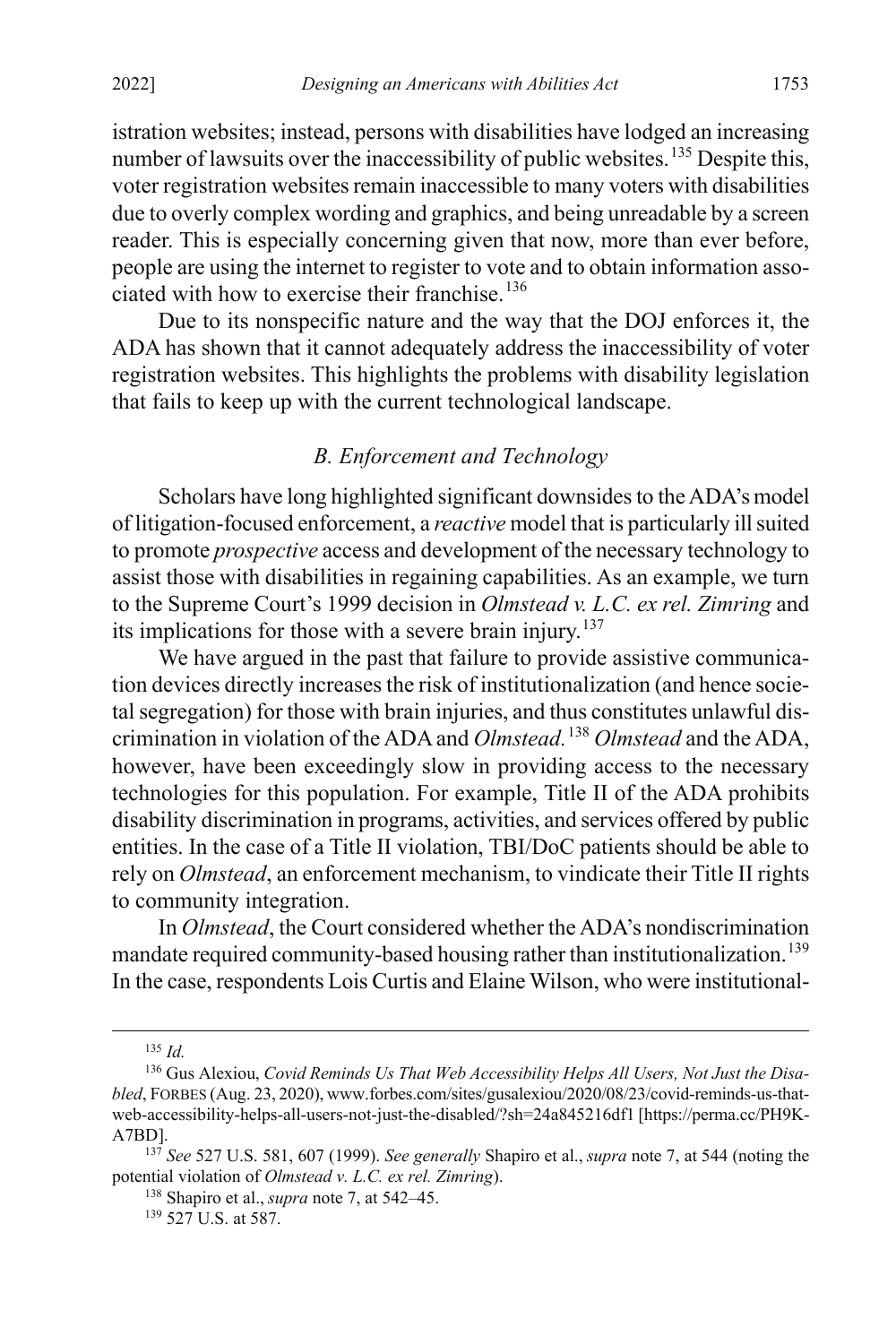ized with mental disabilities in a state-funded facility, argued they were enti-tled to "community-based treatments and supports" under the ADA.<sup>[140](#page-27-0)</sup> The Supreme Court held that, unless the service being requested "would fundamentally alter the nature of the service, program, or activity," and in some cases if the cost would be prohibitive, states had a duty under Title II of the ADA to furnish the requested integrated services.<sup>[141](#page-27-1)</sup> The plurality acknowledged that segregation and isolation of individuals with disabilities was discriminatory.<sup>[142](#page-27-2)</sup>

As we have discussed in previous work, those "with severe brain injury who are unjustifiably kept separated from their communities and denied reasonable accommodations, which could allow them to communicate, can rely on *Olmstead* to sue for injunctive relief or increased services under the ADA."<sup>[143](#page-27-3)</sup> Further, although "neuroprosthetics were not mentioned specifically in the text of the ADA, such communication aids should be classified . . . under the catchall provisions concerning necessary services and aids," entitled "[o]ther similar services and actions."<sup>[144](#page-27-4)</sup> To be sure, "scholars writing about the ADA have highlighted that 'the specific requirements [of the ADA's reasonable accommodation requirements] may vary as technological advances occur.'"[145](#page-27-5) To think otherwise undermines the legislative intent.

"Services and auxiliary aids are legally required in order 'to ensure effec-tive communication with individuals with disabilities.'"<sup>[146](#page-27-6)</sup> Furthermore, stemming from this duty is the responsibility of others to communicate functionally with people with disabilities.<sup>[147](#page-27-7)</sup> "This guidance seems to mandate that treatment providers for individuals with brain damage face an obligation to provide access to a low-cost communication device or to pharmaceuticals that could as-sist communication."<sup>[148](#page-27-8)</sup> We continue to assert that "[w]ithout these interventions, communication will remain impossible," in violation of the above regula $tion.$ <sup>[149](#page-27-9)</sup>

*Olmstead* permits suits against institutions subject to the ADA for denying individuals, because of their qualified disability, "the benefits of the services, programs, or activities of a public entity," or for any discrimination committed

<sup>143</sup> Shapiro et al., *supra* not[e 7,](#page-5-0) at 582.

 <sup>140</sup> *See* Shapiro et al., *supra* not[e 7,](#page-5-0) at 544 (summarizing the *Olmstead* respondent's position).

<sup>141</sup> *Olmstead*, 527 U.S. at 592, 607 (quoting 28 C.F.R. § 35.130(b)(7) (1998)).

<span id="page-27-2"></span><span id="page-27-1"></span><span id="page-27-0"></span><sup>142</sup> *Id.* at 600; *see* Shapiro et al., *supra* note [7,](#page-5-0) at 561–62 (summarizing the *Olmstead* Court's recognition of Congress's intent in passing the ADA).

<span id="page-27-4"></span><span id="page-27-3"></span><sup>144</sup> *Id. Compare* 42 U.S.C. § 12103(1)(D) (citing to "other similar services and actions"), *with* 28 C.F.R. § 36.303(b)(4) (2021) (same).

<span id="page-27-8"></span><span id="page-27-7"></span><span id="page-27-6"></span><span id="page-27-5"></span><sup>145</sup> Shapiro et al., *supra* not[e 7,](#page-5-0) at 582 (quoting Nancy Lee Jones, *Overview and Essential Requirements of the Americans with Disabilities Act*, 64 TEMP. L. REV. 471, 495 (1991)).

<sup>146</sup> *Id.* at 582–83 (quoting 28 C.F.R. § 36.303(c)(1)).

<sup>147</sup> *Id.* at 583 (quoting 28 C.F.R. § 36.303); *see* 28 C.F.R. pt. 36, app. B.

<sup>148</sup> *Id.*

<span id="page-27-9"></span><sup>149</sup> *Id.*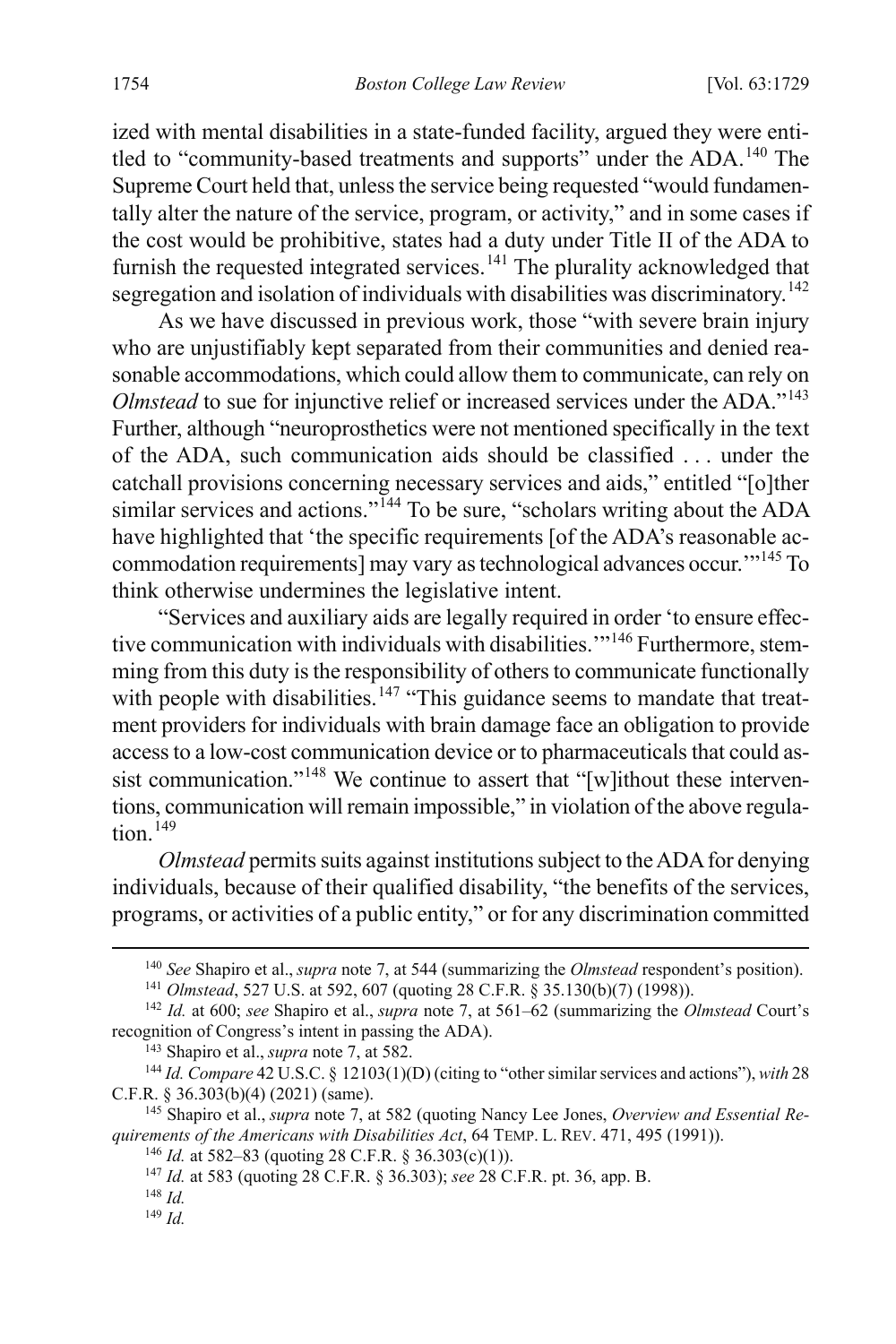by the institution.<sup>[150](#page-28-0)</sup> To demonstrate a violation of the integration mandate, plaintiffs must prove that: (1) "the State's treatment professionals determine that such placement is appropriate"; (2) "the affected persons do not oppose such treatment"; and (3) "the placement can be reasonably accommodated."<sup>[151](#page-28-1)</sup> This three-factor test is satisfied when considering the provision of assistive communication and rehabilitative devices to those with severe brain injury.<sup>[152](#page-28-2)</sup> Despite the clear applicability of *Olmstead* to the situations of those with moderate-to-severe brain injury, however,  $153$  little progress has been made in using *Olmstead* to obtain access to the rehabilitative technologies and communicative devices that this particular population so badly needs.

Indeed, *Olmstead* enforcements continue to be systemically underutilized. During the George W. Bush administration, hardly any plaintiffs pursued *Olmstead* actions.[154](#page-28-4) Instead, the Department of Health and Human Services (HHS) emphasized shorter-term goals, while the DOJ engaged in what inde-pendent reports have found to be subpar enforcement activity.<sup>[155](#page-28-5)</sup> The Obama administration enforced the ADA more assertively than the Bush administration, starting with the announcement of the Year of Community Living on the tenth anniversary of *Olmstead.*[156](#page-28-6) During this time, the DOJ brought fifty *Olmstead* cases, and both HHS and DOJ collaborated on a "Dear Colleague" guidance letter to the Department of Labor (DOL) on labor protections for home-care workers.<sup>[157](#page-28-7)</sup>

Even with this push, *Olmstead* enforcements are subject to political change and are not always reliable. The Trump administration failed to maintain the DOJ's running list of completed *Olmstead* investigations, and only one action was filed between 2016 and  $2020$ .<sup>[158](#page-28-8)</sup> They also rescinded guidance on *Olmstead* enforcements.<sup>[159](#page-28-9)</sup> In the twenty years following the *Olmstead* decision, fifty-nine *Olmstead* actions have been initiated by the DOJ in Democratic

<sup>157</sup> Shapiro et al., *supra* note [7,](#page-5-0) at 566.

<span id="page-28-0"></span> <sup>150</sup> Olmstead v. L.C. *ex rel.* Zimring, 527 U.S. 581, 590 (1999) (quoting 42 U.S.C. § 12132); Shapiro et al., *supra* note [7,](#page-5-0) at 568. An individual, class, or one individual on behalf of another may bring an *Olmstead* action. Shapiro et al., *supra* not[e 7,](#page-5-0) at 569–70.

<sup>151</sup> Shapiro et al., *supra* note [7,](#page-5-0) at 571 (quoting *Olmstead*, 527 U.S. at 607 (plurality opinion)).

<span id="page-28-3"></span><span id="page-28-2"></span><span id="page-28-1"></span><sup>&</sup>lt;sup>152</sup> See id. at 544 (describing the ethical imperative and potential legal obligation to provide communication aides and other rehabilitation devices to individuals with brain injuries). <sup>153</sup> *Id.*

<sup>154</sup> *See id.* at 565 (noting the lack of progress despite the Administration's backing of *Olmstead*). <sup>155</sup> *Id.*

<span id="page-28-7"></span><span id="page-28-6"></span><span id="page-28-5"></span><span id="page-28-4"></span><sup>156</sup> *Id.* at 566;*see* Press Release, Off. of the Press Sec'y, President Obama Commemorates Anniversary of *Olmstead* and Announces New Initiatives to Assist Americans with Disabilities(June 22, 2009), https://obamawhitehouse.archives.gov/the-press-office/president-obama-commemorates-anniversaryolmstead-and-announces-new-initiatives-ass [https://perma.cc/P97B-688E].

<span id="page-28-8"></span><sup>158</sup> *Id.* at 575.

<span id="page-28-9"></span><sup>159</sup> *Id.* at 576.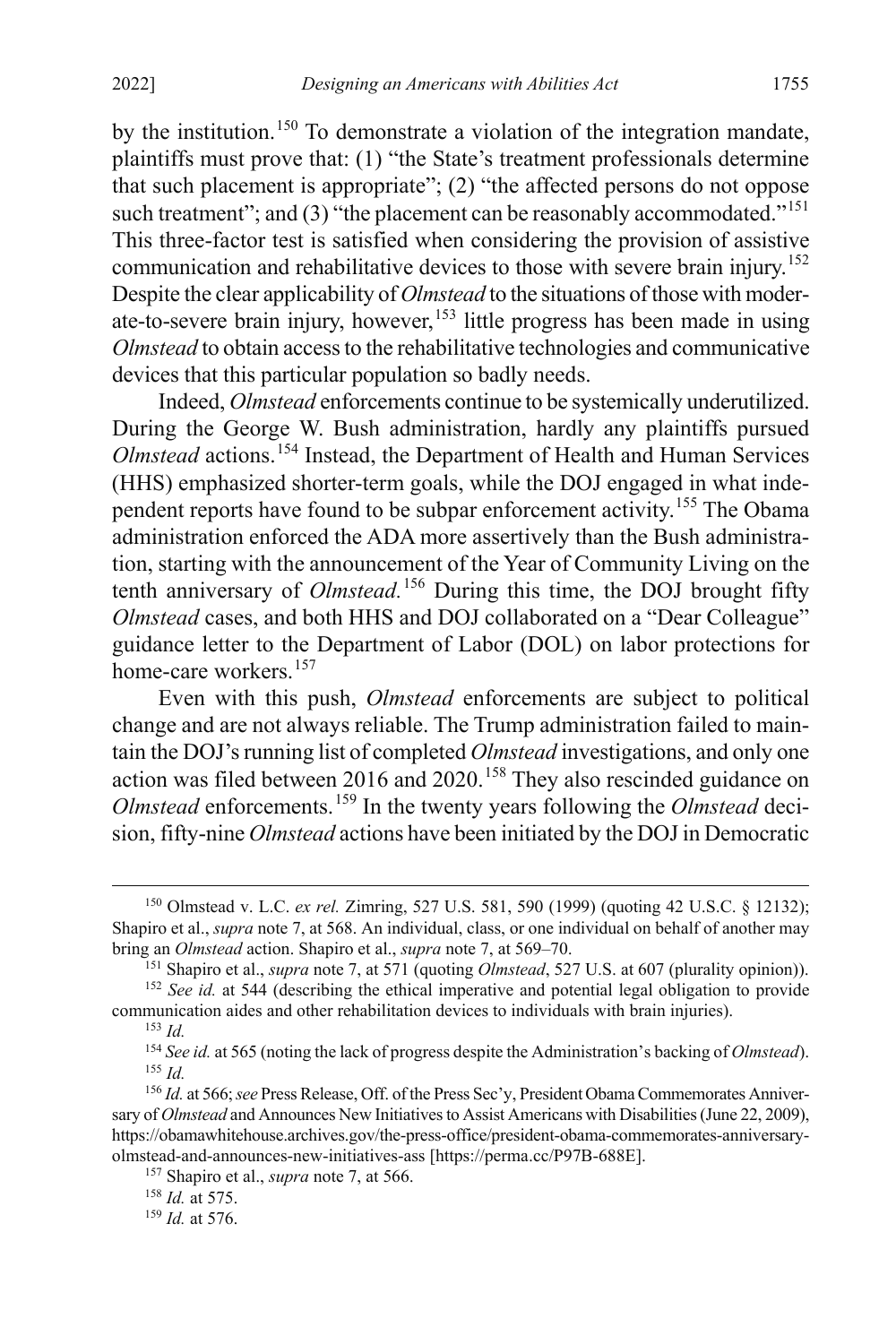administrations (eight years) compared with only five during Republican administrations (twelve years). $160$ 

Still, even with perfect enforcement, hurdles keep many from using the ADA to enforce their rights. For a recovering TBI patient struggling to maintain a job, pay medical bills, and adapt to society with a new ability level, bringing a lawsuit is harder and more expensive than applying for more jobs. There remains an uncertain prospect of recovery, and significant downsides to bringing litigation-focused enforcement.<sup>[161](#page-29-2)</sup>

Often, the adversarial enforcement model perpetuates a backwardslooking regime that does not consistently enforce ADA compliance or address harmful norms and stigma.<sup>[162](#page-29-3)</sup> The current ADA enforcement model falls well short of achieving its goal of eliminating discrimination against people with disabilities because it does not adequately address the harmful norms and stigma that perpetuate such discrimination.<sup>[163](#page-29-4)</sup> For example, in Title I actions, courts are often unwilling to require employers to modify "structural norms" of the workplace, such as working hours and schedules, because they view the norms as "essential functions of the job."[164](#page-29-5) Because a reasonable accommodation under Title I should allow an employee "to perform the essential functions of [the employment] position,"[165](#page-29-6) a defendant can argue that an accommodation is not reasonable if it changes or dispenses with the essential functions that need to be performed.<sup>[166](#page-29-7)</sup> Some scholars refer to the tendency for courts to view structural workplace norms as essential functions as "counter-intuitive."<sup>[167](#page-29-8)</sup> Ac-

<span id="page-29-1"></span><span id="page-29-0"></span> <sup>160</sup> U.S. Dep't of Just. Civ. Rts. Div., Olmstead*: Community Integration for Everyone*, ADA.GOV, https://www.ada.gov/olmstead/olmstead\_cases\_list2.htm [https://perma.cc/3TXY-94H5].

<span id="page-29-2"></span><sup>161</sup> *See generally* Shapiro et al., *supra* note [7,](#page-5-0) at 568–75 (detailing the required elements of a litigation enforcement claim).

<span id="page-29-3"></span><sup>162</sup> *See* Kelly Kagan, Note, *To Trigger or Not to Trigger: The Catch-22 of the Americans with Disabilities Act's Interactive Process*, 57 SAN DIEGO L. REV. 501, 531 (2020) ("[C]urrent proposed solutions focus on legal recourse instead of ensuring ADA protections at the outset.").

<span id="page-29-4"></span><sup>163</sup> *See* 42 U.S.C § 12101(b)(1) (stating that one purpose of the ADA is "to provide a clear and comprehensive national mandate for the elimination of the discrimination against individuals with disabilities").

<span id="page-29-5"></span><sup>164</sup> Nicole Buonocore Porter, *The New ADA Backlash*, 82 TENN. L.REV. 1, 70–74 (2014) (citing the following cases as examples of the application of this standard: Tucker v. Mo. Dep't of Soc. Servs., No. 11-CV-04134, 2012 WL 6115604, at \*6 (W.D. Mo. Dec. 10, 2012) (finding that the ability to staff all shifts was necessary to employment); Kallail v. Alliant Energy Corp. Servs., Inc., 691 F.3d 925, 933 (8th Cir. 2012) (holding that the ability to staff rotating shifts was necessary to employment)); Thomas v. Bala Nursing & Ret. Ctr., No. 11-5771, 2012 WL 2581057, at \*1 (E.D. Pa. July 3, 2012) (finding "genuine issues of material fact" as to whether plaintiff's consistent lateness inflicted a hardship on the employer)).

<span id="page-29-6"></span><sup>&</sup>lt;sup>165</sup> 42 U.S.C. § 12111(9) (defining "reasonable accommodation" under the ADA); 29 C.F.R. § 1630.2 (2021) (same). 166 Michelle A. Travis, *Recapturing the Transformative Potential of Employment Discrimination* 

<span id="page-29-8"></span><span id="page-29-7"></span>*Law*, 62 WASH. & LEE L. REV. 3, 62 (2005) (citing 29 C.F.R. § 1630.2(o) (2004)).

<sup>167</sup> Porter, *supra* not[e 164,](#page-29-0) at 78.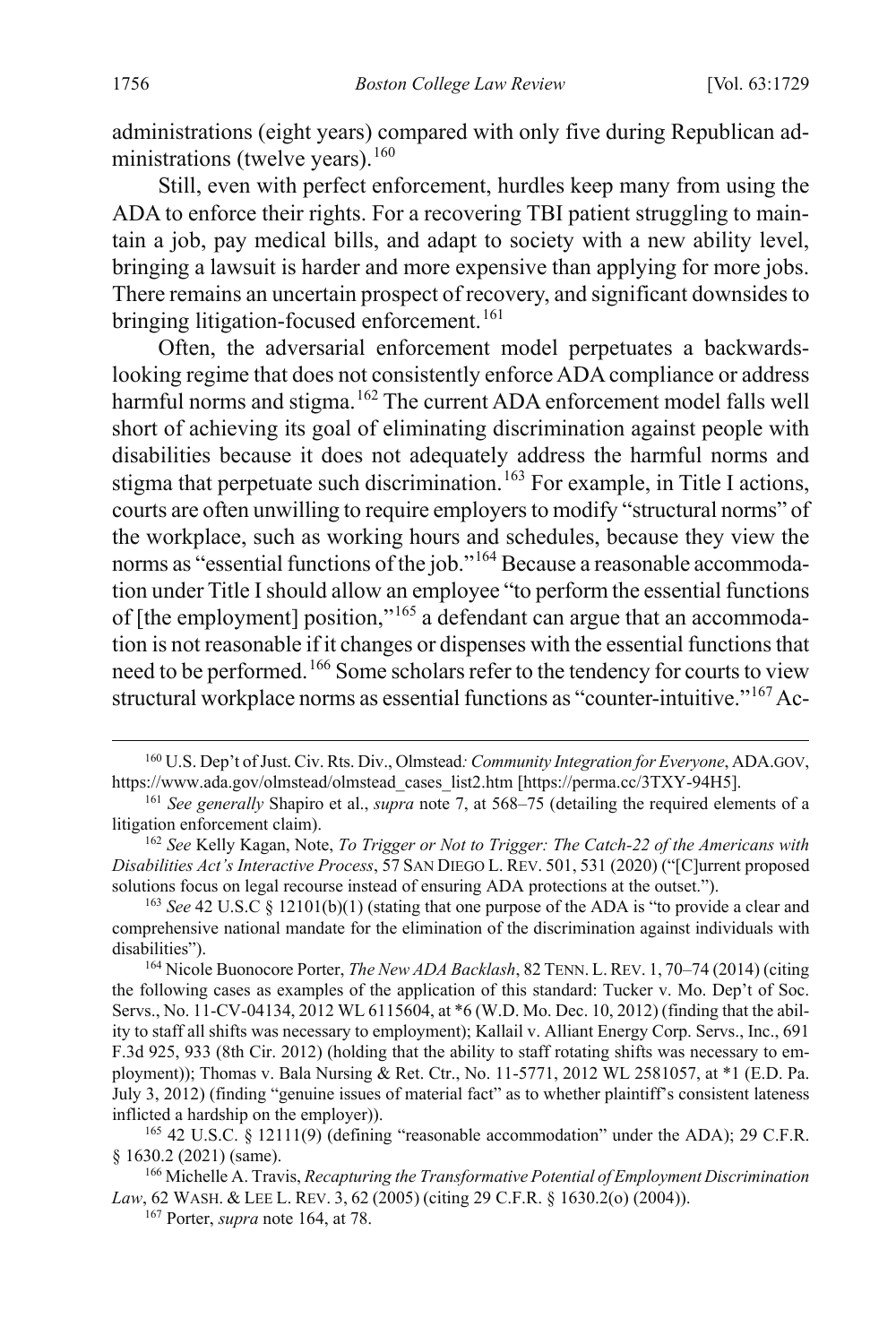commodating a change in hours or work schedule is generally less costly than changing the physical requirements of employment, and the ADAAA specifically includes modifications to work hours and schedules as examples of rea-sonable accommodations.<sup>[168](#page-30-0)</sup> An employer's hesitancy to change structural norms in the workplace may arise from concerns about the anticipated encumbrance the accommodation will put on other employees, "special treatment stigma," or slippery-slope beliefs about the ways that accommodating one re-quest will catalyze a string of requests from other employees.<sup>[169](#page-30-1)</sup> The inclination of courts to acquiesce to these concerns reveals shortcomings in the current enforcement model. Although the "expanded definition of disability" under the ADAAA has allowed more employees to bring Title I claims, litigation is not necessarily effective at addressing harmful normative barriers that prevent employees with disabilities from achieving full participation and opportunity in the workplace. $170$ 

<span id="page-30-6"></span>Addressing harmful stigma is a key component of ending discrimination against people with disabilities. Although the ADA provides a comprehensive legal framework for individuals to remedy discriminatory events, situations exist where the adversarial enforcement model may actually exacerbate stigma. In the employment context, it is especially important to address the role of stigma as a barrier to fair treatment and equal opportunity for people with disabilities.<sup>[171](#page-30-3)</sup> "Special-treatment stigma" encompasses the resentment that coworkers may feel toward employees who receive reasonable accommodations, and the negative beliefs that employers may harbor about the cost and burden of employing people who require accommodations.[172](#page-30-4) In some cases, employers and coworkers may be more willing to provide accommodations before the aggrieved employee files a lawsuit. Once litigation commences, it is possible that the enforcement process inadvertently worsens existing resentment or ill feel-ings by forging adversarial relationships and legal obligations.<sup>[173](#page-30-5)</sup> In addition, scholars argue that by requiring employees to divulge disabilities to their employers, the ADA subjects employees with hidden disabilities to stigmatiza-

 <sup>168</sup> *Id.*; 42 U.S.C. § 12111(9)(B); 29 C.F.R.§ 1630.2(o)(2)(ii).

<sup>169</sup> Porter, *supra* not[e 164,](#page-29-0) at 79–81.

<span id="page-30-2"></span><span id="page-30-1"></span><span id="page-30-0"></span><sup>&</sup>lt;sup>170</sup> *See id.* at 78 (noting the lowered standard plaintiffs will have to meet to prove their disability status).

<span id="page-30-3"></span><sup>171</sup> *See* Stacy A. Hickox & Keenan Case, *Risking Stigmatization to Gain Accommodation*, 22 U. PA.J. BUS. L. 533, 551 (2020) ("The potential barrier to requesting accommodations created by this potential 'backlash' makes it important to understand the influence of stigma and stereotypes on employees and applicants with disabilities.").

<span id="page-30-5"></span><span id="page-30-4"></span><sup>172</sup> *See* Nicole Buonocore Porter, *Mutual Marginalization: Individuals with Disabilities and Workers with Caregiving Responsibilities*, 66 FLA. L. REV. 1099, 1108–10 (2014).

<sup>173</sup> *Id.* at 1110–11.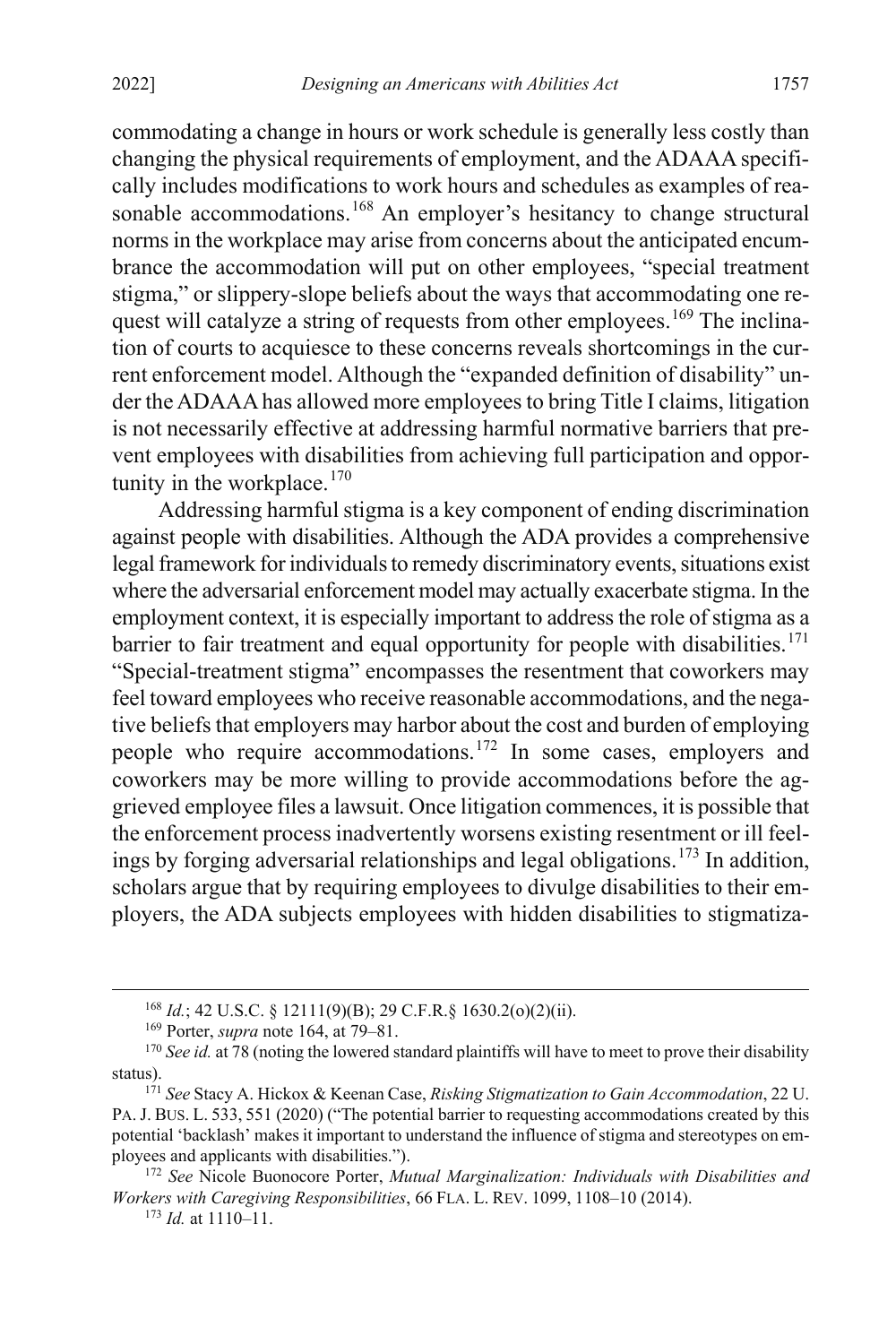tion,  $174$  potentially leading to discrimination.<sup>[175](#page-31-3)</sup> To combat these effects, employers have a duty to limit the amount of information they gather related to the disability as part of the accommodation process. $176$ 

<span id="page-31-1"></span>The adversarial nature of litigation may also create incentives or opportunities for potential defendants to reinforce harmful stigmas. For example, following the passage of the ADAAA, the Equal Employment Opportunity Commission (EEOC) drafted new regulations that expanded the definition of impairment discrimination.<sup>[177](#page-31-5)</sup> In response to the agency's call for public comment, members of the business community submitted statements arguing against the proposed change.<sup>[178](#page-31-6)</sup> Many submissions invoked images of people with disabilities as lazy, violent, disruptive, and undependable.<sup>[179](#page-31-7)</sup> These comments demonstrate the ongoing existence of stigma against people with disabilities, but they also probe a larger question as to whether the adversarial enforcement process itself creates opportunities for potential defendants to in-voke harmful stigma to protect themselves from liability.<sup>[180](#page-31-8)</sup>

<span id="page-31-0"></span> <sup>174</sup> Hickox & Case, *supra* not[e 171,](#page-30-6) at 534.

<span id="page-31-3"></span><span id="page-31-2"></span><sup>&</sup>lt;sup>175</sup> *Id.* at 555 ("Multiple studies have found that more than half of employees who disclosed their psychiatric disabilities experienced at least one unfavorable circumstance following disclosure . . . ." (first citing Marsha Langer Ellison, Zlatka Russinova, Kim L. MacDonald-Wilson & Asya Lyass, *Patterns and Correlates of Workplace Disclosure Among Professionals and Managers with Psychiatric Conditions*, 18 J. VOCATIONAL REHAB. 3, 8–9 (2003); then citing Otto F. Wahl, *Mental Health Consumers' Experience of Stigma*, 25 SCHIZOPHRENIA BULL. 467, 473, 476 (1999); then citing SA-RAH VON SCHRADER, VALERIE MALZER, WILLIAM ERICKSON & SUSANNE BRUYÈRE, ILR SCH. EMP. &DISABILITY INST.,CORNELL UNIV.,EMERGING EMPLOYMENT ISSUES FOR PEOPLE WITH DISABILI-TIES 19–20 (2011), https://files.eric.ed.gov/fulltext/ED537099.pdf [https://perma.cc/Q4K6-ZNRB]; and then citing Marjorie L. Baldwin & Steven C. Marcus, *Perceived and Measured Stigma Among Workers with Serious Mental Illness*, 57 PSYCHIATRIC SERVS. 388, 389–90 (2006))).

<span id="page-31-4"></span><sup>176</sup> *Id.* at 588 (introducing the ADA guidance suggesting employers only request information "directly relevant to [an employee's] request for a reasonable accommodation" (citing Izabela Z. Schultz, Terry Krupa & E. Sally Rogers, *Best Practices in Accommodating and Retaining Persons with Mental Health Disabilities at Work: Answered and Unanswered Questions*, *in* WORK ACCOM-MODATION AND RETENTION IN MENTAL HEALTH 445, 458 (Izabela Z. Schultz & E. Sally Rogers eds., 2011))).

<span id="page-31-5"></span><sup>177</sup> *See* Regulations to Implement the Equal Employment Provisions of the Americans with Disabilities Act, as Amended, 74 Fed. Reg. 48,431, 48,439 (Sept. 23, 2009) (to be codified at 29 C.F.R. pt.1630); Shapiro et al., *supra* not[e 7,](#page-5-0) at 556.<br><sup>178</sup> Michelle A. Travis, *Lashing Back at the ADA Backlash: How the Americans with Disabilities* 

<span id="page-31-6"></span>*Act Benefits Americans Without Disabilities*, 76 TENN. L.REV. 311, 315 (2009). The EEOC proposed regulations including mitigation-based and symptom-based decisions as a part of impairment discrimination. Regulations to Implement the Equal Employment Provisions of the Americans with Disabilities Act, as Amended, 74 [Fed. R](#page-31-1)eg. at 48,443. 179 Travis, *supra* note 178, at 315–17.

<span id="page-31-8"></span><span id="page-31-7"></span>

<sup>180</sup> *See id.* at 315–18.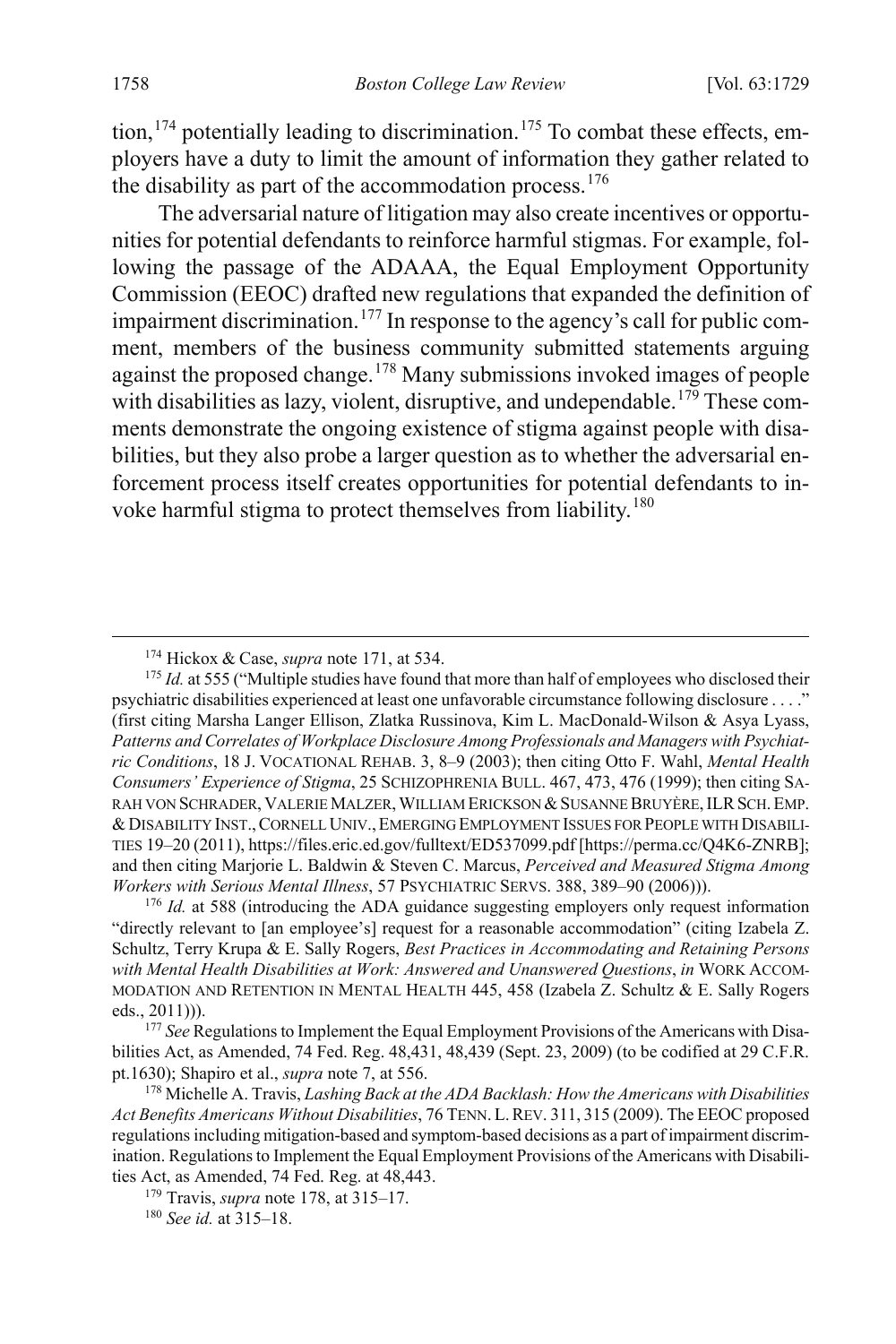#### *C. The Need for Modernized Legislation*

Although the ADAmade major advancements for people with disabilities, the drafters did not effectively anticipate how the ADA would address accessing cutting-edge technological developments that can improve the lives of people with disabilities. The failure to secure access to emerging technology for disabled individuals, coupled with a focus on remedial enforcement under the ADA, has prevented Americans with disabilities from fully realizing their rights, and accessing the world around them.

In short, the ADA is failing to adapt to the modern era and scientific advances. As technology emerges to allow access to different facets of society and rights for people with disabilities, the ADA has not been able to secure reasonable access to that technology for many. Moreover, because many of the most important technologies for opening new options and activities in the lives of people with disabilities are either recently emergent or still on the horizon, it is important for new disability legislation to adopt a forward-looking framework. This should center on advancing capabilities and should include the resources to adopt a generative approach in envisioning state obligations of the creation, dissemination, and use of such technologies. We need modernized legislation that will ensure access to cutting-edge technology for people with disabilities through both direct subsidies and changes in the market for these technologies. Because focusing on capabilities does not limit our freedom to the technology we have today, but countenances assistive technology that may only exist in the future, adopting a capabilities-approach creates an obligation to help make those technologies a reality, while providing societal support for individuals to access, and then use, these technologies to their full potential.

Central to this evolution is the place of disability rights in our understanding of the moral status of this population, and the need for law to focus on expanding the capabilities of individuals with disabilities, as opposed to simply being a retrospective tool to vindicate denied rights.

The next section will explore the theoretical framework of rights and capabilities, to highlight how an *Americans with Abilities Act* can not only buttress the technological scaffoldings for those with disabilities, but also help to shift the conversation and perception around the marginalized population of individuals with disabilities in a meaningful way.

# III. MOVING FROM RIGHTS TO CAPABILITIES

The technology discussed in Part I, coupled with continued advancements, can allow individuals with a brain injury to regain functions once lost to them, thereby enabling access to a broader range of activities, life experiences, and possibilities. In this way, providing supportive technology for those with disabilities is a mechanism that can move us from a traditional view of using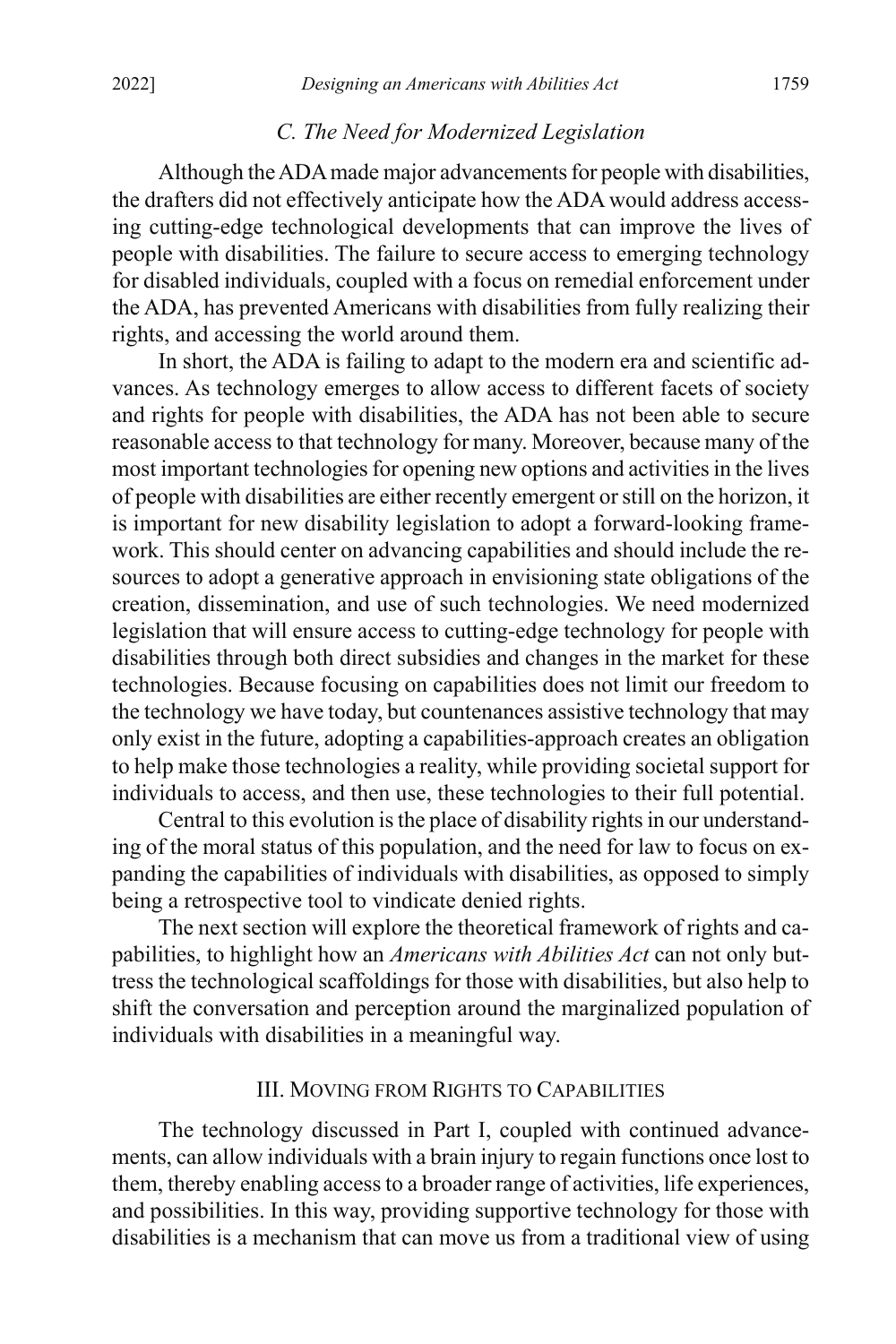law to vindicate rights toward a model of legal support that advances and restores capabilities. This Part will explore this important concept, as new legislation gives us the opportunity to do more than simply promote and incentivize uptake of important medical technologies. First, Section A introduces a novel approach to understanding freedom.<sup>[181](#page-33-2)</sup> Then, Section B applies this new ap-proach to disability law.<sup>[182](#page-33-3)</sup> Lastly, Section C incorporates technology into the approach to provide insight into the future of disability law.[183](#page-33-4)

# <span id="page-33-1"></span><span id="page-33-0"></span>*A. An Introduction and Primer on the Capabilities-Approach*

Although early precursors of the capabilities-approach reach as far back as Aristotle and Karl Marx, the contemporary capability-approach has its roots in the work of Isaiah Berlin, Amartya Sen, and Martha Nussbaum. [184](#page-33-5) Despite differences in their views, what is common to this approach is a change in focus away from the present and toward potential. Capabilities-approaches understand freedom as the liberty to achieve certain ends and projects by unlocking potential unrealized capabilities, rather than merely exercising the freedom to access whatever means happen to be presently available.

This trend is sometimes understood in terms of the contrast between posi-tive and negative freedoms.<sup>[185](#page-33-6)</sup> Negative freedom involves freedom from interference.[186](#page-33-7) An agent is free when no other agent is restricting them from exercising their agency as they see fit. On this view, for example, one's freedom of movement is restricted when someone else has imprisoned them. A positive conception of freedom, in contrast, focuses on the freedom to achieve one's goals.[187](#page-33-8) Although interference can be one limit on achieving goals, it is not the

<sup>&</sup>lt;sup>181</sup> See infra notes [184–](#page-33-1)[193](#page-36-0) and accompanying text.

<sup>&</sup>lt;sup>182</sup> See infra notes [194–](#page-36-1)[199](#page-38-0) and accompanying text.

<sup>183</sup> *See infra* notes [200–](#page-39-0)[206](#page-40-0) and accompanying text.

<span id="page-33-5"></span><span id="page-33-4"></span><span id="page-33-3"></span><span id="page-33-2"></span><sup>&</sup>lt;sup>184</sup> See ISAIAH BERLIN, TWO CONCEPTS OF LIBERTY (1958) (postulating on the different meanings of liberty); Amartya Sen, *Equality of What?*, *in* THE TANNER LECTURE ON HUMAN VALUES, May 1979, at 197, https://www.ophi.org.uk/wp-content/uploads/Sen-1979\_Equality-of-What.pdf [https:// perma.cc/8YDQ-QA2J] (evaluating different approaches to and understandings of equality); Martha Nussbaum, *Nature, Function, and Capability: Aristotle on Political Distribution*, *in* OXFORD STUDIES IN ANCIENT PHILOSOPHY 145, 145 (Julia Annas & Robert H. Grimm eds., Supp.1988) (introducing the theory of political distribution and the role that capabilities play in this theory).

<sup>185</sup> BERLIN, *supra* note [184,](#page-33-1) at 7–24.

<sup>186</sup> *Id.* at 7.

<span id="page-33-8"></span><span id="page-33-7"></span><span id="page-33-6"></span><sup>187</sup> *See, e.g.*, Ingrid Robeyns, *The Capability Approach*, STAN. ENCYCLOPEDIA PHILOSOPHY, https://plato.stanford.edu/entries/capability-approach/ [https://perma.cc/8K3J-ACTD] ("Real freedom in this sense means that one has all the required means necessary to achieve that doing or being if one wishes to. That is, it is not merely the formal freedom to do or be something, but the substantial opportunity to achieve it. Someone might, for example, have the formal freedom to vote in elections in the sense that she has the right to do so and that no one will stop her from doing so, but she might lack the substantial possibility to vote because the closest voting station is 200 kilometers away and she does not own a car and does not have access to other means of transportation.").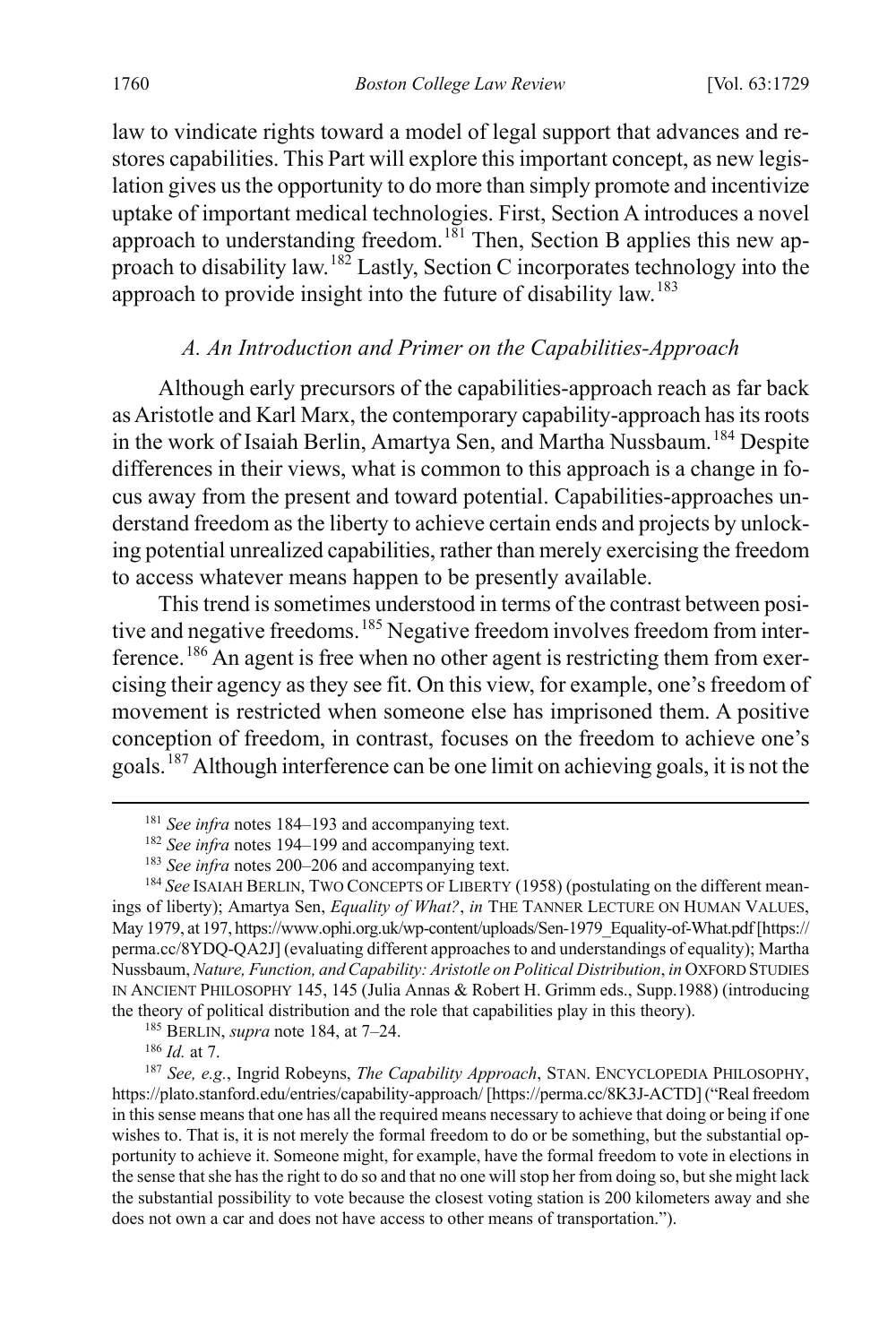only limit. Robinson Crusoe, for example, alone on his desert island, is not constrained by anyone, and is in that sense free from any negative infringe-ment on his freedom.<sup>[188](#page-34-0)</sup> No one is preventing him from leaving the island, nor restricting his access to the island's resources. Because of his lack of resources, however, the limits of his educational background, of technology, and his natural limitations as an individual human with no innate capacity for flight, he is in another sense every bit as unfree as if he had been jailed. He and the prisoner, despite the different sources of their limitations, are no more able to roam where they wish.

These differing conceptions can have dramatically different consequences for how we understand the proper role and obligations of government with respect to human freedom and agency. Considering the negative view of freedom, government typically restricts freedom. Social structures relate to freedom merely as new potential sources of interference or oppression. The more power any group amasses, the more they can stop individual agents from doing as they wish. The proper role of government, in this view, is at most ameliorative. It can intervene when someone's agency has been interfered with, but cannot take proactive steps toward expanding human agency in other ways as a driver of new technologies and capacities.

On the positive front, government and other social structures are potential sources of new substantive freedoms. The more power a social group acquires by working together, the more ends they are capable of pursuing with that power. If we are capable of inventing and constructing airplanes together as a collective project, which none of us could do by ourselves, we achieve the freedom to fly that we would have otherwise lacked.

The capabilities-approach to freedom encourages us to move past what currently exists when thinking about the extent of our freedom and to imagine what might be. As the Crusoe example shows, a focus on a substantive freedom involves not just the formal freedom to pick between the existing available choices, but also the creation of new choices to pursue and goals to realize. Before the advent of planes, we lacked the freedom to choose to fly. Before a child is taught to play an instrument, or to speak a new language, they lack the freedom to choose among and engage in the activities that those capabilities make possible.

Thus, resources and freedom from interference are still *part of* positive freedom, as they are necessary means to exercise the capacities that an agent has developed.Yet, the availability of ends to pursue—which is the heart of positive freedom—remains a function of the capabilities one is able to exercise.

<span id="page-34-0"></span> <sup>188</sup> BERLIN, *supra* note [184,](#page-33-1) at 25–29.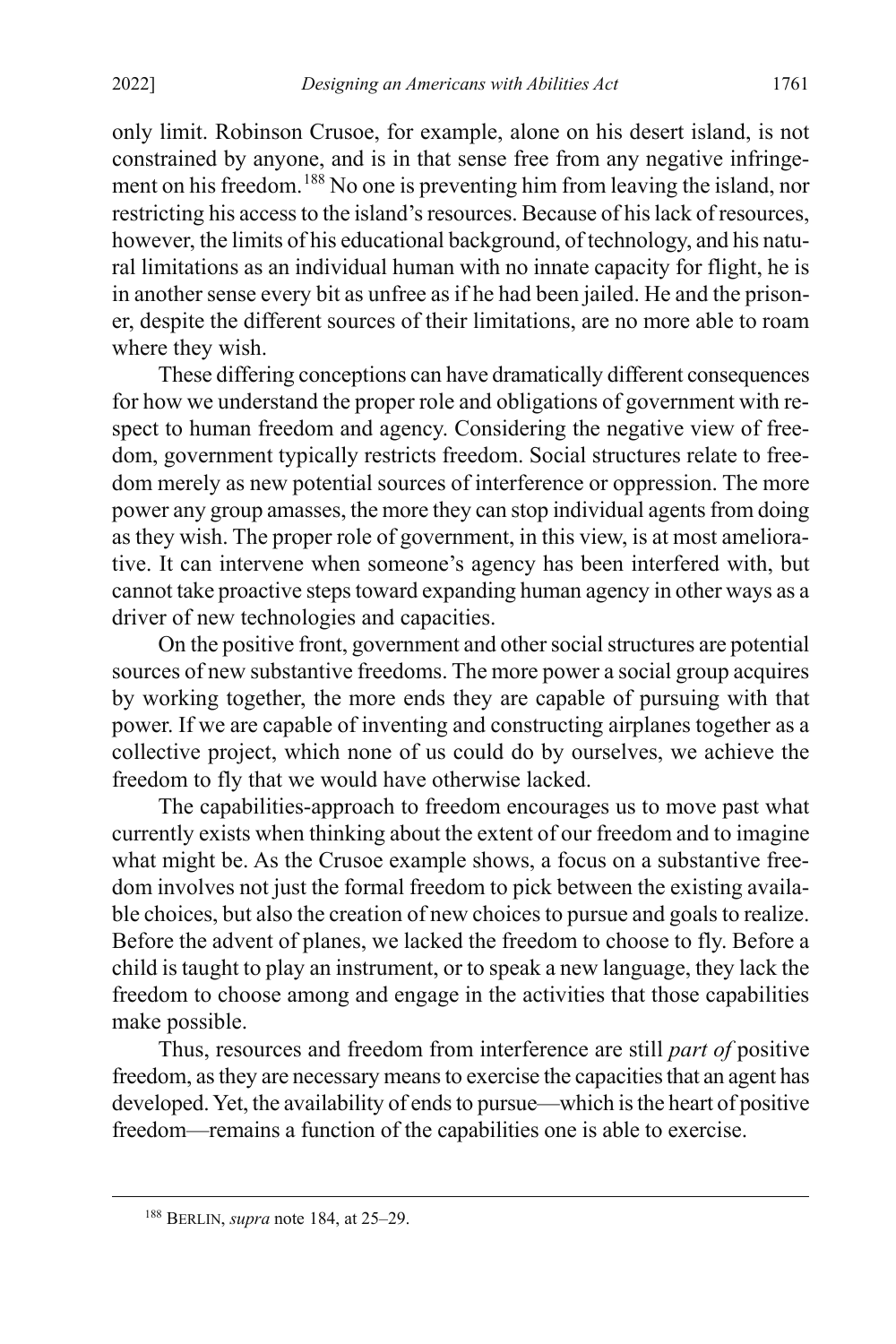Capabilities can be more finely- or coarsely-grained. Many theorists follow Nussbaum in identifying several broad categories of capabilities, including life-sustaining abilities. These include bodily health; bodily integrity; mobility; the ability to use one's senses, imagination, and thought; the ability to live one's life according to personal preferences; the ability to form relationships and love; an ability to live in contact with the natural world; play; and an abil-ity to exert control over one's environment.<sup>[189](#page-35-0)</sup>

Rights are often thought to involve corresponding obligations.<sup>[190](#page-35-1)</sup> In the case of negative liberty rights, those obligations are primarily obligations of non-interference. Others are obligated not to hamper an individual while they pursue their goals as best as they are able. In contrast, if we take a positive conception of rights, the conceptual space for corresponding obligations of the community becomes much wider, encompassing obligations to help and care for one another and to help one another achieve one's own ends.<sup>[191](#page-35-2)</sup>

If people with disabilities have a positive right to exercise the same capabilities that people without disabilities enjoy, it does not matter whether the current absence of those capacities is due to our interference or not. Society can violate the rights of persons with disabilities not just through acts of discrimination, but through inaction. This re-imagining of rights opens entire new spaces for government action.

Policymakers, politicians, and activists concerned with disability rights can no longer limit themselves to policing discriminatory interference. The creation of prophylactic measures to prevent future interference, or remedial measures to make up for past interference is also needed, indeed required. Instead of focusing on spelling out the discriminatory actions from which society is obligated to refrain, adopting a positive conception of rights centered around the right to develop capacities suggests a corresponding generative obligation by society to act affirmatively in ways that help develop those capacities.

A society concerned with promoting positive freedom, then, is one concerned primarily with people's rights to develop and exercise capacities, constitutive of such freedom. It is concerned not just with refraining from acting in ways that are harmful to freedom, but with imagining new ways to act that promote freedom. This perspective creates a forward-looking obligation, through technology, education, and the construction of our shared environment, to ensure

<span id="page-35-0"></span> <sup>189</sup> MARTHA C. NUSSBAUM, WOMEN AND HUMAN DEVELOPMENT: THE CAPABILITIES AP-PROACH 78–80 (2000).

<span id="page-35-1"></span><sup>190</sup> *See, e.g.*, Wesley Newcomb Hohfeld, *Some Fundamental Legal Conceptions as Applied in Judicial Reasoning*, 23 YALE L.J. 16, 30–32 (1913). For a more thorough discussion of rights, see RONALD DWORKIN, TAKING RIGHTS SERIOUSLY (1977).

<span id="page-35-2"></span><sup>&</sup>lt;sup>191</sup> See, e.g., STEPHEN HOLMES & CASS R. SUNSTEIN, THE COST OF RIGHTS: WHY LIBERTY DE-PENDS ON TAXES 44 (1999) ("All rights are claims to an affirmative governmental response.").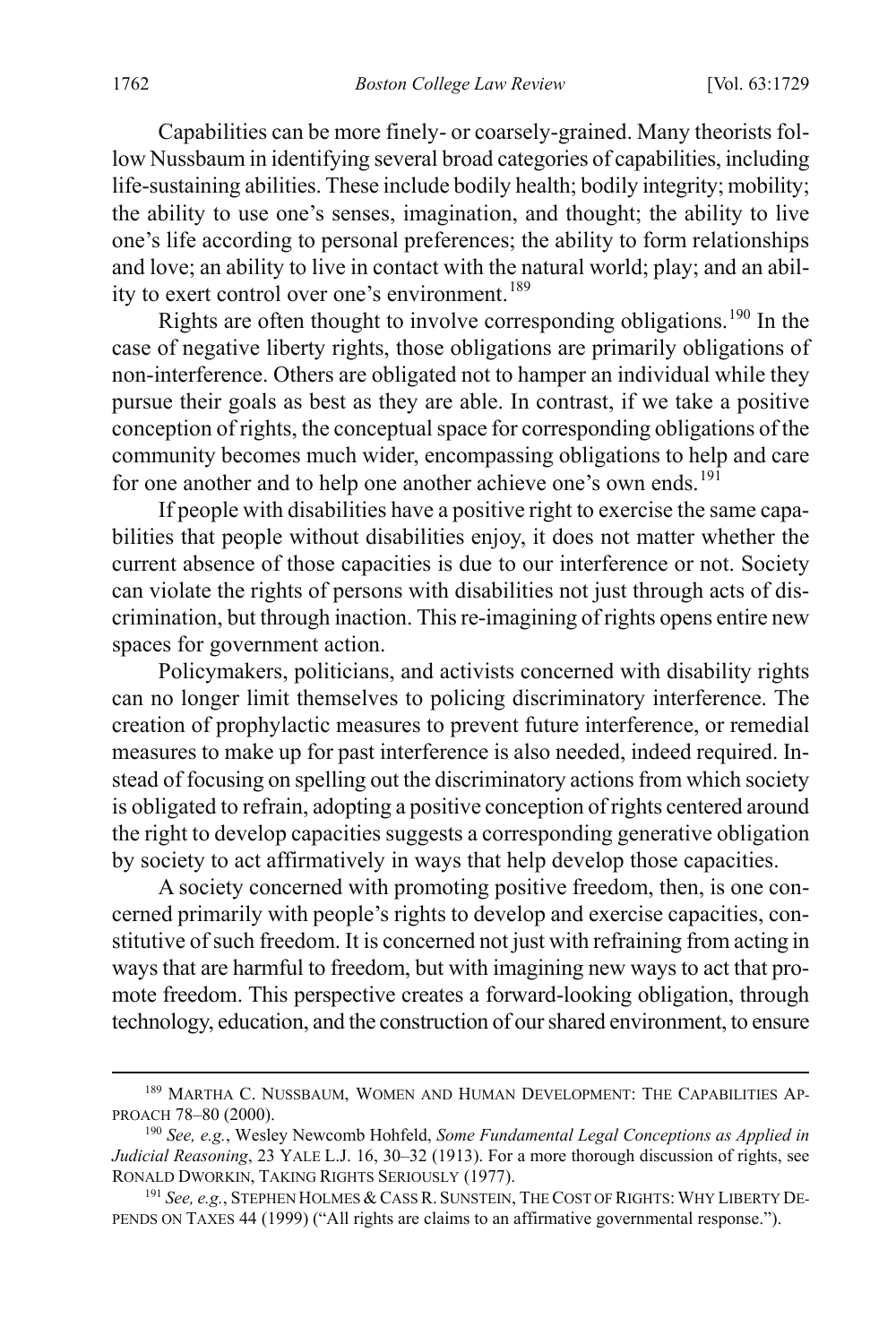that everyone can realize their own capabilities, in their own ways, to flourish and engage in the activities they choose as autonomous agents.

Although past measures, such as the Americans with Disabilities Act, may not have restricted themselves entirely to a 'negative freedom' conception of rights, the limiting conception of 'negative freedom' still casts its shadow over the landscape of disability law today.[192](#page-36-2) With the *Americans with Abilities Act*, we hope to put a capabilities-approach to disability front and center, and see what light such an approach can shed on much of the overlooked terrain of past disability rights law.[193](#page-36-3)

# <span id="page-36-0"></span>*B. The Capabilities-Approach and Disability Rights*

Disability rights theorists were among the first to take up the capabilitiesapproach. Some ethicists worried that a focus on objective capabilities threatens to overstate the negative relationship between disability and well-being, and so appears hostile toward disability compared to more traditional rightsbased accounts. Yet, critical disability theorists have helped develop the capabilities-approach into a more nuanced picture of the capabilities constitutive of real freedom. As Adrienne Asch and David Wasserman note:

<span id="page-36-1"></span>"Those who maintain that disability forecloses opportunity, and that any foreclosed opportunity diminishes life, focus too narrowly on the activity and do not see it as a means to an end, e.g., . . . walking instead of mobilizing or exploring; talking instead of communicating. . . ." [M]uch of what we value in seeing, talking, and walking is instrumental. We value them as ways of achieving communication with other people, reading, and moving from place to place, are themselves be bearers of intrinsic value.<sup>[194](#page-36-4)</sup>

<span id="page-36-2"></span><sup>&</sup>lt;sup>192</sup> See generally FINS, RIGHTS COME TO MIND, *supra* not[e 2](#page-4-0) (discussing the common conception of disability as a lack of freedom).

<span id="page-36-3"></span><sup>&</sup>lt;sup>193</sup> In making this call to re-imagine the legal rights of Americans with disabilities, we echo a similar movement in medical ethics to conceive of health not just in terms of a negative 'absence from disease' and toward a more holistic picture centered on promoting all the capacities required for a full and flourishing life. *See* FINS, RIGHTS COME TO MIND, *supra* not[e 2,](#page-4-0) at 309.

<span id="page-36-4"></span><sup>194</sup> David Wasserman, Adrienne Asch, Jeffrey Blustein & Daniel Putnam, *Disability: Health, Well-Being, and Personal Relationships*, STAN. ENCYCLOPEDIA PHILOSOPHY, https://plato.stanford. edu/entries/disability-health/ [https://perma.cc/5HYC-BUY7] (quoting Adrienne Asch, *Disability Equality and Prenatal Testing: Contradictory or Compatible?*, 30 FLA. ST. U. L. REV. 315, 327 (2003)).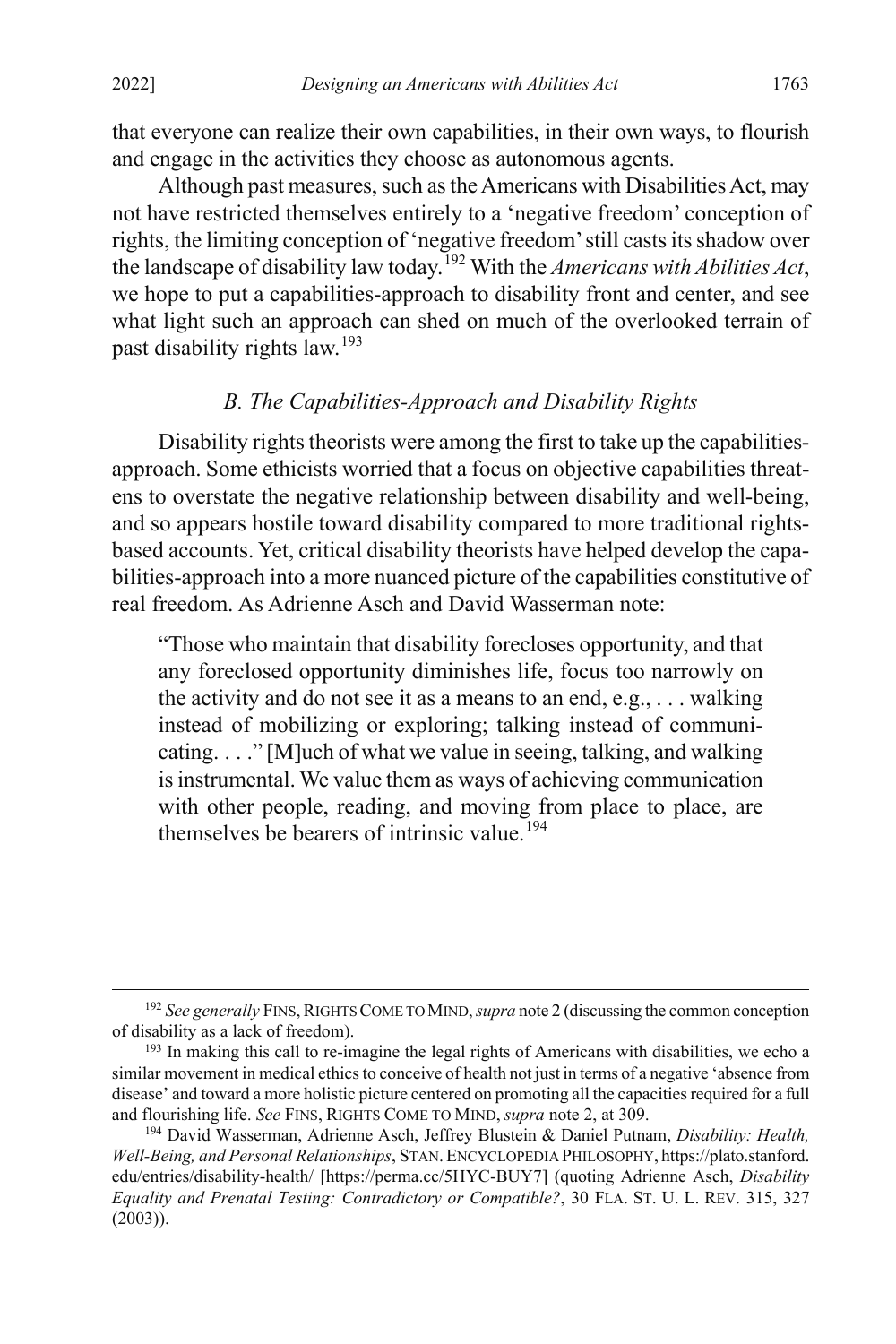General capabilities, like communication or mobility, involve a wide variety of more specific underlying capacities.<sup>[195](#page-37-0)</sup> One might communicate to friends through means of email, speech, or writing. Others might decide to travel downtown by foot, by train, or by car. Because a fundamental capability like communication or mobility can be realized in multiple ways, a focus on *typical*  agents, and the ways that they typically choose to communicate or travel, can mask the ways that Americans with disabilities exercise the relevant fundamental capability.[196](#page-37-1) Even immutable disabilities do not translate into an immutable loss of capabilities. Walking is not the same as mobility—and just because paraplegia may preclude someone from walking does not mean it excludes the potential to engage in mobility through other means. Similarly, speech is not the same thing as communication, and an inability to speak does not exclude the possibility of communication through other means. These disabilities constitute 'impairments' only when we focus on the typical mecha-nism for realizing the more fundamental capability.<sup>[197](#page-37-2)</sup>

An *Americans with Abilities Act* would focus on the rights of Americans with disabilities to develop and exercise these fundamental capabilities through a broad variety of novel and atypical mechanisms. It would recognize that the current set of capabilities Americans with disabilities are free to exercise is not inevitable, but rather a product of the choices society makes regarding education, technology, and the environment. They are artifacts of how we choose to build the environment to privilege members of societies who possess certain typical abilities rather than others.<sup>[198](#page-37-3)</sup>

Before considering how society can move forward to promote capabilities for Americans with disabilities through new technologies, it is worth looking back at the history of technological development. This history shows that the perceived lack of capabilities for Americans with disabilities is often the result of a society that focuses its resources on expanding the capabilities of Americans without disabilities at the expense of those with disabilities. Our society

<span id="page-37-0"></span><sup>&</sup>lt;sup>195</sup> Wasserman et al., *supra* not[e 194](#page-36-1) ("[E].g., [visual instead of aesthetic pleasure;] walking instead of mobilizing or exploring; talking instead of communicating." (quoting Asch, *supra* not[e 194,](#page-36-1) at 327)).

<span id="page-37-1"></span><sup>196</sup> For more, see Hilary Putnam, *Psychological Predicates*, *in* ART,MIND, AND RELIGION 37, 37 (W.H. Capitan & D.D. Merrill eds., 1967) (introducing the rules of analytical philosophers).

<span id="page-37-2"></span><sup>197</sup> *See, e.g.*, ELIZABETH BARNES, THE MINORITY BODY:ATHEORY OF DISABILITY (2016) (evaluating different models of disability); Rosemarie Garland-Thomson, *Integrating Disability, Transforming Feminist Theory*, NWSA J., Autumn 2002, at 1, 1 (introducing feminist disability theory).

<span id="page-37-3"></span><sup>198</sup> *See, e.g*., Ron Amundson, *Disability, Handicap, and the Environment*, 23 J. SOC. PHIL. 105, 109 (1992) ("The opportunities which are lost to a disabled person are to be attributed not only to the species-atypicallity of the person's biology, but also to the architectural design of the buildings in which some of those opportunities reside."); *see also* Gregory Antill, *Agency, Akrasia, and the Normative Environment*, 5 J. AM. PHIL. ASS'N 321 (2019) (introducing the connection between the normative environment and agency).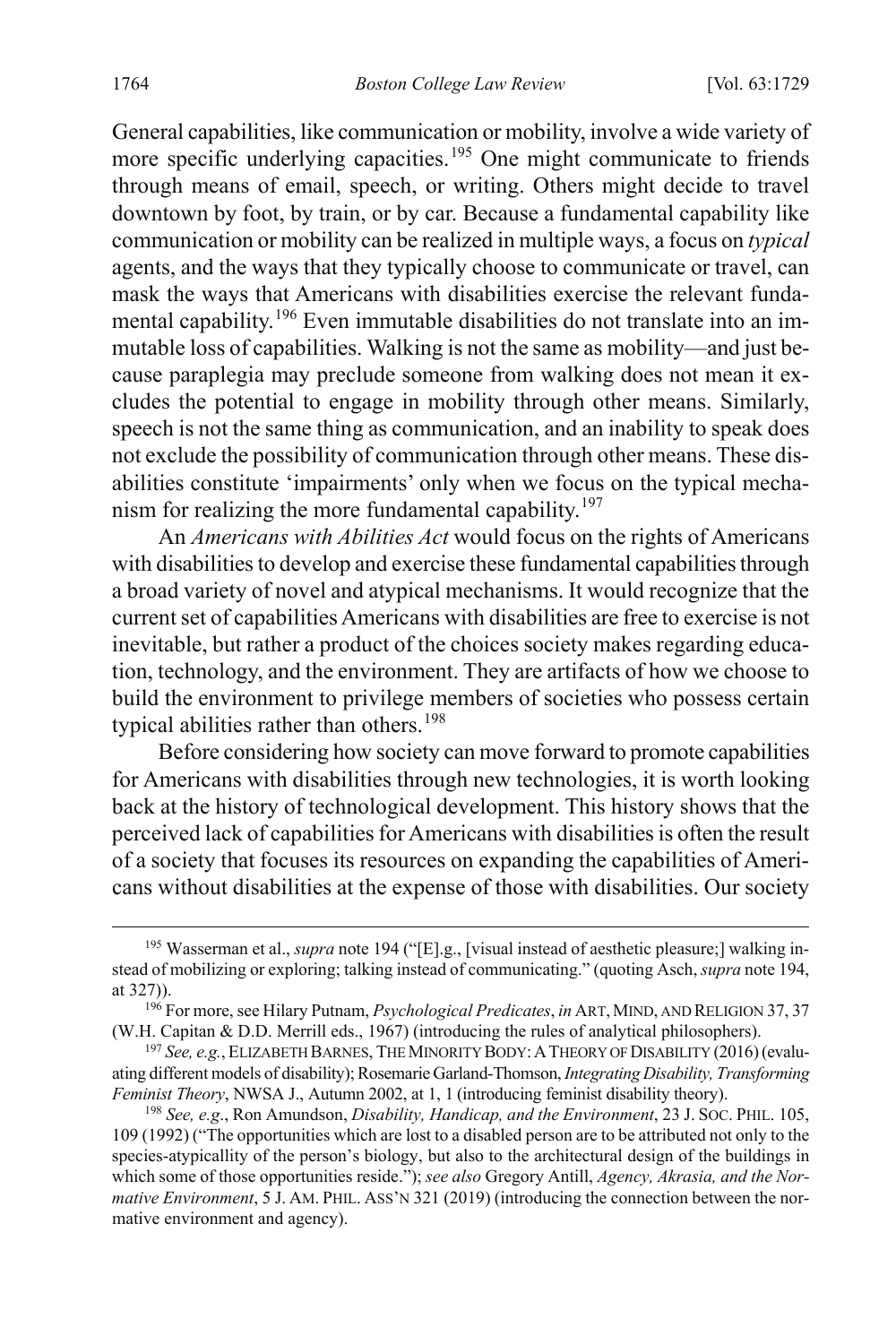thinks to provide ramps or auditory crosswalk signals for the visually impaired as an example of its beneficence. This attitude fails to recognize that, in designing the built environments as it did, it was the society itself that, through its choices (such as installing light-based crosswalks), forced persons with disabilities to bear the mobility costs to begin with. This choice benefitted those with typically-realized mobility capabilities. As Amartya Sen observed with regret in 2009, despite his first formulating the capabilities-approach in the 1970s, this societal lack of self-awareness still persists today. [199](#page-38-1) What capabilities are required for equality of access is in large part a product of the built environment and prior choices society has made.

<span id="page-38-0"></span>In light of this 'unshared burden' it is clear that, even within the space of a 'negative liberty' conception of rights, much work remains. Job discrimination against an individual because of disability involves a lack of freedom for the employee to engage in meaningful work. In a country of built environments, the lack of freedom for those with mobility impairments to enter a public space because that space was constructed with stairs and not ramps involves a rights violation that would be cognizable even on a 'negative liberty' conception of freedom. Misdiagnosed individuals with locked-in-syndrome and disorders of consciousness, who may be subjected to surgery without analgesics, are suffering because of interference from others, even if that interference is well-meaning. Therefore, they have claims even under a limited conception of negative rights.

The time has come to expand our focus, moving outward from an attempt to prevent the violation of the negative rights of Americans with disabilities, and toward an effort to vindicate the positive rights of Americans with disabilities. To do so, we should ensure that society lives up to its obligation to help all Americans develop and exercise their full capabilities. This will allow them effectively to realize the American promise of life, liberty, and the pursuit of happiness, an aspirational vision of potentiality.

In particular, as the preceding discussion suggests, a focus on a capabilities-approach to the rights of Americans with disabilities leads naturally to a focus on several areas of emphasis. These include technological development, correlative infrastructure development, and accompanying enforcement that helps promote and ensure the technology's dissemination.

<span id="page-38-1"></span> <sup>199</sup> AMARTYA SEN, THE IDEA OF JUSTICE 259–60, 296 (2009) ("Given what can be achieved through intelligent and humane intervention, it is amazing how inactive and smug most societies are about the prevalence of the unshared burden of disability.").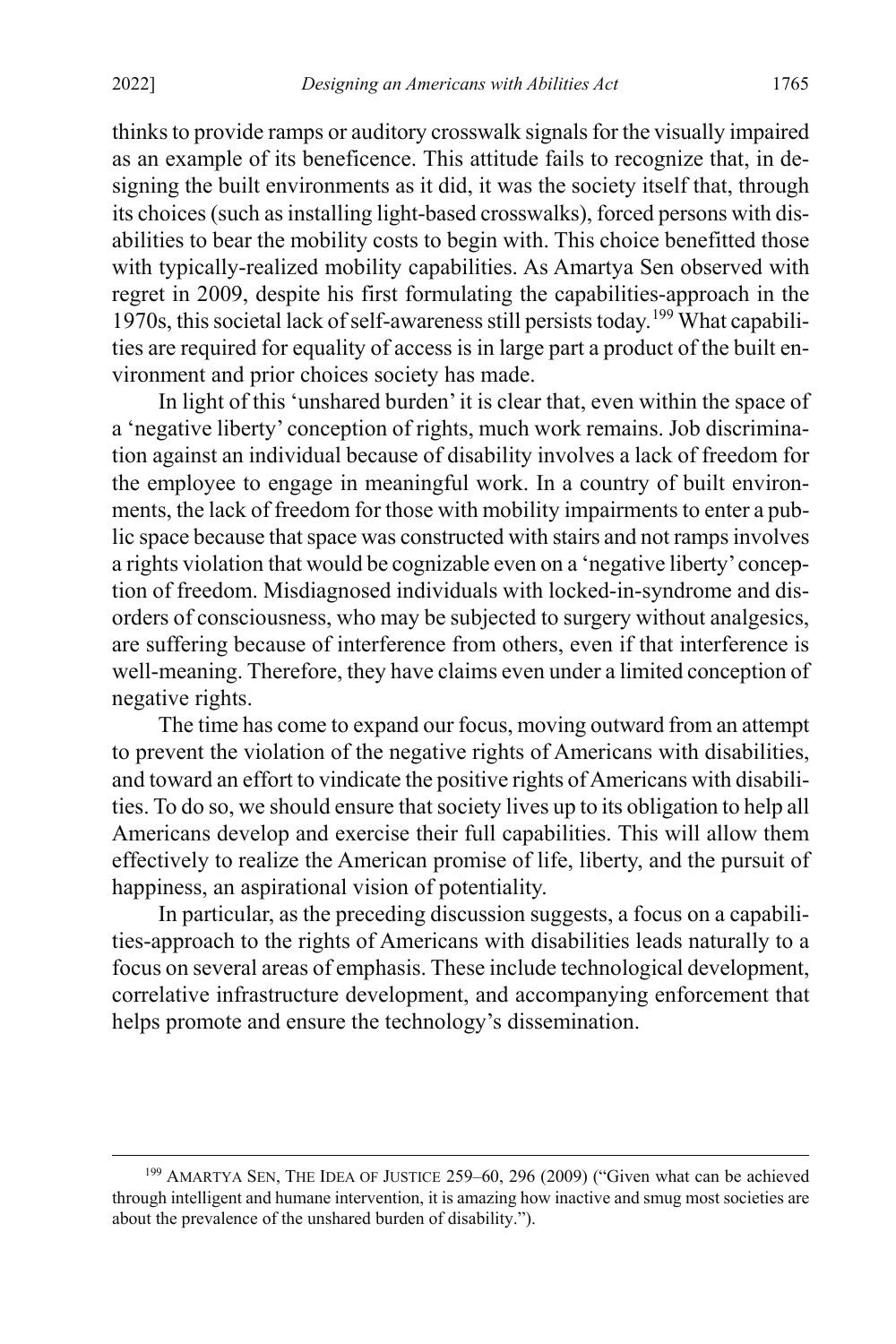#### <span id="page-39-0"></span>*C. The Right to Technological Innovation*

Under a capabilities-approach, society has an obligation to take positive steps to promote the fundamental capabilities—like mobility or communication—that all citizens need to flourish. We recognize that the number of fundamental capabilities each citizen can exercise is not an immutable feature of the world, but rather, a function of how many alternative paths exist to the same fundamental capability. Society can fulfill its obligation by promoting alternative paths where they exist and creating more paths in the future where they do not. Although some routes are natural, many are the result of technological innovation. The invention of wheels, motors, and flight all dramatically expanded the possible paths to mobility, just as the invention of the telephone, the computer, and  $fMRIs^{200}$  $fMRIs^{200}$  $fMRIs^{200}$  all dramatically expand the possible paths to communication, and eventually, community reintegration. Importantly, many of the most promising technological paths are neither natural capacities nor external assistive technology. Rather, they represent paths within the emerging field of embedded technology, such as DBS, neuroprosthetics, and other braincomputer interfaces that either promote brain plasticity to create alternative neurological pathways to realize capacities<sup>[201](#page-39-2)</sup> or provide novel paths to reac-quire capabilities like motor control.<sup>[202](#page-39-3)</sup> To see this point more concretely, we will consider some of the technologies canvassed in the previous sections, and highlight their role in realizing the right to communicative capacities for individuals with moderate-to-severe brain injuries.

One fundamental capability underlying the ability to assert rights is the capability for communication.<sup>[203](#page-39-4)</sup> Communication is required to assert one's preferences and to form relationships with one's friends and family. Communication through voting is required to assert one's rightful place in collective decision-making, and the ability to communicate one's basic needs may very well be required to assert one's right to life itself.<sup>[204](#page-39-5)</sup> Communication is essen-

 <sup>200</sup> *See* Shapiro, *supra* not[e 54,](#page-13-7) at 530–34.

<span id="page-39-2"></span><span id="page-39-1"></span><sup>201</sup> Ronald P. Endicott, *Species-Specific Properties and More Narrow Reductive Strategies*, 38 ERKENNTNIS 303, 312 (1993).

<span id="page-39-3"></span><sup>202</sup> For an overview, see Sara Goering & Eran Klein, *Embedding Ethics in Neural Engineering: An Integrated Transdisciplinary Collaboration*, *in* A GUIDE TO FIELD PHILOSOPHY: CASE STUDIES AND PRACTICAL STRATEGIES 17, 17 (Evelyn Brister & Robert Frodeman eds., 2020) (exploring the "ethical implications of innovative neural engineering research and development").

<span id="page-39-4"></span><sup>203</sup> *See* Shapiro et al., *supra* not[e 7,](#page-5-0) at 544; *see also* FINS, RIGHTS COME TO MIND, *supra* not[e 2,](#page-4-0) at 292.

<span id="page-39-5"></span><sup>204</sup> *See* FINS, RIGHTS COME TO MIND, *supra* note [2,](#page-4-0) at 272–73 ("To ensure that the fate of the next generation of minimally conscious patients is better . . . neuroscience will need to enable [individuals with brain injuries] to communicate and show that they are here, and deserve a hearing. Science needs to enable them to more fully demonstrate, through their interactions, that they remain part of a human community, a community that is bound together through communication . . . .").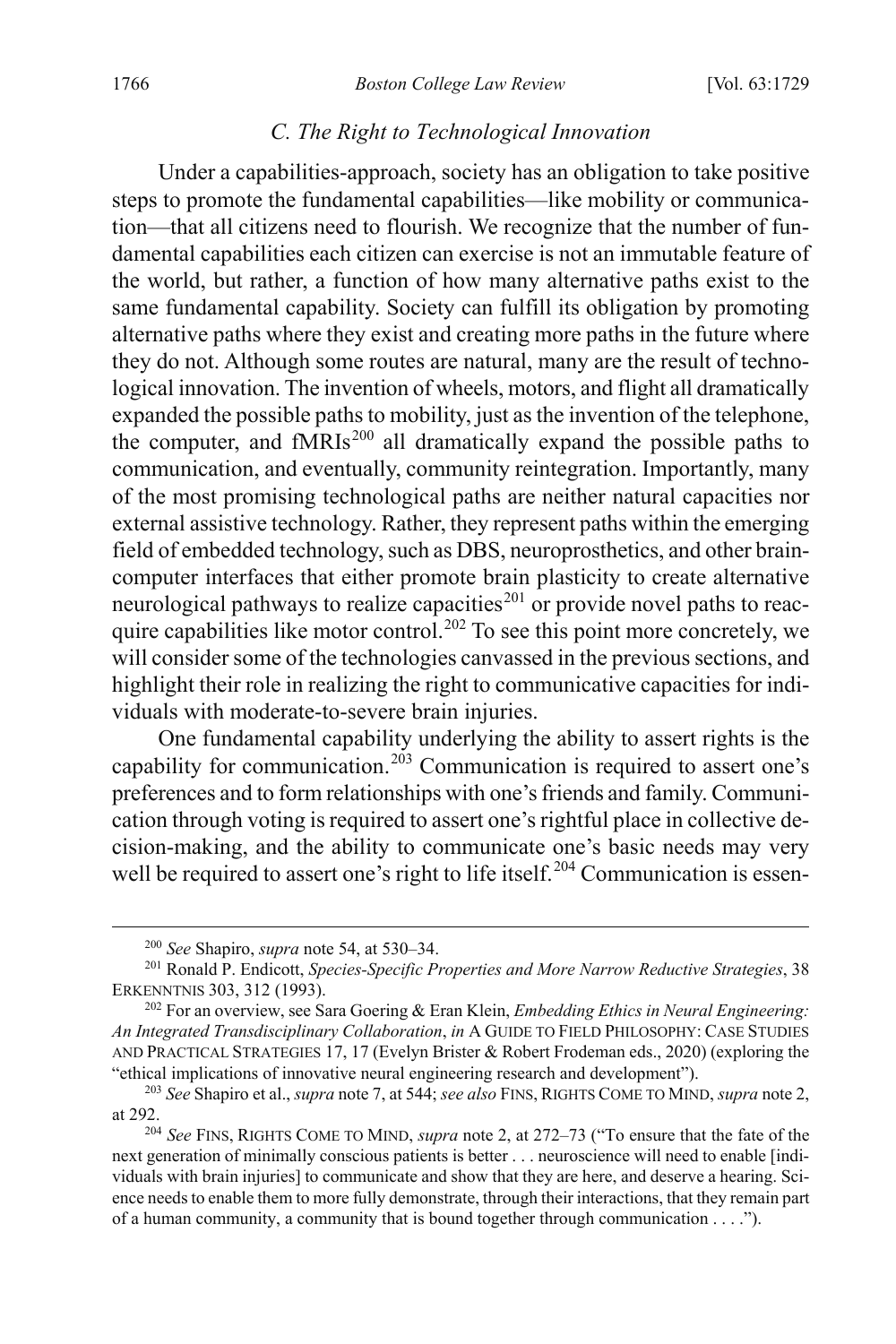tial in discussing and managing medical care, as it allows individuals to partic-ipate in their care and help direct their treatment.<sup>[205](#page-40-1)</sup> In a world of digital spaces, communication can constitute a form of mobility. Even if one cannot physically move, communication, in conjunction with video messaging technology, allows one to join the outside community and stay connected to those in other places. The capability of communication is thus key to being active in communal life, and communication can be considered the heart of community.

For Americans with disabilities, exercising this capability is not always straightforward. For those with cognitive disabilities, communication may require specialized education or speech therapy. For those who are sight- or hearing-impaired, it can necessitate access to alternative communicative media. For many of those with disabilities, communication requires technological innovations. For instance, non-invasive neuroprosthetics like eye-trackers and wordboards allow individuals with reduced motor function, such as some in the MCS, to spell out words to communicate with their caretakers and loved ones. More invasive modalities, such as in-dwelling BCIs, can allow interfacing with other technologies, such as word processing or vocalization software. All of these modalities enable some form of limited communication, mediated through a technological interface.

This focus on capacities helps center the importance of the technological innovations we have discussed thus far. Under a capabilities-approach, society has an obligation to ensure that every American has the capability to communicate, both as a fundamental right, and as a pre-requisite to asserting other rights to exercise further capabilities. The AWAA specifically requires accessibility to and implementation of the necessary technology for ensuring that every American can exercise their varied communicative capabilities as part of a right, rather than a benefit. This is a departure from the ADA, bringing the AWAA more in line with international efforts.<sup>[206](#page-40-2)</sup>

<span id="page-40-0"></span>If we are positively obligated to help people realize their capabilities, rather than negatively obligated to avoid restricting an agent's exercise of their capabilities, then we have to ensure that as many paths to those capabilities exist as possible. This requires creating a system that encourages the imagining of new technologies and new pathways, the development of those new technologies, their dissemination, and the creation of an environment where those technologies will enable people with disabilities to use them to pursue their goals and flourish.

 <sup>205</sup> *See* Lawrence et al., *supra* note [7,](#page-5-0) at 172.

<span id="page-40-2"></span><span id="page-40-1"></span><sup>&</sup>lt;sup>206</sup> See generally FINS, RIGHTS COME TO MIND, *supra* not[e 2](#page-4-0) (noting the limitations of the ADA surrounding technology requirements).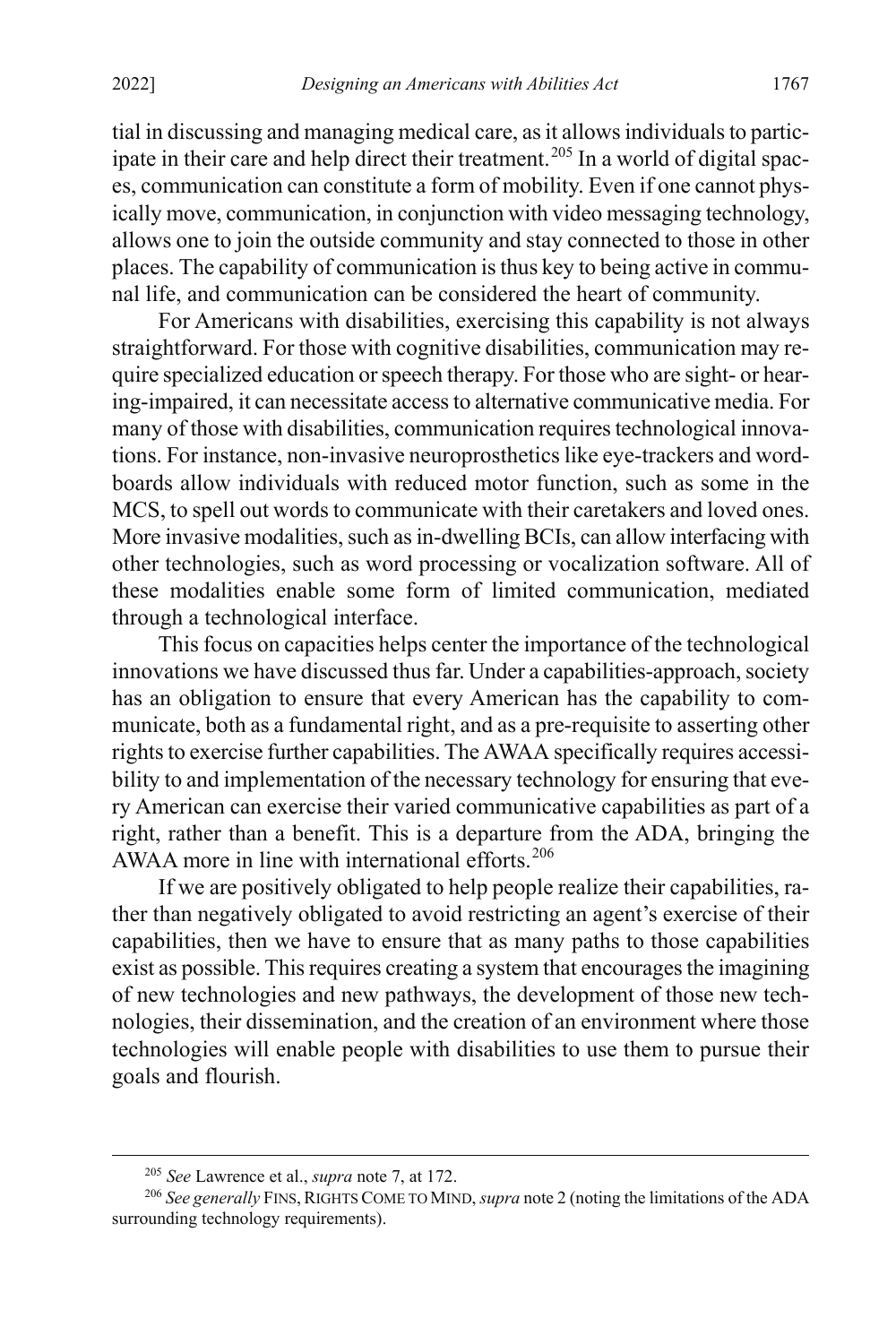Taken seriously, this means a commitment to disability rights involving a substantial commitment to promoting a variety of new technologies for health, communication, mobility, and more. Further, this requires the recognition that a choice to pursue only those technologies that further the freedoms of the nondisabled is every bit as discriminatory against Americans with disabilities as is the refusal to grant Americans with disabilities access to the technologies and resources we have today. Both equally prevent individuals with disabilities from achieving the ends that their fellow Americans are allowed to pursue.

#### IV. WHAT IS THE AWAA?

The ADA was a seminal step forward for disability rights advocates, but the historical marginalization of and discrimination against disabled Americans meant that it mainly contemplated remedial measures. These were quickly dated by the available technologies. The ADA provided scarce resources to accomplish the lofty goals of disability rights advocates and failed to account for the fast pace of future technological advances.

New legislation offers the opportunity to fill existing gaps, while starting a shift for the disability community from the vindication of rights to the advancement of capabilities. Vital to goals of rehabilitation, reintegration, and nurturing capabilities, are promoting new medical advances in diagnostic and assistive technology, making sure that these advances are safe and effective, and that such technologies not only make it to market, but into the hands (and minds) of those with disabilities. This will involve both the creation and dissemination of advanced technologies, such as those discussed in Part I. An AWAA should also help foster a supportive ecosystem for use of the necessary technology, so that individuals with disabilities can begin to reintegrate into their communities and flourish.

We remain focused on those with moderate-to-severe brain injuries, and the technologies that can one day help this population. Brain injuries continue to serve as an example of how new legislation, like the AWAA, can holistically promote human flourishing. We by no means intend, however, to limit the AWAA just to those with brain injuries. Indeed, the lessons and examples of those with brain injury should be generalized to other populations of disabled individuals who can benefit from advanced diagnostic and assistive technology. Section A of this Part lays out the potential framework of the AWAA.<sup>[207](#page-41-1)</sup> Section B then discusses the role that technology will play in the AWAA.<sup>[208](#page-41-2)</sup> Lastly, Section C explains the impact the AWAA will have on various stakeholders.<sup>[209](#page-41-3)</sup>

<span id="page-41-1"></span><span id="page-41-0"></span> <sup>207</sup> *See infra* notes [210–](#page-42-0)[224](#page-44-0) and accompanying text.

<sup>208</sup> *See infra* notes [225–](#page-45-0)[296](#page-60-0) and accompanying text.

<span id="page-41-3"></span><span id="page-41-2"></span><sup>209</sup> *See infra* notes [297–](#page-60-1)[309](#page-63-0) and accompanying text.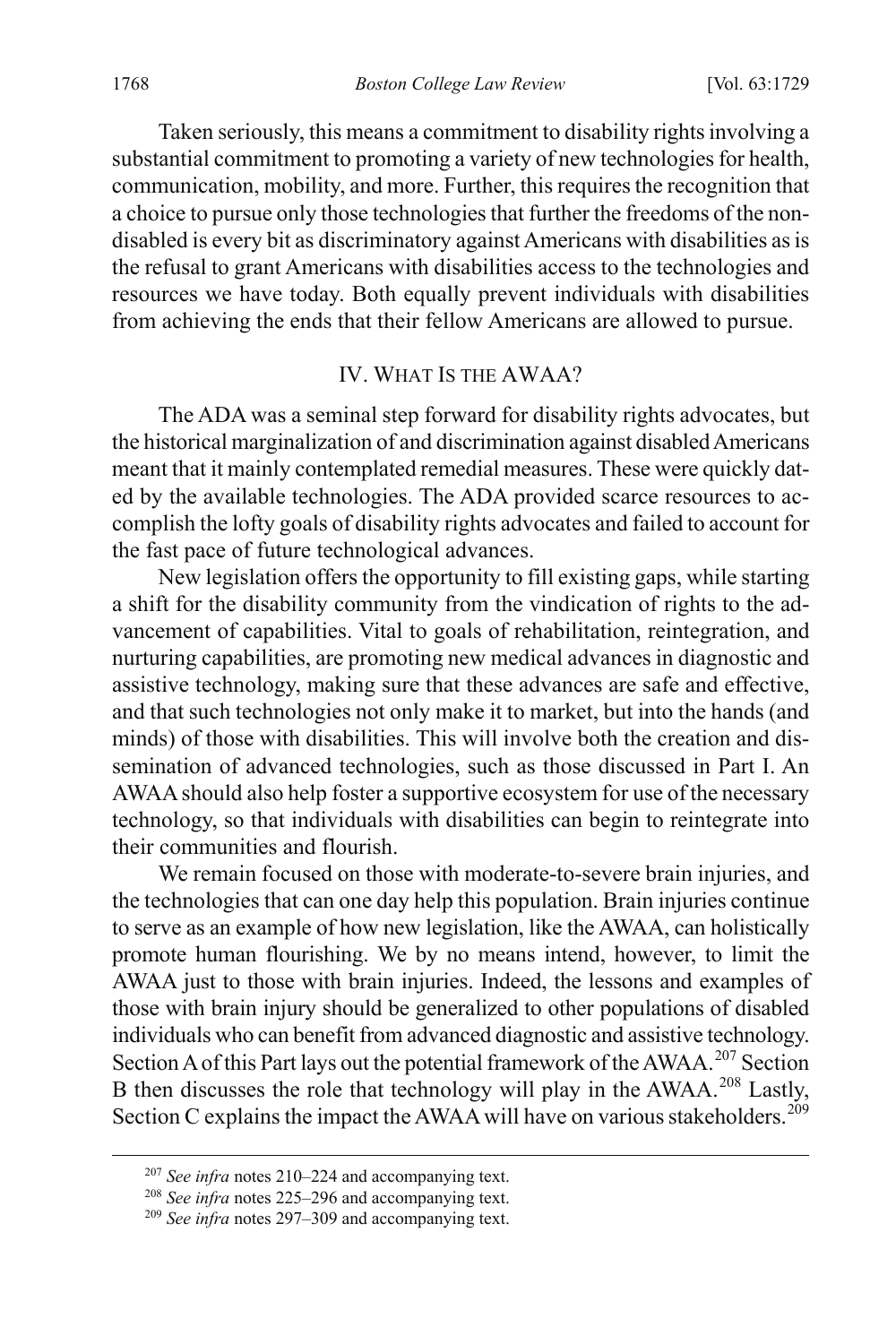# *A. Pillars of an AWAA*

The AWAA should strive to facilitate both the advancement of persons with a moderate-to-severe brain injury and the innovations that may serve them. Although our goal is not to provide an exact blueprint for every facet of new legislation, there are certain elements that are essential to the envisioning of an AWAA, and serve as pillars when considering novel legislation.

Perhaps the most important element of the AWAA is the promotion of assistive technology that will enable individuals with disabilities to advance their own capabilities and reintegrate into their communities. Because technologies will increasingly become integral to the ability of those with disabilities to recognize their capabilities, it is essential that an AWAA maintain a forward focus, so that it can support the promotion and distribution of necessary technology, not just when it is enacted, but well into the future.

To create an enduring ecosystem for new assistive technology, the AWAA should focus on the three stages of medical technological development: creation, dissemination, and evolution. To develop a robust network, the AWAA should direct its support to individual patients, their communities, and institutions, as well as government agencies.

<span id="page-42-0"></span>Due to the political realities of its era, the design of the ADA was employment focused.[210](#page-42-1) Economic empirics, however, demonstrate that the ADA has not been successful along many employment metrics.<sup>[211](#page-42-2)</sup> This failure indicates that a universalist approach that provides comprehensive in-home care, for example, may more fully serve the educational and social needs of disabled people. Further, promoting new assistive technology development and adoption may be a better societal investment. Indeed, the universalist approach should both enlarge the tax base and empower the stated beneficiaries of the law. Such a holistic approach can better shift focus on prospectively promoting capabilities, rather than retrospectively vindicating rights.

On the agency side, the ADA has prompted disjointed initiatives that fail to catch all people with disabilities adequately in the promised safety net.<sup>[212](#page-42-3)</sup> An AWAA offers the chance to take a holistic view of supporting the government agencies that help protect and serve those with disabilities. Part of this is the recognition that different agencies are far too often siloed from each other. Therefore, a coordinating group might help bridge the different enforcement

 <sup>210</sup> Bagenstos, *supra* not[e 118,](#page-23-10) at 6.

<span id="page-42-2"></span><span id="page-42-1"></span><sup>211</sup> Kanter, *supra* not[e 113,](#page-22-8) at 831; Acemoglu & Angrist, *supra* not[e 114,](#page-22-7) at abstract; Picker, *supra* not[e 114.](#page-22-7)

<span id="page-42-3"></span><sup>212</sup> *See* Shapiro et al., *supra* note [7,](#page-5-0) at 553–57 (detailing the structure of the ADA and roles of different agencies).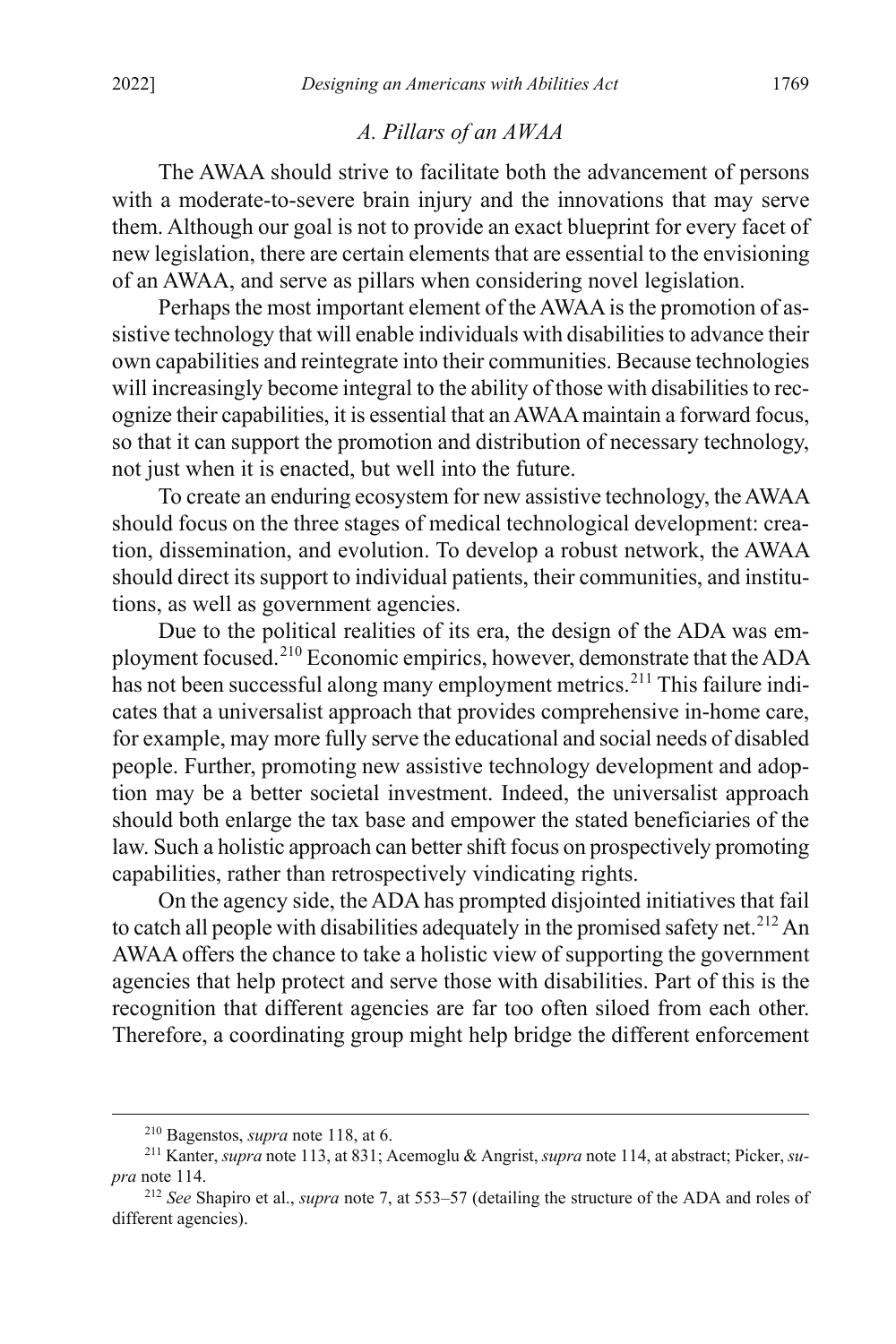and managerial streams to design and implement a more effective system of disability rights monitoring and enforcement.

<span id="page-43-0"></span>The AWAA should promote an enforcement model that is collaborative and most critically proactive. One such model is collaborative governance.<sup>[213](#page-43-1)</sup> Collaborative governance argues for a model "that views the administrative process as a problem-solving exercise in which parties share responsibility for all stages of the rule-making process, in which solutions are provisional, and in which the state plays an active, if varied, role."<sup>[214](#page-43-2)</sup> Scholars have described a collaborative governance framework for the ADA as a model that retains adjudication options but relies on self-evaluations, accommodations plans grounded in individual communities' needs,  $215$  flexible solutions with agency and court facilitation,<sup>[216](#page-43-4)</sup> and a broadening of the EEOC's process-based regulatory approach for reasonable accommodations claims. $217$ 

Collaborative governance is not widespread in civil rights frameworks because civil rights enforcement is traditionally reliant on bureaucracy, prohibitions, and litigation.<sup>218</sup> In the disability rights space, however, collaborative governance is particularly well-suited for legislation. A litigation-centric civil rights enforcement model will often result in an "enforcement gap" due to a lack of capacity and inherent lag time.<sup>[219](#page-43-7)</sup> On the other hand, a proactive, collaborative model does not rely on the backwards-looking, adversarial system to guarantee civil rights for individuals with disabilities. Similarly, scholars have argued that disability rights legislation "incorporate[es] a vision of distributive justice" in which costs are borne by actors (public entities, owners of small

<span id="page-43-1"></span><sup>&</sup>lt;sup>213</sup> The collaborative governance model challenges "'traditional' regulation, whereby certain enumerated practices are directly prohibited and a centralized enforcement agency implements and enforces the law, usually through adversarial litigation by that entity or by private actors." Michael Waterstone, *A New Vision of Public Enforcement*, 92 MINN. L. REV. 434, 481–82 (2007).

<span id="page-43-2"></span><sup>214</sup> Jody Freeman, *Collaborative Governance in the Administrative State*, 45 UCLAL.REV. 1, 6, 22 (1997) (outlining the collaborative governance model as: "1. A problem-solving orientation"; "2. Participation by interested and affected parties in all stages of the decision-making process"; "3. Provisional solutions. Rules are viewed as temporary and subject to revision"; "4. Accountability that transcends traditional public and private roles in governance"; and "5. A flexible, engaged agency" (emphases omitted)).

<sup>&</sup>lt;sup>215</sup> Waterstone, *supra* not[e 213,](#page-43-0) at 492–93.<br><sup>216</sup> *Id.* at 493.<br><sup>217</sup> *Id.* at 495; *see* 29 C.F.R. § 1630.2(o)(3) (2007).

<span id="page-43-6"></span><span id="page-43-5"></span><span id="page-43-4"></span><span id="page-43-3"></span><sup>&</sup>lt;sup>218</sup> See Olatunde C.A. Johnson, *Overreach and Innovation in Equality Regulation*, 66 DUKE L.J. 1771, 1776–77 (2017) ("Though it may be familiar in other regulatory contexts, this mode of regulation is less familiar in the civil rights context, which has depended on prohibitions and traditional bureaucratic use of federal power."); Waterstone, *supra* not[e 213,](#page-43-0) at 481–82 ("[T]his body of work challenges the predominance of 'traditional' regulation, whereby certain enumerated practices are directly prohibited and a centralized enforcement agency implements and enforces the law, usually through adversarial litigation by that entity or by private actors.").

<span id="page-43-7"></span><sup>&</sup>lt;sup>219</sup> Waterstone, *supra* note 213, at 479 ("[E]nforcement agents—whether public or private—will never be able to bring every even potentially meritorious case.").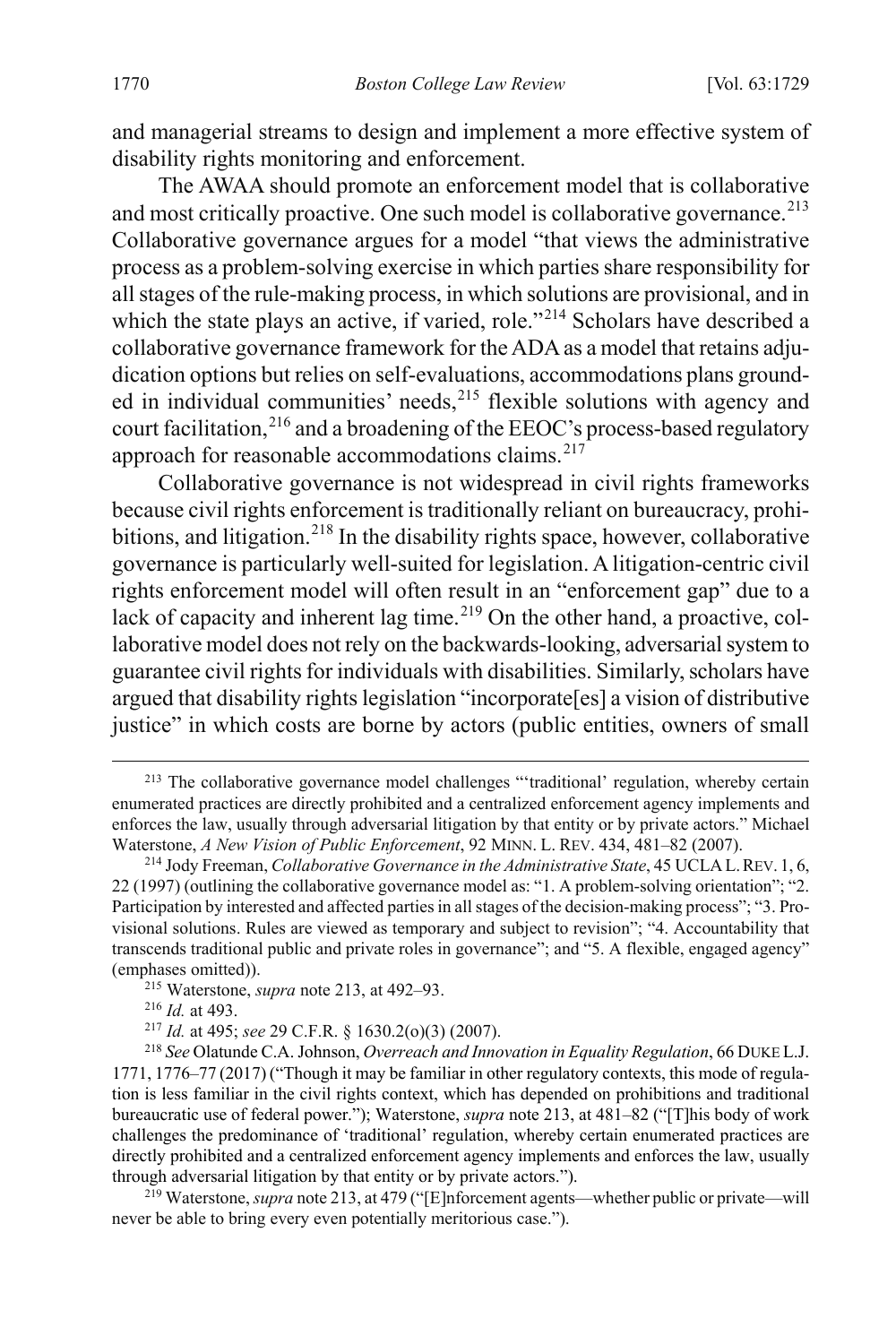businesses, employers) who may not intend to discriminate against people with disabilities.<sup>[220](#page-44-1)</sup> A focus on building collaborative solutions—rather than assigning blame—may better serve the goals of legislation by allowing people to work together to serve common ends and help individuals move forward with life goals. $^{221}$  $^{221}$  $^{221}$ 

In addition, although remedying past harms is important, a collaborative governance model will help the AWAA work toward correcting harmful norms and stigmas, with the goal of preventing discrimination before it occurs. A collaborative model will offer individuals with disabilities a greater voice in the governance process.[222](#page-44-3) Enhanced community involvement will help stakeholders develop solutions that are responsive to individual needs and local contexts.[223](#page-44-4) In addition, the reliance on information sharing within a collaborative governance model allows for successful processes and solutions to spread from entity to entity.<sup>[224](#page-44-5)</sup>

<span id="page-44-0"></span>Dovetailing into the ADA's enforcement regime, the main incentives provided by the AWAA should be in the form of carrots, not sticks. New legislation should aim both to reduce barriers for technologies to enter the market while also creating incentives for developers to invest in the technology space, such as regulatory and patent advantages and specific funding allocations. To ensure the promise of the technologies is realized, the AWAA should strive to support rehabilitation and reintegration of those with disabilities by promoting technology-integrated housing and accessible education.

The AWAA's overarching goals of promoting rehabilitation and reintegration would be better served by taking these holistic views of a disabled individual's life, as well as the technologies and institutions that support them.

<span id="page-44-1"></span> <sup>220</sup> *Id.* at <sup>487</sup> (citing Julie Chi-hye Suk, *Antidiscrimination Law in the Administrative State*, <sup>2006</sup> U. ILL. L. REV. 405, 420–23).

<span id="page-44-2"></span><sup>221</sup> *Id.*; *see* Mary Crossley, *Infected Judgment: Legal Responses to Physician Bias*, 48 VILL. L. REV. 195, 302 (2003) (acknowledging that in the medical discrimination context, a civil-rights enforcement model such as the ADA focuses on "backwards-looking . . . 'sanctioning'" (quoting Sidney D. Watson, *Race, Ethnicity and Quality of Care: Inequalities and Incentives*, 27 AM. J.L. & MED. 203, 219 (2001))).

<span id="page-44-3"></span><sup>222</sup> *See* Jaime Alison Lee, *"Can You Hear Me Now?": Making Participatory Governance Work for the Poor*, 7 HARV. L. & POL'Y REV. 405, 412 (2013) (noting that in its ideal form, "New Governance" grants marginalized groups "greater access to decision-making" and allows individuals to engage in social justice reform without the "procedural and substantive hurdles of litigation" (citing Waterstone, *supra* not[e 213,](#page-43-0) at 438–39, 479)).

<span id="page-44-4"></span><sup>&</sup>lt;sup>223</sup> *Id.* (noting that the benefits of "New Governance," in its ideal form, includes making social programs more responsive to individual groups' needs). *But see* Lisa T. Alexander, *Stakeholder Participation in New Governance: Lessons from Chicago's Public Housing Reform Experiment*, 16 GEO. J. ON POVERTY L. & POL'Y 117, 121 (2009) (arguing that in the context of Chicago public housing reform, it was "difficult for traditionally marginalized stakeholders" to achieve rights and benefits from collaboration without "rights-based legal protections" and processes).

<span id="page-44-5"></span><sup>224</sup> Waterstone, *supra* not[e 213,](#page-43-0) at 482.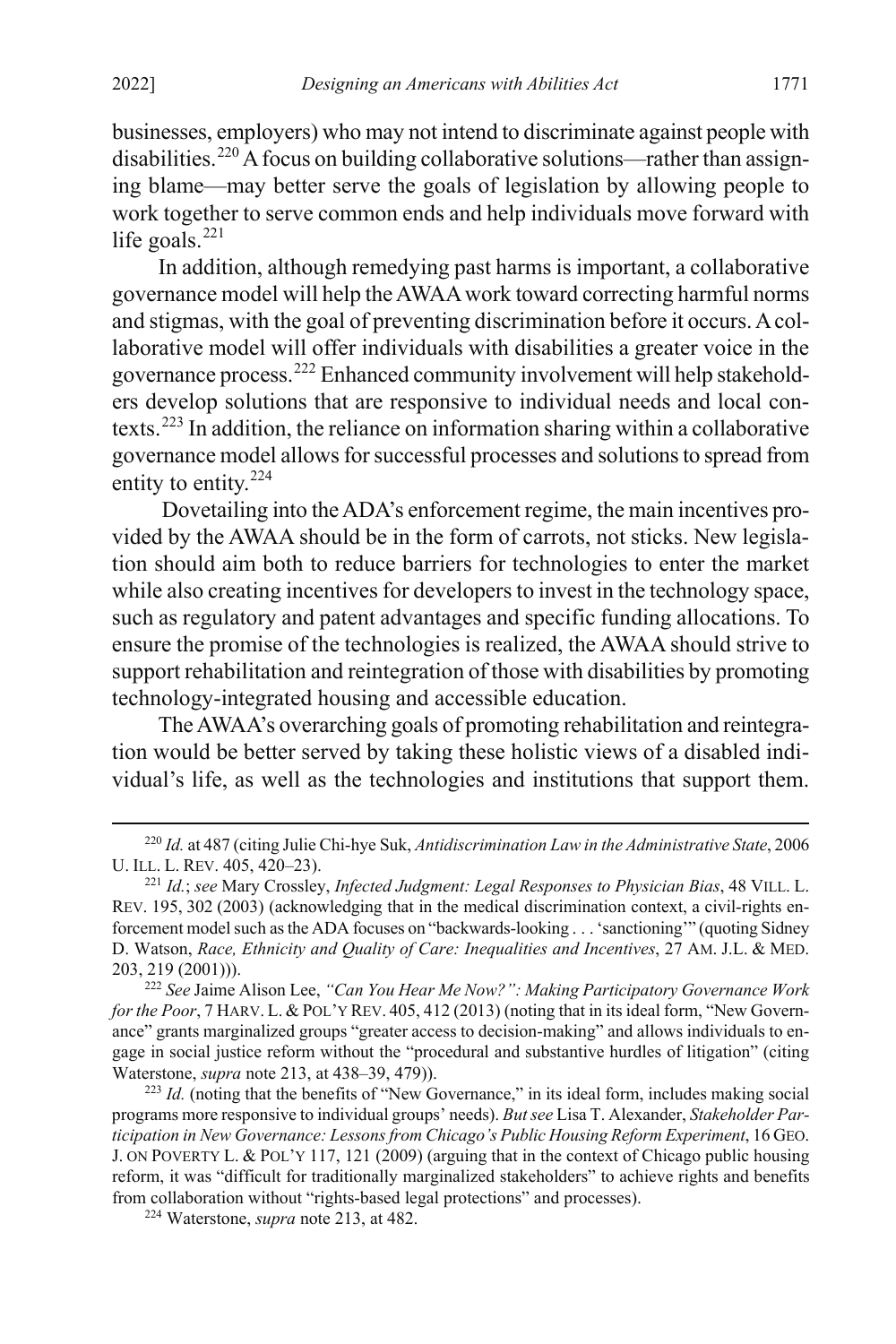Across fields, many government agencies have implemented programs that aim to promote innovation in particular areas and help establish widespread access to certain services and technology.

The AWAA will build off these existing policy structures to create a comprehensive regulatory picture that harmonizes innovation and adoption of reintegration technology to serve disabled individuals, such as individuals with a moderate-to-severe brain injury. Complementing the enforcement regime created by the ADA, an AWAA should aim proactively to incentivize investment in assistive technology and support individuals, institutions, and agencies in promoting widespread implementation for such technologies.

# *B. The AWAA: A Regulatory Tapestry to Promote Technology*

Thirty-one years after the ADA was passed, we envision a comprehensive regulatory schema that provides a productive framework for facilitating rehabilitation and reintegration for those with moderate-to-severe brain injuries. Although there is a variety of relevant medical technology we could discuss, we will only consider regulation and technology aimed at those with moderateto-severe brain injuries. An AWAA should help forge a robust patient assistance network and a healthy technology ecosystem.

Although enforcement is an important element of legislation, it is essential to remember that enforcement is a form of remediation. Ideally, the AWAA is designed to create a supportive environment that holistically supports those with disabilities. In an ideal world, enforcement would be a secondary concern, and the AWAA is designed to ensure compliance prospectively.

<span id="page-45-0"></span>Subsection 1 of this section will discuss how the AWAA can support the creation of new technologies and champion widespread adoption by eradicating barriers to access.[225](#page-45-1) New legislation should take a universal view toward creating an enduring technological ecosystem by providing support throughout the product life cycle. This involves considering the development of new technology, the dissemination of that technology, and efforts to remain on the cutting edge of evolving possibilities.

Subsection 2 of this section will focus on the stakeholders and individuals impacted by our new legislation.<sup>[226](#page-45-2)</sup> In both subsections, we will discuss existing measures taken by regulatory agencies and support networks to promote growth in specific technology areas. We draw on these examples to explore how an AWAA could build from them and promote innovation and access to brain injury technologies, and to consider lessons that can apply to other technologies for different populations in the future.

<span id="page-45-1"></span> <sup>225</sup> *See infra* notes [227–](#page-46-0)[266](#page-54-0) and accompanying text.

<span id="page-45-2"></span><sup>226</sup> *See infra* notes [267–](#page-54-1)[296](#page-60-0) and accompanying text.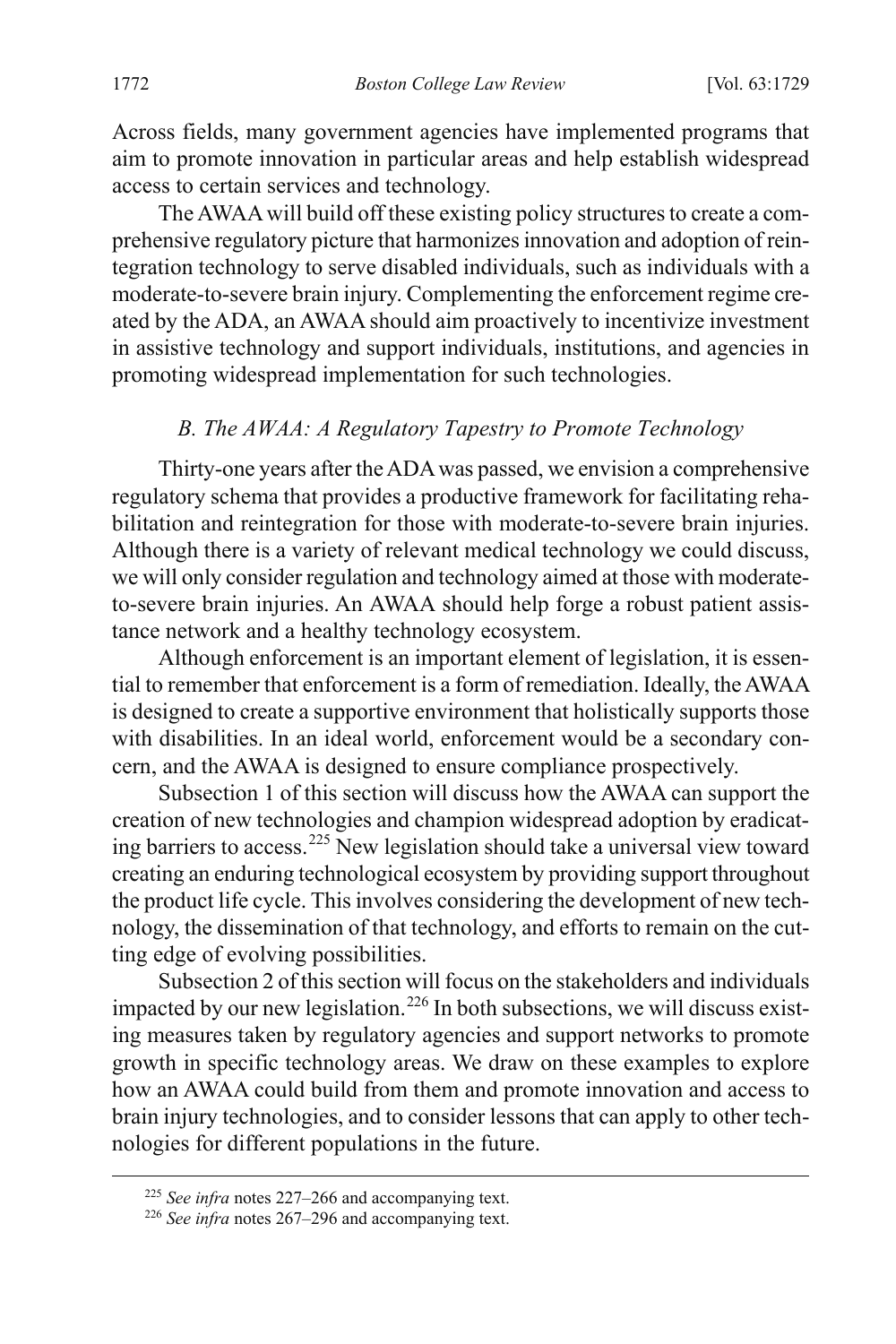#### 1. Technology Ecosystem

<span id="page-46-0"></span>This Subsection will first discuss the funding for research and ethics that should be implemented into the AWAA.<sup>[227](#page-46-3)</sup> Next, we will explore potential initiatives to de-risk innovation in the area. [228](#page-46-4) Then, this Subsection will highlight the necessary dissemination of new technology under the AWAA.<sup>[229](#page-46-5)</sup> Lastly, we will consider how the AWAA must be flexible enough to account for future technological inventions. [230](#page-46-6)

# *a. Research Funding and Ethics*

<span id="page-46-1"></span>The National Institutes of Health (NIH), the National Science Foundation (NSF), and other agencies, including the Department of Defense (DOD), provide research grants for science. Although they prioritize and deprioritize areas of research through their distribution of allocated funds, Congress has histori-cally also taken action to promote research in certain areas of interest.<sup>[231](#page-46-7)</sup> For example, almost all of NIH's funding is provided in the annual Departments of Labor, Health and Human Services, and Education and Related Agencies Appropriation Act, over which it has large discretion.[232](#page-46-8) Despite this, it has a mandatory budget authority for Type 1 diabetes research through Section 33B of the Public Health Service Act.<sup>[233](#page-46-9)</sup> This program has been very successful, directing more than \$2.76 billion toward Type 1 diabetes research, resulting in a plethora of medical innovations for this patient group as a result.<sup>[234](#page-46-10)</sup> Because clinical studies require long time frames, the special diabetes fund has been vital in diabetes research over the last two decades.<sup>[235](#page-46-11)</sup>

<sup>232</sup> H.R. 7614, 116th Cong. (2020).

<span id="page-46-9"></span><span id="page-46-8"></span><sup>233</sup> KAVYA SEKAR, CONG. RSCH. SERV., R43341, NATIONAL INSTITUTES OF HEALTH (NIH) FUNDING:FY1996-FY2022, at 3 (2021), https://crsreports.congress.gov/product/pdf/R/R43341 [https:// perma.cc/7SXY-JBSM].

<sup>235</sup> *Id.*

<span id="page-46-2"></span> <sup>227</sup> *See infra* notes [231–](#page-46-1)[235](#page-46-2) and accompanying text.

<sup>228</sup> *See infra* notes [236–](#page-47-0)[248](#page-50-0) and accompanying text.

<sup>229</sup> *See infra* notes [249–](#page-50-1)[261](#page-53-0) and accompanying text.

<sup>230</sup> *See infra* notes [262–](#page-53-1)[266](#page-54-0) and accompanying text.

<span id="page-46-7"></span><span id="page-46-6"></span><span id="page-46-5"></span><span id="page-46-4"></span><span id="page-46-3"></span><sup>231</sup> *See, e.g.*, Kellie Moss & Jennifer Kates, *The U.S. Congress and Global Health: A Primer*, KFF (Nov. 11, 2021), https://www.kff.org/global-health-policy/report/the-u-s-congress-and-globalhealth-a-primer/ [https://perma.cc/C5C4-UPK2] (explaining Congress's role in health policy); *A Brief Guide to the Federal Budget and Appropriations Process*, AM. COUNCIL ON EDUC., https://www. acenet.edu/Policy-Advocacy/Pages/Budget-Appropriations/Brief-Guide-to-Budget-Appropriations. aspx [https://perma.cc/AQ44-KPF2] (providing insight into the federal budget process).

<span id="page-46-11"></span><span id="page-46-10"></span><sup>234</sup> Nat'l Inst. of Diabetes & Digestive & Kidney Diseases, *About the Special Diabetes Program*, NAT'L INST. OF HEALTH, https://www.niddk.nih.gov/about-niddk/research-areas/diabetes/type-1 diabetes-special-statutory-funding-program/about-special-diabetes-program [https://perma.cc/L37V-DQXV].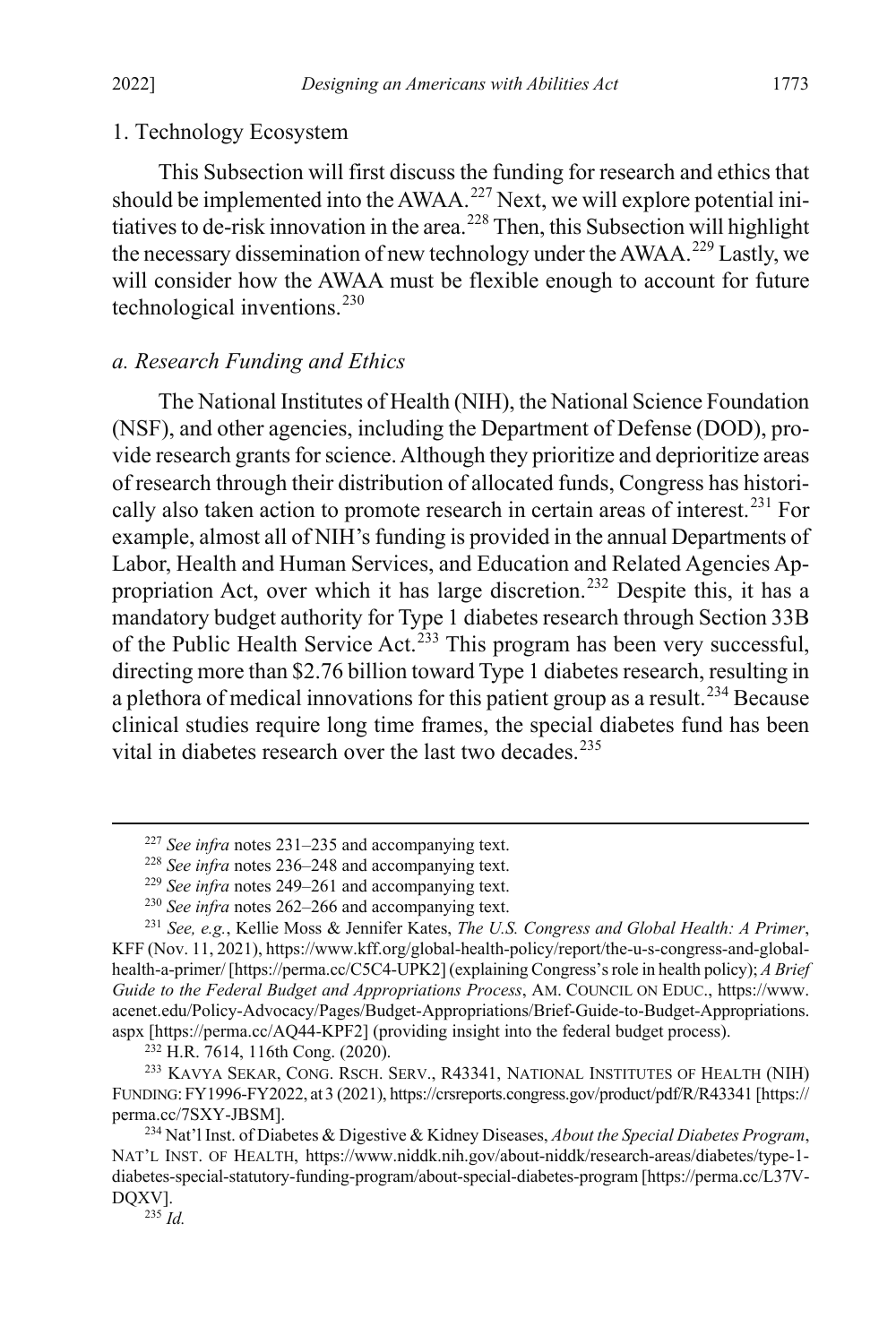Through the AWAA, Congress could create a mandatory budget authority for research into moderate-to-severe brain injuries that could promote similar advances at the early stages of basic research. These funds could prove foundational in creating the long-term infrastructure to support development of new technologies for rehabilitation and reintegration akin to the advances made in addressing diabetes. Additionally, creating an annual mandatory budget authority could help curb political pressures. We believe this could receive bipartisan support.

# *b. Financially and Scientifically De-Risking a Biomedical Venture*

After preclinical data proves promising in clinical trials, rehabilitation and reintegration technology will need to be developed in a commercial setting. This requires significant capital investments to develop the safety and efficacy profile of the given technology. One area for potential assistance would be taking steps to de-risk the scientific or financial investment to incentivize new innovations and help those with moderate-to-severe brain injuries.

<span id="page-47-0"></span>Assistive technologies that qualify as medical devices need to undergo FDA approval before entering the market. The FDA has previously created incentive programs for different underserved patient populations, such as the orphan drug designation for therapies that address small patient populations and priority review vouchers for neglected "tropical diseases, rare pediatric diseases, [and] medical countermeasures."[236](#page-47-1) Orphan Drug designation gives market exclusivity, faster review, more feedback from regulators on study de-sign, and a more lenient cost-benefit analysis.<sup>[237](#page-47-2)</sup> This was specifically designed to promote investment in an area that would otherwise not be served by market forces, because therapies would likely not be economically viable to develop. The Orphan Drug Act (ODA) drove significant investment to otherwise under-funded research areas.<sup>[238](#page-47-3)</sup> Drug companies, however, have been able to charge

<span id="page-47-4"></span><span id="page-47-1"></span> <sup>236</sup>U.S.GOV'T ACCOUNTABILITY OFF., DRUG DEVELOPMENT:FDA'S PRIORITY REVIEW VOUCH-ER PROGRAMS 2 (2020), https://www.gao.gov/assets/gao-20-251.pdf [https://perma.cc/SF2U-W2MP].

<span id="page-47-2"></span><sup>&</sup>lt;sup>237</sup> MIKE LANTHIER, OFF. OF THE COMM'R, U.S. FOOD & DRUG ADMIN., INSIGHTS INTO RARE DISEASE DRUG APPROVAL:TRENDS AND RECENT DEVELOPMENTS 3 (2017), https://www.fda.gov/files/ about%20fda/published/Insights-into-Rare-Disease-Drug-Approval--Trends-and-Recent-Developments- %28October-17--2017%29.pdf [https://perma.cc/9JNR-RZTR].

<span id="page-47-3"></span><sup>238</sup> Sarah Jane Tribble & Sydney Lupkin, *Drugs for Rare Diseases Have Become Uncommonly Rich Monopolies*, NPR (Jan. 17, 2017), https://www.npr.org/sections/health-shots/2017/01/17/509506836/ drugs-for-rare-diseases-have-become-uncommonly-rich-monopolies [https://perma.cc/7H95-DTXU] (describing the financial impact of the Act on research and development of drugs); Zachary Brennan, *FDA: 2019 Continues Uptick in Orphan Drug Approvals*, REGUL. AFFS. PROS. SOC'Y (Jan. 6, 2020), https://www.raps.org/news-and-articles/news-articles/2020/1/fda-2019-continues-uptick-in-orphandrug-approval [https://perma.cc/6NH7-UKK3] (explaining the Act's potential for helping to develop drugs for rare diseases).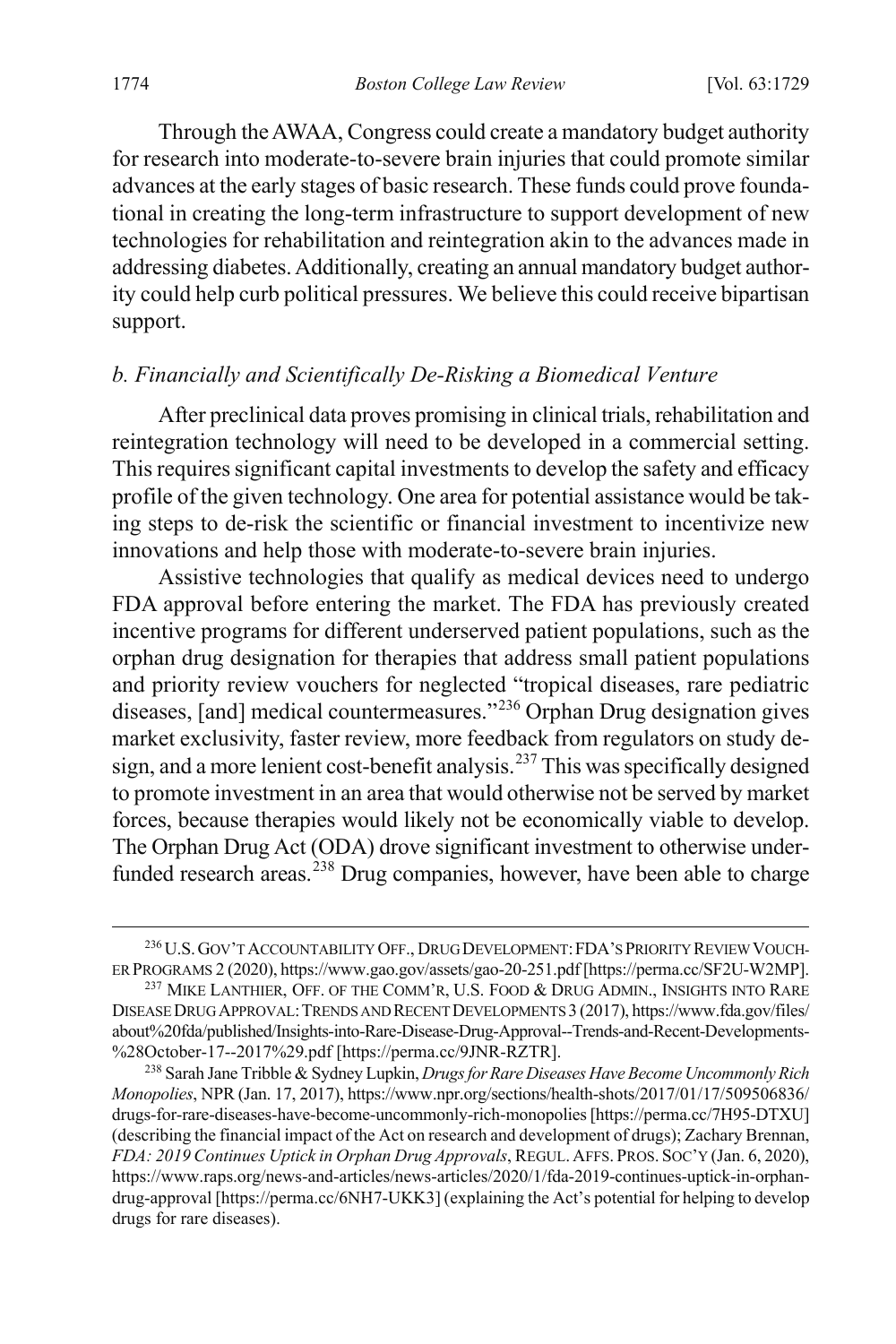exorbitant prices for rare disease medication and have often expanded their mar-ket by getting secondary approvals, resulting in an overuse of the system.<sup>[239](#page-48-0)</sup>

Another set of FDA incentive initiatives, the Priority Review Voucher (PRV) programs, enable Congress to direct private funding to under-resourced research areas.<sup>[240](#page-48-1)</sup> They do so by issuing a voucher to expedite FDA review of a future drug for companies that successfully develop a therapy. Notably, these vouchers can be sold to other companies desiring expedited FDA review. The result is private capital doing the monetary legwork of this incentive program. The vast majority of PRVs originate from rare pediatric disease therapies and can sell for as much as  $$350$  million.<sup>[241](#page-48-2)</sup>

Similar policy structures could be adopted to promote innovation and spur investment in technologies aimed at those with moderate-to-severe brain injuries. Though the Orphan Drug Act has certainly driven investment, the perverse market incentives it creates could limit access to assistive technologies if blindly adopted by the AWAA. As such, any incentive program that shadows the ODA's provisions should also incorporate protections, such as price gouging limitations.

A PRV program would be well-suited to incentivize development of brain injury therapies. One of the main benefits of PRVs is that the incentive kicks in only after the therapy has entered the market, ensuring the technology reaches patients. This delayed incentive structure, however, may not adequately incentivize smaller biotech firms that need earlier capital investments to complete their clinical trials. Additionally, as outstanding evergreen PRVs begin to collect in the market, the value sharply declines.<sup> $242$ </sup> Creating another avenue to earn PRVs for brain injury therapies could harm the value for all PRVs, making the incentive system less attractive. Nonetheless, a combination of a voucher program and an ODA with protections would likely drive significant investment towards brain injury research.

To secure investment, most new assistive technology will require intellectual property protection in the form of patents granted by the United States Pa-

<span id="page-48-0"></span> <sup>239</sup> Tribble & Lupkin, *supra* not[e 238](#page-47-4) (noting that seven of the top ten best-selling drugs in 2015 were orphan drugs). In fiscal year 2019, over 40% of the drugs approved by the FDA were orphan drugs. Brennan, *supra* not[e 238.](#page-47-4)

<sup>240</sup> *See* U.S. GOV'T ACCOUNTABILITY OFF., *supra* not[e 236,](#page-47-0) at 2.

<span id="page-48-2"></span><span id="page-48-1"></span><sup>241</sup> Alexander J. Varond, *Priority Review Voucher Updates: Valuation, Eligibility*, *Reauthorization*, HYMAN, PHELPS & MCNAMARA FDA L. BLOG (Aug. 30, 2015), https://www.fdalawblog.net/ 2015/08/priority-review-voucher-updates-valuation-eligibility-reauthorization/ [https://perma.cc/D6T8- 2P2H] (tracking the recent developments in the PRV program).

<span id="page-48-3"></span><sup>242</sup> Michael McCully, *What Happened to the Value of Priority Review Vouchers (PRV)?*, LOCUST WALK (Mar. 2, 2017), https://www.locustwalk.com/what-happened-to-the-value-of-priority-reviewvouchers-prv/ [https://perma.cc/5MWS-ADSX] ("As much as [sellers] may have desired to maximize the value of their PRV based on the buyers NPV, that is virtually impossible to do if the buyer can find an alternate seller to negotiate with.").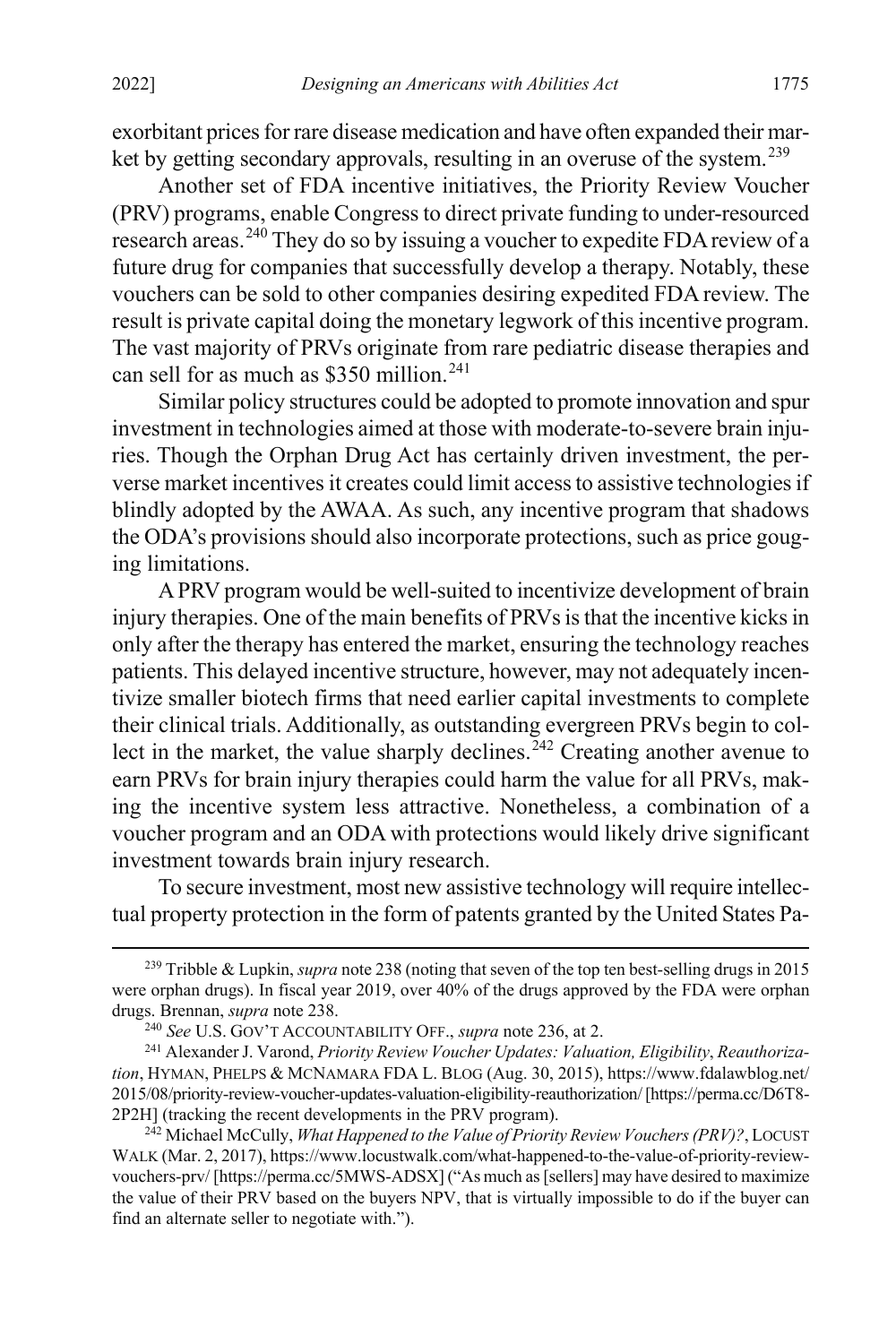tent and Trademark Office (USPTO). There is a fast-track review process for "green" technologies and patent terms are generally restored for pharmaceutical innovations.[243](#page-49-0) The Patent Term Restoration Act already covers medical devices, which most rehabilitation technologies would be classified as, but ad-ditional de-risking policy incentives can be provided.<sup>[244](#page-49-1)</sup> Patents covering technologiesthat assist with moderate-to-severe brain injuries can be promoted by the USPTO through fast tracking the review process and waiving the addition-al costs usually required by the "Track I" priority review.<sup>[245](#page-49-2)</sup> The USPTO could also implement a priority review voucher program, such as the one described above in the context of the FDA, thereby shifting the financial burden onto the private sector. Empirical evidence suggests that the ADA's requirements in certain fields resulted in an uptick in assistive technology patents and it is likely that an AWAA would have a similar effect by promising a viable economic landscape for assistive technologies.<sup>[246](#page-49-3)</sup>

One of the largest financial de-risking steps for biomedical innovations is the Centers for Medicare and Medicaid Services (CMS) reimbursement rate. This rate setting helps companies gauge how much baseline return on their investment they can hope to see from Medicare and Medicaid, which many disabled individuals rely upon.

Although the ADA did not specifically contemplate this at the outset, following the Supreme Court's *Olmstead* decision in 1999, Medicaid pivoted from only reimbursing long-term care rendered in medical facilities to support-ing care provided in personal and community contexts.<sup>[247](#page-49-4)</sup> Because of the shift in reimbursement policy, long-term care became accessible to many more people

<span id="page-49-5"></span><span id="page-49-0"></span> <sup>243</sup> Cathie Kirik, *Accelerated Review of Green Technology Patent Applications*, INVENTORSEYE (U.S. Pat. & Trademark Off., Alexandria, Va.),June 2011, https://web.archive.org/web/20210812004 500/https://www.uspto.gov/learning-and-resources/newsletter/inventors-eye/accelerated-reviewgreen-technology-patent [https://perma.cc/NHD9-3Q5H].

<span id="page-49-1"></span><sup>244</sup> CDER Small Bus. & Indus. Assistance, *Small Business Assistance: Frequently Asked Questions on the Patent Term Restoration Program*, U.S. FOOD & DRUG ADMIN. (Feb. 4, 2020), https:// www.fda.gov/drugs/cder-small-business-industry-assistance-sbia/small-business-assistance-frequentlyasked-questions-patent-term-restoration-program [https://perma.cc/45B8-Z2V4].

<span id="page-49-2"></span><sup>245</sup> *USPTO's Prioritized Patent Examination Program*, U.S. PAT. & TRADEMARK OFF., https:// www.uspto.gov/patent/initiatives/usptos-prioritized-patent-examination-program [https://perma.cc/ 5LWQ-9NQZ] ("Track One gives your application special status with fewer requirements than the current accelerated examination program and without having to perform a pre-examination search.").

<span id="page-49-3"></span><sup>246</sup> Heidi M. Berven & Peter David Blanck, *The Economics of the Americans with Disabilities Act Part II—Patents and Innovations in Assistive Technology*, 12 NOTRE DAME J.L. ETHICS & PUB. POL'Y 9, 18–19 (1998) ("These core findings suggest that ADA implementation is affecting the AT consumer market in economically positive ways and is creating profit-making opportunities for inventors and manufacturers in the sector.").

<span id="page-49-4"></span><sup>&</sup>lt;sup>247</sup> COMM. ON HEALTH CARE UTILIZATION & ADULTS WITH DISABILITIES, THE NAT'L ACADS. OF SCIS.ENG'G MED., HEALTH-CARE UTILIZATION AS A PROXY IN DISABILITY DETERMINATION 40 (2018), https://www.ncbi.nlm.nih.gov/books/NBK500102/pdf/Bookshelf\_NBK500102.pdf [https:// perma.cc/3LSC-Y5VA].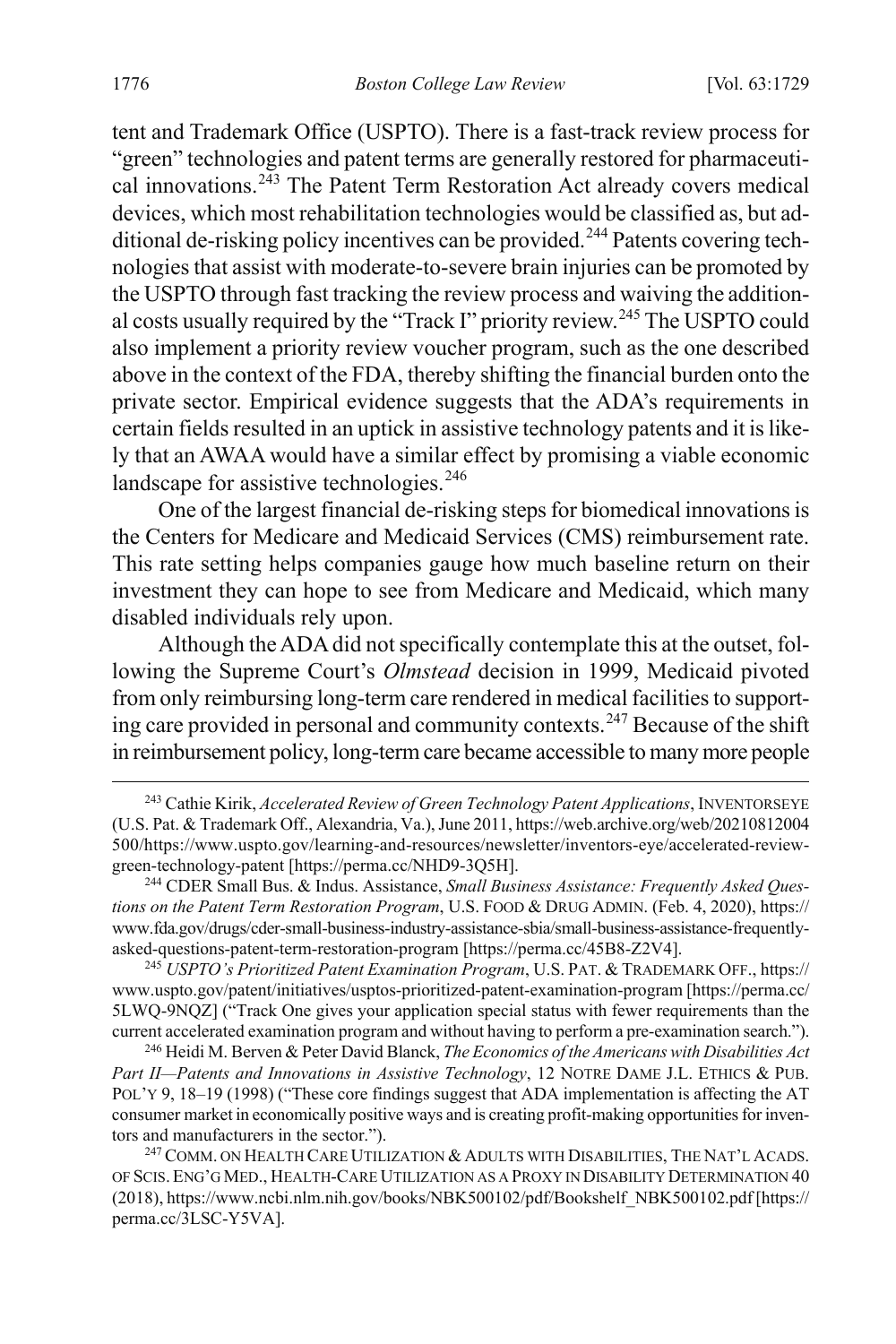and promoted the advent of more innovation in at-home technologies. An AWAA should similarly restructure CMS reimbursement such that rehabilitation and reintegration technologies are significantly reimbursable, thus ensuring financial stability for innovators and access to technologies once developed.

<span id="page-50-0"></span>Throughout the technology development process and beyond, innovator companies must grapple with tax burdens. By shifting the tax burden of researchers, developers, and implementers, the AWAA can promote entry into the rehabilitation space and help companies redistribute resource allocation into further discovery and development. The Orphan Drug Act is an example of a successful tax reimbursement policy that has drawn innovators into the research space.<sup>[248](#page-50-2)</sup> Much of the research cost associated with developing an orphan drug can be applied as a tax credit for companies, thus allowing biomedical innovators to enter the space with reduced financial risk. The main downside is that this incentive structure skews toward prioritizing larger firms that already have the capital needed to develop new assistive technology and thus may cut out start-ups hoping to develop such technology. To circumvent this issue, the AWAA could task the Securities and Exchange Commission (SEC) with easing the process of an initial public offering or subsequent securities requirements for small biotechnology firms making brain injury technology. This would allow them to rely on public markets for the necessary capital to develop their technology fully.

# *c. Disseminating New Technology*

Devising a regulatory framework that helps promote the development of new technologies is only a first step. Without creating pathways for access, such legislation would reserve these publicly-subsidized innovations for only the wealthiest individuals, instead of serving the most vulnerable in our society. Some suggestions for expanding access in an AWAA are provided below to foster dissemination of relevant technologies once they are developed, so they can achieve widespread adoption.

After new technologies are developed, generic versions of medical devices will be critical in ensuring every person can afford them. In the context of drugs, generic entry can reduce the price of brand name medication by 39% with a single competitor, 79% with four generic competitors, and in excess of 95% with six or more competitors.<sup>[249](#page-50-3)</sup> It has previously been noted that generic

<span id="page-50-2"></span><span id="page-50-1"></span> <sup>248</sup> Tribble & Lupkin, *supra* not[e 238](#page-47-4) (noting the Act's success in facilitating the production of drugs targeting rare diseases); Brennan, *supra* not[e 238](#page-47-4) (detailing the continuing increase in approvals of orphan drugs).

<span id="page-50-3"></span><sup>&</sup>lt;sup>249</sup> RYAN CONRAD & RANDALL LUTTER, U.S. FOOD & DRUG ADMIN., GENERIC COMPETITION AND DRUG PRICES: NEW EVIDENCE LINKING GREATER GENERIC COMPETITION AND LOWER GENER-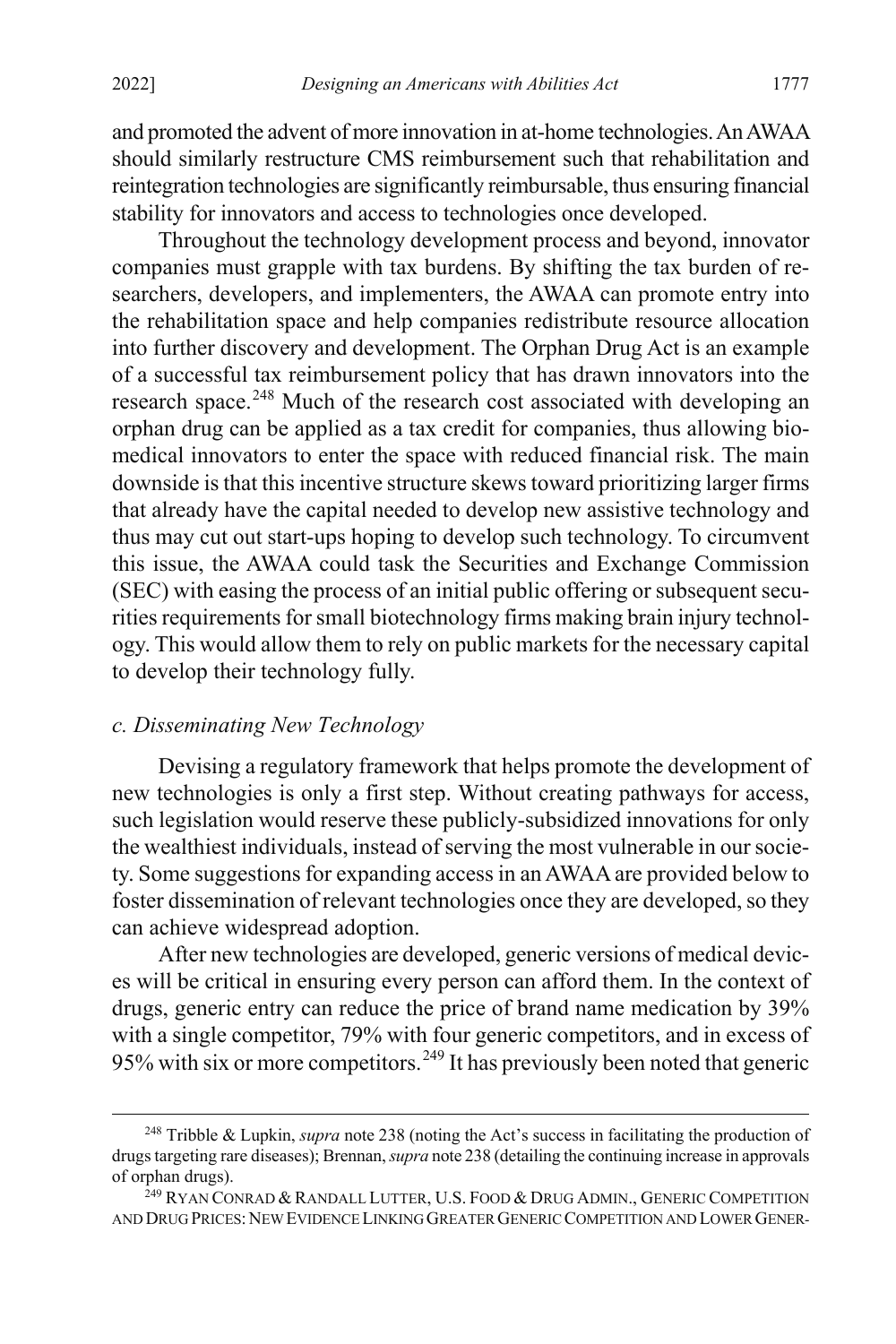<span id="page-51-0"></span>medical devices face many barriers to market entry, such as a lack of a coherent abbreviated premarket approval pathway akin to the Abbreviated New Drug Application used for generic drugs.<sup>[250](#page-51-1)</sup> Because the current regulatory regime incentivizes small recursive changes to devices rather than encouraging equivalency, we suggest adopting an equivalency framework similar to the one created for biosimilars under the Biologics Price and Competition and Innova-tion Act.<sup>[251](#page-51-2)</sup> This could be coupled with a  $510(k)$  preemption regime to protect generic manufacturers against tort liability to further entice manufacturers into the space. $252$ 

To promote accessibility, other policy suggestions could be supplemented with price gouging provisions and accessibility plans. The danger of high drug prices resulting from the Orphan Drug regime warrants a companion price gouging limitation, perhaps enforced by the Federal Trade Commission  $(FTC)$ <sup>[253](#page-51-4)</sup> Although this would likely fall under the gambit of the existing FTC Act, qualifying as an unfair and deceptive practice, an explicit grant of authority from Congress would bolster any attacks on the FTC's jurisdiction.

In the same vein of facilitating generic entry, the USPTO could build off the generic entry "patent dance" that biosimilars must go through to create an analogous patent dance for generic medical devices.<sup>[254](#page-51-5)</sup> Streamlining the process of patent litigation prior to generic entry could provide huge monetary incentives to generic manufacturers creating technology, thus lowering the cost of rehabilitation and reintegration technology.

IC DRUG PRICES 2–3 (2019), https://www.fda.gov/media/133509/download [https://perma.cc/MW5R-ALQX].

<span id="page-51-1"></span><sup>250</sup> Zachary E. Shapiro et al., *Nothing Generic About It: Promoting Therapeutic Access by Overcoming Regulatory and Legal Barriers to a Robust Generic Medical Device Market*, 98 N.C. L.REV. 595, 607 (2020) ("[G]eneric drugs are afforded a range of regulatory and legal protections that are not available to generic medical devices.").

<sup>251</sup> *Id.* at 613–14, 623–24.

<span id="page-51-3"></span><span id="page-51-2"></span><sup>&</sup>lt;sup>252</sup> *Id.* at 625 (requiring that any "major modification" be presented by the manufacturer to the FDA, and that a potential plaintiff to a liability action demonstrate that the device could have been conceptualized and developed differently).

<span id="page-51-4"></span><sup>&</sup>lt;sup>253</sup> The FTC has used its powers to stop unfair and deceptive acts to target firms engaging in pandemic price gouging. *See* Alex Brackett, Kevin Lally, Elizabeth Tyler & Sarah Zielinski, *Price Gouging Enforcement in the Wake of COVID-19: Where Is the FTC?*, JDSUPRA (May 28, 2020), https://www.jdsupra.com/legalnews/price-gouging-enforcement-in-the-wake-69217/#:~:text=In%20 late%20March%2C%20Democratic%20members,down%20COVID%2D19%20price%20gouging [https://perma.cc/SBB3-G6YT].

<span id="page-51-5"></span><sup>254</sup> Shapiro et al.,*supra* not[e 250,](#page-51-0) at 617, 620–27; Kayleigh McGlynn, Grant Rice, Jenny Shmuel & Cheryl Wang, *A Biosimilar's Guide to the BPCIA Patent Dance: Five Key Questions for Every Biosimilar Applicant to Consider*, JDSUPRA (Apr. 20, 2020), https://www.jdsupra.com/legalnews/abiosimilar-s-guide-to-the-bpcia-80004/ [https://perma.cc/YEJ4-9RP2] (detailing the specifics of the "patent dispute resolution process known as the 'patent dance'").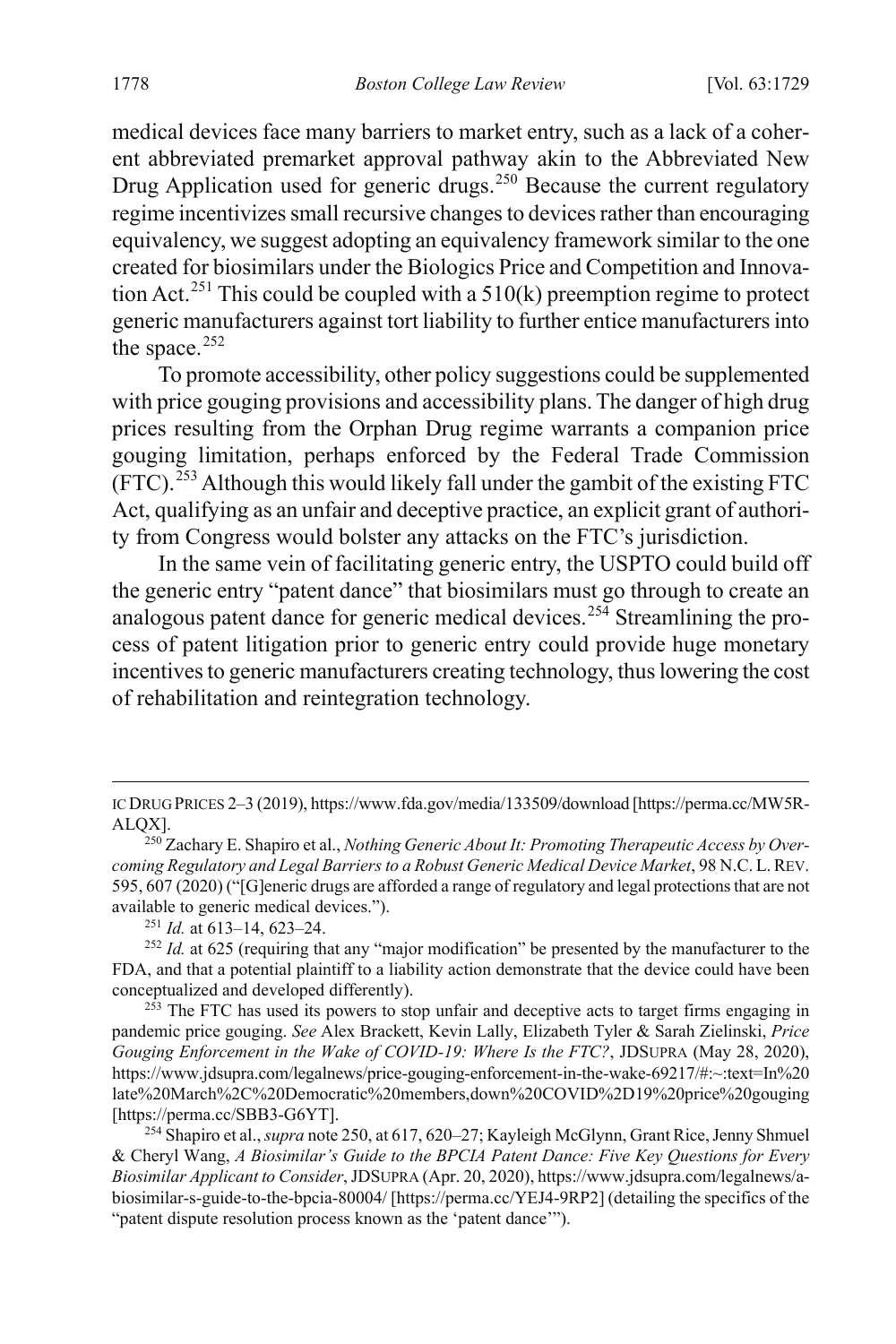CMS reimbursement policies can have profound effects on what types of care and technology are available for the general population.<sup>[255](#page-52-0)</sup> By making inhome care reimbursable, more people will be able to access the much-needed service.<sup>[256](#page-52-1)</sup> CMS could similarly set market priorities for what kinds of assistive technologies should be widely adopted, prompting the dissemination of new technologies. Additionally, CMS can ensure that assistive technology and services are not saddled with unfavorable coverage limits, as it does under the Mental Health Parity and Addiction Equity Act.<sup>[257](#page-52-2)</sup> This parity requirement also applies to private insurers regulated by the DOL, who could similarly apply a parity requirement on private insurers for disability services and technology.<sup>[258](#page-52-3)</sup>

<span id="page-52-7"></span>The Federal Communications Commission (FCC) was integral in passing legislation that created closed captioning technology through grants. Then, after noting low market penetrance, it helped pass legislation mandating closed cap-tioning be integrated into all televisions, thus ensuring access.<sup>[259](#page-52-4)</sup> By expanding their definitions of utility and relying on the FCC's existing role in integrating assistive technologies into communications media, the FCC could once again be a crucial partner in ensuring that reintegration technologies developed under the auspices of the AWAA become accessible to the populations that need them the most.

<span id="page-52-6"></span>The Department of Education (ED) will also be a necessary partner in facilitating the widespread adoption of new technologies. Annually in the United States, nearly half a million children under the age of fourteen endure a traumatic brain injury, and of those, roughly thirty thousand suffer from long-term disabilities.<sup>[260](#page-52-5)</sup> Laws like the Individuals with Disabilities Education Act (IDEA) already supplement the gaps in educational protections left by the ADA, but the ED can also participate in the technology and services programs provided by the AWAA. The ED already offers grants to states and educational institutions through the IDEA for intervention services, technology develop-

<span id="page-52-0"></span> <sup>255</sup> Joseph J. Fins et al., *Whither the "Improvement Standard"? Coverage for Severe Brain Injury After* Jimmo v. Sebelius, 44 J.L. MED. & ETHICS 182, 182 (2016).

<span id="page-52-1"></span><sup>256</sup> COMM. ON HEALTH CARE UTILIZATION & ADULTS WITH DISABILITIES, THE NAT'L ACADS. OF SCIS. ENG'G MED., *supra* not[e 247,](#page-49-5) at 40 (noting that CMS is a substantial provider of insurance coverage for long-term care and that long-term care is especially critical for people with disabilities).

<span id="page-52-2"></span><sup>257</sup> Ctrs. for Medicare & Medicaid Servs., *The Mental Health Parity and Addiction Equity Act (MHPAEA)*, CMS.GOV, https://www.cms.gov/CCIIO/Programs-and-Initiatives/Other-Insurance-Protections/mhpaea\_factsheet [https://perma.cc/4RNM-SYSG].

<sup>258</sup> *Id.*

<span id="page-52-4"></span><span id="page-52-3"></span><sup>259</sup> *A Brief History of Captioned Television*, NAT'L CAPTIONING INST., https://web.archive.org/ web/20110719060406/http://www.ncicap.org/caphist.asp [https://perma.cc/ZHT4-EZGV] (detailing that the plan for integration included a transition period and implementation schedule).

<span id="page-52-5"></span><sup>260</sup> Mary R. Prasad, Paul R. Swank & Linda Ewing-Cobbs, *Long-Term School Outcomes of Children and Adolescents with Traumatic Brain Injury*, 32 J. HEAD TRAUMA REHAB. E24, E24 (2017).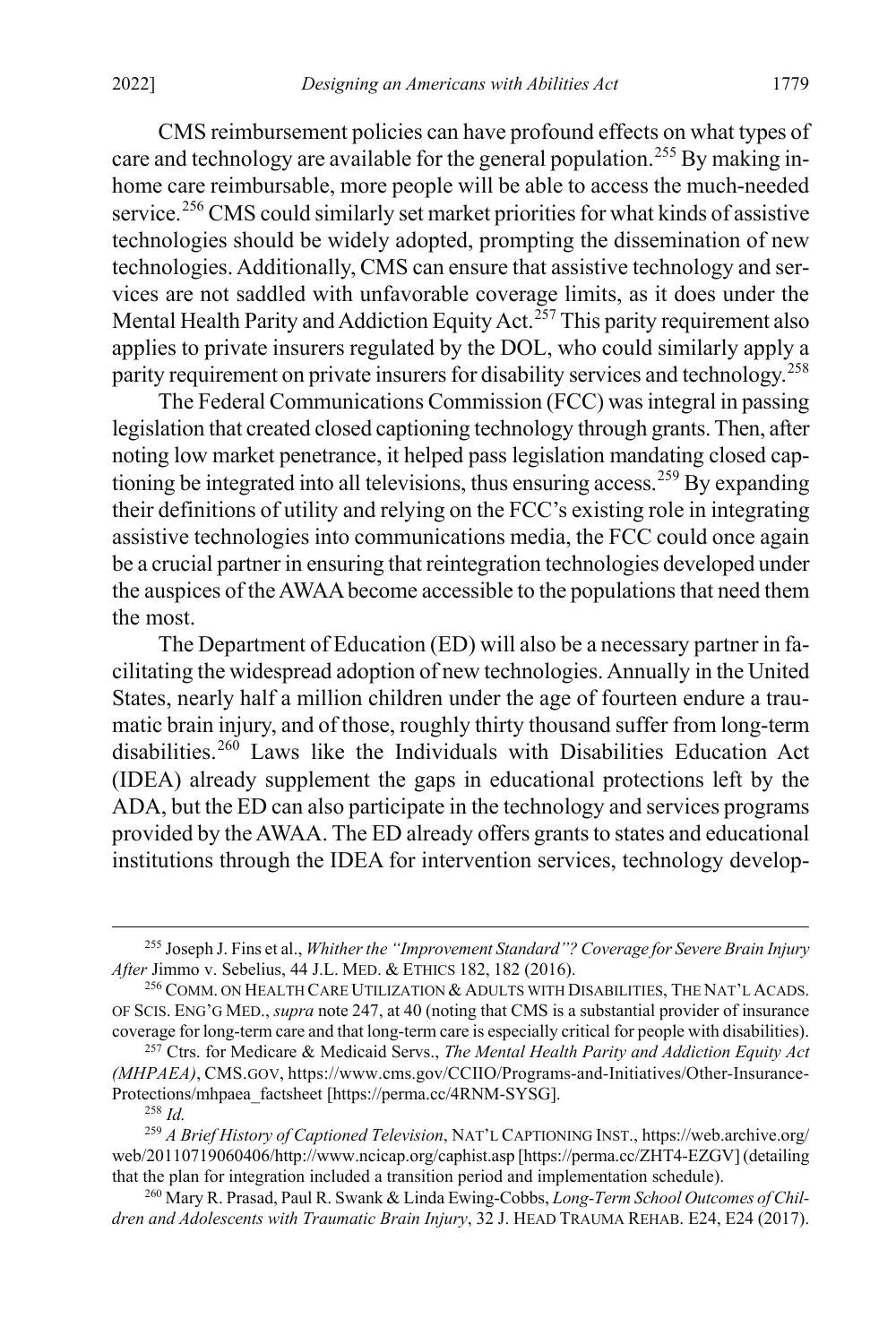<span id="page-53-0"></span>ment, and assistive technology dissemination.<sup>[261](#page-53-2)</sup> These grants can be updated to incorporate accommodations standards and provide funds for implementation of technology developed through the AWAA.

#### *d. Evolving with Advances in Technology*

One of the major shortcomings of the ADA was the failure of the law to anticipate changes in technology. A holistic view of the technology life cycle should build in structures that recognize and respond to the evolution of technology in general, and assistive technology in particular.

<span id="page-53-1"></span>The Department of Education is not only an existing enforcement agency for the ADA, but has also filled in gaps in the ADA safety net. It awards grants to create new technologies and enable assistive technologies to serve a larger population. In 2006, the ED "awarded a grant to [the National Public Radio] . . . to develop accessible radio technology" because radio was one of the few technologies that had yet to be closed-captioned.[262](#page-53-3) By recognizing a gap in existing technology, the ED was able to extend radio access to people who are deaf and hard of hearing. An AWAA could similarly appoint agencies to keep up with technology developments and ensure that no population or technology area gets left behind.

It is crucial, however, that an AWAA mandates frequent updates to create a regime that is preemptive rather than reactionary. Congress passed the ADA in 1990, prior to the widespread use of the internet. As such, the internet was not treated as a "place of public accommodation" until a 2011 lawsuit against Netflix for its lack of captions on its streaming service.<sup>[263](#page-53-4)</sup> Around the same time, Congress passed the Twenty-First Century Communications and Video Accessibility Act (CVAA) to modernize some elements of the ADA's tele-

<span id="page-53-2"></span> <sup>261</sup> *About IDEA*, U.S. DEP'T OF EDUC., https://sites.ed.gov/idea/about-idea/ [https://perma.cc/ PM6N-KA4K] (detailing the formula and discretionary grants authorized by IDEA).

<span id="page-53-3"></span><sup>262</sup> Emily Lenzer & Mary Watkins, *NPR and WGBH's National Center for Accessible Media Partner to Research and Create Services for Accessible Radio Technology*, NAT'L CTR. FOR ACCES-SIBLE MEDIA (Oct. 11, 2006), http://ncamftp.wgbh.org/ncam-old-site/about/news/pr\_10112006.html [https://perma.cc/Y8DM-JE3V] ("The Accessible Digital Radio Broadcast Services grant, in the amount of \$150,000 for the first year, will help fund an anticipated three-year research and development project to prototype, field test and assess the cutting-edge radio technologies to serve the needs of people with sensory disabilities.").

<span id="page-53-4"></span><sup>263</sup> Even then, *Cullen v. Netflix*, 880 F. Supp. 2d. 1017 (N.D. Cal. 2012), a concurrent case in a different jurisdiction, came out the other way. Emily Griffin & Jaclyn Leduc, NAD v. Netflix *ADA Lawsuit Requires Captioning for Streaming Video*, 3PLAYMEDIA, https://www.3playmedia.com/blog/ nad-v-netflix-ada-lawsuit-requires-closed-captioning-on-streaming-video/ [https://perma.cc/EGY6- MN9W] (Oct. 6, 2021) (providing context to the 2011 lawsuit *National Ass'n of the Deaf v. Netflix*, *Inc.*, No. 11-cv-30168, 2011 WL 5519883 (D. Mass. Nov. 10, 2011)).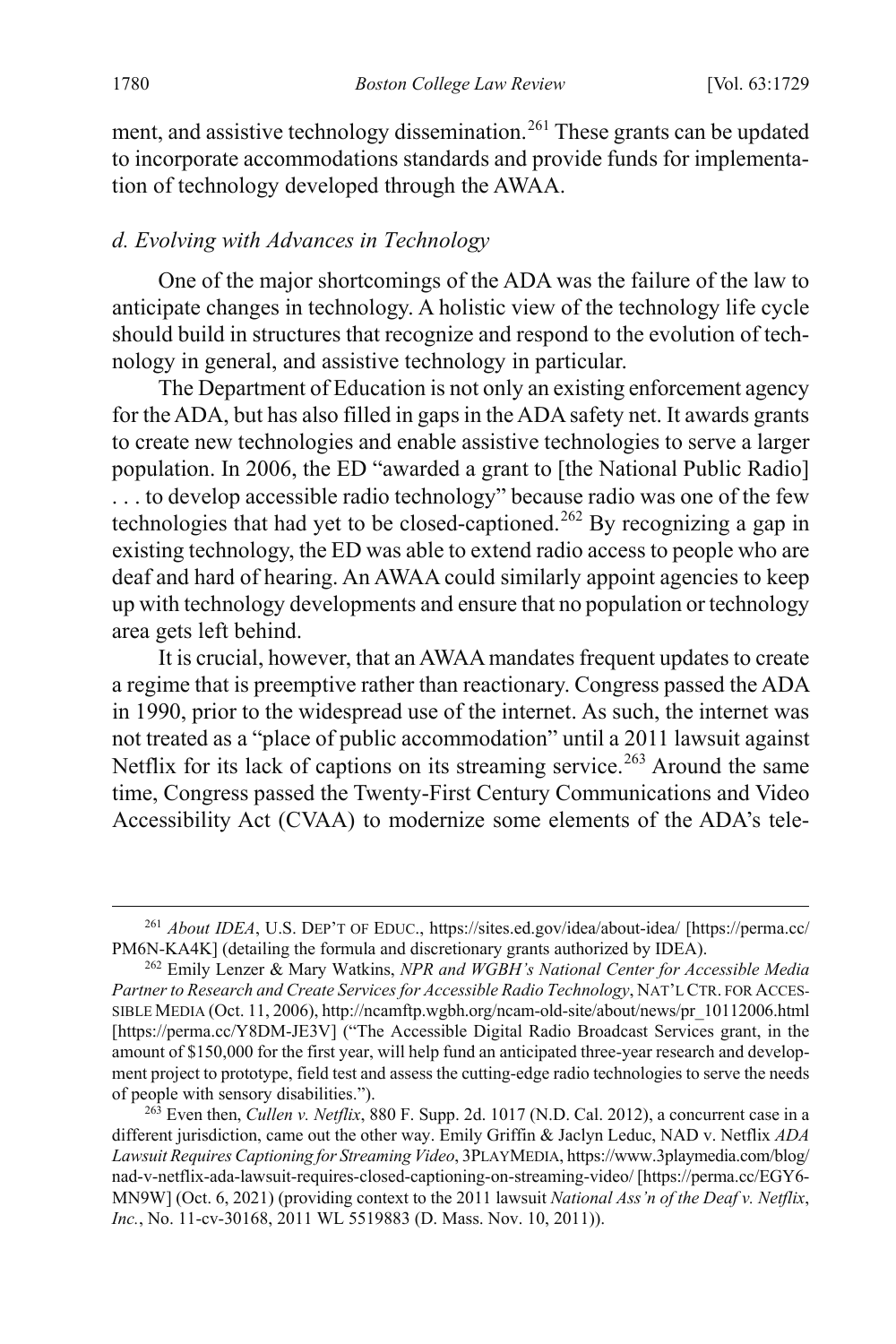<span id="page-54-0"></span>communications provisions.[264](#page-54-3) Some provisions created interstate funds to supply assistive technology to low-income disabled individuals, while others required captioning on television-broadcasted videos that were also streamed on the internet.<sup>[265](#page-54-4)</sup> The Act did not, however, mandate captioning for "programs shown only on the internet."[266](#page-54-5) The CVAA, passed five years after the creation of YouTube, did little to bring accessibility law into the modern era. The AWAA should avoid this mistake, by incorporating and funding frequent technology reevaluation intervals and provide appropriations both for evaluating the current state of assistive technology and for partnering with developers to help bridge significant gaps.

#### 2. Support Networks

<span id="page-54-1"></span>Turning now to the actors impacted by our proposed Act, it is critical that the AWAAprovide support for core stakeholders. This subsection will consider how the AWAA can establish a robust assistance network by supporting: (a) individuals with moderate-to-severe brain injuries; $^{267}$  $^{267}$  $^{267}$  (b) their communities and institutions;<sup>[268](#page-54-7)</sup> and (c) the government agencies tasked with protecting and serving them.<sup>[269](#page-54-8)</sup>

## *a. Individuals*

The AWAA should strive to make sure people with moderate-to-severe brain injuries not only have sufficient job opportunities, but have stable shelter, meals, transportation, and access to education and health care.

Housing stability is particularly important for those recovering from moderate-to-severe brain injuries. Under the Obama Administration, the Department of Housing and Urban Development (HUD) started a reentry program for "incarcerated individuals [to assist] with a successful transition to their community after they are released."[270](#page-54-9) This program helped with job

<span id="page-54-3"></span><span id="page-54-2"></span><sup>&</sup>lt;sup>264</sup> 21st Century Communications and Video Accessibility Act (CVAA), FED. COMMC'NS COMM'N, https://www.fcc.gov/consumers/guides/21st-century-communications-and-video-accessibility-act-cvaa [https://perma.cc/TZ5V-GPKM] (Jan. 27, 2021).

<span id="page-54-4"></span><sup>&</sup>lt;sup>265</sup> *Id.* (describing that certain components of Title I of the Act focused on telecommunications access, and that Title II focused on video programing).

<span id="page-54-6"></span><span id="page-54-5"></span><sup>&</sup>lt;sup>266</sup> *Id.* ("Requires video programing that is closed captioned on TV to be closed captioned when distributed on the Internet . . . .").

<sup>267</sup> *See infra* notes [270–](#page-54-2)[278](#page-56-0) and accompanying text.

<sup>268</sup> *See infra* notes [279–](#page-56-1)[283](#page-57-0) and accompanying text.

<sup>269</sup> *See infra* notes [284–](#page-57-1)[288](#page-58-0) and accompanying text.

<span id="page-54-9"></span><span id="page-54-8"></span><span id="page-54-7"></span><sup>270</sup> Cynthia Caporizzo, *Prisoner Reentry Programs: Ensuring a Safe and Successful Return to the Community*, WHITE HOUSE:BLOG (Nov. 30, 2011), https://obamawhitehouse.archives.gov/blog/2011/ 11/30/prisoner-reentry-programs-ensuring-safe-and-successful-return-community [https://perma.cc/ 2CUG-598P].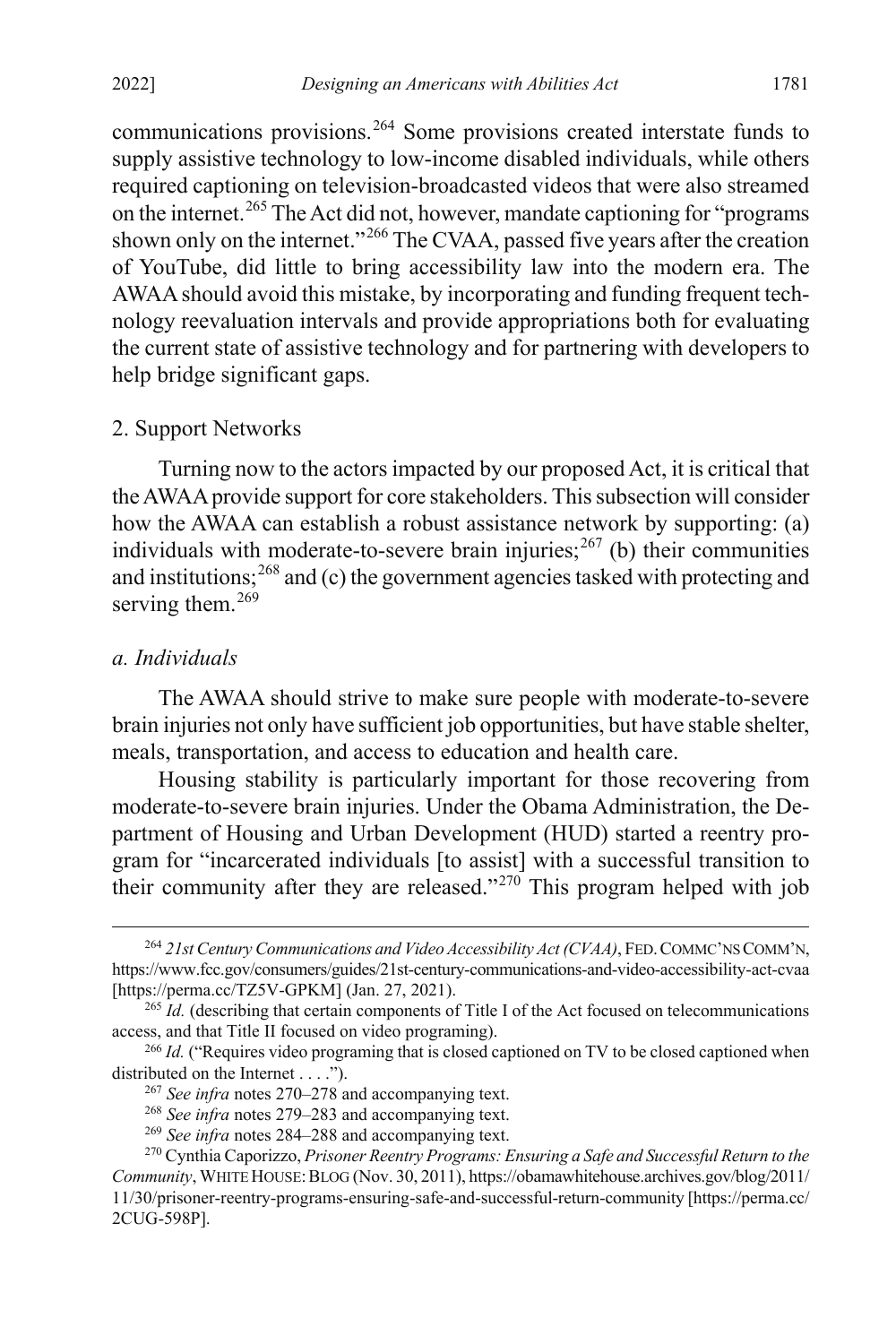placement and supportive services in housing placement.<sup>[271](#page-55-0)</sup> Because many individuals with a brain injury may have been out of the workforce for a long period of time or may need additional support in their search for safe housing, HUD could provide similar reentry services through an AWAA. Additionally, studies note that 25 to 87% of inmates report a history of traumatic brain inju-ry, compared with 10 to 38% in the general population.<sup>[272](#page-55-1)</sup> At a cost of over \$30,000 per year to keep an inmate incarcerated, a state government could ef-ficiently reallocate its funds to support at-risk individuals preemptively.<sup>[273](#page-55-2)</sup> It could do so by providing them with supportive housing communities and reintegration through education and work opportunities, all as part of their brain injury rehabilitation.

Similarly, the ED could provide alternative education pathways for individuals with brain injuries to reintegrate into society more fully. Following the switch to large-scale remote schooling during the COVID-19 pandemic, the ED could expand accessibility requirements for learning institutions and their respective broadcast and assignment tools, like Zoom and Canvas, so that people with moderate-to-severe brain injuries can access a wider variety of learning opportunities.

Children with moderate-to-severe brain injuries commonly require classroom accommodations and often need to receive additional tutoring or to re-peat a grade.<sup>[274](#page-55-3)</sup> Insufficient supervision of academic development following an injury, however, can prevent the identification of brain injury-associated academic issues.[275](#page-55-4) Lack of oversight prevents students from accessing the full panoply of services they have a right to under federal law.[276](#page-55-5) Under the AWAA, educational outreach programs to teach parents about the dangers of brain injury and about federal disability rights could help improve utilization of existing resources.

In the era of remote everything—school, work, doctor's appointments, religious and family gatherings—the AWAA should strive to ensure that people with moderate-to-severe brain injuries are not further segregated from their community. For instance, the ED issued guidelines early in the pandemic informing

<span id="page-55-0"></span><sup>&</sup>lt;sup>271</sup> *Id.* ("Specifically, the Strategy calls for supporting post-incarceration reentry efforts by assisting in job placement, facilitating access to drug-free housing, and providing other supportive services.").

<span id="page-55-1"></span><sup>272</sup> Marlena M. Wald, Sharyl R. Helgeson & Jean A. Langlois, *Traumatic Brain Injury Among Prisoners*, BRAIN INJ. PRO., 2008, at 22, 22.

<span id="page-55-4"></span><span id="page-55-3"></span><span id="page-55-2"></span><sup>273</sup> *See* Annual Determination of Average Cost of Incarceration, 83 Fed. Reg. 18,863 (Apr. 30, 2018) ("The average annual cost to confine an inmate in a Residential Re-entry Center was \$29,166.54 (\$79.69 per day) for FY 2016 and \$32,309.80 (\$88.52 per day) for FY 2017.").

<sup>274</sup> Prasad et al., *supra* note [260,](#page-52-6) at E30.

<sup>275</sup> *Id.*

<span id="page-55-5"></span><sup>&</sup>lt;sup>276</sup> *Id.* (noting the lack of monitoring as "a barrier to accessing appropriate supports").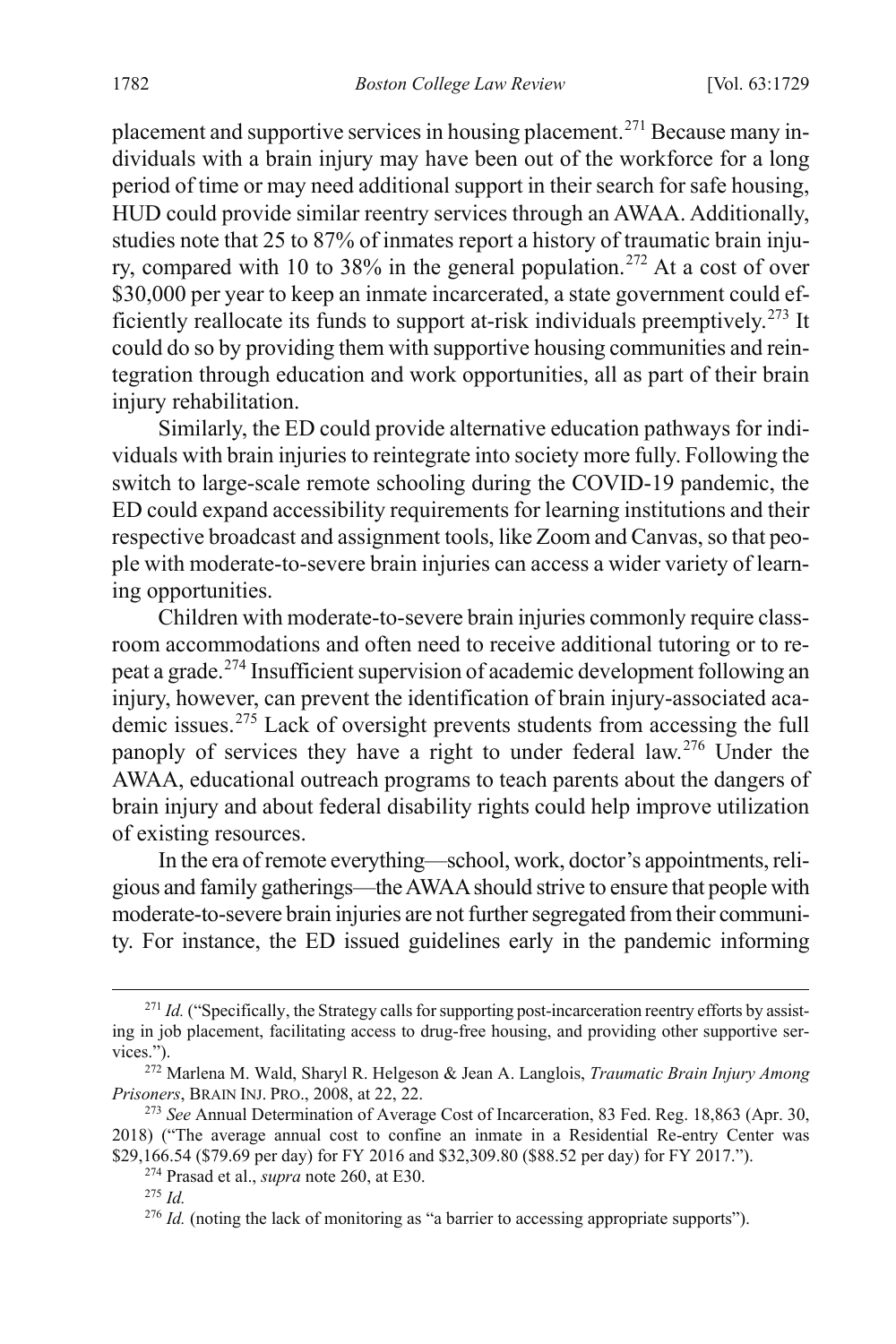schools that the accessibility provisions of the ADA and IDEA were very lenient with regards to remote learning during the pandemic, instead of providing proac-tive ways to serve impacted students.<sup>[277](#page-56-2)</sup> Suffering under these "emergency" guidelines, students already at risk of academically falling behind their peers may have their academic career further stunted. To support such individuals preemptively, the AWAA can integrate an emergency conditions clause that is triggered during a declared emergency, like a pandemic, that elevates certain necessary technologies and services to the standard of "public accommoda $tion$ <sup>"[278](#page-56-3)</sup>

# <span id="page-56-0"></span>*b. Communities and Institutions*

The AWAAmust create support structures for the communities and institutions where individuals with disabilities are trying to reintegrate. By keeping the different facets of individuals' lives in mind, beyond workplace accommodations, the AWAA can holistically serve individuals with moderate-to-severe brain injuries in their journey to rehabilitate and reintegrate.

<span id="page-56-1"></span>More than three decades after the ADA's passage, less than eighteen per-cent of individuals with a disability are employed.<sup>[279](#page-56-4)</sup> The Job Accommodation Network (JAN), contractually subsidized from the DOL's Office of Disability Employment Policy (ODEP), is one resource that tries to help employers learn about their ADA obligations and ways to accommodate employees with brain injuries. [280](#page-56-5) Because reduced job hiring occurs disproportionately in smaller companies lacking robust accommodations departments, the JAN model can be expanded to provide subsidized consulting. This could include either actual accommodations experts or artificial intelligence-powered chatbots to facilitate business owners in navigating accommodations.<sup>[281](#page-56-6)</sup> Similarly, small business

<span id="page-56-2"></span> <sup>277</sup> Press Release, U.S. Dep't of Educ., Urging States to Continue Educating Students with Disabilities, Secretary DeVos Publishes New Resource on Accessibility and Distance Learning Options (Mar. 21, 2020), https://portal.ct.gov/-/media/SDE/Digest/2019-20/2020323-USED-Communication. pdf [https://perma.cc/E8FV-XV9X].

<sup>278</sup> *See ADA—Findings, Purpose, and History*, *supra* not[e 103.](#page-21-9)

<span id="page-56-4"></span><span id="page-56-3"></span><sup>&</sup>lt;sup>279</sup> News Release, Bureau of Lab. Stat., U.S. Dep't of Lab., Persons with a Disability: Labor Force Characteristics—2020 (Feb. 24, 2021), https://www.bls.gov/news.release/archives/disabl\_0224 2021.pdf [https://perma.cc/R6GU-72UB].

<span id="page-56-5"></span><sup>280</sup> *See About JAN*, JOB ACCOMMODATION NETWORK, https://askjan.org/about-us/index.cfm [https://perma.cc/RGN7-QRYJ] (explaining the purpose of the resource in helping with disability employment); *Brain Injury*, JOB ACCOMMODATION NETWORK, https://askjan.org/disabilities/Brain-Injury.cfm [https://perma.cc/AGK7-XJGK] (covering common questions and accommodations for employers to consider).

<span id="page-56-6"></span><sup>281</sup> *See* Acemoglu & Angrist, *supra* not[e 114,](#page-22-7) at 2 (noting the reduction in employment of disabled individuals occurred more in medium-sized employers than large or small employers); Picker, *supra* note [114](#page-22-7) ("[M]id-sized companies show the most pronounced decrease in hiring the disabled.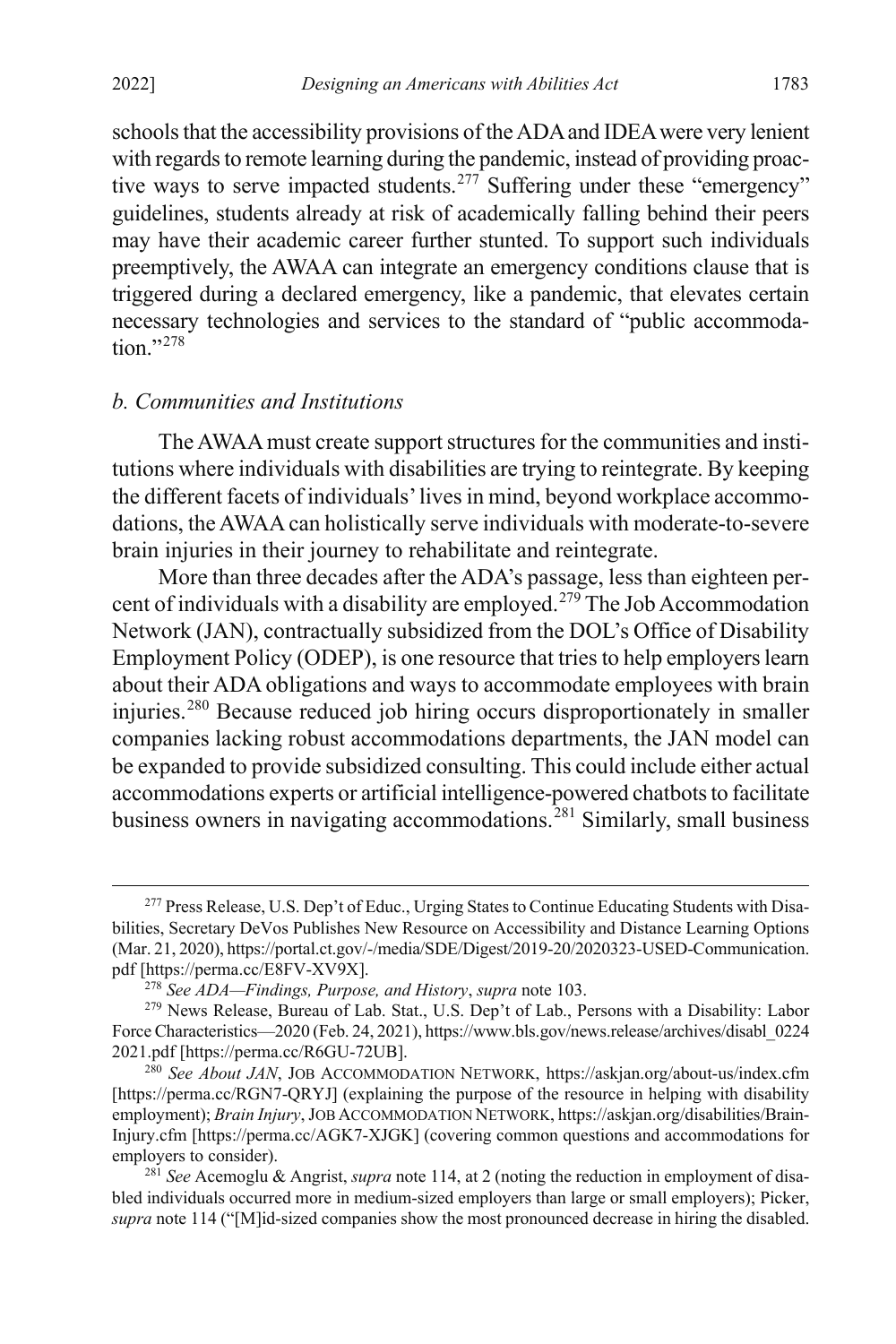grants through the Small Business Innovation Research program can provide subsidies for accommodations consulting to eliminate barriers to hiring people with disabilities.

<span id="page-57-0"></span>Making communications technology accessible benefits communities and institutions as well. For example, shifting the financial burden of closed captioning on televisions to all buyers rather than just disabled buyers makes the technology accessible even to people with low incomes, allowing hearing im-paired individuals to engage fully with that part of society,<sup>[282](#page-57-2)</sup> and even benefit-ing people outside the target audience.<sup>[283](#page-57-3)</sup> In the context of the pandemic, elevating communications technologies, like video conferencing, to the level of being a "public accommodation" could benefit all communities and institutions, allowing fuller engagement in settings like school, work, religious ceremonies, and family gatherings. Outside of a pandemic, such accommodations would help enrich these communities by allowing those with moderate-tosevere brain injuries to participate fully.

#### *c. Government Agencies*

<span id="page-57-1"></span>One of the pitfalls of the ADA is the disjointed enforcement regime it has created. An AWAA should aim to support and coordinate all of the governmental agencies protecting and serving people with moderate-to-severe brain injuries. This can be accomplished in several ways. One option is an intra-agency coordinating committee, such as the one created for diabetes research.<sup>[284](#page-57-4)</sup> The AWAA could also create an entirely new disability rights agency that could centralize ADA enforcement actions and guidelines, working in concert with other agencies to ensure they have the resources necessary to accomplish their stated goals under the ADA and AWAA. To avoid political capture of such an agen-

Large companies probably have sufficient resources to absorb compliance costs . . . ." (citing Acemoglu & Angrist, *supra* not[e 114\)](#page-22-7)).

<span id="page-57-2"></span><sup>282</sup> Luchina Fisher, *How Marlee Matlin Helped Force Streaming Video Closed Captions into Digital Age*, ABC NEWS (Apr. 29, 2014), https://abcnews.go.com/Entertainment/marlee-matlin-helped-forcestreaming-video-closed-captions/story?id=23503281 [https://perma.cc/QCU8-7LXM].

<span id="page-57-3"></span><sup>283</sup> Morton Ann Gernsbacher, *Video Captions Benefit Everyone*, 2 POL'Y INSIGHTS FROM BEHAV. & BRAIN SCIS. 195, 195 (2015) ("Captions are particularly beneficial for persons watching videos in their non-native language, children and adults learning to read, and for persons who are D/deaf or hard of hearing.").

<span id="page-57-4"></span><sup>284</sup> Nat'l Inst. of Diabetes & Digestive & Kidney Diseases, *Diabetes Mellitus Interagency Coordinating Committee (DMICC)*, NAT'L INST. OF HEALTH, https://www.niddk.nih.gov/about-niddk/ advisory-coordinating-committees/diabetes-mellitus-interagency-coordinating-committee-dmicc [https://perma.cc/36U4-9WMX] ("The DMICC facilitates cooperation, communication, and collaboration on diabetes among . . . government entities.").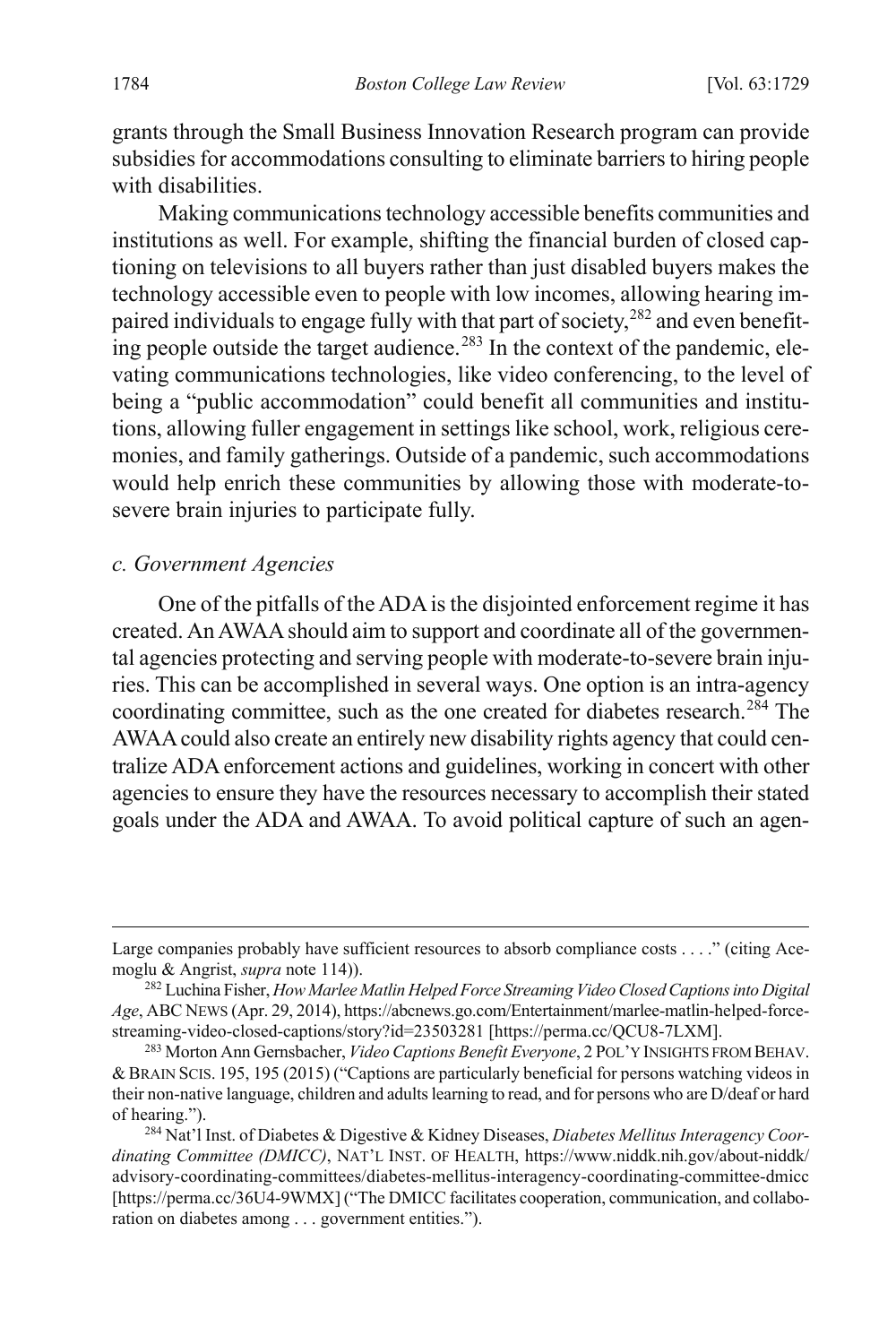cy,[285](#page-58-1) the leadership could consist of a non-partisan director or a cadre of bipartisan commissioners like the  $FCC^{286}$  $FCC^{286}$  $FCC^{286}$  or the Federal Election Commission.<sup>[287](#page-58-3)</sup>

<span id="page-58-0"></span>Today, much of disability policy originates from the National Council on Disability, which advises the executive branch and Congress.<sup>[288](#page-58-4)</sup> Rather than create an entirely new agency from scratch, a politically feasible option could be to expand the powers of the NCD. Congress could empower it with enforcement capabilities and the ability to coordinate funding between agencies to accomplish the goals of the AWAA.

#### *d. Offering Incentives Versus Sanctions*

As we work toward a new AWAA, we have an opportunity to consider critically the enforcement of disability legislation. This will allow us not only to fix some of the problems with past enforcement, but also to help design a system that supports the change and technological advancement we hope to incentivize with an AWAA. Although this is a multifaceted undertaking, there are certain concrete efforts to keep in mind when considering how a new AWAA would work from an enforcement standpoint. In particular, it is critical to be careful about explicitly balancing enforcement with incentives, and make a concerted effort to offer more carrots, rather than sticks, particularly in regard to creating a supportive environment for use and dissemination of assistive technology.

The AWAA can begin the transition from rights vindication under the ADA to a new regime of incentivizing capability development. To ensure the promise of technology is realized, the AWAA should strive to support rehabilitation and reintegration of individuals by promoting technology-integrated housing and accessible education.

A major shortcoming of the ADA is that it operates primarily through goodwill and enforcement actions. Because there is no affirmative action provision in the ADA, employers may opt not to hire disabled individuals and bear the cost of wrongful termination suits and ADA enforcement litigation if

<span id="page-58-1"></span> <sup>285</sup> *See* Shapiro et al., *supra* note [7,](#page-5-0) at 565–66 (discussing the political disparities in *Olmstead*  enforcements).

<span id="page-58-2"></span><sup>286</sup> *See* PATRICIA MOLONEY FIGLIOLA, CONG.RSCH.SERV., RL32589, *The Federal Communications Commission: Current Structure and Its Role in the Changing Telecommunications Landscape* 1 (2018), https://crsreports.congress.gov/product/pdf/RL/RL32589 [https://perma.cc/MBH2-2CJP](defining the FCC as "an independent federal agency").

<span id="page-58-3"></span><sup>&</sup>lt;sup>287</sup> See Leadership and Structure, FED. ELECTION COMM'N, https://www.fec.gov/about/leadershipand-structure/ [https://perma.cc/ERU3-4S5Y] (defining the FEC as "an independent, regulatory agency" that is "led by six Commissioners").

<span id="page-58-4"></span><sup>288</sup> *About Us*, NAT'L COUNCIL ON DISABILITY, https://ncd.gov/about [https://perma.cc/WJ6G-46QG] (explaining the role of the NCD as "advis[or to] the President, Congress, and other federal agencies").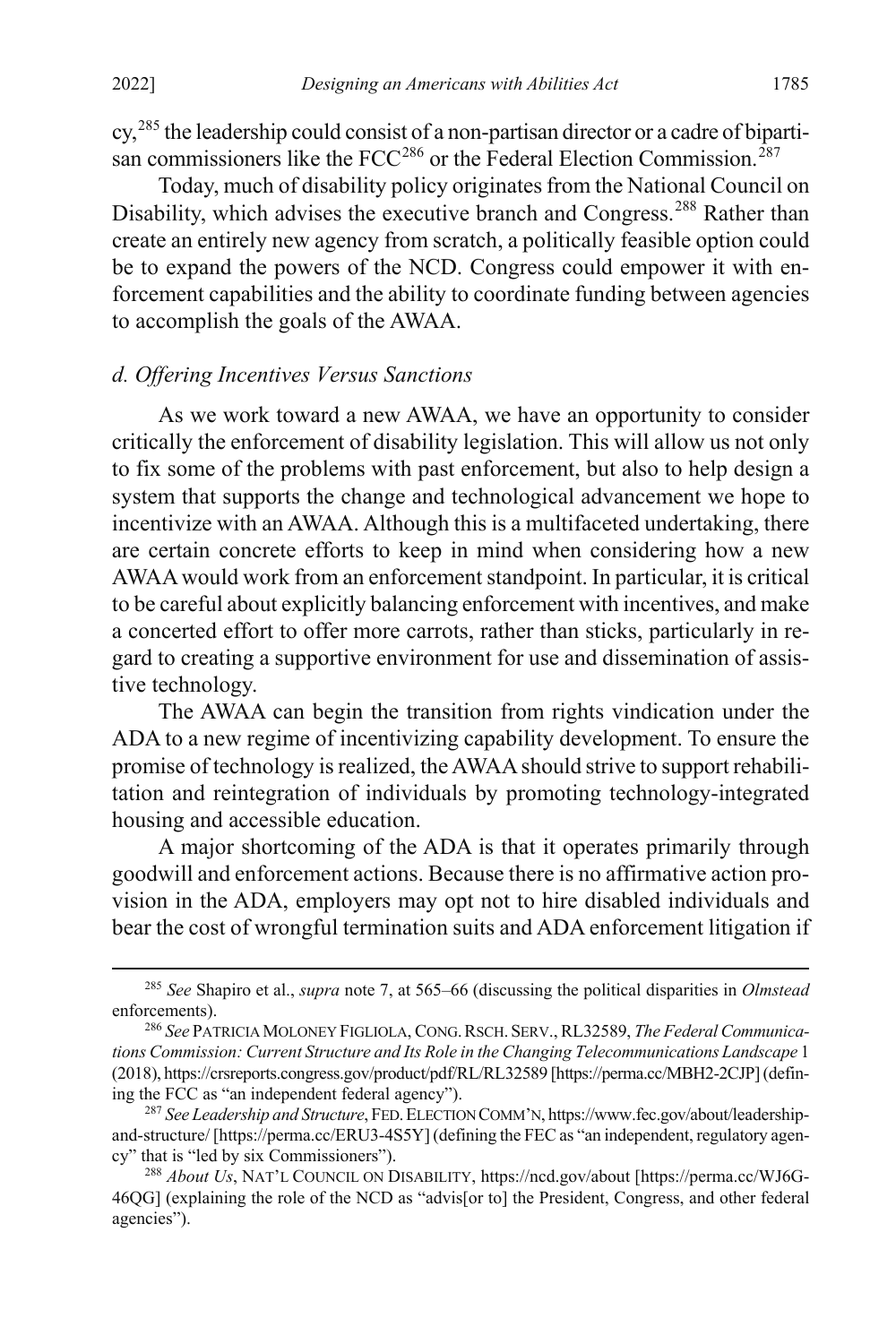it is financially cheaper.<sup>[289](#page-59-0)</sup> Similarly, the "valley of death" in assistive technology development may deter many investors preventing the adoption of better, and possibly more affordable, technologies.<sup>[290](#page-59-1)</sup> Complementing the enforcement regime created by the ADA, an AWAA should proactively aim to incentivize investment in assistive technology and support their widespread implementation.

The AWAA's overarching goals of rehabilitation and reintegration would be better served by taking a holistic view of a person's life as well as the technologies and institutions that support them. The transition from rights enforcement to capability development, or from sticks to carrots follows a larger trend in modern legal systems.<sup>[291](#page-59-2)</sup> Some commentators have argued that incentive-based policy levers can be superior in two main instances: (1) when lawmakers encounter "specification problems" (for example, where impacted individuals are highly unique and the distribution is unknown to lawmakers); and (2) when implementation on or for some citizens necessitates a much more laborious endeavor than for others.<sup>[292](#page-59-3)</sup> In both cases, uniform application of sticks results in inefficient transaction costs, inability to comply, and inadvert-ent distributional alterations.<sup>[293](#page-59-4)</sup> Commentators argue that particularly in highly complex regimes, carrots are superior to sticks.<sup>[294](#page-59-5)</sup> The superiority arises because citizens typically know more about their distinctive skills or "situational characteristics" than lawmakers.<sup>[295](#page-59-6)</sup>

This is precisely the case for those disabled by a brain injury. Every person with a brain injury has highly-individualized needs. The distribution of those needs is wholly unknown to lawmakers and norm shifting in different societal spaces may require significantly different levels of regulatory effort. In fact, the knowledge of an individual's recovery may be so imperfect that their

<span id="page-59-0"></span> <sup>289</sup> Acemoglu & Angrist, *supra* not[e 114,](#page-22-7) at 2 ("[L]arge firms can more easily absorb the costs imposed by the ADA."); Picker, *supra* not[e 114](#page-22-7) ("Large companies probably have sufficient resources to absorb compliance costs . . . ." (citing Acemoglu & Angrist, *supra* not[e 114\)](#page-22-7)).

<span id="page-59-1"></span><sup>&</sup>lt;sup>290</sup> RICHARD GREENWALD & JONATHAN LURIE, CTR. FOR TRANSLATION OF REHAB. ENG'G AD-VANCES &TECH.,EVADING THE VALLEY OF DEATH:DE-RISKING PRODUCT DEVELOPMENT OF MED-ICAL DEVICES AND ASSISTIVE TECHNOLOGY FOR REHABILITATION (2017), https://www.asnr.com/ files/2017%20Annual%20Meeting/Rick\_Greenwald\_14\_45.pdf [https://perma.cc/L2JC-KYJV](demonstrating the impact of the "Valley of Death" on the development of assistive technologies).

<span id="page-59-2"></span><sup>291</sup> Gerrit De Geest & Giuseppe Dari-Mattiacci, *The Rise of Carrots and the Decline of Sticks*, 80 U. CHI.L.REV. 341, 343 (2013) (analogizing positive enforcements to carrots and negative enforcements to sticks and following the decline of the use in sticks as compared to carrots in the legal system).

<sup>292</sup> *Id.* at 341.

<span id="page-59-4"></span><span id="page-59-3"></span><sup>&</sup>lt;sup>293</sup> *Id.* (including "undesirable wealth changes" and "artificially impoverishing those from whom much is required").

<span id="page-59-6"></span><span id="page-59-5"></span><sup>&</sup>lt;sup>294</sup> *Id.* at 345–46 ("[I]n socities with more specialization and division of labor, carrots will be used more often. But . . . also . . . carrots will be used more often in situations that involve a higher degree of complexity.").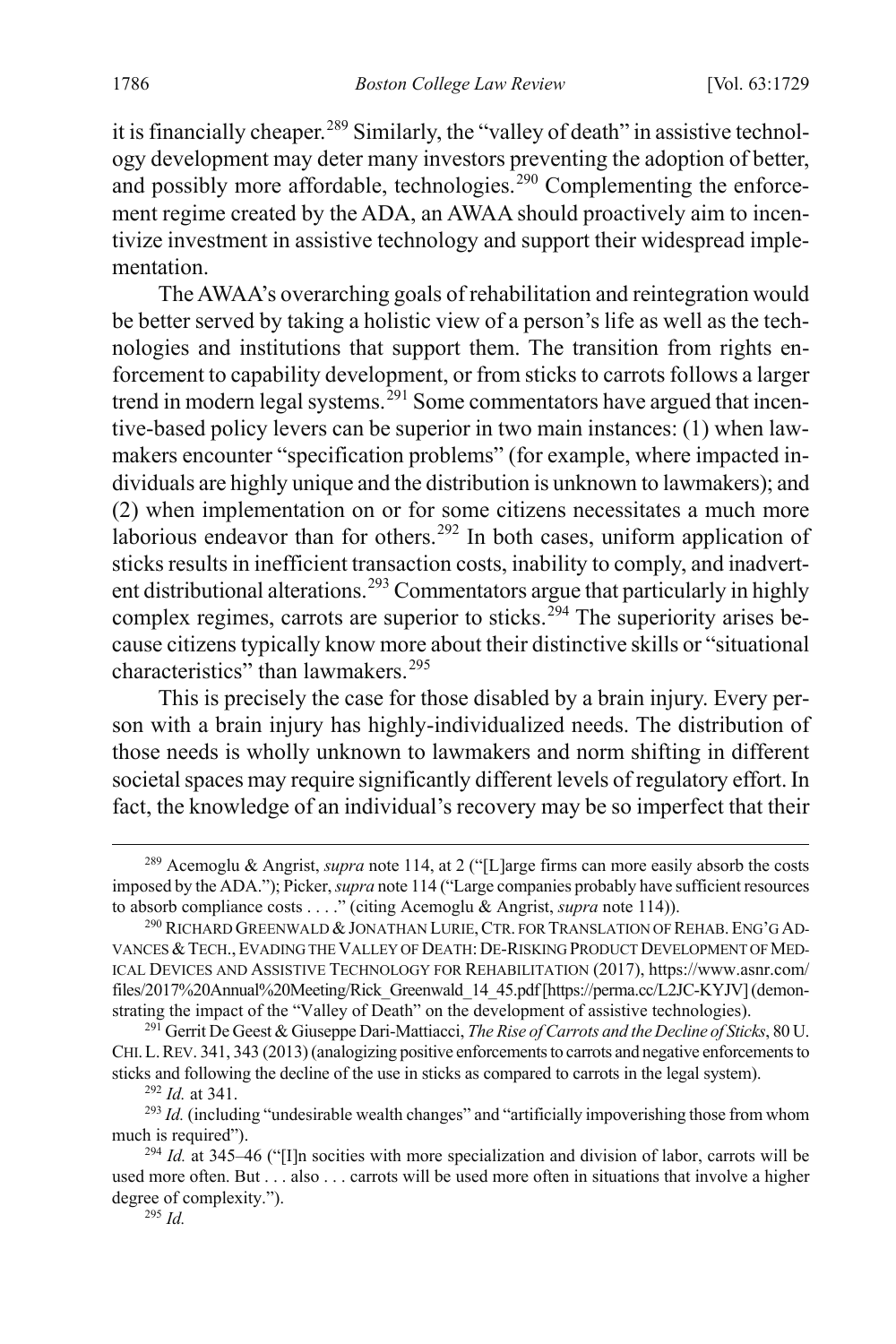<span id="page-60-0"></span>own physicians misdiagnose them up to forty percent of the time.<sup>[296](#page-60-2)</sup> Adding onto this isthe complexity that brain injury patients'capabilities may be evolving throughout their rehabilitation journey, especially with the introduction of accessibility technologies, and it becomes impossible for lawmakers to predict the perfect balance of incentives upfront.

The last thirty years of ADA enforcement, or lack thereof, has proven the shortcomings of a "stick-based" policy regime in the context of disability rights. The incentive-based enforcement structures at the core of the AWAA demonstrate a recognition of this highly complex population and responds with appropriate policy levers that avoid unintended distributional effects, protect against enforcement discretion, and shift the burden off individuals and toward building healthy societal support structures that benefit everyone. Promoting capabilities, such as neuro-technologies, is foundational, but the real work lies in creating the legal scaffolding that allows those with disabilities to realize the full potential of those capabilities. To do one without the other would be akin to giving someone a car, but not having any public roads for them to travel on. This new legislation will help people with a moderate-to-severe brain injury navigate the long and complicated road to recovery.

# <span id="page-60-1"></span>*C. The Tapestry Weavers: AWAA Advocates*

Transitioning from punishing enforcement to an incentive-based approach also allows us to consider how to include other stakeholders in promoting disability rights and reintegration. Although we discussed some core stakeholders earlier, one of the most enduring lessons from working in the disability rights space is how those with disabilities are often reliant on a broader community of individuals and supports to lead more fulfilling and productive lives. Given the broad range of stakeholders who are truly involved in the care and promotion of those with disabilities, an AWAA should strive to consider stakeholders who are impacted by disability legislation, but who may not be the traditional targets of legislative consideration.This Section will discuss specifically how the AWAA might affect patient advocacy groups, <sup>[297](#page-60-3)</sup> innovators, <sup>[298](#page-60-4)</sup> and service pro-viders.<sup>[299](#page-60-5)</sup>

# 1. Advocacy Groups

<span id="page-60-2"></span>Patient advocacy groups, typically made up of patients and their families, played a crucial role in the passage of the ADA and the Orphan Drug Act. The

 <sup>296</sup> FINS, RIGHTS COME TO MIND, *supra* not[e 2,](#page-4-0) at 81 (citing Schnakers et al., *supra* not[e 30\)](#page-11-0).

<span id="page-60-3"></span><sup>297</sup> *See infra* notes [300–](#page-61-0)[302](#page-61-1) and accompanying text.

<span id="page-60-4"></span><sup>298</sup> *See infra* notes [303–](#page-61-2)[305](#page-62-0) and accompanying text.

<span id="page-60-5"></span><sup>299</sup> *See infra* notes [306–](#page-62-1)[309](#page-63-0) and accompanying text.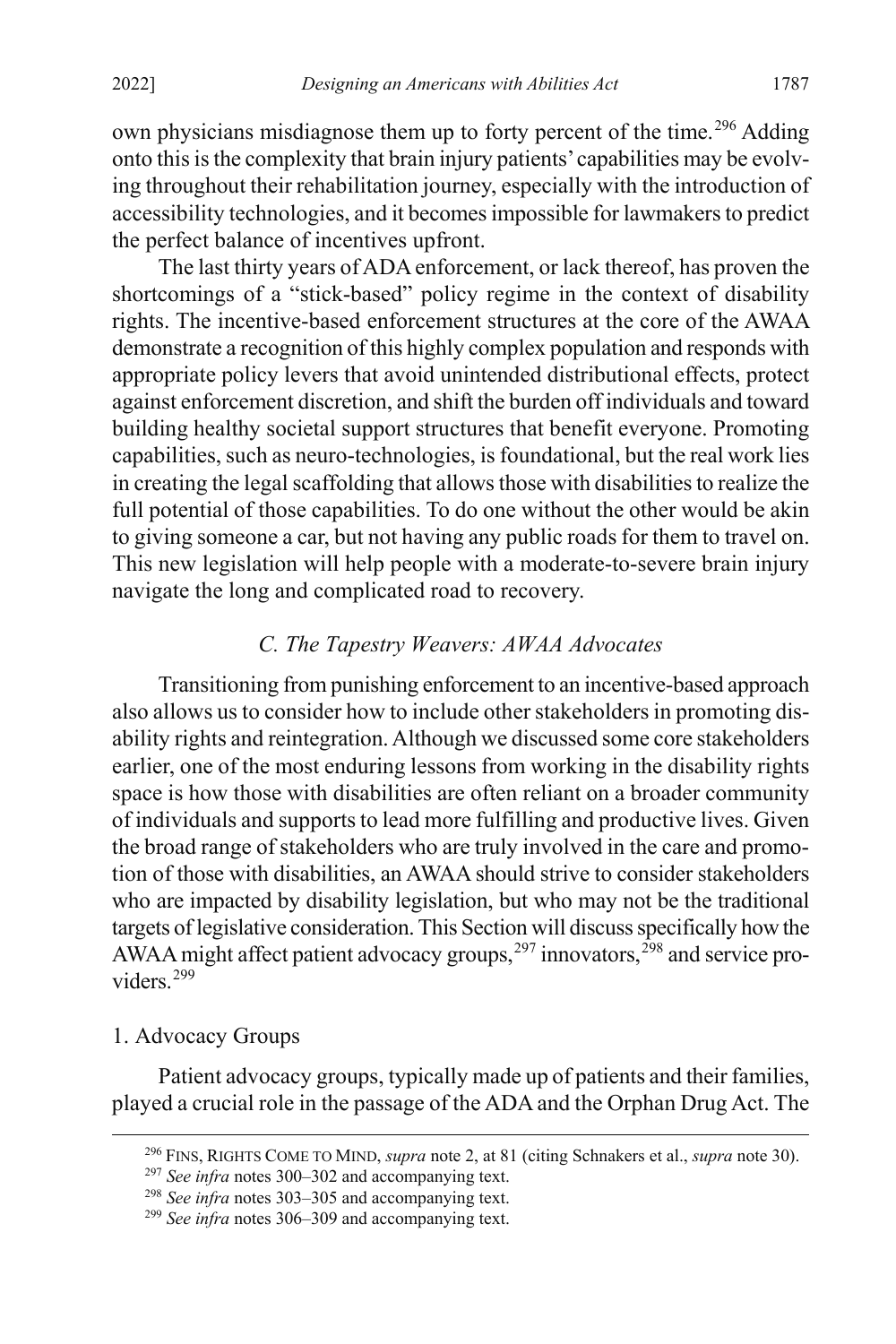<span id="page-61-0"></span>ADA would not have been passed in its current form without significant support from patient groups, who even took to public demonstration on the steps of the United States Capitol to overcome opposition to the bill.<sup>[300](#page-61-3)</sup> Similarly, the National Organization for Rare Disorders actively lobbied Congress to pass the Orphan Drug Act after the safety and efficacy requirements of the 1962 Kefauver-Harris Amendments to the Food, Drug, and Cosmetic Act made ther-apies for orphan drugs economically disfavored.<sup>[301](#page-61-4)</sup>

Patient advocacy groups for those with a moderate-to-severe brain injury could play a substantial role in bringing a public voice to the concerns and narratives of patients. This is important work that can help inform framework shifts in how the government can better support these patients by promoting healthy innovation and supporting medical access. It is also one of the only ways to honor the "Nothing About Us, Without Us" mission.<sup>[302](#page-61-5)</sup>

#### <span id="page-61-1"></span>2. Innovators

Historically, innovators have been at the forefront of ensuring that their technologies are picked up for larger distribution. For example, the Japanese electronics company, Sanyo, developed and sold set-top companions for television sets to provide closed captioning and testified before Congress in support of integrating such closed captioning chips into all televisions.<sup>[303](#page-61-6)</sup> Ultimately, this shifted the price burden off hearing-impaired individuals.<sup>[304](#page-61-7)</sup>

<span id="page-61-6"></span><sup>303</sup> Television Decoder Circuitry Act, Pub. L. No. 101-431, § 2(8), 104 Stat. 960, 960 (1990) (codified as amended at 47 U.S.C. § 303 note (Congressional Findings Regarding Access by Hearing-Impaired People to Television Medium)) ("[T]echnology is now available to enable closed-caption decoding capability to be built into new television sets during manufacture at a nominal cost . . . .").

<span id="page-61-3"></span><span id="page-61-2"></span> <sup>300</sup> Becky Little, *When the 'Capitol Crawl' Dramatized the Need for Americans with Disabilities Act*, HISTORY (July 24, 2020), https://www.history.com/news/americans-with-disabilities-act-1990 capitol-crawl#:~:text=On%20March%2013%2C%201990%2C%20over,crawled%20up%20the%20 Capitol%20steps [https://perma.cc/N649-SB3T] (detailing how "about 60 of [patient activists] cast aside their wheelchairs and other mobility aids and crawled up the Capitol steps").

<span id="page-61-4"></span><sup>301</sup> Koichi Mikami, *Orphans in the Market: The History of Orphan Drug Policy*, 32 SOC. HIST. MED. 609, 613 (2017) (noting the Amendments led to the "abandonment of unprofitable drugs by pharmaceutical companies").

<span id="page-61-5"></span><sup>302</sup> *See* Eli A. Wolff & Mary Hums, "*Nothing About Us Without Us"—Mantra for a Movement*, HUFFINGTON POST, huffpost.com/entry/nothing-about-us-without-us-mantra-for-a-movement\_b\_59 aea450e4b0c50640cd61cf [https://perma.cc/F2Q9-8Y3D] (Sept. 6, 2017) (detailing the origins of the movement to include people with disabilities in the conversation about disability law).

<span id="page-61-7"></span><sup>304</sup> *See* Kimberly Adams, *How the FCC Regulates Accessibility for New Technologies*, MARKET-PLACE TECH (Aug. 12, 2020), https://www.marketplace.org/shows/marketplace-tech/fcc-accessibilityregulation-new-technology-streaming-video-mobile-browsers-teleconferencing-closed-captioningaudio-descriptions/ [https://perma.cc/YR4T-WXFK] (noting "tech has definitely outpaced the law" when it comes to the Communications and Video Accessibility Act (quoting Brian Scarpelli, co-chair of the FCC's Disability Advisory Committee)); *A Brief History of Captioned Television*, *supra* note [259](#page-52-7) ("Now, millions of people have access to captions with the push of a button on their remote controls.").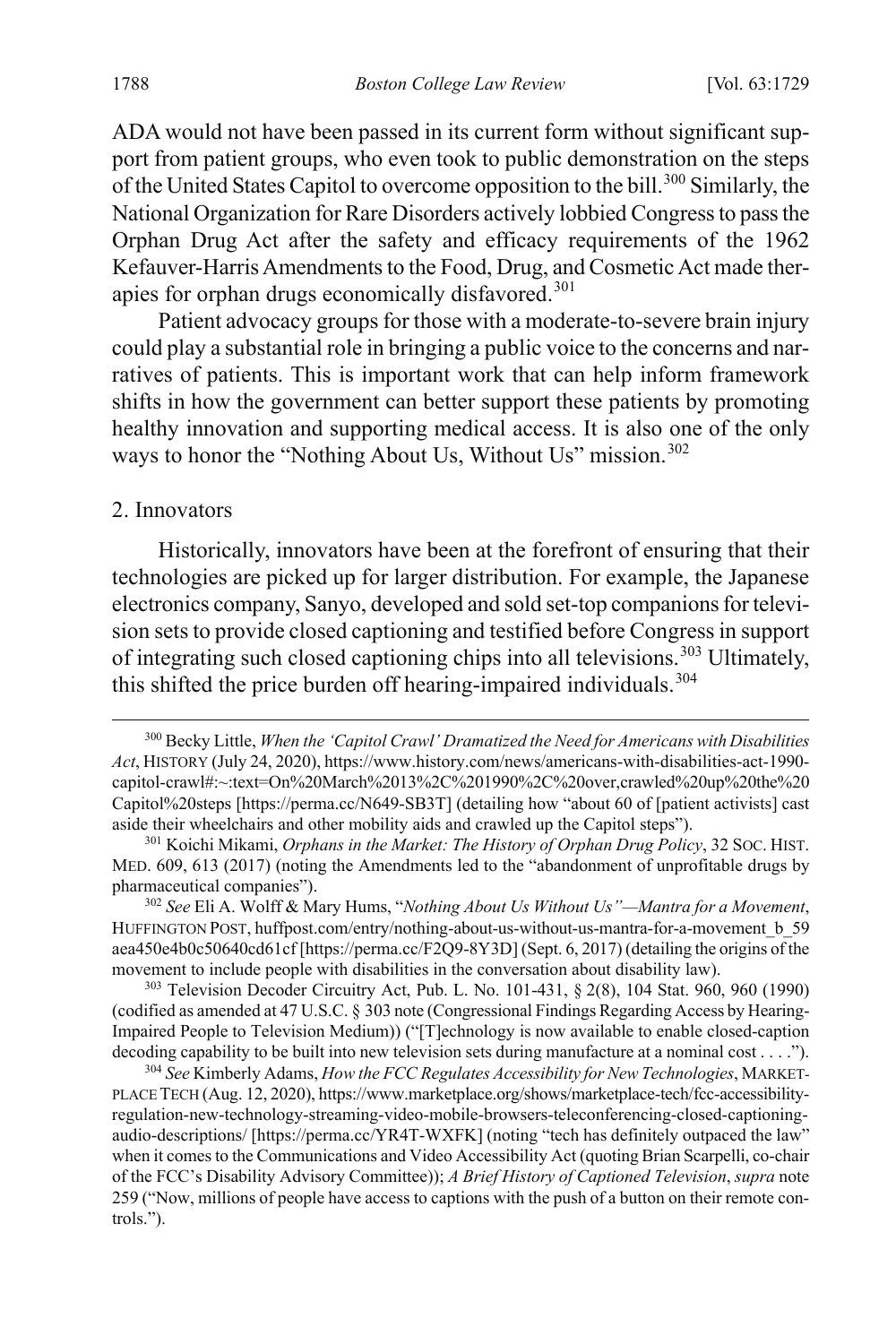<span id="page-62-0"></span>Innovators that develop technology for individuals with a moderate-tosevere brain injury are in a unique position to highlight issues faced by researchers focused on new technologies for rehabilitation and reintegration. Some argue that the FDA's current formulation of risk-benefit analysis fails to consider that investigational devices may present poor risk benefit-analyses in the context of therapeutics, but may be imperative for developing a sufficient understanding of disorders of consciousness.<sup>[305](#page-62-2)</sup> An AWAA must help reorient these incentives, providing additional support to de-risk these endeavors financially and scientifically. Offering additional market-based incentives could also increase the willingness of innovators to address the needs of those with disabilities, by offering support for the assistive technology market.

#### 3. Service Providers

<span id="page-62-1"></span>Service providers will be impacted by any sort of disability rights mandates. Historically, many have lobbied against efforts like the ADA, resulting in fractured legislation.[306](#page-62-3) Hopefully because the AWAA provides incentives in the form of carrots, rather than enforcement sticks, there will be interest convergence between patient groups and service providers.

Educational institutions are critical service providers as well. In contemplating the ADA and other disability rights litigation, educational institutions, like Gallaudet University, have played a large role in organizing legislative advocacy and providing Congressional testimony. Unfortunately, institutions of education have also often been on the receiving end of ADA enforcement actions. In one such instance, MIT and Harvard were sued for failing to adhere to closed captioning accuracy standards. $307$  Such institutions, however, are also a hotbed for medical innovation and are frequently the recipients of federal research grants. Technologies, like deep brain stimulation,<sup>[308](#page-62-5)</sup> are developed at

<span id="page-62-2"></span> <sup>305</sup> Joseph J. Fins, Commentary, *Neuroethics and Disorders of Consciousness: Discerning Brain States in Clinical Practice and Research*, 18 AMA J. ETHICS 1182, 1187–88 (2016).

<span id="page-62-3"></span><sup>&</sup>lt;sup>306</sup> The Television Decoder Circuitry Act was a separate piece of legislation because of the worry that major broadcasting companies would stop the ADA from passing. Sy DuBow, *The Television Decoder Circuitry Act—TV for All*, 64 TEMP L. REV. 609, 615–16 (1991).

<span id="page-62-4"></span><sup>307</sup> Emily Griffin & Jaclyn Leduc, *Overview of* NAD v. Harvard *and* NAD v. MIT *Lawsuits,*  3PLAYMEDIA, https://www.3playmedia.com/blog/harvard-mit-sued-captioning-violation-ada-rehabilitation-act/ [https://perma.cc/NNX7-SUVS] (Feb. 18, 2022); *see* Emily Griffin & Rebecca Klein, *How Much Do Closed Captioning Services Cost? (And Why Price Isn't Everything)*, 3PLAYMEDIA, https:// www.3playmedia.com/blog/how-much-does-closed-captioning-service-cost/[https://perma.cc/GRB5- VUZZ] (Feb. 3, 2022) (noting "the number one barrier to captioning was cost and budget").

<span id="page-62-5"></span><sup>308</sup> *Deep Brain Stimulation*, WEILL CORNELL BRAIN & SPINE CTR., https://weillcornellbrainand spine.org/procedure/deep-brain-stimulation [https://perma.cc/4J39-59QZ] (demonstrating the involvement of institutions in the development of assistive technology).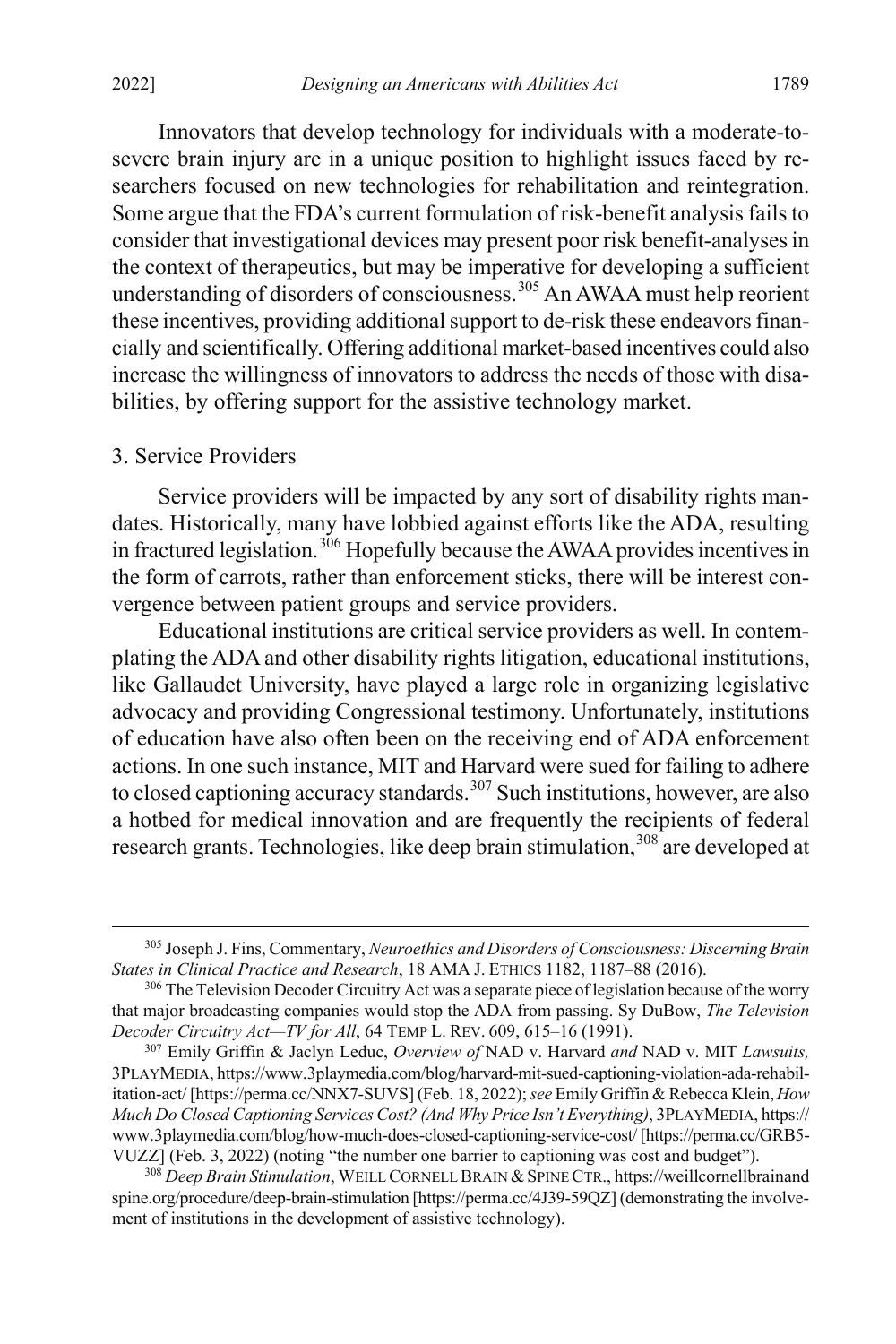such institutions and some even have Assistive Technology hackathons.<sup>[309](#page-63-2)</sup> By offering their expertise on the front-end and helping to design regulatory structures that provide access to these technologies, educational institutions can fulfill the societal imperatives of their research and prevent against costly litigation on the back end.

#### <span id="page-63-0"></span>V. MOVING CHANGE BEYOND LEGISLATION

The previous parts described how new legislation, like the AWAA, could help disabled individuals, such as those with a brain injury, to reintegrate into society and realize their capability of leading fulfilling lives. Envisioning the next steps of disability rights legislation, however, highlights the shortcomings of existing legal frameworks.

Scholars have argued that the fundamental logic of disability law, the belief that society can reduce disability discrimination by fostering encounters between disabled and non-disabled individuals, fails to account for the "stickiness" of aesthetic or emotional preferences, making attitudes on disability more resistant to change.<sup>[310](#page-63-3)</sup> They are also norm-resistant; sincerely held convictions on the equality and dignity of disabled people may not alter intuitive repulsion felt upon encountering somebody with facial deformity.<sup>[311](#page-63-4)</sup>

<span id="page-63-1"></span>Moreover, judgments of contempt or moral disgust often turn upon a demonstration of incompetence. Although the fact of a functional basis for moral judgment can be redeeming for TBI/DoC patients who are recovering one study showed middle school students were more eager to interact with their disabled classmates when they exhibited their competence in traditional fashions—the same fact can challenge individuals whose disabilities prevent them from conforming in the way they perform their competence. This is espe-cially poignant for nonverbal individuals.<sup>[312](#page-63-5)</sup> Competence can be manifested when individuals have access to the technologies they require to demonstrate their capabilities.

The aesthetics of disability also fracture experiences trying to secure accommodations. Those who visibly present as disabled may be rejected under

<span id="page-63-2"></span> <sup>309</sup> ASSISTIVE/TECH @ MIT, http://assistivetech.mit.edu/ [https://perma.cc/2BKA-CM6S] (describing the assistive technology hackathon put on by MIT each year).

<span id="page-63-3"></span><sup>310</sup> *See* Dan M. Kahan, *Gentle Nudges vs. Hard Shoves: Solving the Sticky Norms Problem*, 67 U. CHI.L.REV. 607, 608 (2000) ("[N]orms stick when lawmakers try to change them with 'hard shoves' but yield when lawmakers apply 'gentle nudges.'").

<span id="page-63-4"></span><sup>311</sup> *See* Jasmine E. Harris, *The Aesthetics of Disability*, 119 COLUM. L. REV. 895, 904 (2019) ("These physical and sensory markers of difference . . . produce emotional responses . . . that are often viewed as noncognitive, visceral, and thus involuntary reactions.").

<span id="page-63-5"></span><sup>312</sup> *Id.* at 939 (citing Cendri A. Hutcherson & James J. Gross, *The Moral Emotions: A Social-Functionalist Account of Anger, Disgust, and Contempt*, 100 J. PERSONALITY & SOC. PSYCH. 719, 721 (2011)).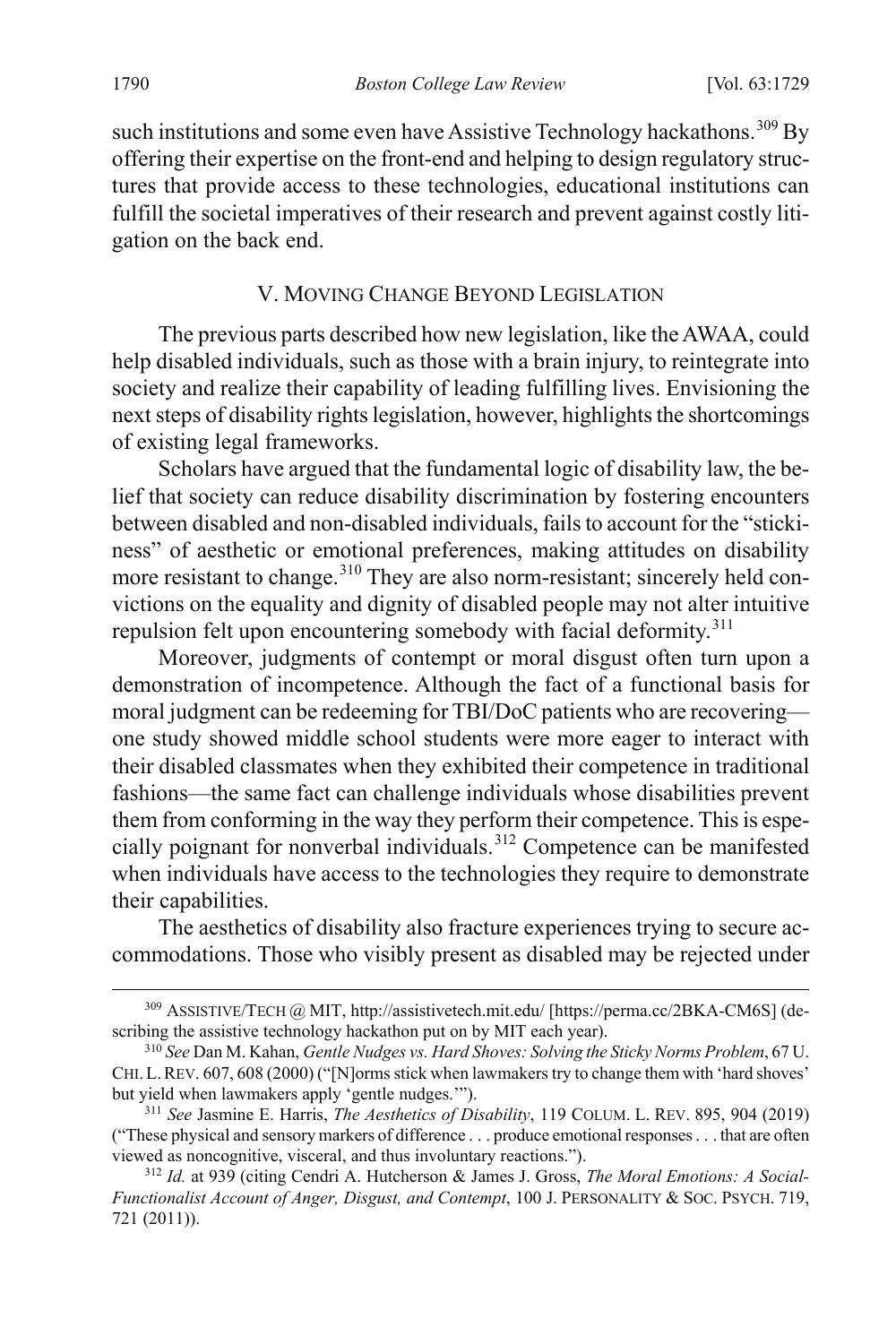the guise of upsetting customers, while those who do not visibly present as disabled may be denied accommodations because they do not seem to need them.<sup>[313](#page-64-0)</sup> Even when individuals bring their claims to court, judges have at times denied individuals with disabilities the chance to describe their conditions, claiming they were "pander[ing] for sympathy."[314](#page-64-1)

<span id="page-64-9"></span>Furthermore, current disability laws are shrouded in shame and secre-cy.<sup>[315](#page-64-2)</sup> Other laws cementing rights for protected classes reject the notion that individuals in these classes should need to hide their identity or conform. [316](#page-64-3) This re-frames "privacy norms as problematic, anti-agentic, and, at times, counter to structural reform goals."<sup>[317](#page-64-4)</sup> Disability laws, on the other hand, are structured to maintain privacy. For instance, it is illegal under the ADA for a potential employer to ask about the "nature or severity of [a] disability" during an interview.[318](#page-64-5)

What can be done to remedy these subtler instances of disability discrimination? Some scholars prescribe institutional redesign that does not take for granted the contact theory, or the idea that familiarity will breed acceptance rather than contempt.<sup>[319](#page-64-6)</sup> Scholars also propose empirical research.<sup>[320](#page-64-7)</sup> Such research must disaggregate disability among various aesthetic dimensions and think through its impact in the classroom and the workplace, especially for statutory terms such as what makes a special education program "appropriate" and what goals a workplace antidiscrimination effort is furthering.<sup>[321](#page-64-8)</sup>

However, even with legal protections, attitudes toward inclusivity will not shift on their own. This implies that disability rights activists should think critically about how to buttress legal protections while advocating for and creating a more inclusive society.

One possibility is focusing on changing attitudes in decision-makers who can expedite social change in the halls of power. Scholars have highlighted court cases where judges prevented individuals with disabilities from prevail-

<span id="page-64-0"></span> <sup>313</sup> *Id.* at 941–42 (providing examples of employers and others' reactions to visible and nonvisible presentations of disability).

<span id="page-64-1"></span><sup>&</sup>lt;sup>314</sup> *Id.* at 944 (quoting Brief for the Appellant at 19, Johnson v. Jennings, 772 F. App'x 822 (11th Cir. 2018) (No. 18-10537-C), 2018 WL 3998136, at \*19).

<span id="page-64-3"></span><span id="page-64-2"></span><sup>315</sup> Jasmine E. Harris, *Taking Disability Public*, 169 U.PA.L.REV. 1681, 1682 (2021)("[D]isability rights law values privacy norms to preempt discrimination; in other words, if you never reveal the information, no one can discriminate against you because of that information." (emphasis omitted)).

<sup>316</sup> *Id.* at 1681–82 (emphasis omitted).

<sup>&</sup>lt;sup>317</sup> *Id.* at 1682 (emphasis omitted).

<sup>318</sup> *Id.* at 1710 (quoting 42 U.S.C. § 12112(d)(4)(A)).

<span id="page-64-6"></span><span id="page-64-5"></span><span id="page-64-4"></span><sup>&</sup>lt;sup>319</sup> *Id.* at 1742 ("The operative prescription or set of prescriptions must ask how we make disability more visible . . . .").

<span id="page-64-8"></span><span id="page-64-7"></span><sup>&</sup>lt;sup>320</sup> *Id.* at 1743 ("On the front end, data collection and institutional subsidies can help advance visibility.").

<sup>321</sup> *Id.* at 1744.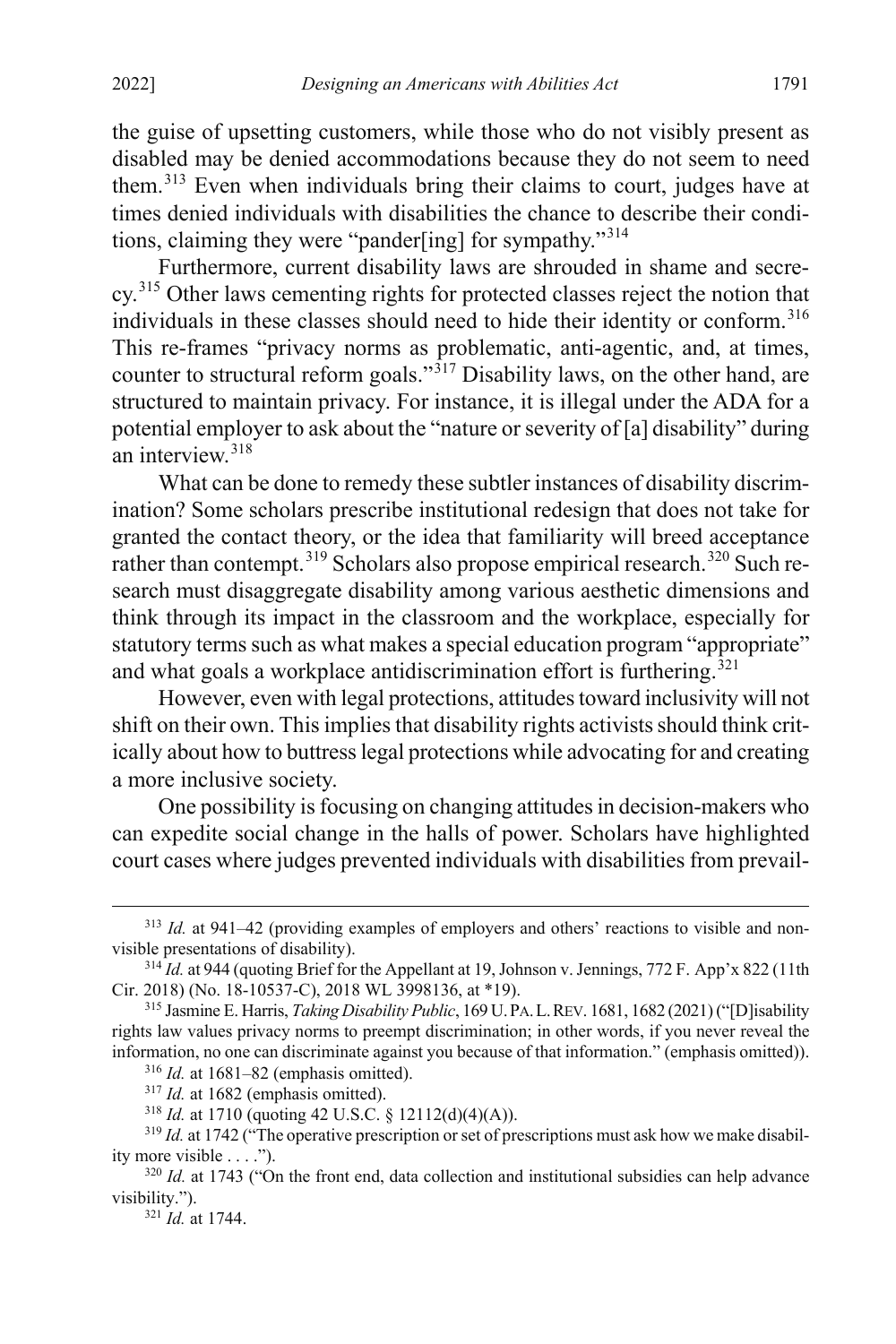<span id="page-65-0"></span>ing in their discrimination claims.<sup>[322](#page-65-1)</sup> Given the "stickiness" of aesthetic preference, we add to existing suggestions by saying it would be fruitful to focus on changing the preferences of those with power to create situations that would, by increased contact or vindication of individual rights, set into motion societal change. More use should also be made of continuing legal education programs for judges, especially in rapidly developing areas such as technology and health care. Better judicial comprehension of disabilities will not only lead to more suitable outcomes for these patients and their families, but also more efficient allocation of medical resources. Ideally, it will lead to changes that will improve the lives of patients with these conditions in ways that better reflect our societal values.

#### CONCLUSION: MODERNIZING DISABILITY RIGHTS AND THE AWAA

Throughout this Article, those with a moderate-to-severe brain injury have provided a lens within the broader category of individuals with disabilities. This population is illustrative of the current challenges that exist when accessing diagnostic and assistive technologies under the prevailing disability rights landscape, particularly the ADA. Although we have used this population as an exemplar, we anticipate that more and more individuals with disabilities will turn to technological modalities to restore and enhance their capabilities, meaning that the problems faced by those with a moderate-to-severe brain injury will hinder other populations in the future. As technology becomes more ubiquitous in everyday life, there has to be an accompanying call for legislative means to encourage and sustain these rapid changes.

Fundamentally, for those with brain injuries and the larger population of people with disabilities, substantial change requires the modernization of legislation. We believe the best method to do this is not by changing the ADA, but by moving to the next step in disability rights legislation. We have designed the AWAA to ensure that technological development and access is embedded into legal frameworks in forward-looking ways, to enable Americans with different abilities to access and benefit from the technological advances that help their capabilities to flourish.

In the preceding pages, we have endeavored to begin this important discussion, so that others can join the conversation. Although this Article was not designed to explore every nuance of a new legislative approach, we hope that having laid the groundwork for the AWAA as presented, the door will be opened for others to move the field and discussion forward. Designing collaborative legislation is especially important for this population that has long been

<span id="page-65-1"></span> <sup>322</sup> *See, e.g.*, *supra* note [314](#page-64-9) and accompanying text.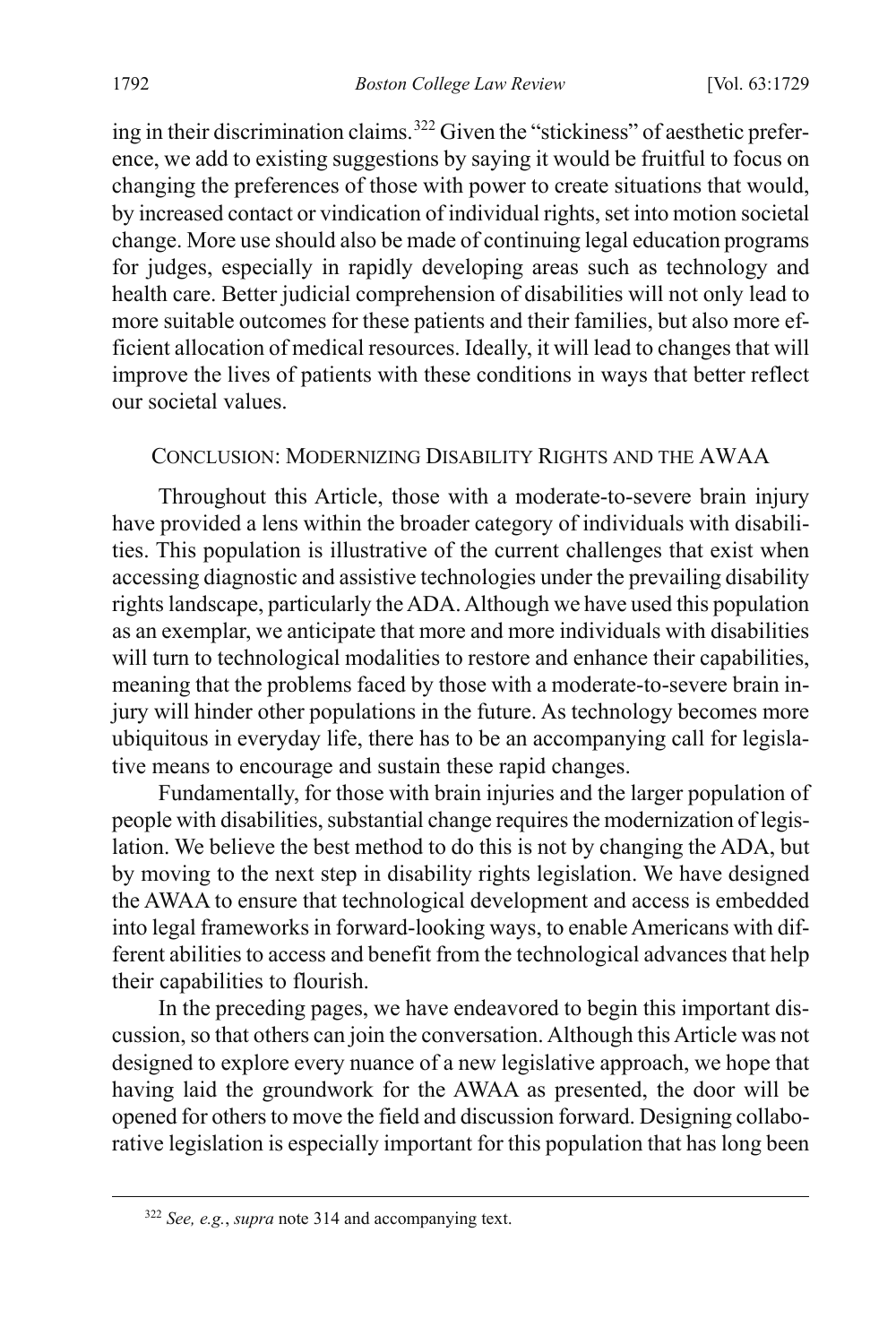marked by paternalism.<sup>[323](#page-66-0)</sup> Indeed, experience has shown that true forward change necessitates listening to and involving a multitude of stakeholders, ranging from individuals with disabilities, to their families and loved ones, to researchers and policymakers.[324](#page-66-1)

We have started the conversation with a focus on technology, so that it can be at the center of thinking as society crafts future disability rights legislation. A focus on technology would represent a major step forward and would break from past frameworks that had to play catch up to technology for years. The status quo has left people with disabilities substantially behind—the very vision the original ADA hoped to abandon. Furthermore, by embracing a new perspective in disability rights law that focuses on capabilities as opposed to negative freedoms, our AWAA seeks to revolutionize society's still present stigma.

But the need to promote technological progress is not the sole reason to advocate for an AWAA. Coupled with the problems posed by advancing technology, there has been a growing dissatisfaction with the ADA, and critique of the legislative and regulatory framework supporting the reintegration of those with disabilities into their communities.<sup>[325](#page-66-2)</sup> Although mechanisms currently exist for individuals with brain injuries to utilize the ADA to demand access to technology through *Olmstead v. L.C. ex rel. Zimring*[326](#page-66-3) in order to argue for a variety of new technologies to aid in community reintegration, progress has been slow to non-existent.<sup>[327](#page-66-4)</sup> Furthermore, enforcement of the ADA is often fickle, remedial, and subject to numerous political and societal pressures. Unfortunately, with the ADA's focus on employment, and the adversarial nature of enforcement, individuals undertaking piecemeal recoveries, such as those with a moderate-to-severe brain injury, often fall through the cracks of the current legislative scheme.

As new technology helps move us from a rights-based approach to a capabilities-focused view, the conceptual work will be in articulating the legal framework that allows individuals with disabilities to access said technology and realize their capabilities. This involves promoting research, improving access to novel technologies, and considering and removing barriers in regulation, while exploring new incentives for technological development. This must be done in tandem with building out and creating the societal infrastructure to

<span id="page-66-0"></span> <sup>323</sup> *See* Shapiro et al.,*supra* not[e 7,](#page-5-0) at 596 ("Without stakeholder input concerning what 'community' means and what those who seek to be integrated actually want, efforts to support individuals with disabilities, even when well-intentioned, could fail or entrench paternalism.").

<sup>324</sup> *Id*.

<sup>325</sup> *See generally id.* (highlighting some of the failures of the ADA).

<span id="page-66-4"></span><span id="page-66-3"></span><span id="page-66-2"></span><span id="page-66-1"></span><sup>326</sup> *See* 527 U.S. 581, 596 (1999) (holding that segregation of disabled individuals from society constitutes discrimination under the ADA).

<sup>327</sup> S*ee* Shapiro et al., *supra* not[e 7,](#page-5-0) at 565.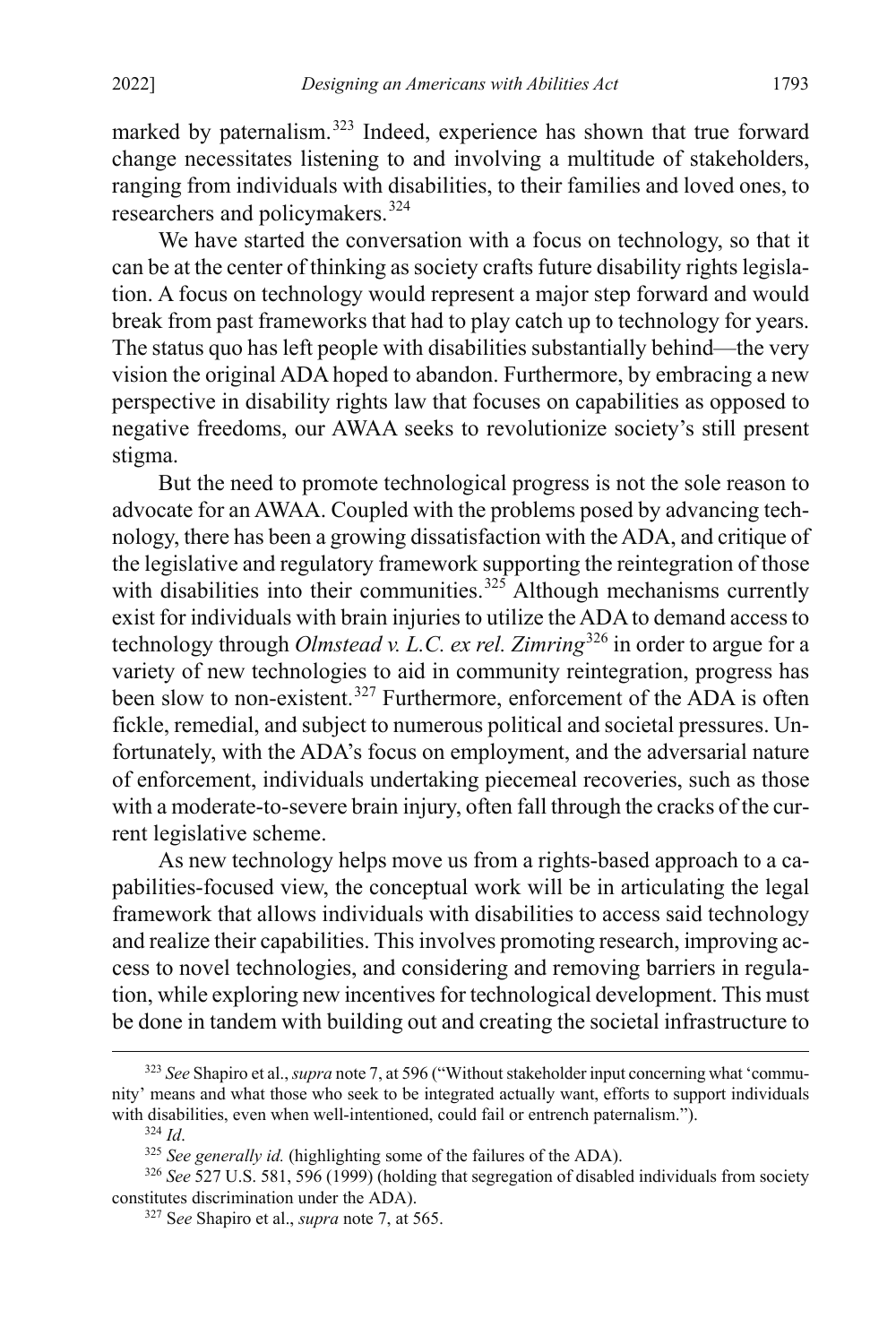allow these technologies to flourish. This multifaceted effort will begin to finally enable individuals with disabilities to access and utilize technology to realize their capabilities and more fully reintegrate into society. Proposing new legislation also represents an opportunity to interrogate existing mechanisms of enforcement and regulation, allowing us to consider whether a better enforcement model might be more effective in promoting disability rights and reintegration. A new AWAA is the first step in this complicated work.

Fortunately, we do not have to start this endeavor from the very beginning. Indeed, other areas of disability legislation have long utilized alternative enforcement mechanisms that can enable a more complete and holistic system that supports individuals with disabilities.

For instance, we have long drawn parallels to education when considering the rehabilitation and recovery of those with a severe brain injury.<sup>[328](#page-67-0)</sup> We have analogized the recovery of individuals with a moderate-to-severe brain injury to the neurodevelopment that takes place in adolescent learning and brain development. Indeed, recovery from a severe brain injury often involves new axonal sprouting and brain development that is, in many ways, similar to the new neural pathways that young brains create as they learn new skills and information. In both situations, there is novel axonal growth, as new connections spring up between neurons.<sup>[329](#page-67-1)</sup> Both the young brain and the injured brain share a common mechanism of axonal sprouting: the first as a developmental process, and the second as a regenerative one.[330](#page-67-2) Just as education assists in the developmental process, rehabilitation aids in healing. In fact, many of those with a brain injury speak of their recovery in terms of "re-learning," further highlighting the link between rehabilitation of the injured brain and education.

We believe that the Individuals with Disabilities Education Act (IDEA), a groundbreaking piece of disability legislation, can serve as a useful enforcement model when designing a system to support holistically the capabilities of those recovering from disabilities through supportive technology. Expanding our conception of rehabilitation to include re-education can allow efforts to go beyond a mere medical care entitlement and into the sphere of legally-created expectations.

The AWAA can be the catalyst for change, both as far as the next chapter in disability rights, but also in transforming society's conception of disability from a place of burden or difference to one of commonality and acceptance. In

<span id="page-67-0"></span> <sup>328</sup> *See* Wright & Fins, *supra* not[e 17](#page-7-3) (analogizing the right to rehabilitation with the right to education).

<span id="page-67-1"></span><sup>329</sup> Randolph J. Nudo, *Recovery After Brain Injury: Mechanisms and Principles*, FRONTIERS HUM. NEUROSCIENCE, Dec. 2013, at 1, 1–2.

<span id="page-67-2"></span><sup>330</sup> *See* FINS, RIGHTS COME TO MIND, *supra* not[e 2,](#page-4-0) at 306–07 ("The first time around, this process is developmental. After an injury, the process is regenerative . . . .").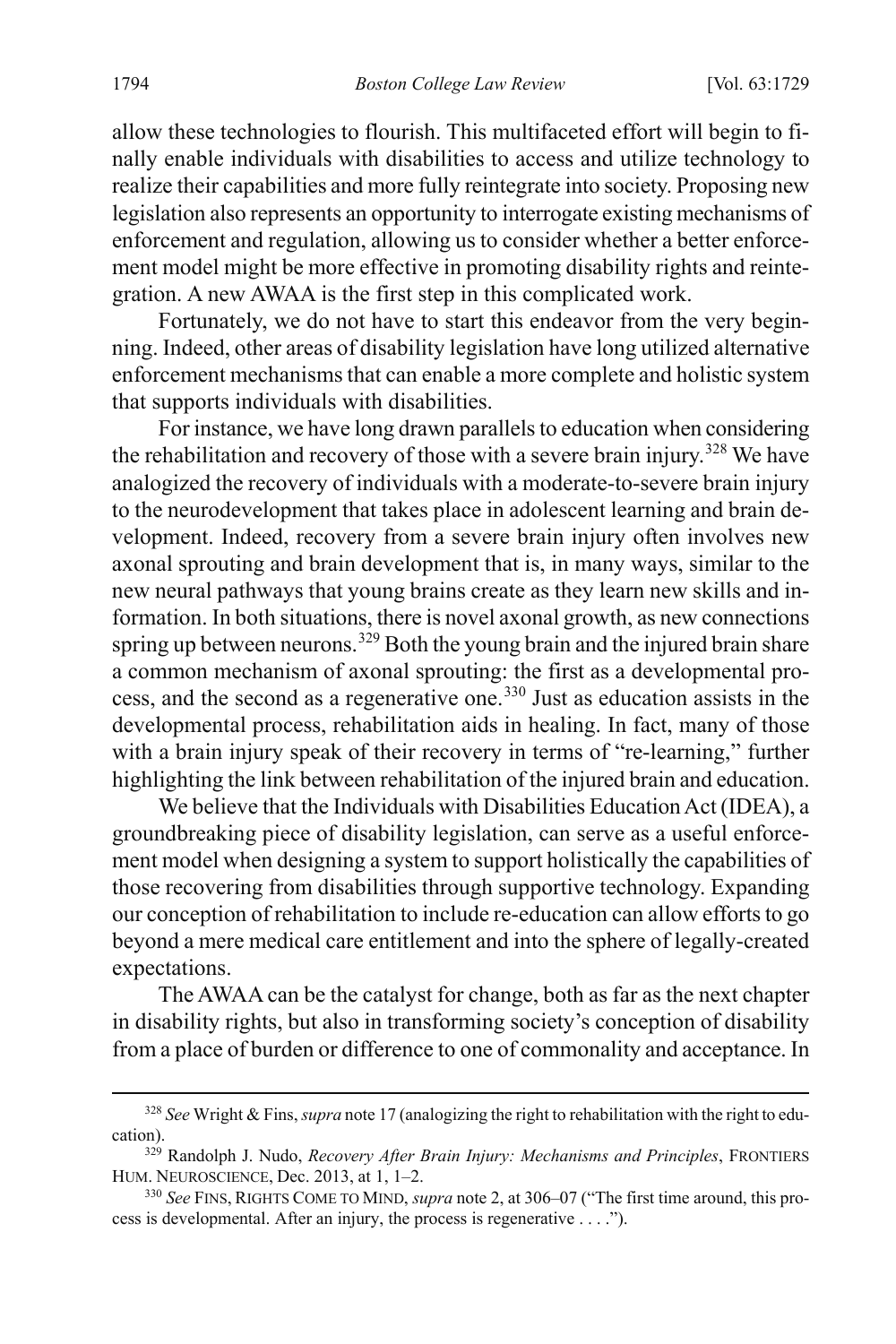this way, the AWAA is designed to help people proudly "claim" their disability, helping individuals muster their diagnosis into a powerful part of their positive identity.[331](#page-68-0) This pride and acceptance is an integral component to promoting true human flourishing so that individuals can thrive, whether disabled or not.

We have endeavored to highlight the AWAA, as a mechanism to lay out a philosophical framework, accompanied by several concrete suggestions, that can help move the conversation toward the next step in disability rights legislation. Although the ADA has been a landmark step in disability rights, the next part is prospectively expanding and supporting the capabilities of those with disabilities, through the provision of novel technology. This is the real work of any new disability rights legislation, and we believe that an *Americans with Abilities Act* is the next step in respecting dignity, and moving disability rights forward. In doing so, we can promote human flourishing, aided by technology. It is our hope that the AWAA will engender the capabilities needed for a national reassessment of disability law.

<span id="page-68-0"></span> <sup>331</sup> *See* Katie Eyer, *Claiming Disability*, 101 B.U. L. REV. 547, <sup>548</sup> (2021) ("Claiming disability identity thus holds the potential to offer a liberatory alternative to the current experience of impairment, even as it paves the way for broader transformations in disability rights." (emphasis omitted)).